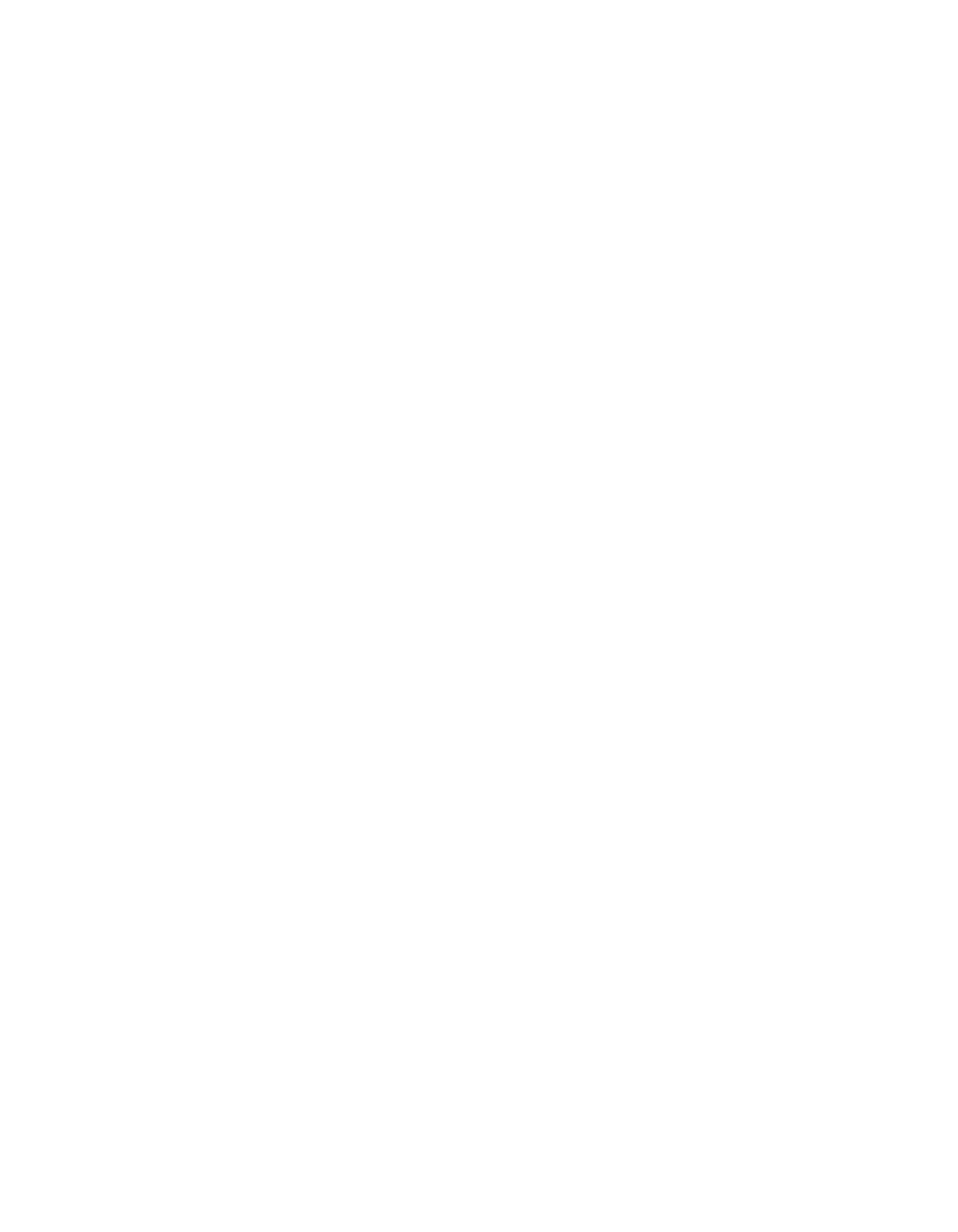# **Contents**

| Comparison table of SnapLock Enterprise and SnapLock Compliance  10 |  |
|---------------------------------------------------------------------|--|
|                                                                     |  |
|                                                                     |  |
|                                                                     |  |
|                                                                     |  |
|                                                                     |  |
|                                                                     |  |
|                                                                     |  |
| Viewing the system ComplianceClock and volume ComplianceClock       |  |
|                                                                     |  |
|                                                                     |  |
| How the volume ComplianceClock impacts SnapLock operations  16      |  |
|                                                                     |  |
|                                                                     |  |
|                                                                     |  |
| Creating SnapLock aggregates and their flexible volumes  19         |  |
|                                                                     |  |
|                                                                     |  |
|                                                                     |  |
|                                                                     |  |
|                                                                     |  |
|                                                                     |  |
|                                                                     |  |
|                                                                     |  |
|                                                                     |  |
|                                                                     |  |
|                                                                     |  |
|                                                                     |  |
|                                                                     |  |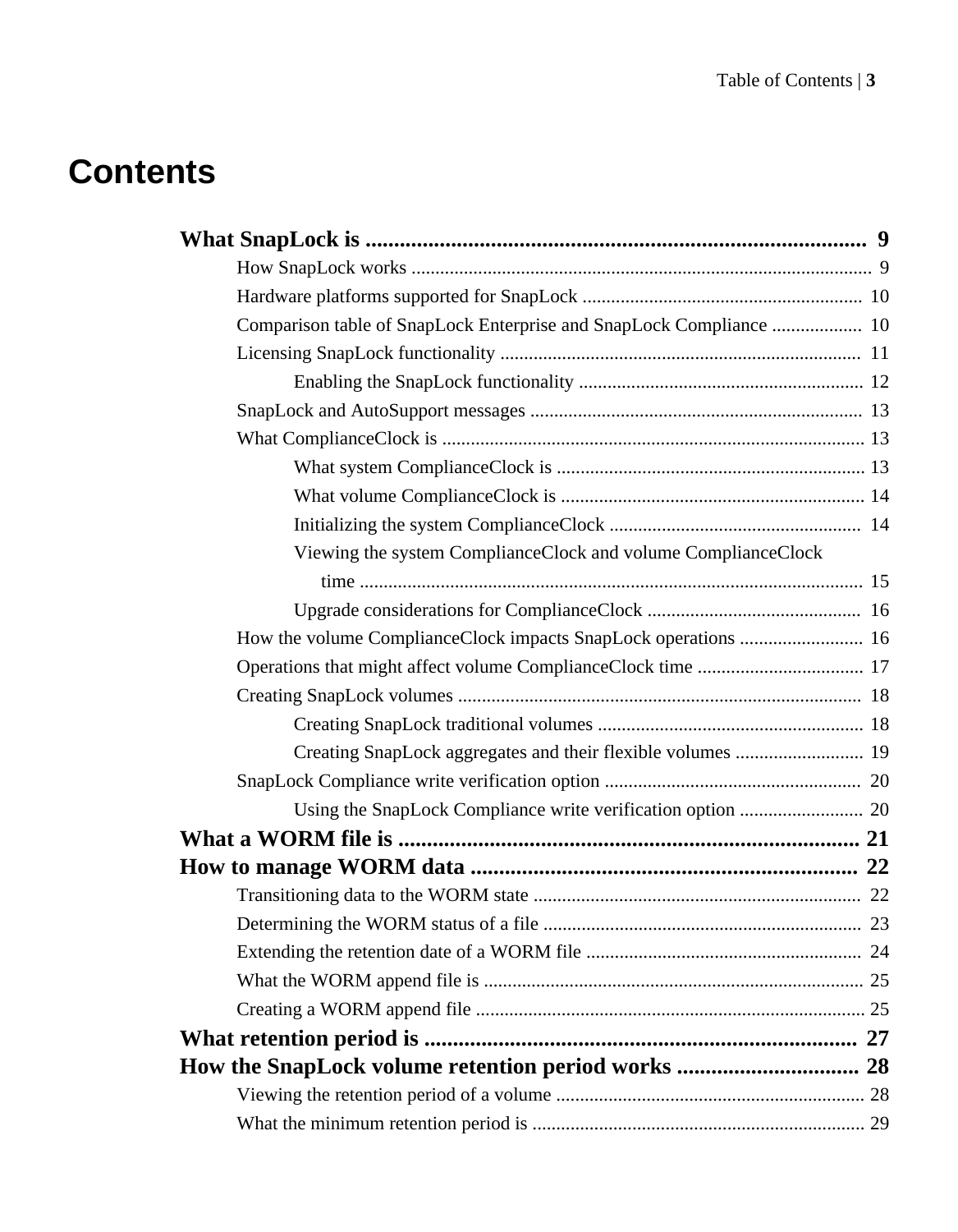| How Data ONTAP tracks the files on SnapLock volumes  52 |  |
|---------------------------------------------------------|--|
|                                                         |  |
|                                                         |  |
|                                                         |  |
|                                                         |  |
|                                                         |  |
|                                                         |  |
|                                                         |  |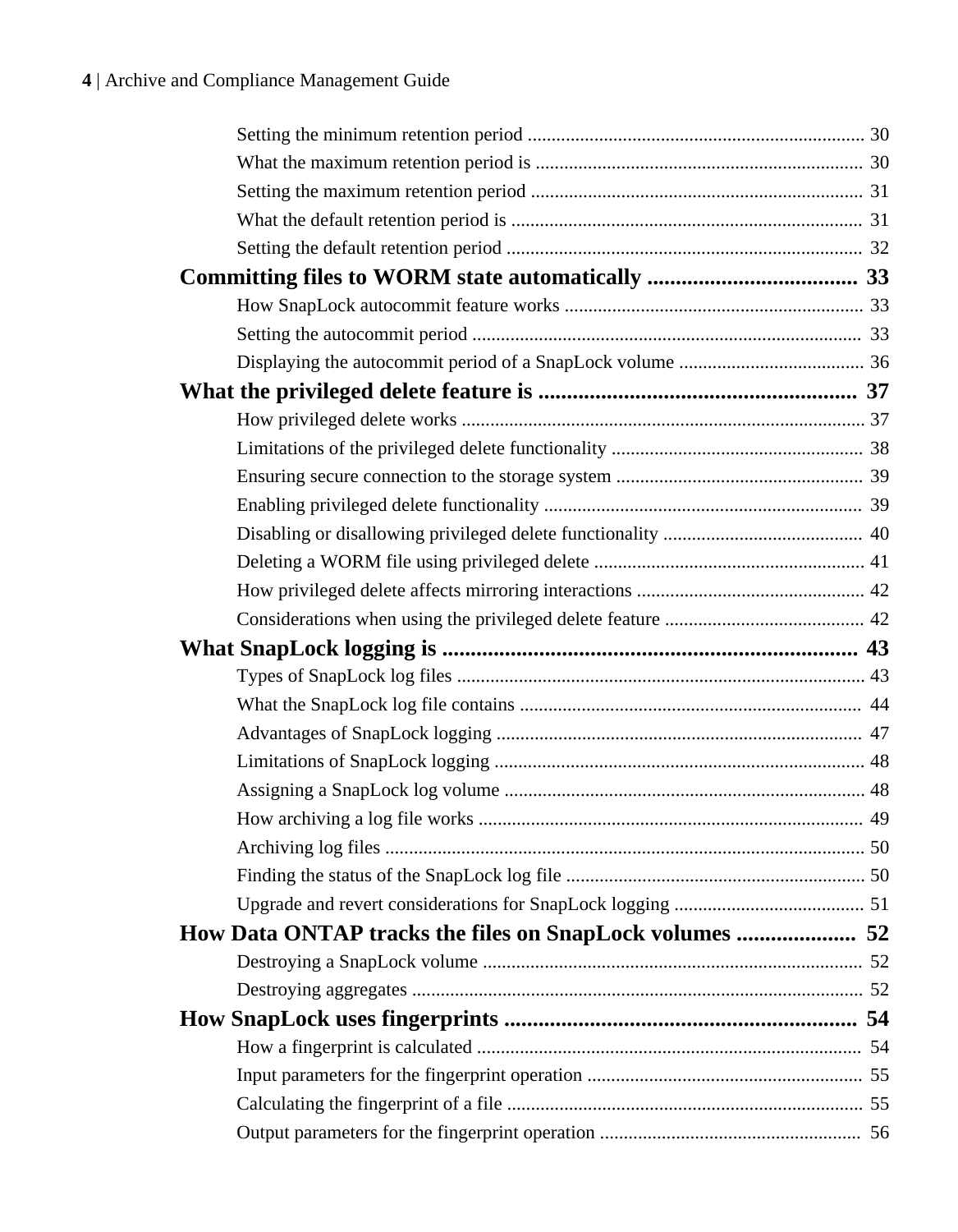| Creating the root of a vFiler unit from a SnapLock volume to a non-SnapLock        |  |
|------------------------------------------------------------------------------------|--|
|                                                                                    |  |
|                                                                                    |  |
|                                                                                    |  |
| <b>SnapLock interaction with SyncMirror and MetroCluster</b>                       |  |
|                                                                                    |  |
|                                                                                    |  |
|                                                                                    |  |
|                                                                                    |  |
|                                                                                    |  |
| Extracting files from the dump file after a qtree SnapMirror resynchronization  66 |  |
| How to set an end-to-end SnapLock Compliance volume SnapMirror                     |  |
|                                                                                    |  |
|                                                                                    |  |
|                                                                                    |  |
| Creating a volume SnapMirror relationship for a traditional volume  69             |  |
| The SnapLock for SnapVault feature—secure SnapVault                                |  |
|                                                                                    |  |
|                                                                                    |  |
|                                                                                    |  |
|                                                                                    |  |
| Guidelines for estimating SnapVault secondary storage system volume size  73       |  |
|                                                                                    |  |
|                                                                                    |  |
|                                                                                    |  |
|                                                                                    |  |
|                                                                                    |  |
| Scheduling SnapVault update backups on the SnapVault secondary storage             |  |
|                                                                                    |  |
| Scheduling SnapVault update backups on the SnapVault primary and secondary         |  |
|                                                                                    |  |
|                                                                                    |  |
| Management of WORM Snapshot copies by using SnapVault  80                          |  |
|                                                                                    |  |
|                                                                                    |  |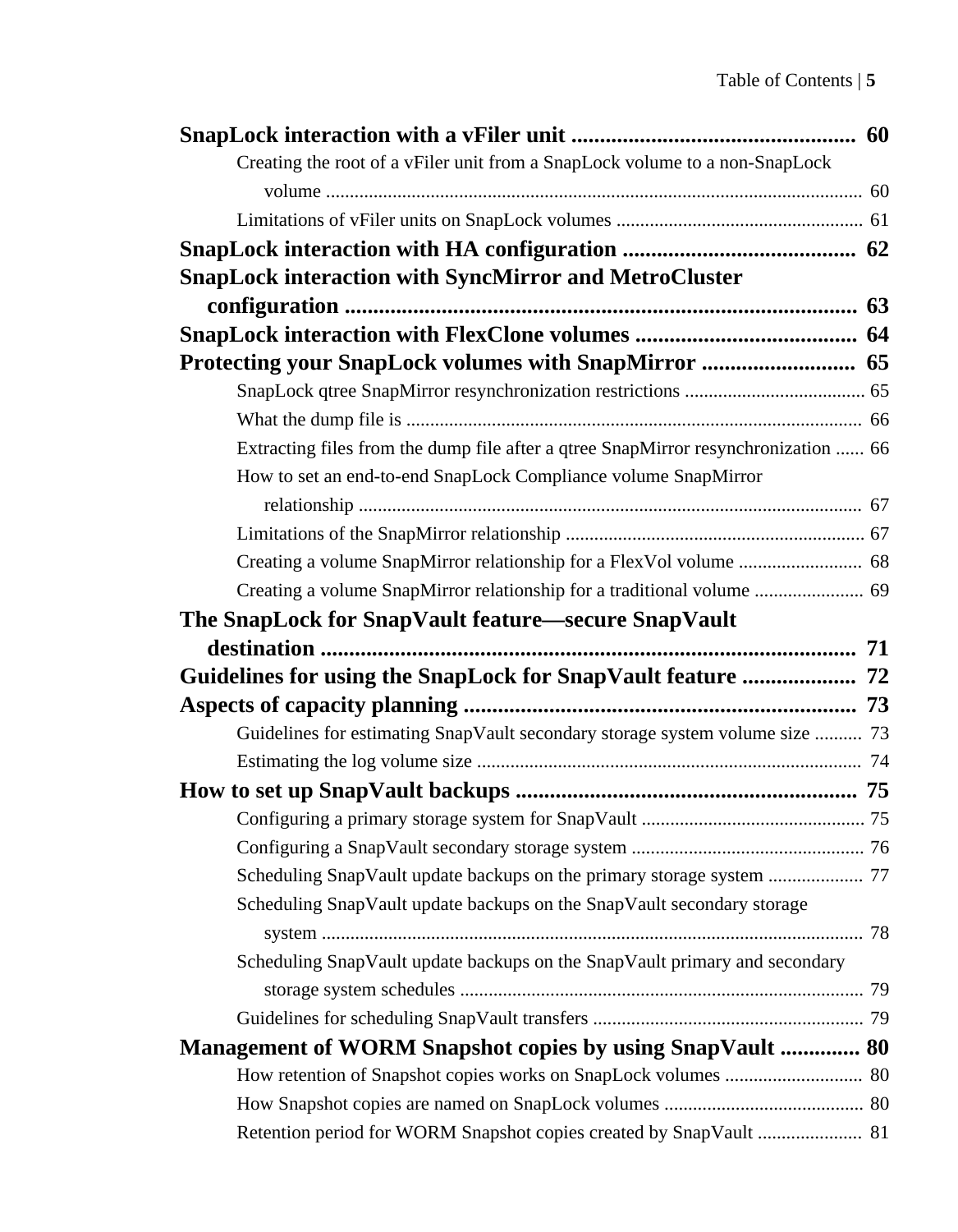| Default SnapVault settings for the WORM Snapshot copies retention           |  |
|-----------------------------------------------------------------------------|--|
|                                                                             |  |
|                                                                             |  |
|                                                                             |  |
|                                                                             |  |
|                                                                             |  |
|                                                                             |  |
|                                                                             |  |
| How to create a new volume to retain more Snapshot copies  85               |  |
|                                                                             |  |
|                                                                             |  |
|                                                                             |  |
|                                                                             |  |
|                                                                             |  |
|                                                                             |  |
| Copying the appropriate Snapshot copy to a new volume  89                   |  |
|                                                                             |  |
|                                                                             |  |
|                                                                             |  |
|                                                                             |  |
|                                                                             |  |
|                                                                             |  |
| Backup of the log volumes created by the SnapLock for SnapVault feature  93 |  |
|                                                                             |  |
|                                                                             |  |
|                                                                             |  |
|                                                                             |  |
|                                                                             |  |
|                                                                             |  |
|                                                                             |  |
|                                                                             |  |
|                                                                             |  |
|                                                                             |  |
| Configuring the log volumes of the SnapLock for SnapVault feature  97       |  |
|                                                                             |  |
|                                                                             |  |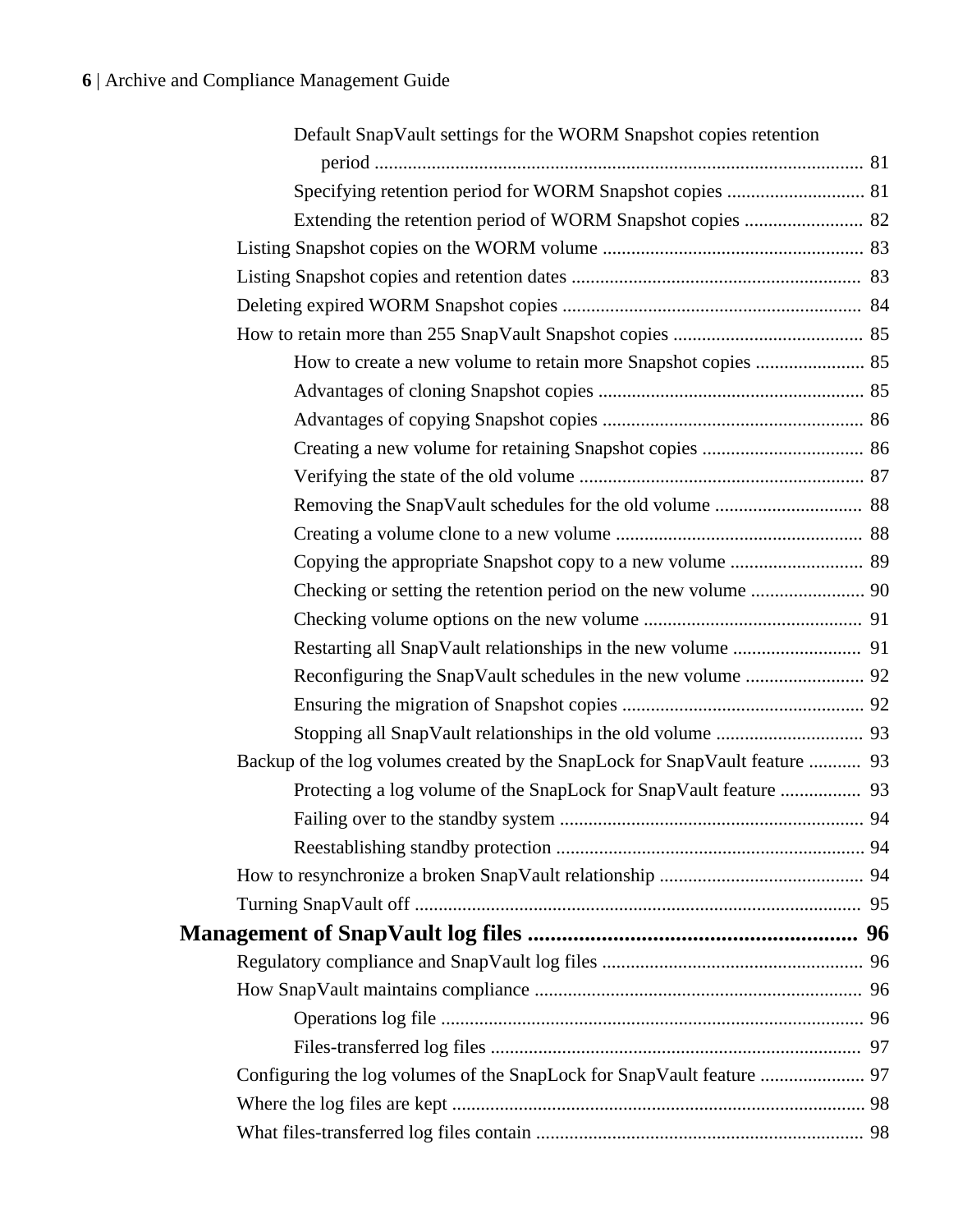| How to provide backup and standby protection using SnapMirror  102    |  |
|-----------------------------------------------------------------------|--|
| Setting up backup and standby protection for SnapVault  103           |  |
| Reestablishing backup and standby protection for SnapVault  104       |  |
| Returning to the original backup and standby configuration  104       |  |
|                                                                       |  |
| How to manage SnapLock through Data ONTAP APIs  106                   |  |
|                                                                       |  |
|                                                                       |  |
|                                                                       |  |
|                                                                       |  |
|                                                                       |  |
|                                                                       |  |
|                                                                       |  |
|                                                                       |  |
|                                                                       |  |
|                                                                       |  |
|                                                                       |  |
|                                                                       |  |
|                                                                       |  |
|                                                                       |  |
|                                                                       |  |
|                                                                       |  |
|                                                                       |  |
|                                                                       |  |
|                                                                       |  |
|                                                                       |  |
|                                                                       |  |
| Using SnapLock volume defaults to set retention period  119           |  |
| Using the SnapLock autocommit feature from an application  120        |  |
| How to implement SnapLock features through Data ONTAP APIs  122       |  |
| Using the SnapLock privileged delete feature from an application  123 |  |
| Using the SnapLock logging feature from an application  124           |  |
|                                                                       |  |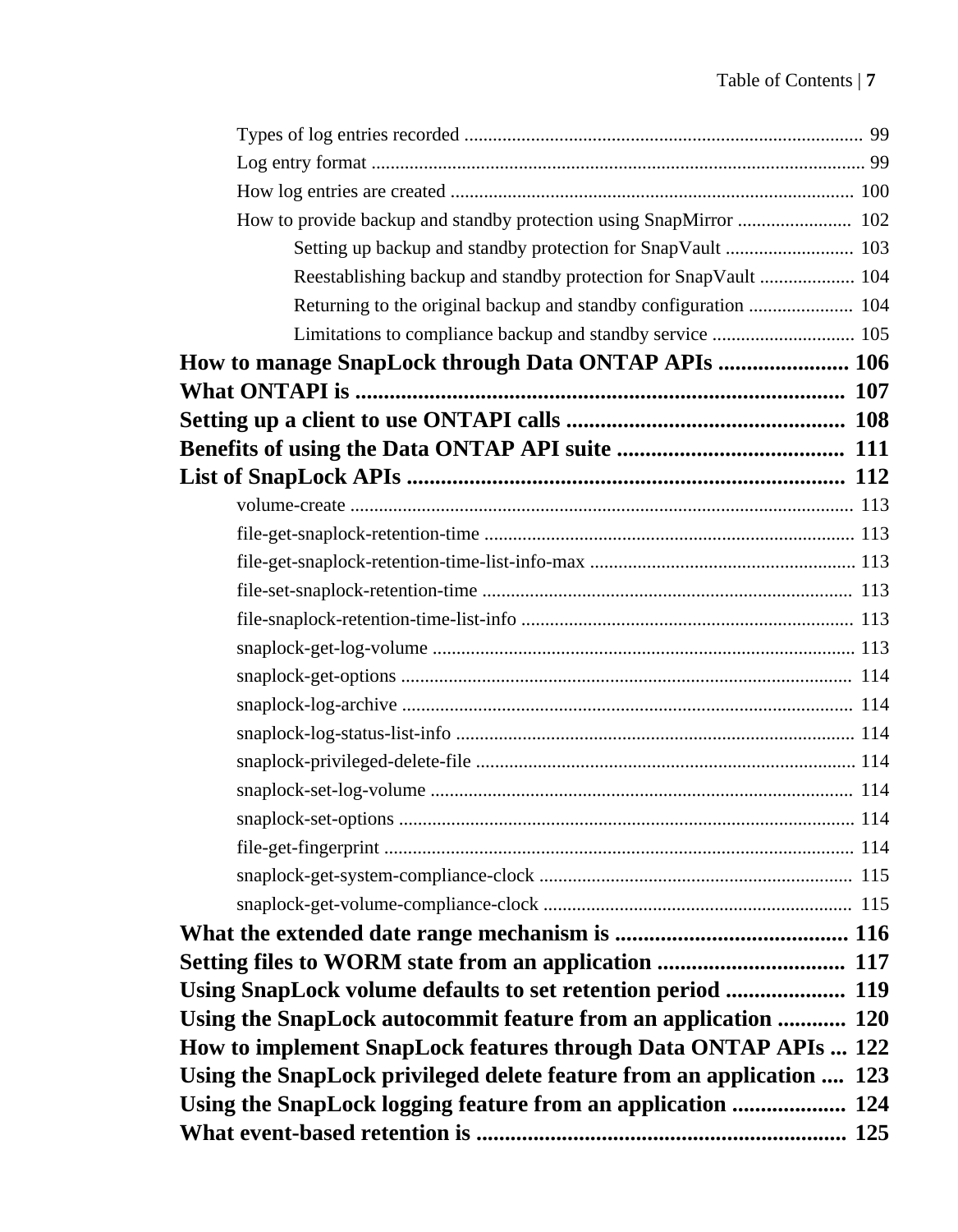|                                                                     | 126 |
|---------------------------------------------------------------------|-----|
| Implementation of event-based retention and the legal hold feature  |     |
|                                                                     | 127 |
|                                                                     |     |
|                                                                     |     |
| Examples for setting a file to WORM state using an application  131 |     |
|                                                                     |     |
| Examples for setting the autocommit feature and time intervals  135 |     |
| <b>Examples for creating a compliance administrator </b> 136        |     |
|                                                                     |     |
| <b>Examples for enabling the privileged delete feature </b> 139     |     |
|                                                                     |     |
|                                                                     |     |
|                                                                     |     |
|                                                                     |     |
|                                                                     |     |
|                                                                     |     |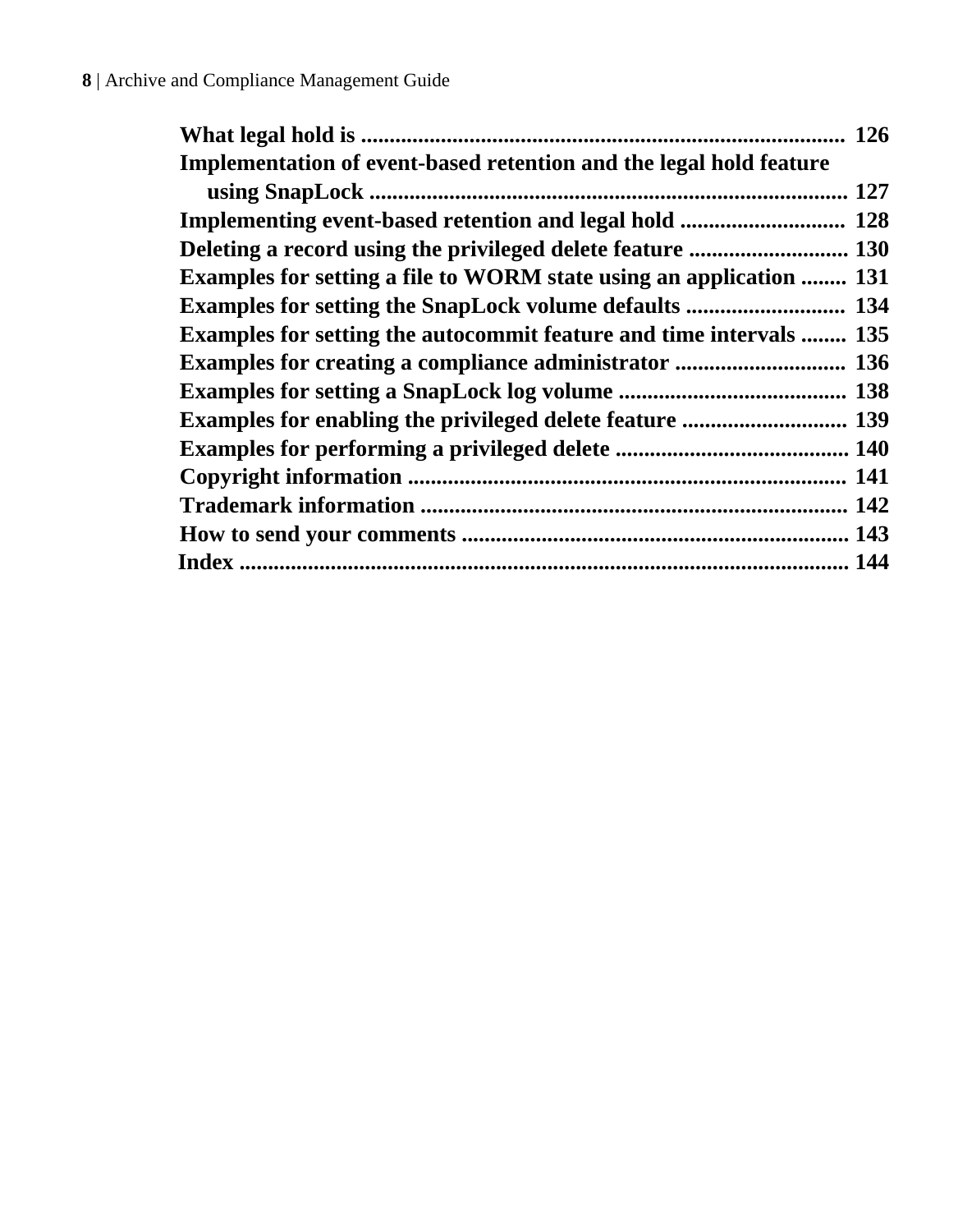# <span id="page-8-0"></span>**What SnapLock is**

SnapLock is an alternative to the traditional optical "write once, read many" (WORM) data. SnapLock is used for the storage of read-only WORM data.

SnapLock is a license-based, disk-based, open-protocol feature that works with application software to administer non-rewritable storage of data. The primary objective of this Data ONTAP feature is to provide storage-enforced WORM and retention functionality by using open file protocols such as CIFS and NFS. SnapLock can be deployed for protecting data in the strict regulatory environments in such a way that even the storage administrator is considered an untrusted party.

SnapLock provides special purpose volumes in which files can be stored and committed to a nonerasable, non-rewritable state either forever or for a designated retention period. SnapLock allows this retention to be performed at the granularity of individual files through standard open file protocols such as CIFS and NFS.

SnapLock provides the following two licensed functionalities:

- SnapLock Compliance
- SnapLock Enterprise

### **How SnapLock works**

The WORM data on SnapLock volumes is administered in the same way as data on regular (non-WORM) volumes. SnapLock volumes operate in WORM mode and support standard file system semantics. You can create data on a SnapLock volume and commit it to the WORM state by transitioning the file from a writable state to a read-only state.

Marking an active writable file as read-only on a SnapLock volume commits the data to WORM. When a file is committed to WORM, it cannot be altered or deleted by applications, users, or administrators until the file retention date is reached. The exception is in SnapLock Enterprise volumes, where you can delete a file before it reaches the retention date by using the privileged delete feature.

The data that is committed to the WORM state on a SnapLock volume cannot be changed or deleted before its retention date. However, you can change or delete the empty directories and files that are not committed to a WORM state. Directories do not behave any differently than they would on regular volumes, with the exception that they cannot be renamed or moved once created. It is a requirement for regulatory compliance that WORM data be not only non-erasable and nonrewritable, but it must also be locked down in the same location at which it was created. In the case of WORM implementation, this means that the directory path to WORM files must be locked down and should never change.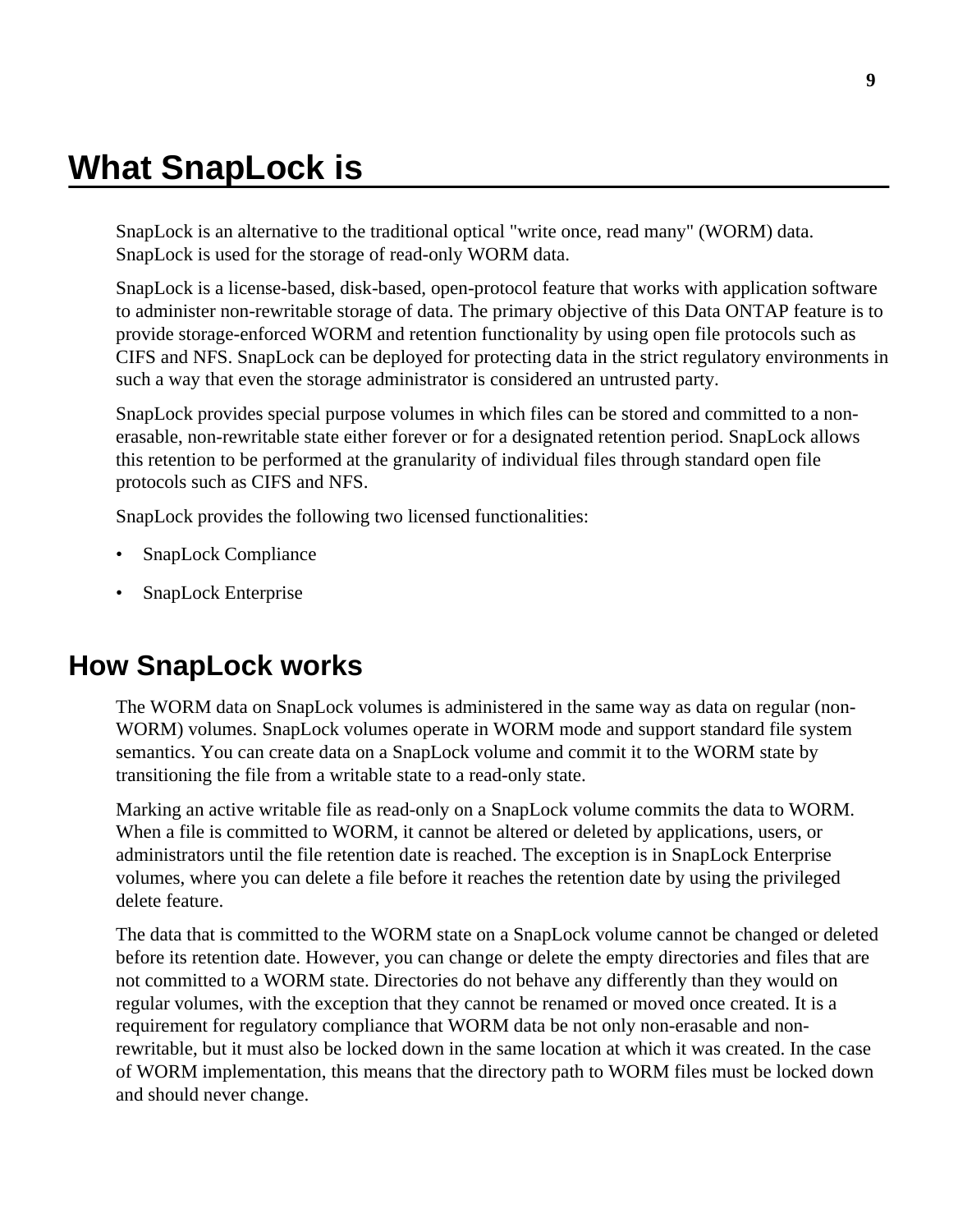<span id="page-9-0"></span>In Data ONTAP 7.0 and later, WORM files can be deleted after their retention dates have been reached. The retention date on a WORM file is set when the file is committed to the WORM state, but it can be extended at any time. The retention period can never be shortened for any WORM file.

## **Hardware platforms supported for SnapLock**

SnapLock is exclusively a licensed feature of Data ONTAP and is supported on almost all NetApp hardware platforms. SnapLock Enterprise is supported both on native disks and array LUNs. However, SnapLock Compliance is supported only on native disks.

## **Comparison table of SnapLock Enterprise and SnapLock Compliance**

The SnapLock Enterprise and the SnapLock Compliance features differ in terms of the options and permissions available for both the features.

| <b>Features</b>                                                                                                                               | <b>SnapLock Enterprise</b>                   | <b>SnapLock Compliance</b>         |  |
|-----------------------------------------------------------------------------------------------------------------------------------------------|----------------------------------------------|------------------------------------|--|
| Special or exclusive license<br>available                                                                                                     | Yes                                          | Yes                                |  |
| Write verification option<br>available                                                                                                        | N <sub>0</sub>                               | Yes                                |  |
| Permission for the system<br>administrator to destroy<br>volumes irrespective of the<br>retention setting                                     | Yes                                          | N <sub>0</sub>                     |  |
| Permission for the system<br>administrator to selectively<br>delete the files (that are not<br>expired) with the privileged<br>delete feature | Yes                                          | N <sub>0</sub>                     |  |
| Non-NetApp disks support                                                                                                                      | Yes (as part of FlexArray)                   | N <sub>o</sub>                     |  |
| Usage of a volume as a<br>SnapLock log volume                                                                                                 | No                                           | Yes                                |  |
| Default retention period of a<br>volume on creation (the<br>retention period can be<br>modified by the system<br>administrator at any time)   | snaplock_default_retention=mi<br>$\mathbf n$ | snaplock_default_retention=m<br>ax |  |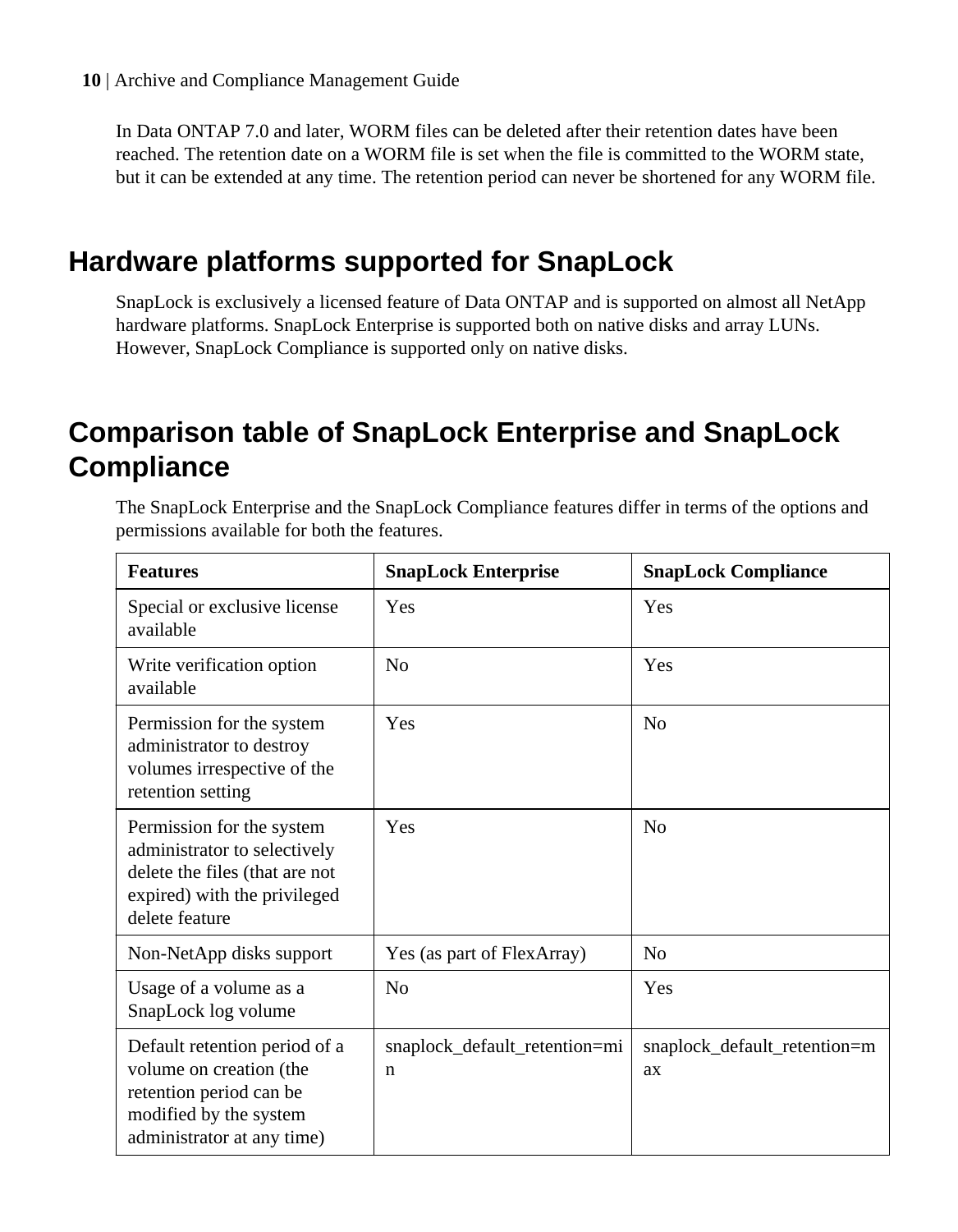<span id="page-10-0"></span>

| <b>Features</b>                                                   | <b>SnapLock Enterprise</b> | <b>SnapLock Compliance</b> |
|-------------------------------------------------------------------|----------------------------|----------------------------|
| Single file SnapRestore                                           | Yes                        | N <sub>0</sub>             |
| SnapRestore                                                       | Yes                        | No                         |
| SnapMirror resynchronize<br>support for the destination<br>volume | <b>Yes</b>                 | N <sub>0</sub>             |
| Log information related to<br>LockVault volumes are<br>available  | <b>Yes</b>                 | Yes                        |
| Permission to rename an<br>aggregate or a volume                  | <b>Yes</b>                 | N <sub>0</sub>             |

# **Licensing SnapLock functionality**

You must first install the license and then enable SnapLock Compliance, SnapLock Enterprise, or both before you can use the SnapLock feature.

### **About this task**

• You must ensure that Storage Encryption functionality is not enabled on the storage system because it is not supported by SnapLock Compliance.

If a SnapLock license is installed on the storage system, Storage Encryption functionality will be unavailable.

#### **Steps**

**1.** Verify that the SnapLock licenses exist on the storage system by entering the following command:

#### **license**

- **2.** Install a license for SnapLock Compliance, SnapLock Enterprise, or both by using the license add command:
	- Install the SnapLock Compliance license by entering the following command:

```
license add snaplock_license
```
• Install the SnapLock Enterprise license by entering the following command:

**license add snaplock\_enterprise**

**3.** Enable the SnapLock licenses.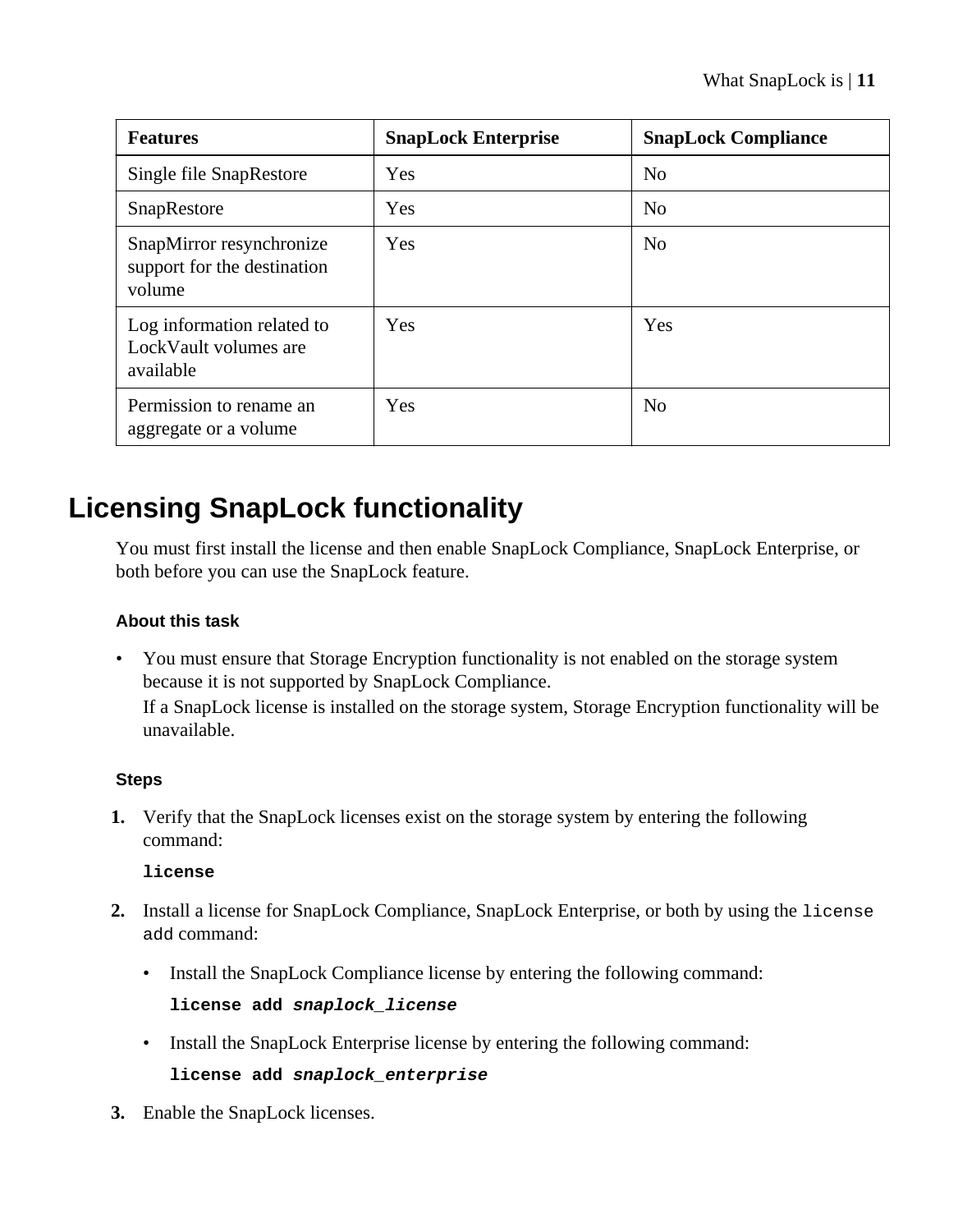#### <span id="page-11-0"></span>**Related tasks**

Enabling the SnapLock functionality on page 12

### **Enabling the SnapLock functionality**

After installing the SnapLock license, you must also enable the functionality.

#### **Before you begin**

You must have licensed the SnapLock Compliance, SnapLock Enterprise or both the functionalities.

#### **About this task**

**Note:** If your storage system contains SnapLock license and you upgrade to Data ONTAP 8.2, the SnapLock functionality will be enabled by default.

#### **Steps**

**1.** Depending on your requirement, complete one of the following steps:

| If you want to           | Enter the following command                      |  |  |
|--------------------------|--------------------------------------------------|--|--|
| Enable the SnapLock      | options                                          |  |  |
| Enterprise functionality | licensed feature. snaplock enterprise. enable on |  |  |
| Disable the SnapLock     | options                                          |  |  |
| Enterprise functionality | licensed feature.snaplock enterprise.enable off  |  |  |

**2.** Depending on your requirement, complete one of the following steps:

| If you want to                                   | Enter the following command                    |  |
|--------------------------------------------------|------------------------------------------------|--|
| Enable the SnapLock<br>Compliance functionality  | options licensed feature.snaplock.enable on    |  |
| Disable the SnapLock<br>Compliance functionality | options licensed feature. snaplock. enable off |  |

#### **After you finish**

Initialize the system ComplianceClock.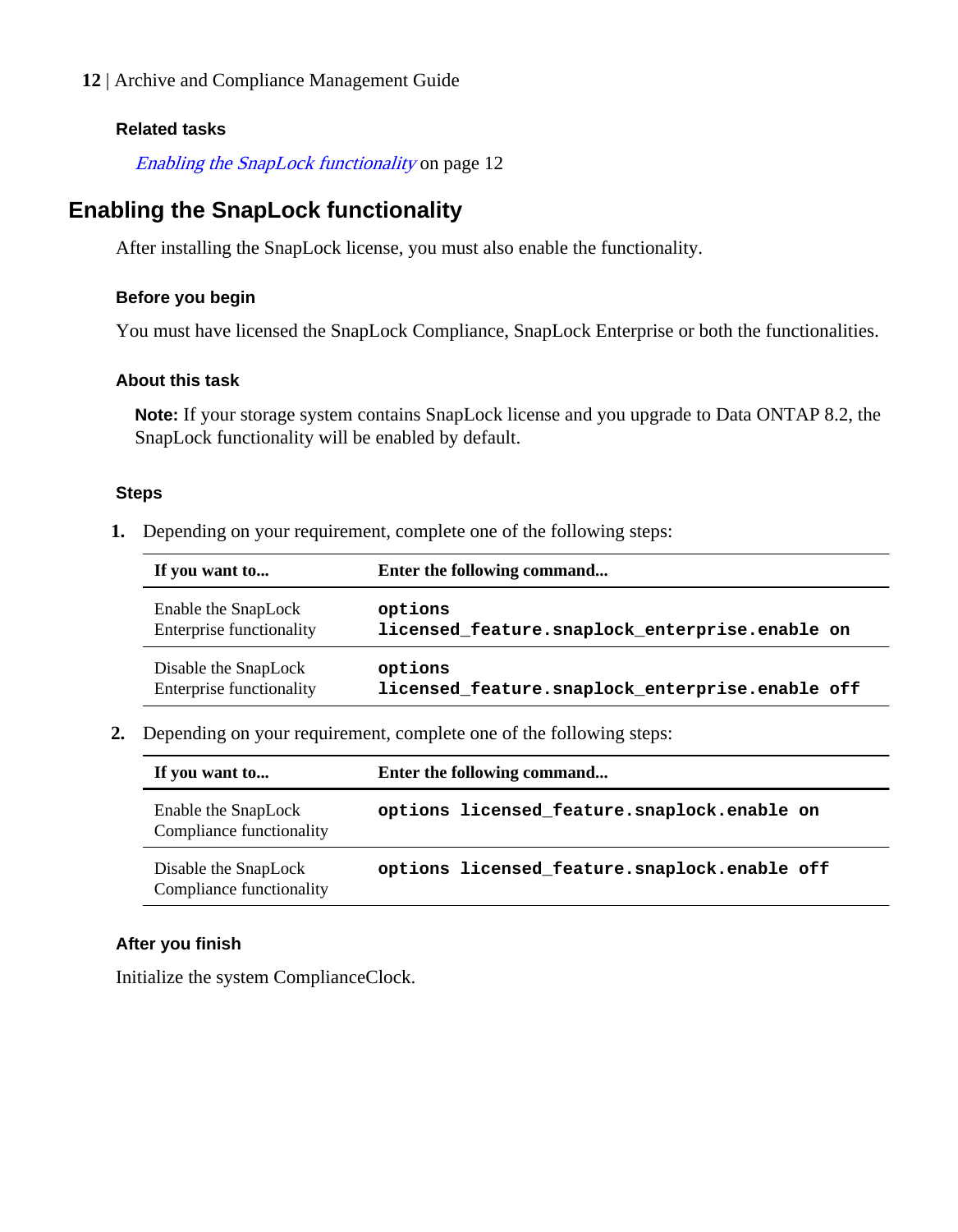## <span id="page-12-0"></span>**SnapLock and AutoSupport messages**

If you enable the AutoSupport feature, the storage system sends AutoSupport messages to technical support. AutoSupport messages include event, log-level descriptions, SnapLock volume state and options.

The AutoSupport messages also contain the system ComplianceClock time, the volume ComplianceClock time of all the SnapLock volumes, and the expiry date of all volumes on the storage system.

**Note:** AutoSupport messages do not include options such as a privileged delete setting.

To know more about the AutoSupport messages, see the *Data ONTAP System Administration Guide* for 7-Mode.

## **What ComplianceClock is**

ComplianceClock is a secure time base that prevents compliant data from being tampered with. ComplianceClock makes it impossible to prematurely modify or delete data by altering system clock.

Starting with Data ONTAP 8.1, there are two types of ComplianceClock—volume ComplianceClock and system ComplianceClock. These two types of ComplianceClock minimize the ComplianceClock lag and enable the expiry of WORM files with extended retention.

#### **Related concepts**

[What the extended date range mechanism is](#page-115-0) on page 116

### **What system ComplianceClock is**

A system ComplianceClock is a secure time base for each storage system. The system ComplianceClock provides the initial value for volume ComplianceClock when a new SnapLock volume is created.

The system ComplianceClock configuration is used as a reference time for updating the volume ComplianceClock.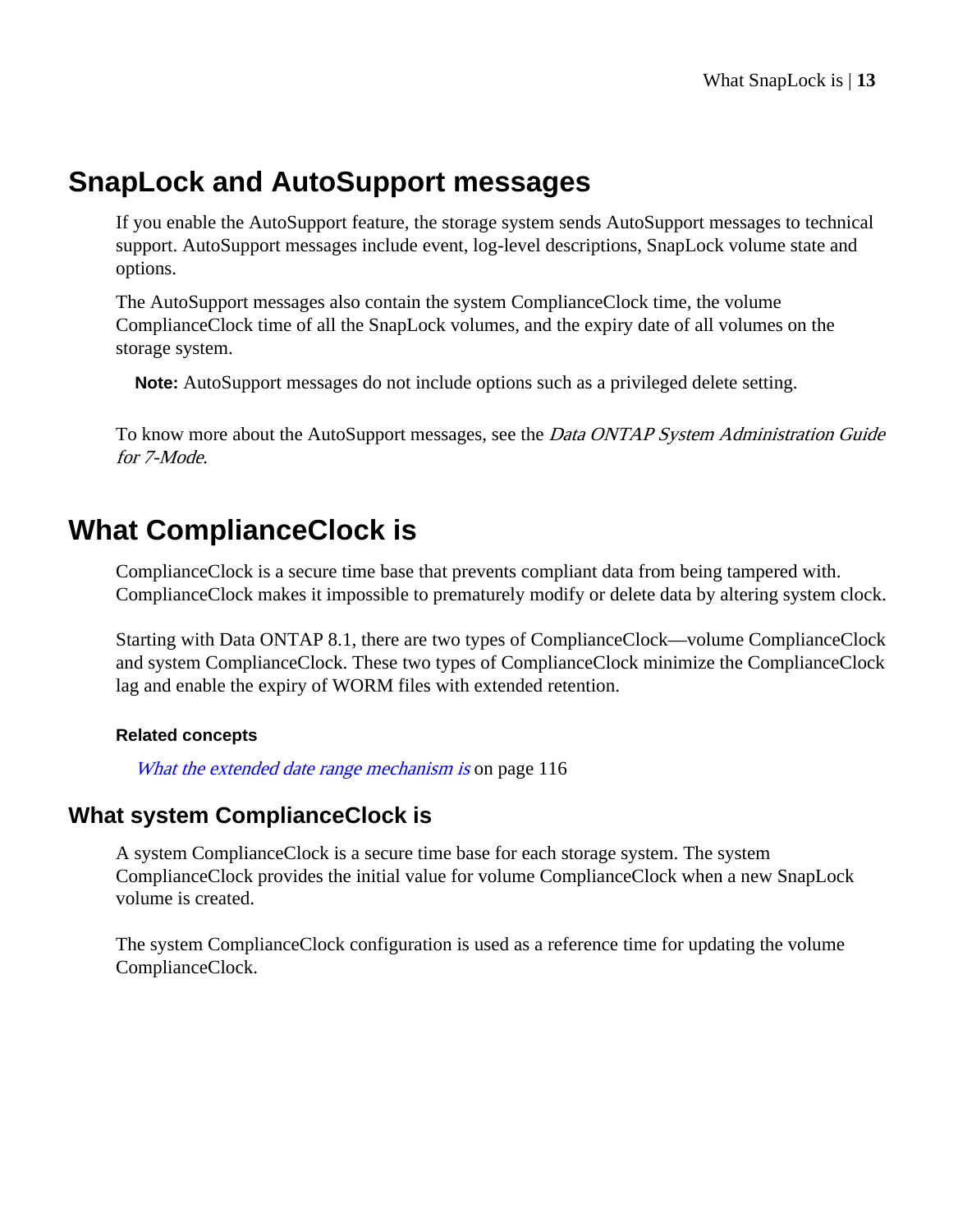### <span id="page-13-0"></span>**What volume ComplianceClock is**

The volume ComplianceClock is a time-based security feature for each volume. The volume ComplianceClock is used to determine the expiry date of WORM files and Snapshot copies in a SnapLock volume.

The volume ComplianceClock is initialized automatically during the creation of a new SnapLock volume. When a new SnapLock volume is created, the volume ComplianceClock gets its initial time from the system ComplianceClock time.

Since, each SnapLock volume maintains its own volume ComplianceClock value; therefore, a change in the ComplianceClock value of one volume does not affect the ComplianceClock of any other volume.

#### **How volume ComplianceClock interacts with the system ComplianceClock**

The volume ComplianceClock obtains its starting value from the system ComplianceClock time when a new volume is created. Therefore, a continuous association is maintained between the volume ComplianceClock and system ComplianceClock. This association minimizes the instances of ComplianceClock lag.

### **Initializing the system ComplianceClock**

You must initialize the system ComplianceClock to create SnapLock volumes. During initialization, the system ComplianceClock value is initialized to the current value of the system clock.

#### **Before you begin**

You must have licensed and enabled the SnapLock Compliance, SnapLock Enterprise, or both the functionalities.

#### **Step**

**1.** Initialize the system ComplianceClock by entering the following command:

```
snaplock clock initialize
```
**Note:** You can initialize system ComplianceClock only once.

#### **Example:**

The following command initializes the ComplianceClock on the storage system 'System1':

```
System 1> snaplock clock initialize
*** WARNING: YOU ARE INITIALIZING THE SECURE COMPLIANCE CLOCK ***
You are about to initialize the secure Compliance Clock of this
system to the current value of the system clock. This procedure
can be performed ONLY ONCE on this system so you should ensure
```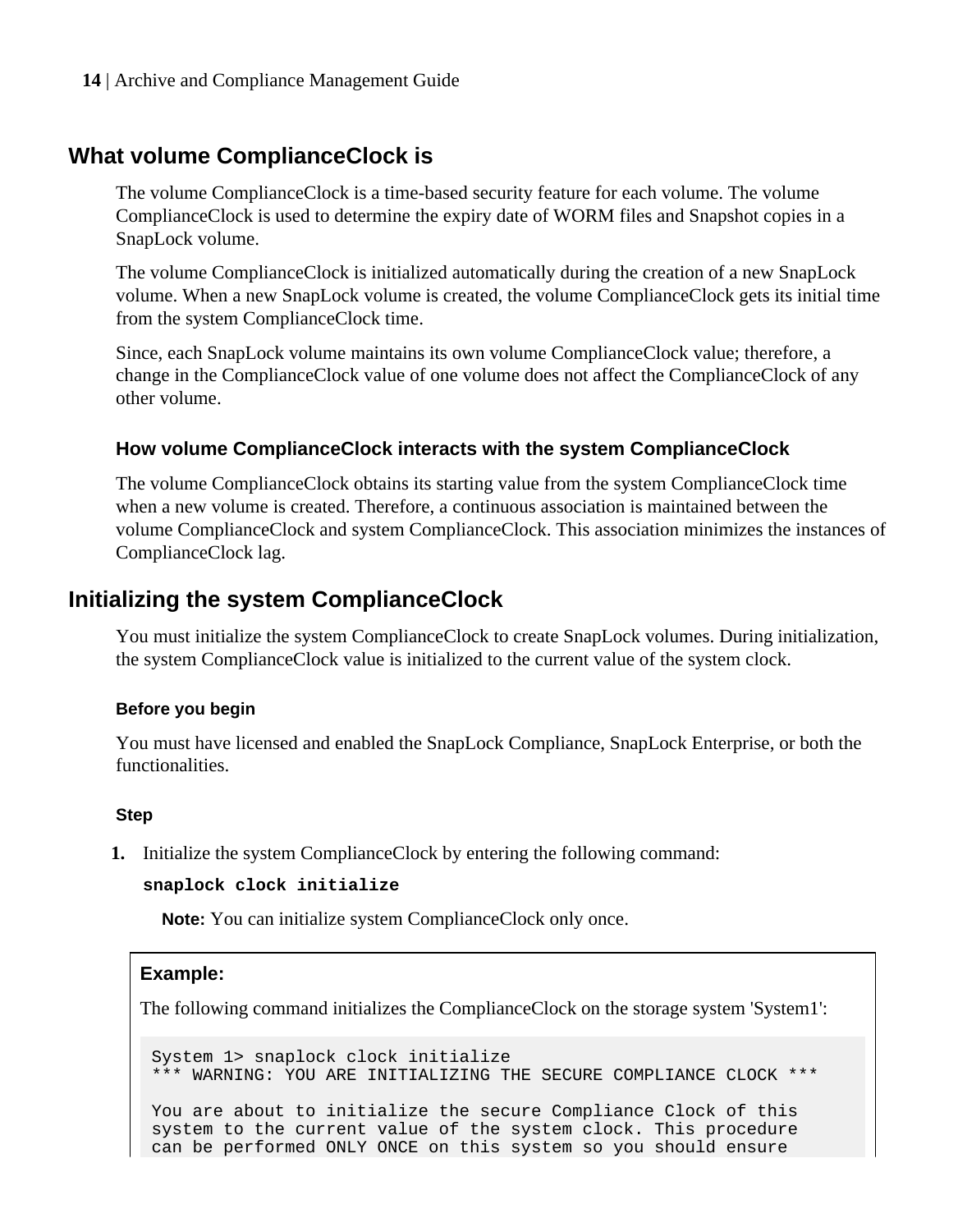<span id="page-14-0"></span>that the system time is set correctly before proceeding. The current local system time is: Mon Jun 20 13:13:49 GMT 2011 Is the current local system time correct? yes Are you REALLY sure you want initialize the Compliance Clock?yes

#### **Related tasks**

[Enabling the SnapLock functionality](#page-11-0) on page 12

### **Viewing the system ComplianceClock and volume ComplianceClock time**

You can view the system ComplianceClock time before creating a SnapLock volume. You can view the volume ComplianceClock time for calculating the retention time before committing a file to WORM state in a SnapLock volume. You can view the system ComplianceClock and the volume ComplianceClock time by using the status command.

#### **Step**

**1.** To view the system ComplianceClock and volume ComplianceClock time, enter the following command:

```
snaplock clock status [vol_name]
```
vol\_name is the name of the SnapLock volume for which you want to view the ComplianceClock time.

If no volume name is specified, the system ComplianceClock time and volume ComplianceClock time of all the SnapLock volumes are displayed.

#### **Example**

The following command displays the system ComplianceClock and volume ComplianceClock time of all the SnapLock volumes:

```
System A> snaplock clock status
System ComplianceClock: Wed Dec 22 06:35:58 GMT 2010
Volume ComplianceClock
--------------- ---------------------
wormvol Wed Dec 22 06:35:58 GMT 2010
wormvol1 Wed Dec 22 06:35:58 GMT 2010
```
The following command displays the system ComplianceClock and volume ComplianceClock time of SnapLock volume "wormvol":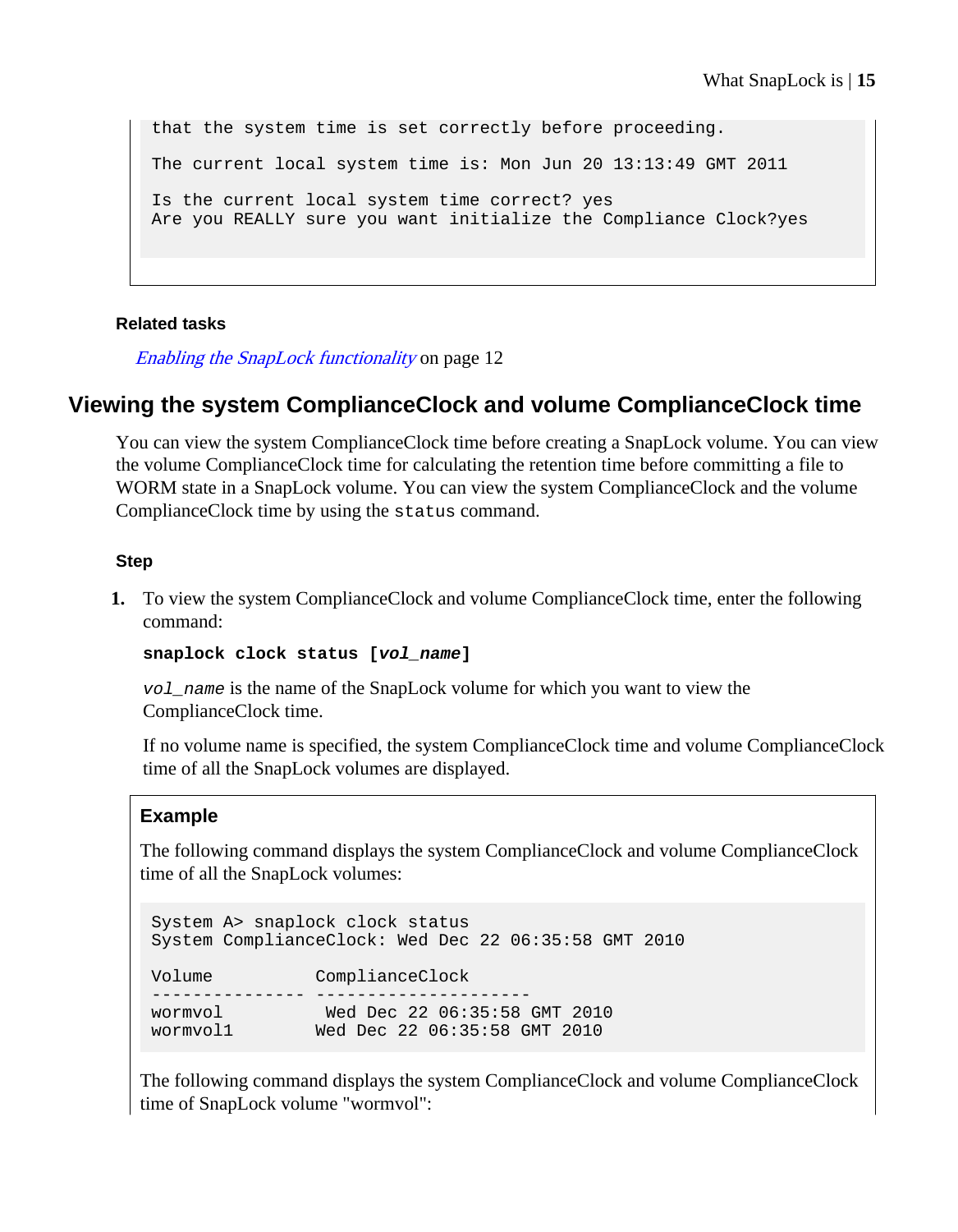```
System A> snaplock clock status wormvol
System ComplianceClock: Wed Dec 22 06:37:27 GMT 2010
Volume ComplianceClock
--------------- ---------------------
Wormvol Wed Dec 22 06:37:27 GMT 2010
```
### **Upgrade considerations for ComplianceClock**

You should be aware of certain considerations for the ComplianceClock time when upgrading the storage system from an earlier release that supports SnapLock to Data ONTAP 8.1.

- System ComplianceClock is initialized to system clock.
- The ComplianceClock value of an already existing SnapLock volume is used to initialize its volume ComplianceClock.
- The chances of ComplianceClock to lag behind the system clock is minimal, therefore; the ComplianceClock no longer aligns itself to the system clock.

## **How the volume ComplianceClock impacts SnapLock operations**

You can use the volume ComplianceClock for calculating the retention period for performing various SnapLock operations such as committing a file to WORM state, checking the expiry date and so on.

The volume ComplianceClock impacts the following SnapLock operations:

• Creating a SnapLock volume

You must initialize the system ComplianceClock before creating a SnapLock Compliance volume. The volume ComplianceClock gets initialized automatically. The volume ComplianceClock is used for calculating the retention period of a file.

• Committing a file to WORM state

When you commit a file to WORM state, volume ComplianceClock time is written to the ctime field of the file. The volume ComplianceClock is used for calculating the retention period of a file.

**Note:** The ctime value is different from the atime value that is used as the retention date of the file.

• Checking the expiry status of a WORM file

To check whether a WORM file has expired, you compare the retention time of the file with the volume ComplianceClock time. If the volume ComplianceClock value is lesser than the retention time of the file, it indicates that the file has not expired.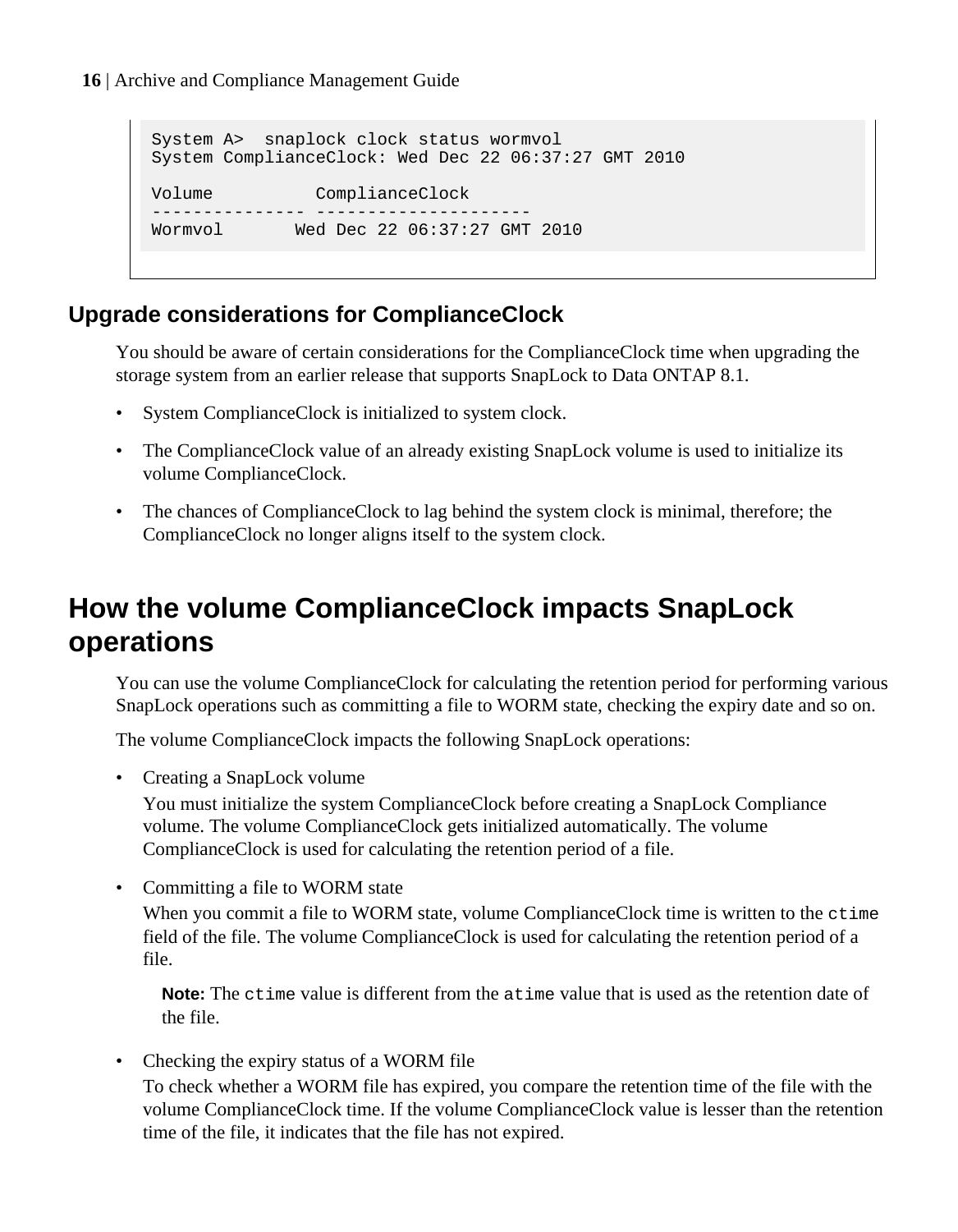<span id="page-16-0"></span>• Destroying a SnapLock Compliance volume To check whether a SnapLock Compliance volume can be destroyed, you compare its destroy time (equivalent to retention time) with volume ComplianceClock time. If the volume ComplianceClock time is less than the volume's destroy time, you cannot destroy the volume.

# **Operations that might affect volume ComplianceClock time**

When the source and destination storage systems are running the same or different Data ONTAP versions, operations such as Volume SnapMirror, aggr copy, or vol copy might affect the volume ComplianceClock time.

#### **Source and destination storage system running different Data ONTAP versions**

You should be aware of the following points when performing volume SnapMirror, aggr copy or vol copy operations on the source storage system running Data ONTAP 7.3 and the destination storage system running Data ONTAP 8.1:

- If the source and destination are SnapLock volumes, the destination volume ComplianceClock time is updated as per the source ComplianceClock time.
- If the source is a non-SnapLock volume or aggregate and destination is a SnapLock volume or aggregate, the destination volume ComplianceClock time is updated as per the source ComplianceClock value when the SnapMirror relationship is broken.

#### **Source and destination storage system running the same Data ONTAP version**

You should be aware of the following points when performing Volume SnapMirror or vol copy operations on a source and destination storage system running Data ONTAP 8.1:

- If the source and the destination is SnapLock volume, the volume ComplianceClock time of the destination volume is updated as per the source volume.
- If the source is a non-SnapLock volume and the destination is SnapLock volume, the volume ComplianceClock time of the destination volume is re-initialized according to the destination system ComplianceClock.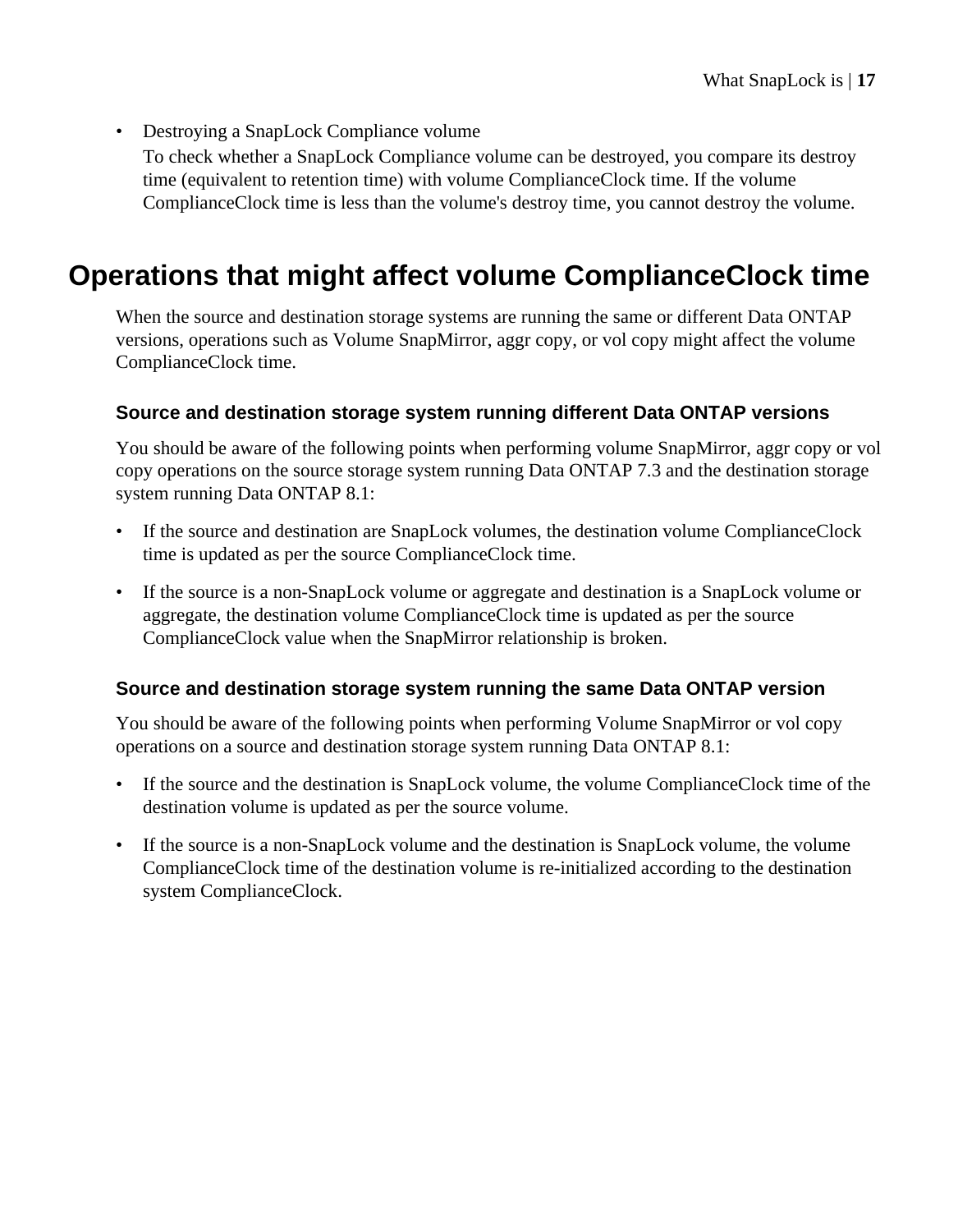## <span id="page-17-0"></span>**Creating SnapLock volumes**

You can create SnapLock traditional volumes or SnapLock FlexVol volumes. Before you create a SnapLock FlexVol volume, however, you must create an aggregate with SnapLock as an attribute of that aggregate.

### **Creating SnapLock traditional volumes**

You can create SnapLock traditional volumes to retain compliance or archival data.

#### **Before you begin**

- You must have licensed and enabled the SnapLock Compliance, SnapLock Enterprise, or both the functionalities.
- You must have initialized system ComplianceClock.

**Note:** If you do not initialize the system ComplianceClock, the volume creation will fail with following message:

use "snaplock clock initialize" to set Compliance Clock before creating a SnapLock Enterprise volume.

#### **Steps**

**1.** Create a SnapLock traditional volume by entering the following command:

#### **vol create trad\_vol -L snaplock\_type ndisks[@disksize]**

trad\_vol is the new traditional volume name.

ndisks is the number of disks.

disksize is the size of the disk.

snaplock type can be compliance or enterprise.

**Note:** The volume ComplianceClock gets initialized automatically when you create a SnapLock volume.

**2.** Verify that the newly created SnapLock volume exists by entering the following command: **vol status**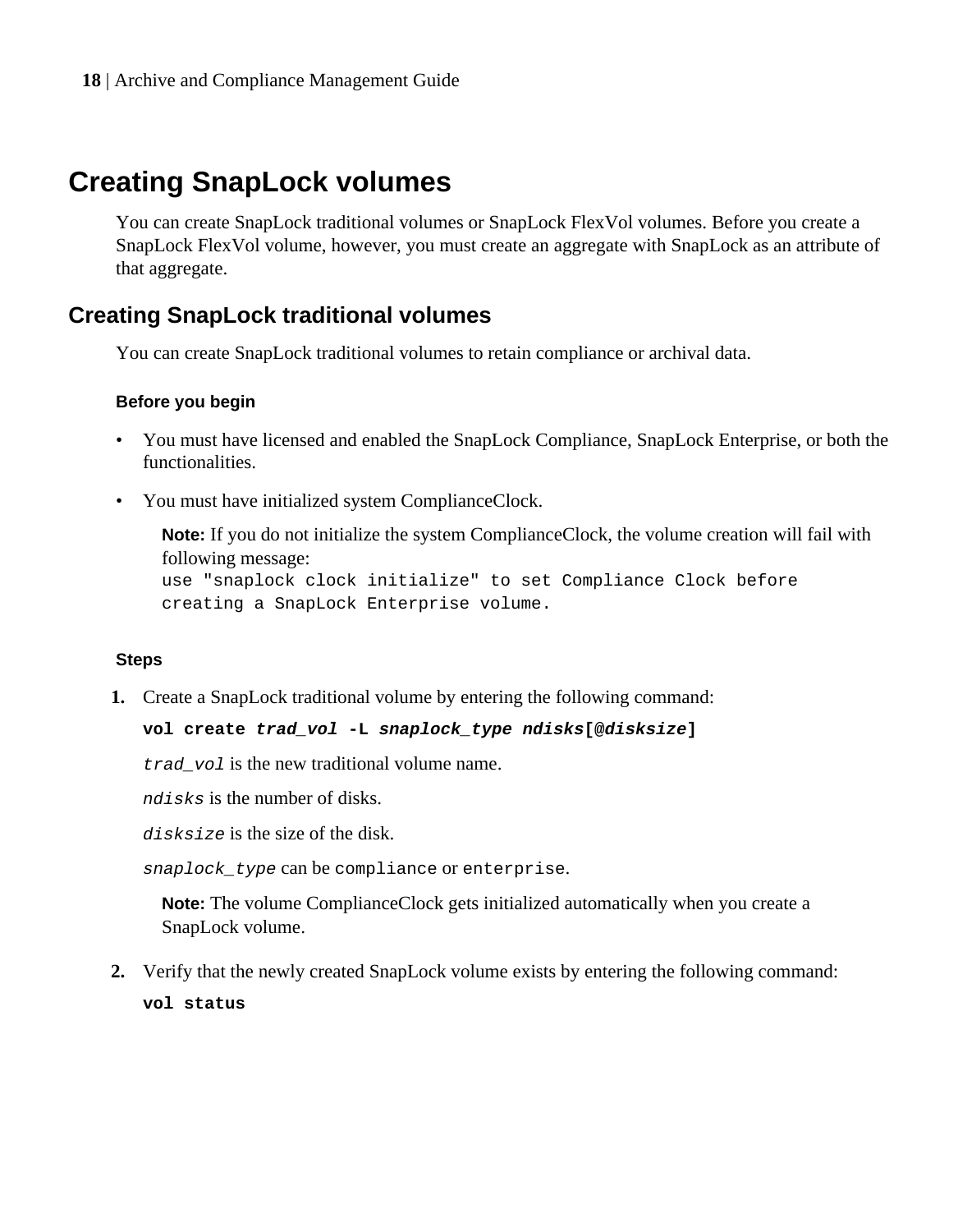#### <span id="page-18-0"></span>**Example**

| sys1> vol status |                |                 |                         |                                            |           |
|------------------|----------------|-----------------|-------------------------|--------------------------------------------|-----------|
|                  | Volume<br>vol0 | State<br>online | Status<br>raid dp, flex | Options<br>root                            | $32$ -bit |
|                  | wormvol        | online          | raid dp, trad           | no atime update=on,<br>snaplock_compliance |           |

#### **Related concepts**

[What ComplianceClock is](#page-12-0) on page 13

#### **Related tasks**

[Initializing the system ComplianceClock](#page-13-0) on page 14

### **Creating SnapLock aggregates and their flexible volumes**

If you are using the FlexVol feature of Data ONTAP, you can create SnapLock aggregates and flexible volumes to retain compliance or archival data.

#### **Before you begin**

- You must have licensed and enabled the SnapLock Compliance, SnapLock Enterprise, or both the functionalities.
- You must have initialized system ComplianceClock.

**Note:** If you do not initialize the system ComplianceClock, the aggregate creation fails with following message: use "snaplock clock initialize" to set Compliance Clock before creating a SnapLock Enterprise aggregate.

#### **About this task**

SnapLock is an attribute of the aggregate; therefore, the volume contained in that aggregate inherits the aggregate's SnapLock attributes.

#### **Steps**

**1.** Create a SnapLock aggregate by entering the following command:

#### **aggr create aggrname -L snaplock\_type ndisks[@disksize]**

aggrname is the new SnapLock aggregate name.

snaplock\_type can be Compliance or Enterprise.

ndisks is the number of disks.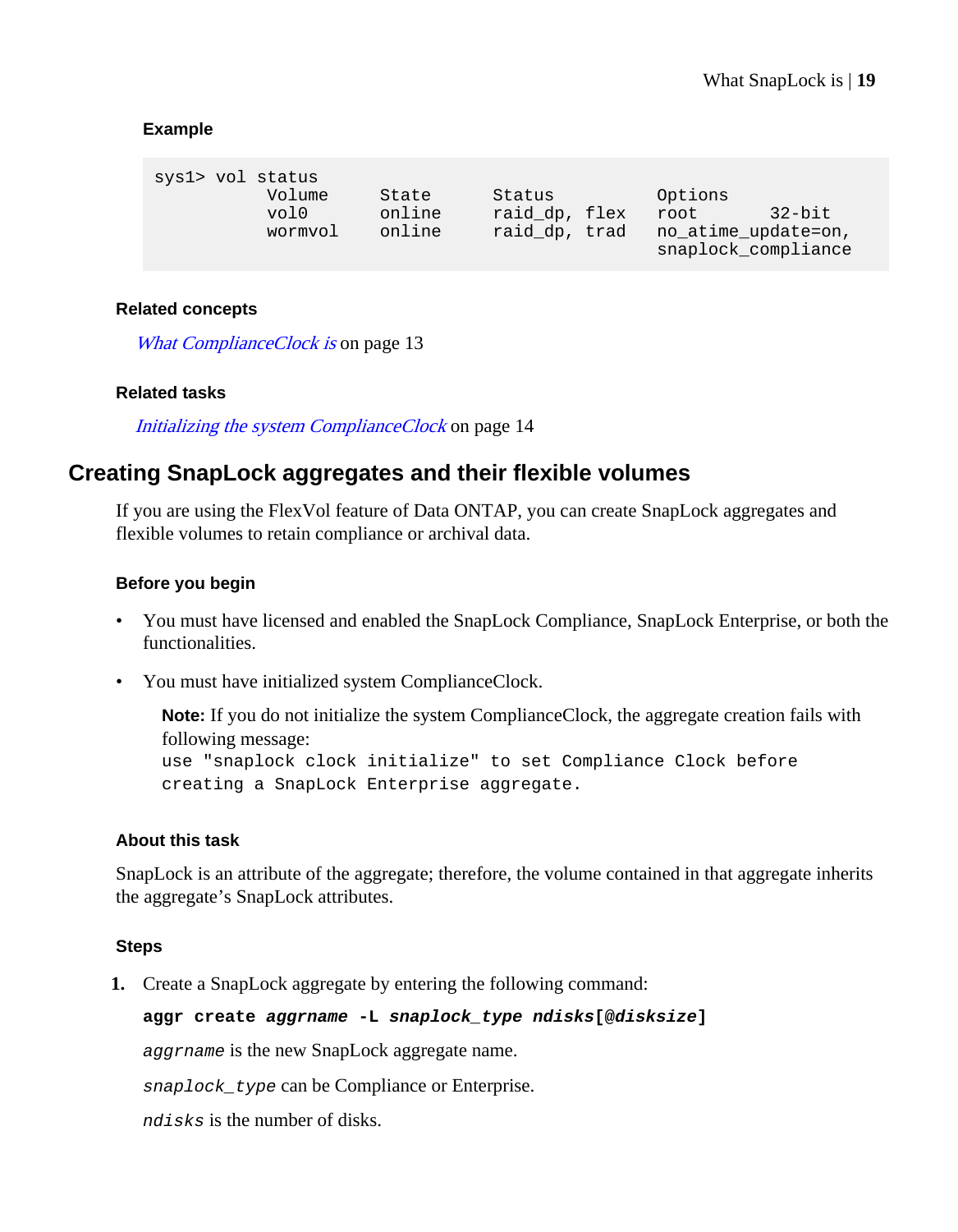<span id="page-19-0"></span>disksize is the size of the disk, for example, 72 GB.

**2.** Verify that the newly created SnapLock aggregate exists by entering the following command: **aggr status**

**Example**

```
aggr status aggr1
      Aggr State Status Options<br>aggr1 online raid dp, aggr snaplock enterprise
      aggr1 online raid_dp, aggr
       Volumes: vol1
```
**3.** Create a SnapLock FlexVol volume by entering the following command:

```
vol create wormvol aggrname size[k|m|g|t]
```
#### **Related tasks**

[Licensing SnapLock functionality](#page-10-0) on page 11

### **SnapLock Compliance write verification option**

You can use the SnapLock Compliance write verification option when each write operation to the disk media must be immediately read back and verified for integrity.

This feature adds a level of data integrity checking to the already robust data protection and resiliency features in Data ONTAP. Although SnapLock write verification can affect performance, the performance impact should not affect archival throughput.

SnapLock write verification is applicable only for SnapLock Compliance volumes. The SnapLock write verification option provides limited benefit beyond the advanced, high-performance data protection and integrity features already provided by nonvolatile RAM (NVRAM), checksums, RAID scrubs, media scans, and double-parity RAID.

### **Using the SnapLock Compliance write verification option**

You enable the SnapLock write verification option by using the snaplock.compliance.write\_verify option.

#### **Step**

**1.** To enable SnapLock write verification, enter the following command:

**options snaplock.compliance.write\_verify on**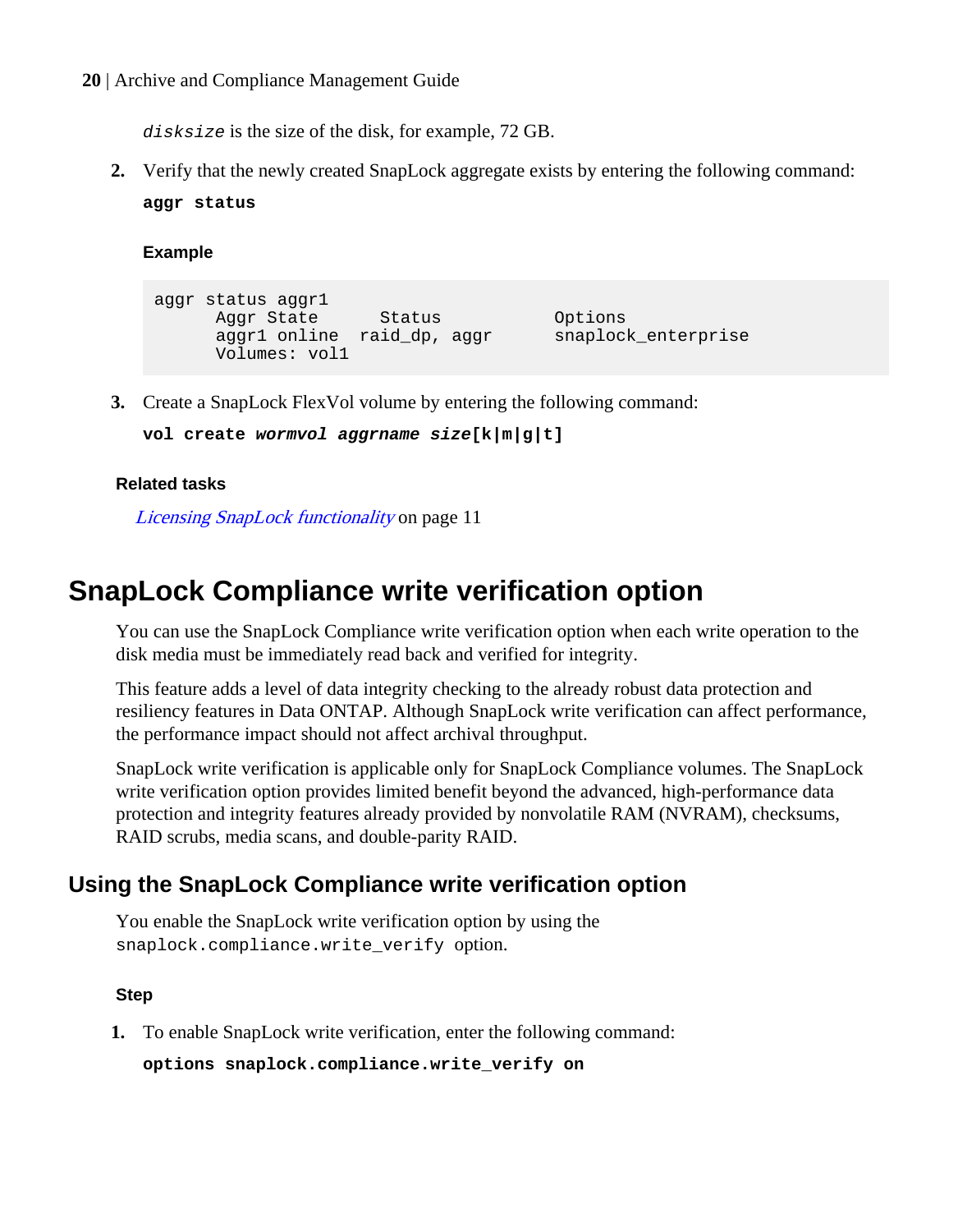# <span id="page-20-0"></span>**What a WORM file is**

The abbreviation WORM stands for "write once, read many." A WORM file has the property that data can be written only once to any area of the file and can never be overwritten or erased before the retention period expires.

After a file on a SnapLock volume is committed to the WORM state, there is only one attribute that can be modified—the retention date of the file can be extended. The retention period can never be shortened.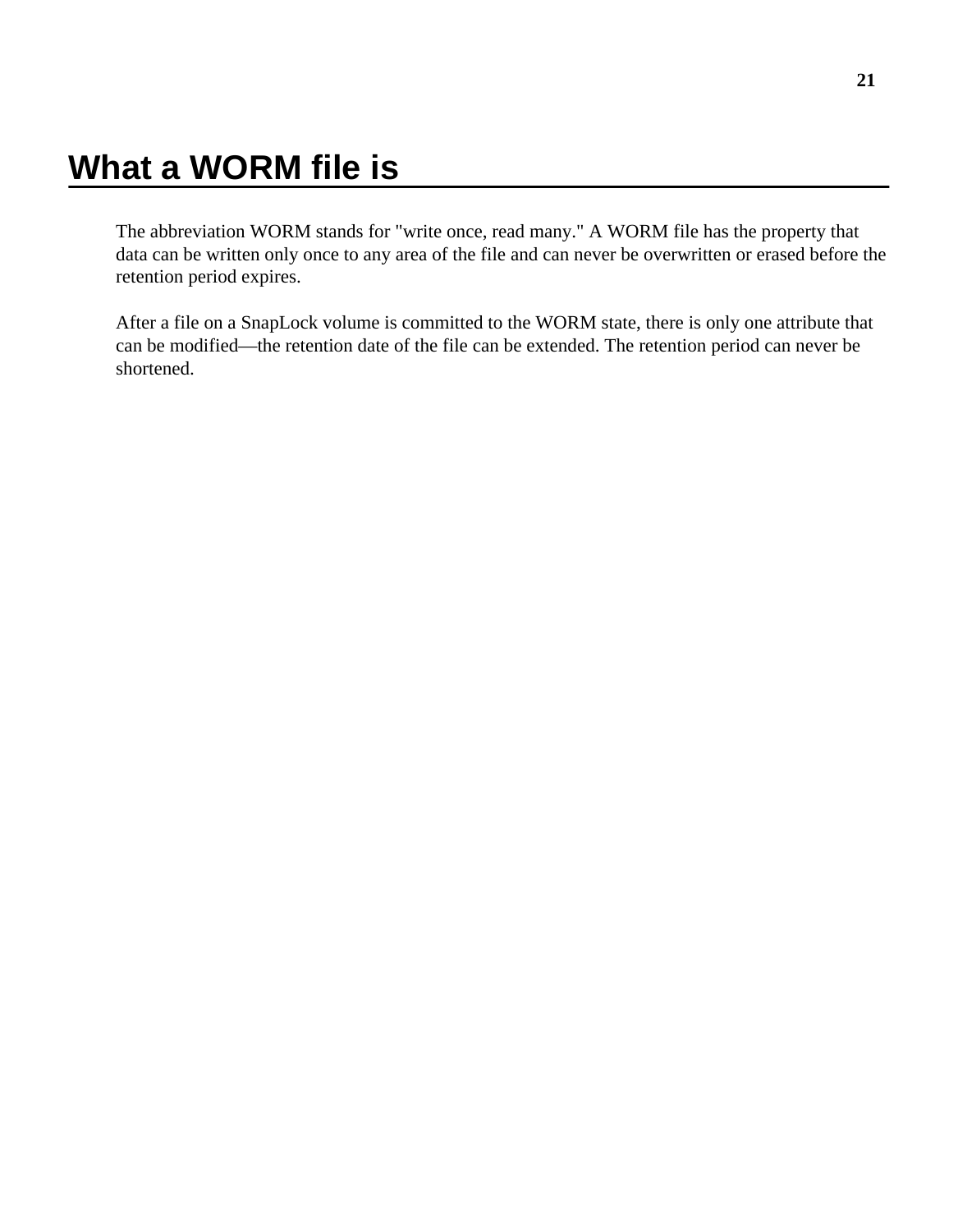# <span id="page-21-0"></span>**How to manage WORM data**

After creating SnapLock volumes, you can transition only the regular files in the volume to the WORM state. You can set the retention date on the file, determine whether a file is in the WORM state, or extend the retention date of a WORM file.

**Note:** In Data ONTAP 8.1, you cannot commit a non-regular file (such as LUNs and Symbolic links) to WORM state. However, the non-regular files that were committed to WORM state in earlier releases continue to be in WORM state even after upgrading to Data ONTAP 8.1.

### **Transitioning data to the WORM state**

You must transition a file from the writable to read-only state in the SnapLock volume for the file to be committed to a WORM state. You can transition data to the WORM state manually or automatically and set the retention date for the file.

#### **About this task**

When you commit a file to WORM state, volume ComplianceClock time is written to the  $\text{ctime}$ field of the file. The volume ComplianceClock is used for calculating the retention period of a file.

**Note:** The ctime value is different from the atime value that is used as the retention date of the file.

#### **Steps**

**1.** Set the retention date using the command or program available to the file access protocol (CIFS, NFS, and so on) and client operating system you are using.

#### **Example**

In a UNIX shell, use the following command to set the document. txt file with a retention date of 21 November 2020:

**touch -a -t 202011210600 document.txt**

**2.** Commit the document.txt file to the WORM state by using the following command:

#### **chmod -w document.txt**

**Note:** The last accessed timestamp of the file at the time it is committed to the WORM state becomes its retention date unless it is limited by the minimum or maximum retention period of the SnapLock volume. If no retention date was set for the file, the default retention period of the SnapLock volume is used. The file's retention date is stored in the atime field. The option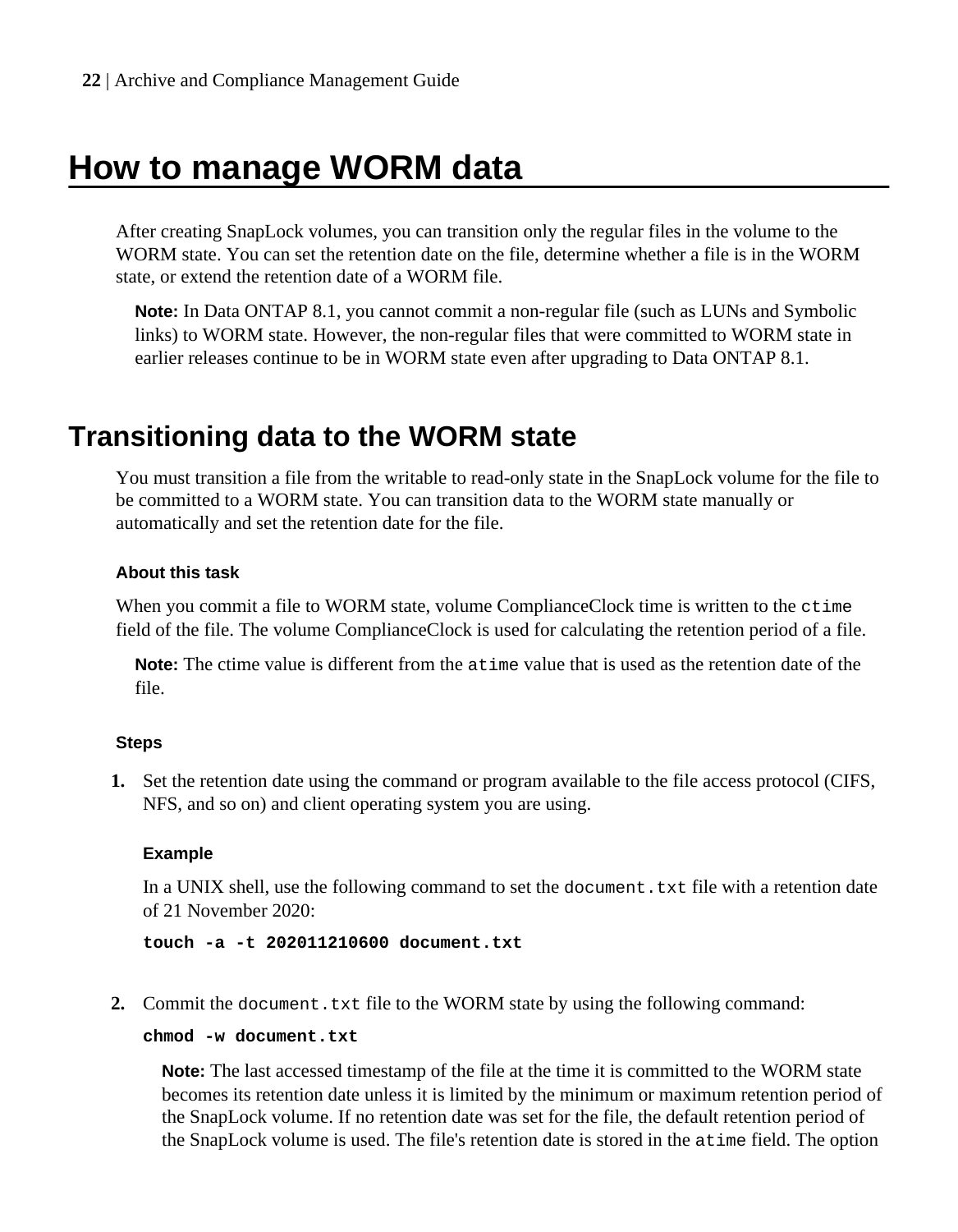<span id="page-22-0"></span>no\_atime\_update is always set to on for SnapLock volumes. Therefore, atime is not updated when files are accessed.

#### **Related concepts**

[Committing files to WORM state automatically](#page-32-0) on page 33

### **Determining the WORM status of a file**

You can check whether the files placed in a SnapLock volume are committed to the WORM state by using the file fingerprint command. If a file is transitioned from a writable state to a read-only state in a SnapLock volume, the file is in the WORM state.

#### **Step**

**1.** You can check the WORM state by using the fingerprint of the file:

#### **file fingerprint -x pathname**

A file has WORM protection if the file-type is worm and the volume is a SnapLock volume. The file's expiry date is present in the retention-time and formatted-retention-time fields. You should check this date against the volume ComplianceClock time (specified in the snaplock-volume-compliance-clock and formatted-snaplock-volume-complianceclock fields) to determine whether the file has expired.

#### **Examples of file committed to WORM state by using the file fingerprint command**

The following example shows a file with read-only permission with the file-type changed to worm:

```
file fingerprint -x /vol/test_slc_vol/sample_file.0
```

```
<fingerprint><fingerprint-info><fingerprint-algorithm>sha-256</
fingerprint-algorithm><fingerprint-start-time>1306404712</
fingerprint-start-time><formatted-fingerprint-start-time>Thu May 26 
10:11:52 GMT 2011</formatted-fingerprint-start-time><fingerprint-
scope>data_and_metadata</fingerprint-scope><fingerprint-version>2</
fingerprint-version><fingerprint-input-path>/vol/test_slc_vol/
sample_file.0</fingerprint-input-path><filer-id>118069060</filer-
id><filer-name>f3070-230-70</filer-name><snaplock-
license>compliance and enterprise</snaplock-license><snaplock-
system-compliance-clock>1306404710</snaplock-system-compliance-
clock><formatted-snaplock-system-compliance-clock>Thu May 26 
10:11:50 GMT 2011</formatted-snaplock-system-compliance-
clock><volume-name>test_slc_vol</volume-name><volume-
uuid>43cf0d50-8780-11e0-a7ee-123478563412</volume-uuid><volume-
type>flexible</volume-type><volume-containing-aggregate>slc</volume-
containing-aggregate><aggregate-uuid>a235e9e7-8531-11e0-
```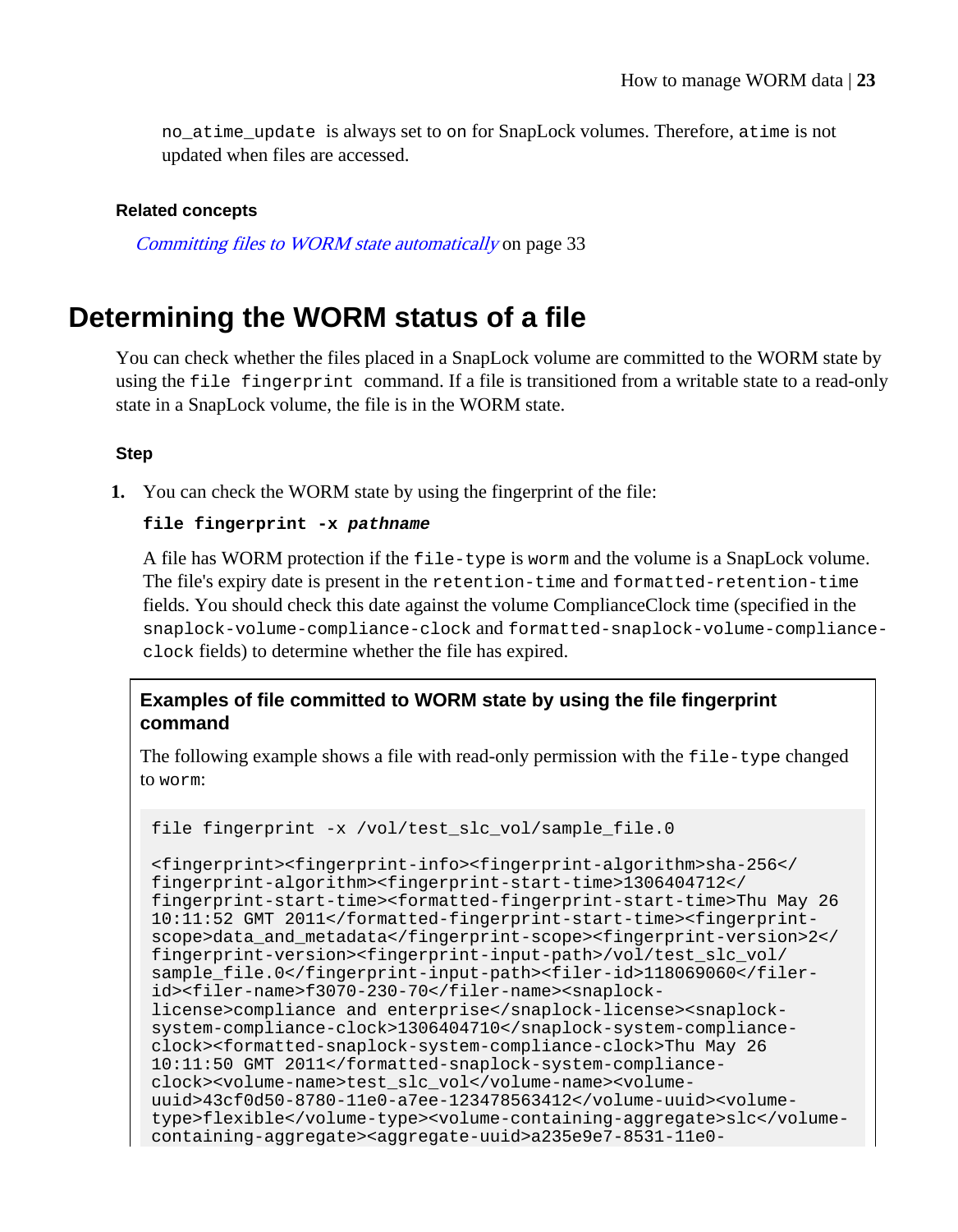<span id="page-23-0"></span>a7ee-123478563412</aggregate-uuid><volume-snaplock-type>compliance</ volume-snaplock-type><snaplock-volume-compliance-clock>1306404710</ snaplock-volume-compliance-clock><formatted-snaplock-volumecompliance-clock>Thu May 26 10:11:50 GMT 2011</formatted-snaplockvolume-compliance-clock><volume-expiry-date>1306491101</volumeexpiry-date><is-volume-expiry-date-wraparound>false</is-volumeexpiry-date-wraparound><formatted-volume-expiry-date>Fri May 27 10:11:41 GMT 2011</formatted-volume-expiry-date><metadatafiles><file-fingerprint-info><path>/vol/test\_slc\_vol/sample\_file.0</ path><fsid>773461395</fsid><fileid>96</fileid>**<file-type>worm</filetype>**<file-size>2048</file-size><creation-time>1306404660</creationtime><formatted-creation-time>Thu May 26 10:11:00 GMT 2011</ formatted-creation-time><modified-time>1306404660</modifiedtime><formatted-modified-time>Thu May 26 10:11:00 GMT 2011</ formatted-modified-time><changed-time>1306404701</changed-time><ischanged-time-wraparound>false</is-changed-timewraparound><formatted-changed-time>Thu May 26 10:11:41 GMT 2011</ formatted-changed-time><retention-time>1306491101</retentiontime><is-wraparound>false</is-wraparound><formatted-retentiontime>Fri May 27 10:11:41 GMT 2011</formatted-retention-time><ownerid>0</owner-id><group-id>0</group-id><datafingerprint>5aAKqZkayKXuMQmETYSlVYO9IFcq0//NQnkvPDaxg60=</datafingerprint><metadata-fingerprint>aUe0DQjT73ncAwp9tWP +XdvgaU6mMJcnzsSlF5zb9CA=</metadata-fingerprint></file-fingerprintinfo></metadata-files><fingerprint-end-time>1306404712</fingerprintend-time><formatted-fingerprint-end-time>Thu May 26 10:11:52 GMT 2011</formatted-fingerprint-end-time></fingerprint-info></ fingerprint>

#### **Related concepts**

[How SnapLock uses fingerprints](#page-53-0) on page 54

### **Extending the retention date of a WORM file**

A WORM file can remain in WORM state longer than the current retention date if you extend the retention date of the WORM file beyond that of the current retention date.

#### **About this task**

For extending the retention date, you can use the command or program available to the file access protocol (CIFS, NFS, and so on) and client operating system you are using. You can extend the retention date interactively or programmatically.

**Note:** The SnapLock volume maximum or minimum retention period restrictions are not applied when the retention date of a WORM file is being extended.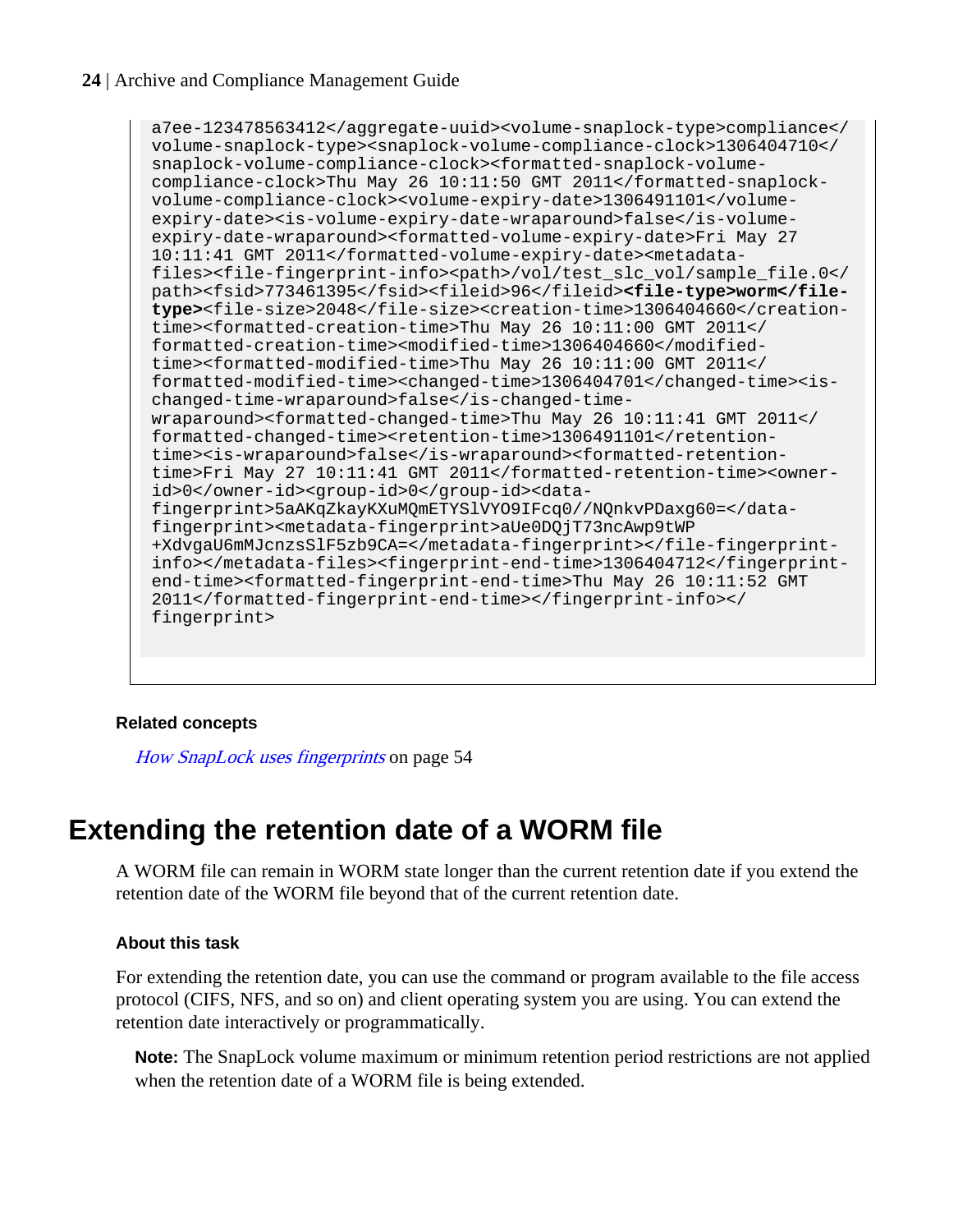#### <span id="page-24-0"></span>**Steps**

**1.** To extend the retention date, use the command or program available to you.

#### **Example**

In a UNIX shell, you can use the following command to extend the document.txt file to a WORM state with a retention date of 15 December 2020:

touch -a -t 202012150600 document.txt

**Note:** The retention date of a WORM file can never be changed to earlier than its current setting.

**2.** To check the retention date on a file, enter the following command and note the value of the access time:

**stat document.txt**

#### **Related concepts**

[How the SnapLock volume retention period works](#page-27-0) on page 28

### **What the WORM append file is**

You can append data to a WORM append file. The WORM operations are done in 256-KB segments, so that when byte 256KB+1 is written, the previous segment automatically becomes immutable.

It is sometimes useful to have a SnapLock file that accepts appended data. An example would be a log file that you must retain. Rather than filling a log and copying it to a SnapLock file, you can create the file as a SnapLock file, append data to it, and then lock the file in place.

**Note:** You cannot reduce the size of WORM appendable files. Therefore, though you can modify the content of the last partial chunk (256k), you cannot reduce the size.

### **Creating a WORM append file**

The WORM append file works with chunks of 256 KB. As each chunk is filled, it is locked. The file must be made read-only for it to be locked in its entirety.

#### **Steps**

**1.** To create a WORM file that can be appended, create a zero length file with the desired retention date inside a WORM volume by entering the following command:

**touch -a -t 202012150600 file**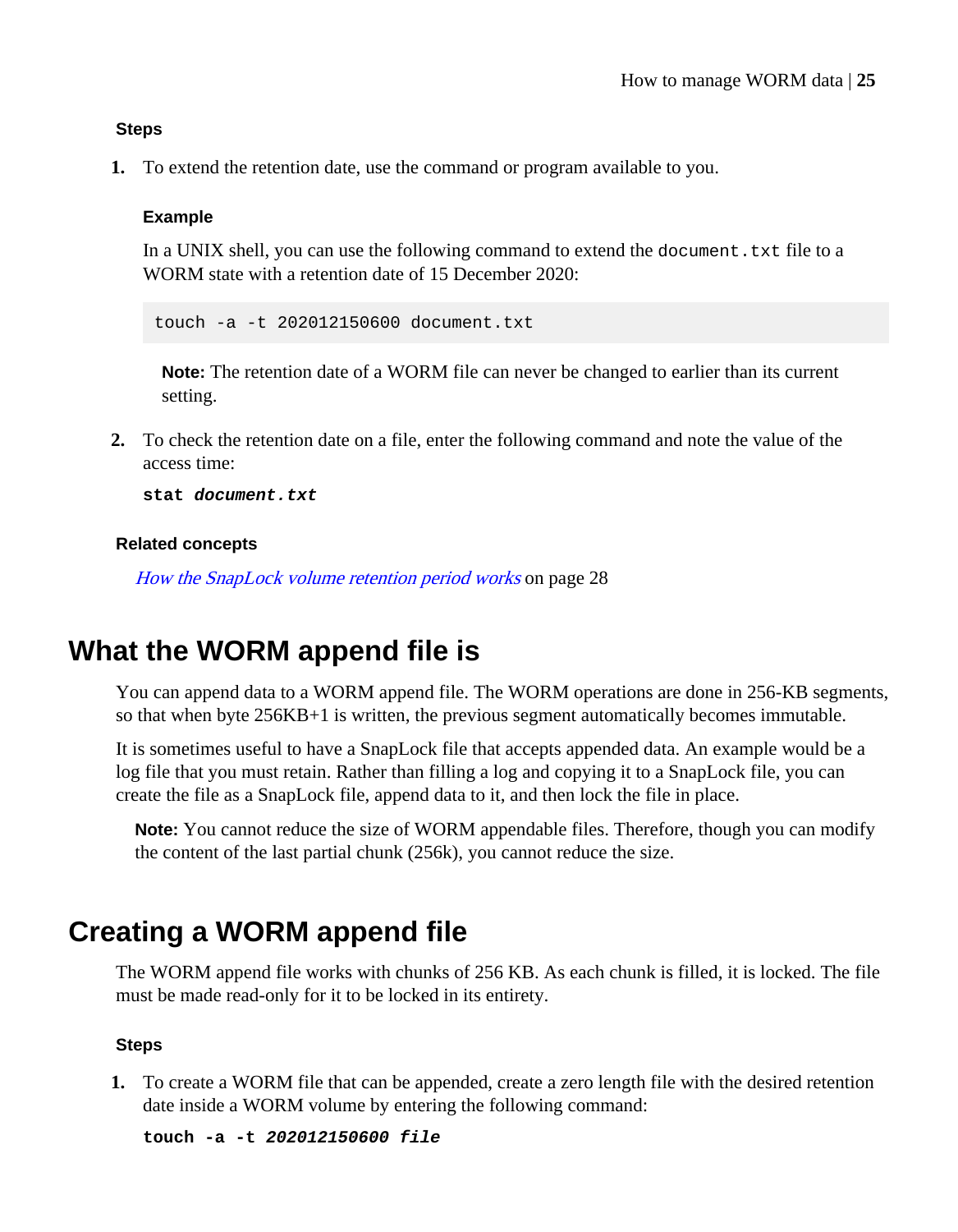**2.** Make the file read-only by entering the following command:

**chmod 444 file**

**3.** Make the file writable again by entering the following command:

**chmod 644 file**

**Note:** This step is not deemed a compliance risk because there is no data in the file.

**4.** Start writing data to the file by entering the following command:

#### **echo test data >> file**

**Note:** Data is committed to WORM state in 256-KB chunks. Data does not have to be written sequentially to the active 256-KB chunk. When the data is written to byte  $n \times 256KB+1$  of the file, the previous 256-KB segment becomes WORM and cannot be rewritten.

As each chunk is filled, it is locked. At this stage, you have a WORM appendable file.

**5.** When you have finished entering data into the file, make the file read-only again by entering the following command:

#### **chmod 444 file**

The entire file is now in the WORM state and therefore is immutable.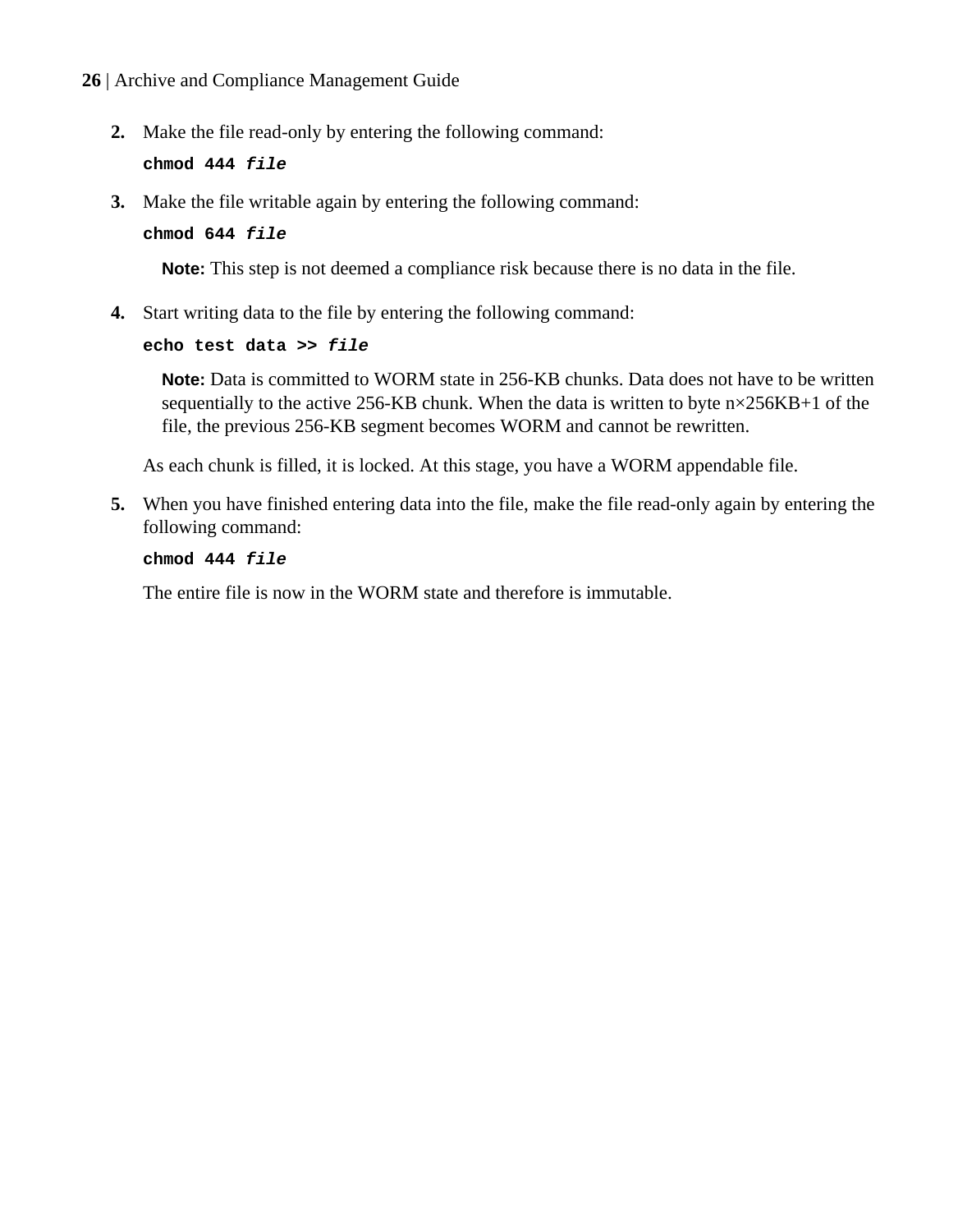# <span id="page-26-0"></span>**What retention period is**

A retention period is the time period after which Data ONTAP permits the deletion of a write once, read many (WORM) file on a SnapLock volume. It is the duration for which a file is retained in WORM state.

Regulatory environments require that records be retained for a long period. Every record committed to the WORM state on a SnapLock volume can have an individual retention period associated with it. Data ONTAP enforces retention of these records until the retention period ends. After the retention period is over, the records can be deleted but not modified. Data ONTAP does not automatically delete any record. All records must be deleted using an application or manually.

The retention period is calculated by using the volume ComplianceClock. You can extend the retention period of an existing WORM file to infinite, however, you cannot shorten the retention period.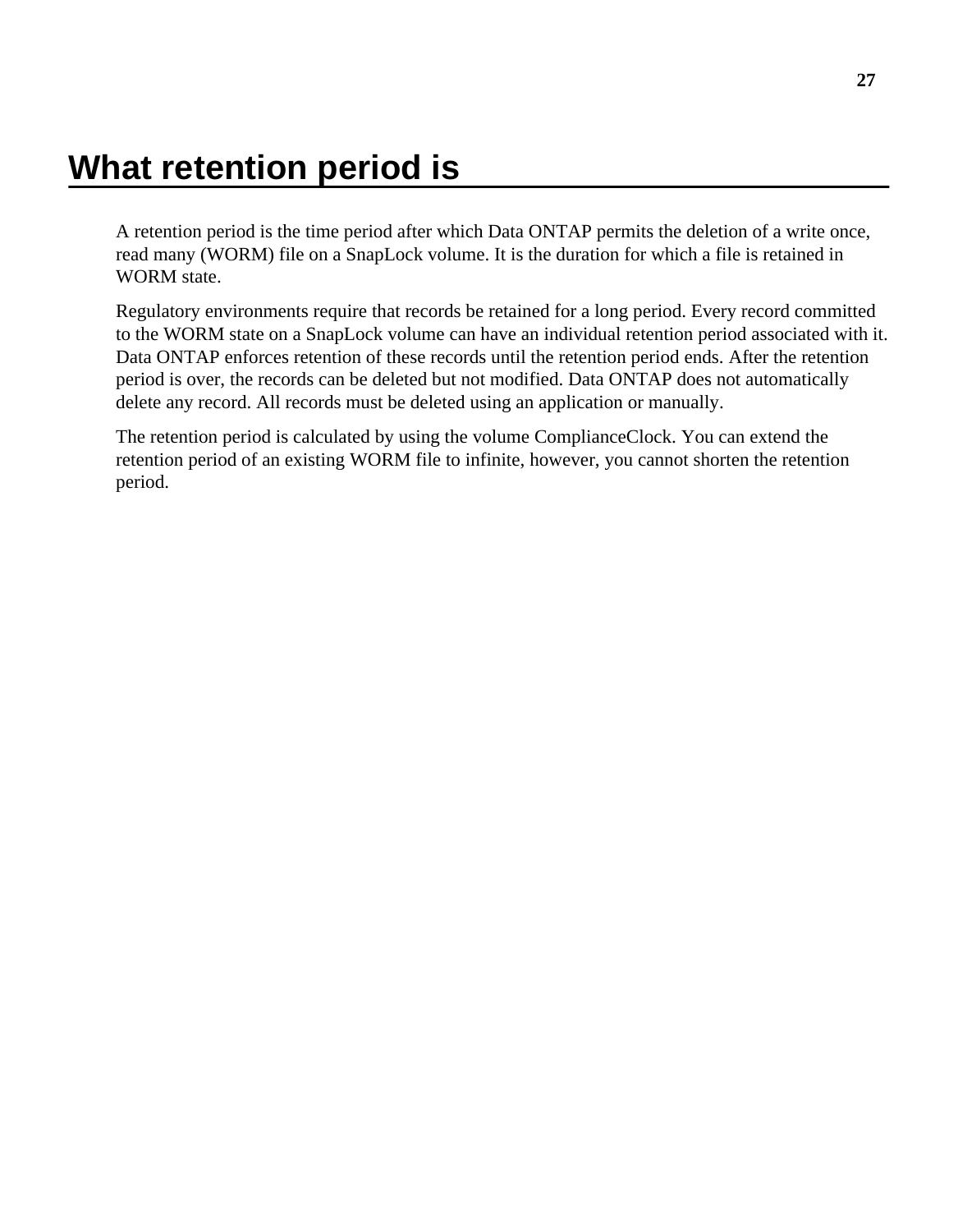# <span id="page-27-0"></span>**How the SnapLock volume retention period works**

After creating the SnapLock volume, you can set the volume retention period. The SnapLock volume retention period can be specified in seconds, hours, days, months, or years.

Data ONTAP applies the retention period in a calendar-correct method. For example, if a WORM file or Snapshot copy created on 1 February has a retention period of one month, the retention period will expire on 1 March.

A SnapLock Compliance or Enterprise volume has three retention period values:

- Minimum retention period
- Maximum retention period
- Default retention period

The storage system checks for the minimum and maximum values when a file is committed to the WORM state. You can extend the retention date beyond the date set by the volume's maximum retention period value after the file has been locked initially.

The following table shows the default maximum and minimum retention periods for SnapLock Enterprise and SnapLock Compliance volumes:

| Option                  | <b>SnapLock Enterprise</b><br>default         | <b>SnapLock Compliance</b><br>default     |
|-------------------------|-----------------------------------------------|-------------------------------------------|
| snaplock_minimum_period | $\theta$                                      | $\theta$                                  |
| snaplock maximum period | 30 years                                      | 30 years                                  |
| snaplock default period | min (equal to<br>snaplock_minimum_perio<br>d) | max (equal to<br>snaplock_maximum_period) |

## **Viewing the retention period of a volume**

You can view the retention period of a volume to know if the volume can be deleted. You can delete a SnapLock volume when the retention period is over. You can view the maximum retention period of WORM files in SnapLock volume by using the vol status command.

#### **Step**

**1.** To view the retention period of a SnapLock volume, enter the following command:

**vol status -w**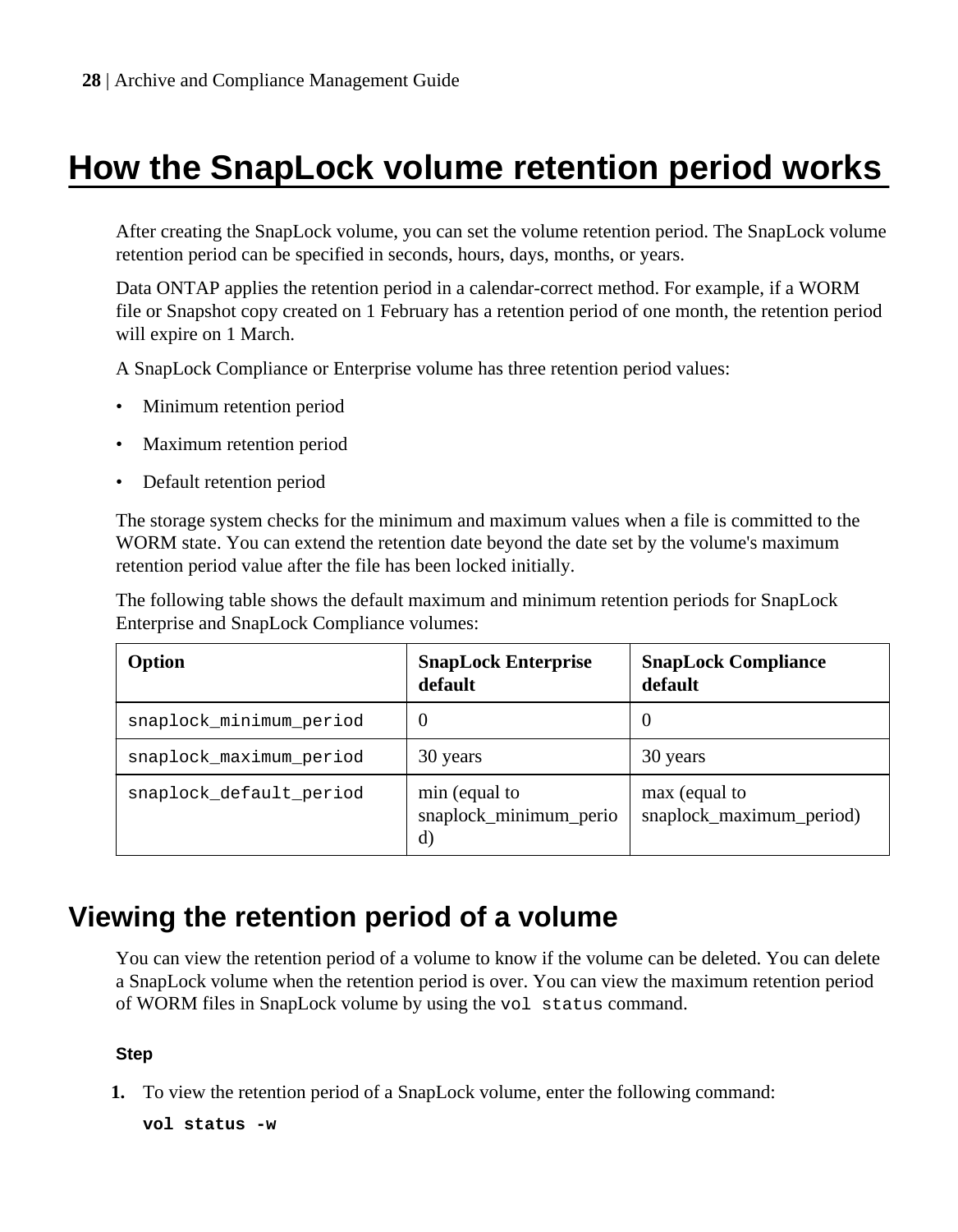#### <span id="page-28-0"></span>**Example**

In the following example, the command output displays the expiry date of SnapLock volumes in a storage system:

```
system_a> vol status -w
                                      Expiry Date Compliance Clock
------------------------- ---------------------------- ----------------------------
\mathsf{vol}\,0 - \qquad - \qquad - \qquad - \qquad - \qquad - \qquad - \qquad - \qquad - \qquad - \qquad - \qquad - \qquad - \qquad - \qquad - \qquad - \qquad - \qquad - \qquad - \qquad - \qquad - \qquad - \qquad - \qquad - \qquad - \qquad - \qquad - 
slcv_32_1 Sun Dec 16 22:13:39 GMT 2012 Tue Feb 5 19:15:30 GMT 2013<br>slcv_32_3 Sat Nov 16 22:37:02 GMT 2019 Tue Feb 5 19:15:30 GMT 2013
slcv_32_3 Sat Nov 16 22:37:02 GMT 2019 Tue Feb 5 19:15:30 GMT 2013
                                      Mon Sep 16 22:13:32 GMT 2013 Tue Feb 5 19:15:30 GMT 2013
```
If the SnapLock volume does not have any retention time set, the command displays the expiry date as none.

| system a> vol status -w<br>Volume | Expiry Date              | Compliance Clock             |
|-----------------------------------|--------------------------|------------------------------|
|                                   |                          |                              |
| vol0                              | $\overline{\phantom{a}}$ | $\overline{\phantom{a}}$     |
| sle vol                           | none                     | Thu Jan 10 07:58:27 GMT 2013 |
| reg vol                           | $\overline{\phantom{a}}$ | $\overline{\phantom{a}}$     |
| slc vol                           | none                     | Thu Jan 10 07:58:27 GMT 2013 |

**Note:** In a SnapLock Enterprise volume, the volume expiry time might be inconsistent, for example, date with a longer retention than that of the oldest file on the volume and so on. This is because certain operations, such as privileged delete and Single File SnapRestore (SFSR), might not update the volume's expiry date. However, you can destroy a SnapLock Enterprise volume, irrespective of the volume's expiry date.

### **What the minimum retention period is**

The minimum retention period is the shortest amount of time that a WORM file can be retained in a SnapLock volume. If the application sets the retention period shorter than the minimum retention period, Data ONTAP adjusts the retention period of the file to the volume's minimum retention period.

The minimum retention period has the following characteristics:

- The existing files that are already in the WORM state are not affected by changes in this volume retention period.
- The minimum retention period takes precedence over a default period or over a retention date that was explicitly set by the application.
- Until you explicitly reconfigure the retention period, the minimum retention period is 0.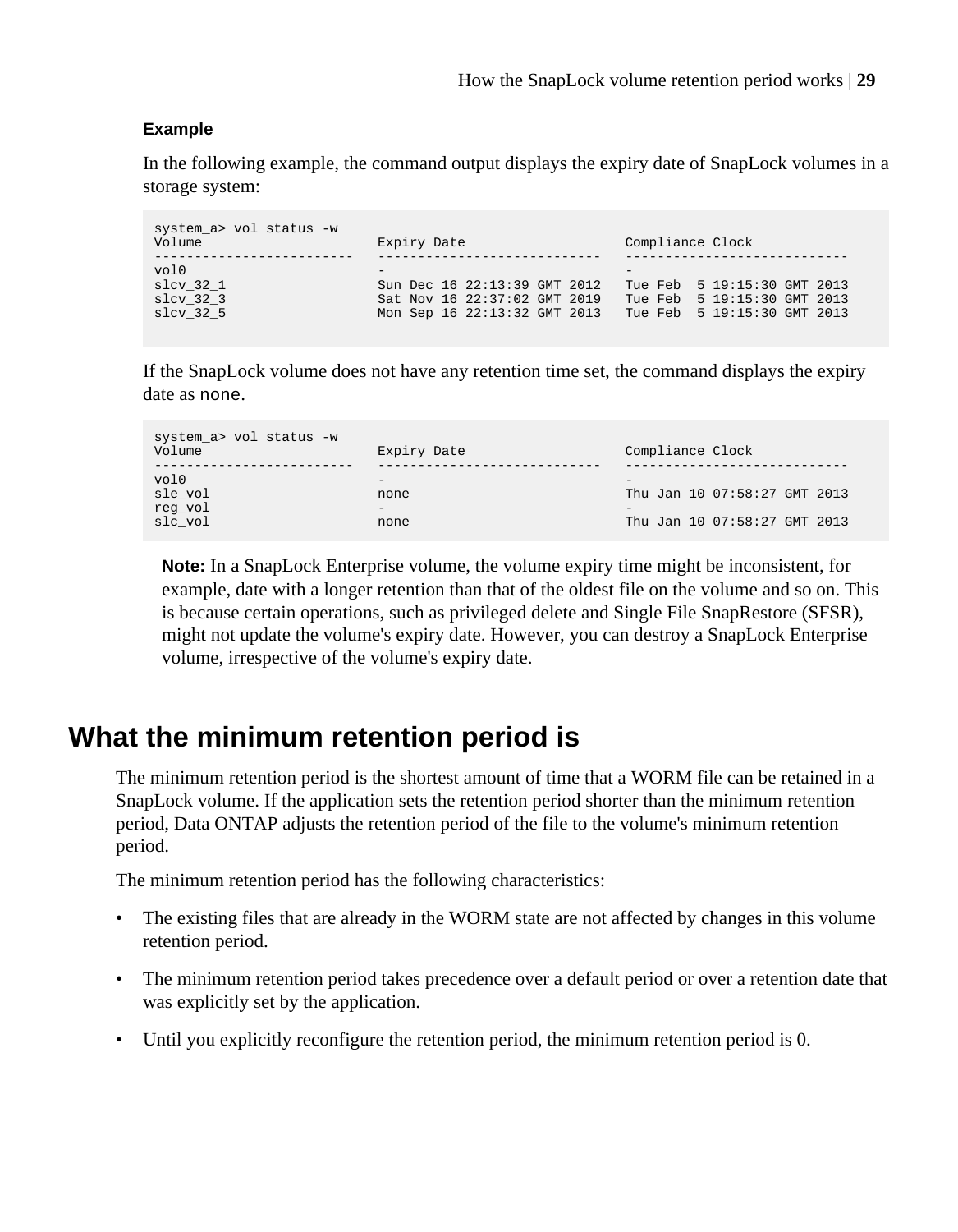## <span id="page-29-0"></span>**Setting the minimum retention period**

You can set the SnapLock volume minimum retention period to ensure that applications or users do not assign retention period that do not conform to the minimum retention period requirement.

#### **Step**

**1.** To set the SnapLock volume minimum retention period, enter the following command:

```
vol options vol_name snaplock_minimum_period {count{s|h|d|m|y}}|infinite
```
vol\_name is the SnapLock volume name.

count is the retention period specified by a numeral, followed by seconds (s), hours (h), days (d), months (m), or years (y). Alternatively, you can specify infinite, which means that only files that get committed to WORM state in the volume are retained forever. To learn about retention period values, see the na\_vol(1) man page.

**Note:** To set the minimum retention period to infinite, you must set the default and maximum retention period also as infinite. For details, see the na  $vol(1)$  man page.

#### **Example**

The following command sets a minimum retention period of six months:

```
vol options wormvol1 snaplock_minimum_period 6m
```
### **What the maximum retention period is**

The maximum retention period is the longest retention period a file can have at the time it is committed to WORM. After a file is committed to WORM, its retention period can be extended beyond this limit.

The maximum retention period has the following characteristics:

- The existing files that are already in the WORM state are not affected by changes in this volume retention period.
- The maximum retention period takes precedence over a default period or over a retention date that was explicitly set by the application.
- The maximum allowed retention period is 70 years. However if the retention time corresponding to 70 years exceeds 19 Jan 2071(GMT), the file is committed to the maximum allowed retention time, which is 19 Jan 2071(GMT).
- Until you explicitly reconfigure the retention period, the maximum retention period is 30 years.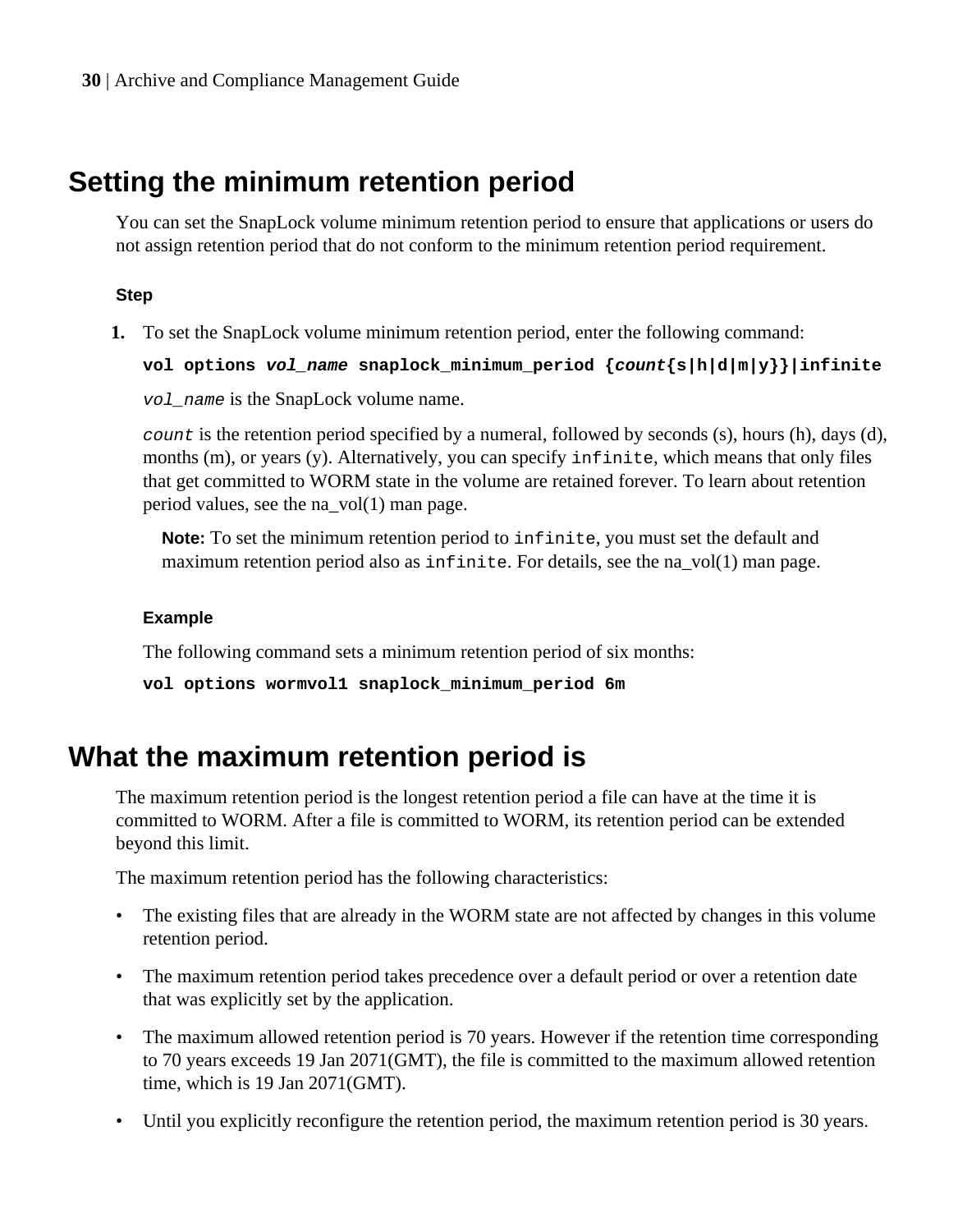## <span id="page-30-0"></span>**Setting the maximum retention period**

You can set the SnapLock volume maximum retention period to ensure that applications or users do not assign excessive retention period that do not conform to the required maximum retention period values. You can also set the maximum retention period to infinite.

#### **Step**

**1.** To set the SnapLock volume maximum retention period, enter the following command:

**vol options vol\_name snaplock\_maximum\_period {count{s|h|d|m|y}}|infinite** vol\_name is the SnapLock volume name.

count is the retention period specified by a numeral, followed by seconds  $(s)$ , hours  $(h)$ , days (d), months (m), or years (y). Alternatively, you can specify infinite, which means that all files that get committed to WORM in the volume are retained forever.

See the na\_vol(1) man page for details.

#### **Example**

The following command sets a maximum retention period of three years:

```
vol options wormvol1 snaplock_maximum_period 3y
```
## **What the default retention period is**

The default retention period is assigned to a WORM file on a SnapLock volume if the file was not explicitly assigned a retention period.

The initial value of the default retention period is equal to the maximum retention period on SnapLock Compliance volumes and the minimum retention period on SnapLock Enterprise volumes. Any changes in these values change the default retention period.

You cannot explicitly assign an infinite retention period to the file. You can set infinite retention for a file by setting the default retention period of the SnapLock volume to infinite. However, you can extend the retention period of a WORM file to infinite.

**Note:** Any attempt to explicitly set the retention date of the file before committing it to the WORM state will cause the file to be retained for that specified period. The file will not be retained for an infinite period.

In a scenario, where the volume ComplianceClock lags behind the system time, if the retention time specified for a file (atime) is less than the ctime of the file, the file gets committed to WORM for the default retention period of the volume.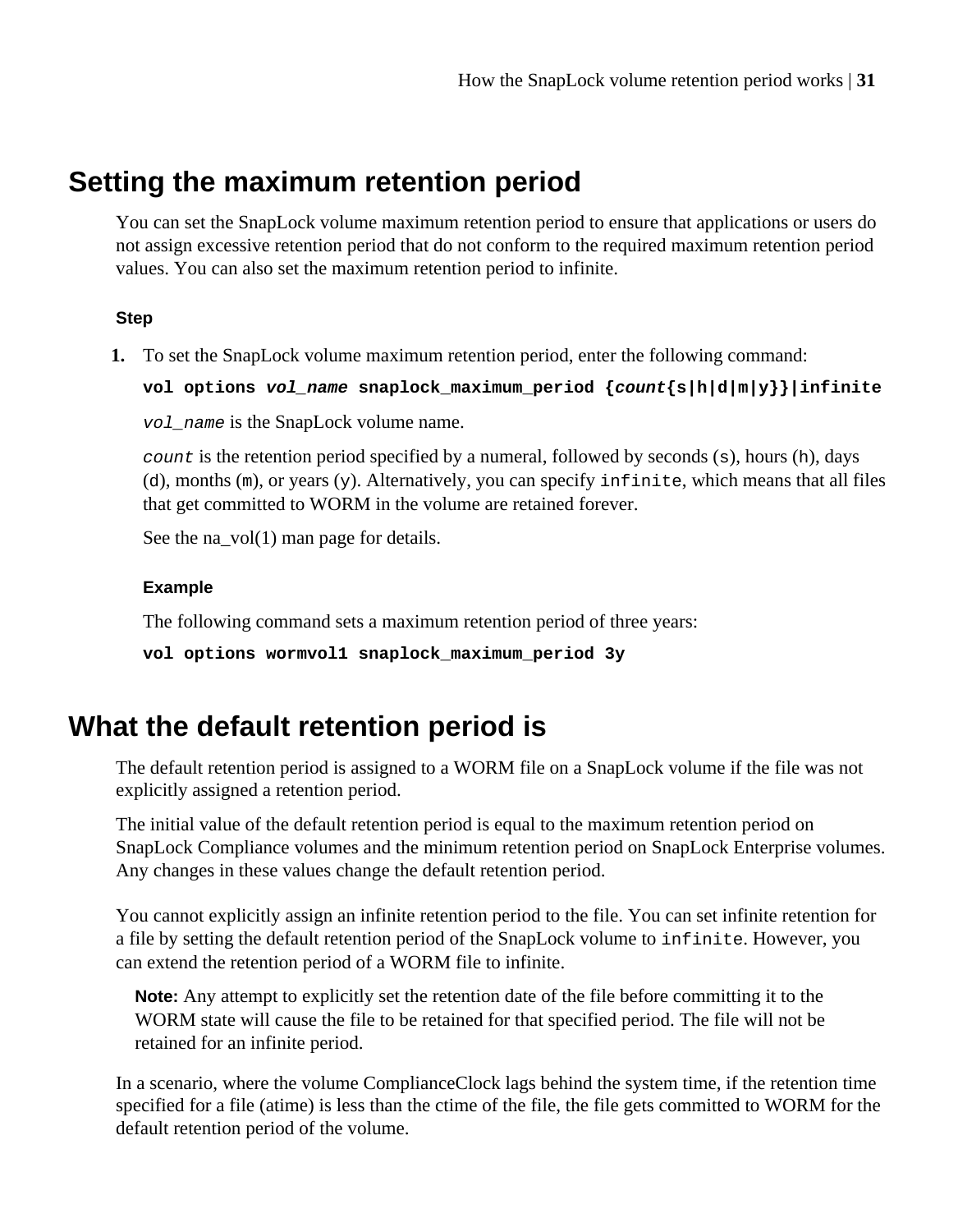## <span id="page-31-0"></span>**Setting the default retention period**

You can reset the default retention period of a SnapLock volume. You might want to do this to ensure that a retention period is assigned to all the WORM files on the volume even if users or the application failed to assign a retention period.

#### **Step**

**1.** To reset the SnapLock volume default retention period, enter the following command:

**vol options vol\_name snaplock\_default\_period {count{s|h|d|m|y}}|min|max| infinite**

vol\_name is the SnapLock volume name.

count is the retention period specified by a numeral, followed by seconds  $(s)$ , hours  $(h)$ ,days  $(d)$ , months  $(m)$ , or years  $(y)$ . Alternatively, you can specify infinite, which means that the files are committed to WORM state and retained forever. For details, see the na  $vol(1)$  man page.

min is the retention period specified by the snaplock\_minimum\_period option.

max is the retention period specified by the snaplock maximum period option.

**Note:** The value of the SnapLock default period must be greater than or equal to the value of the SnapLock minimum retention period and less than or equal to the value of the SnapLock maximum retention period.

#### **Example**

The following command sets the default retention period equal to the minimum retention period:

**vol options wormvol1 snaplock\_default\_period min**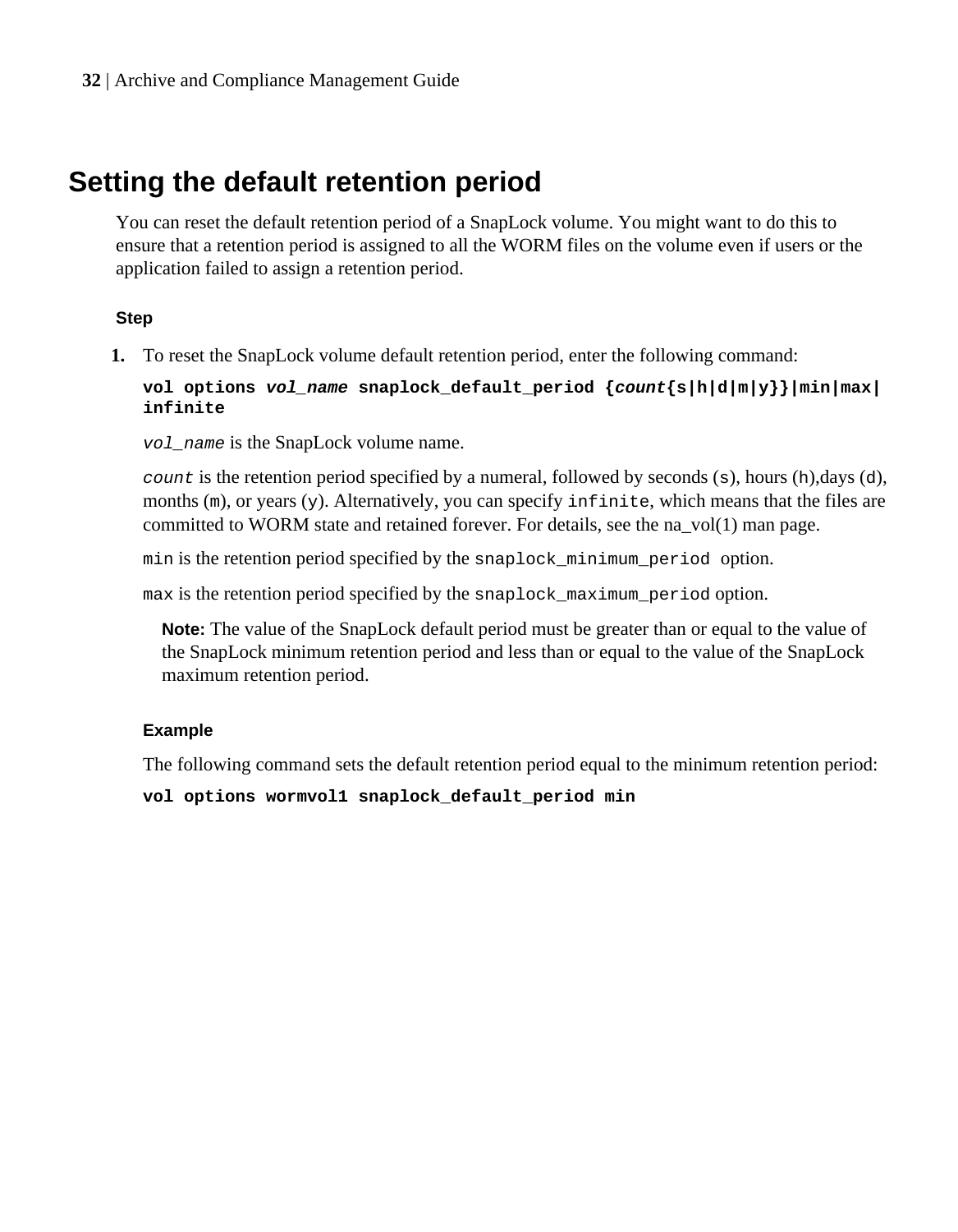# <span id="page-32-0"></span>**Committing files to WORM state automatically**

If you want to automatically commit all the files in a SnapLock volume to the WORM state, you can use the autocommit feature of SnapLock. The SnapLock autocommit feature commits files to the WORM state if the file does not change during a specified autocommit period.

Beginning with Data ONTAP 8.1, the autocommit period is set at the volume level. The autocommit feature uses the system time to convert regular files to WORM state and the volume ComplianceClock time to set the retention period of the files in a SnapLock volume.

The autocommit feature depends on the status of the SnapLock volume. If a SnapLock volume with the autocommit feature enabled goes offline or is in restricted state, the autocommit feature gets disabled on that volume. The autocommit feature is enabled again automatically when the volume becomes online.

### **How SnapLock autocommit feature works**

The SnapLock autocommit feature enables you to commit all the files in a SnapLock volume to the WORM state automatically. In a new SnapLock volume, the autocommit feature is disabled by default. You can enable the autocommit feature on a SnapLock volume by using the vol options command.

You can set the autocommit period of a SnapLock volume in hours, days, months, or years. The minimum autocommit period that can be specified to commit the files to WORM state is two hours. However, the autocommit operation does not take place immediately when the autocommit period ends; instead, the specified period is the minimum amount of time for which the files that are not modified become eligible for locking. The autocommit operation might not follow the autocommit period instantly because of the additional processing needed to commit multiple files to the WORM state.

When you use the autocommit feature to commit a file to WORM, the value (file's ctime value plus volume autocommit period) is compared with the value of the system clock. If the system clock value is greater, the file is committed to WORM state.

**Note:** A file that is automatically committed to the WORM state gets a retention period equal to the volume's default retention period. However, if you explicitly change the atime value of the file before it is automatically committed, the file's retention date will be the atime value set by you.

### **Setting the autocommit period**

To commit the files in a SnapLock volume to WORM state automatically, you must set the autocommit period. The autocommit period determines how long a file in that volume must remain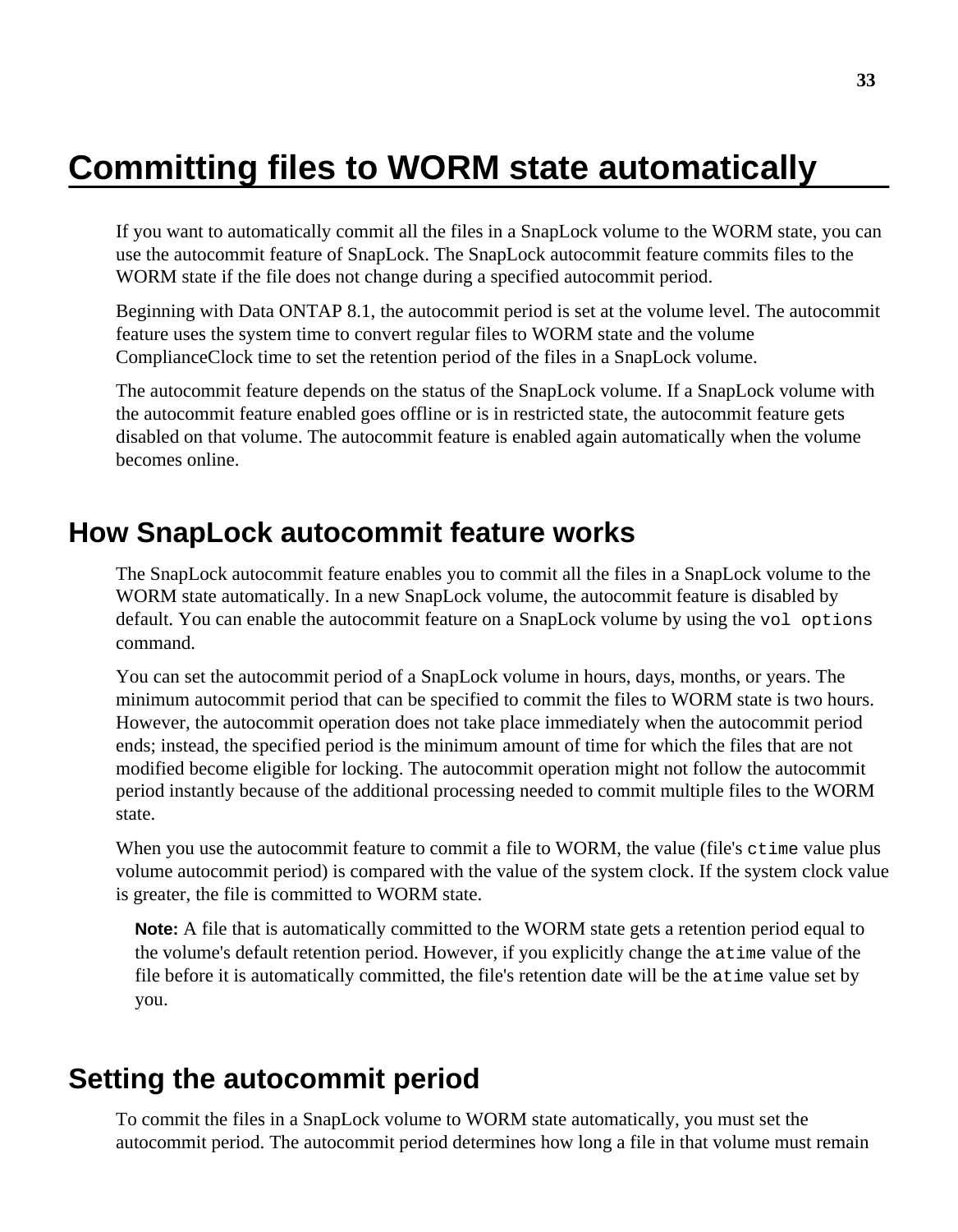unchanged before it is committed to the WORM state. You can set the autocommit period by using the vol options command.

#### **Step**

**1.** To set the autocommit period, enter the following command:

```
vol options vol_name snaplock_autocommit_period {none|count{h|d|m|y}}
```
autocommit\_period is the time in hours, days, months, or years.

#### **Example**

In the following example, the autocommit period is set to 24 days on the volume sle\_vol.

#### **vol options sle\_vol snaplock\_autocommit\_period 24d**

**Note:** You can disable the autocommit feature by setting the autocommit period to none.

After the SnapLock retention period has elapsed, no changes can be made to the file. If you want to delete the file, you must manually change permissions to read-write after the retention period has expired.

#### **Examples of file access before and after an autocommit operation**

The following example shows a file fingerprint output of a file before and after the autocommit operation:

```
file fingerprint -x /vol/test_slc_vol/sample_file.0
```

```
<fingerprint><fingerprint-info><fingerprint-algorithm>sha-256</
fingerprint-algorithm><fingerprint-start-time>1306404682</
fingerprint-start-time><formatted-fingerprint-start-time>Thu May 26 
10:11:22 GMT 2011</formatted-fingerprint-start-time><fingerprint-
scope>data_and_metadata</fingerprint-scope><fingerprint-version>2</
fingerprint-version><fingerprint-input-path>/vol/test_slc_vol/
sample_file.0</fingerprint-input-path><filer-id>118069060</filer-
id><filer-name>f3070-230-70</filer-name><snaplock-
license>compliance and enterprise</snaplock-license><snaplock-
system-compliance-clock>1306404680</snaplock-system-compliance-
clock><formatted-snaplock-system-compliance-clock>Thu May 26 
10:11:20 GMT 2011</formatted-snaplock-system-compliance-
clock><volume-name>test_slc_vol</volume-name><volume-
uuid>43cf0d50-8780-11e0-a7ee-123478563412</volume-uuid><volume-
type>flexible</volume-type><volume-containing-aggregate>slc</volume-
containing-aggregate><aggregate-uuid>a235e9e7-8531-11e0-
a7ee-123478563412</aggregate-uuid><volume-snaplock-type>compliance</
volume-snaplock-type><snaplock-volume-compliance-clock>1306404680</
snaplock-volume-compliance-clock><formatted-snaplock-volume-
compliance-clock>Thu May 26 10:11:20 GMT 2011</formatted-snaplock-
volume-compliance-clock><formatted-volume-expiry-
date>no_expiry_date</formatted-volume-expiry-date><metadata-
files><file-fingerprint-info><path>/vol/test_slc_vol/sample_file.0</
path><fsid>773461395</fsid><fileid>96</fileid><file-type>regular</
```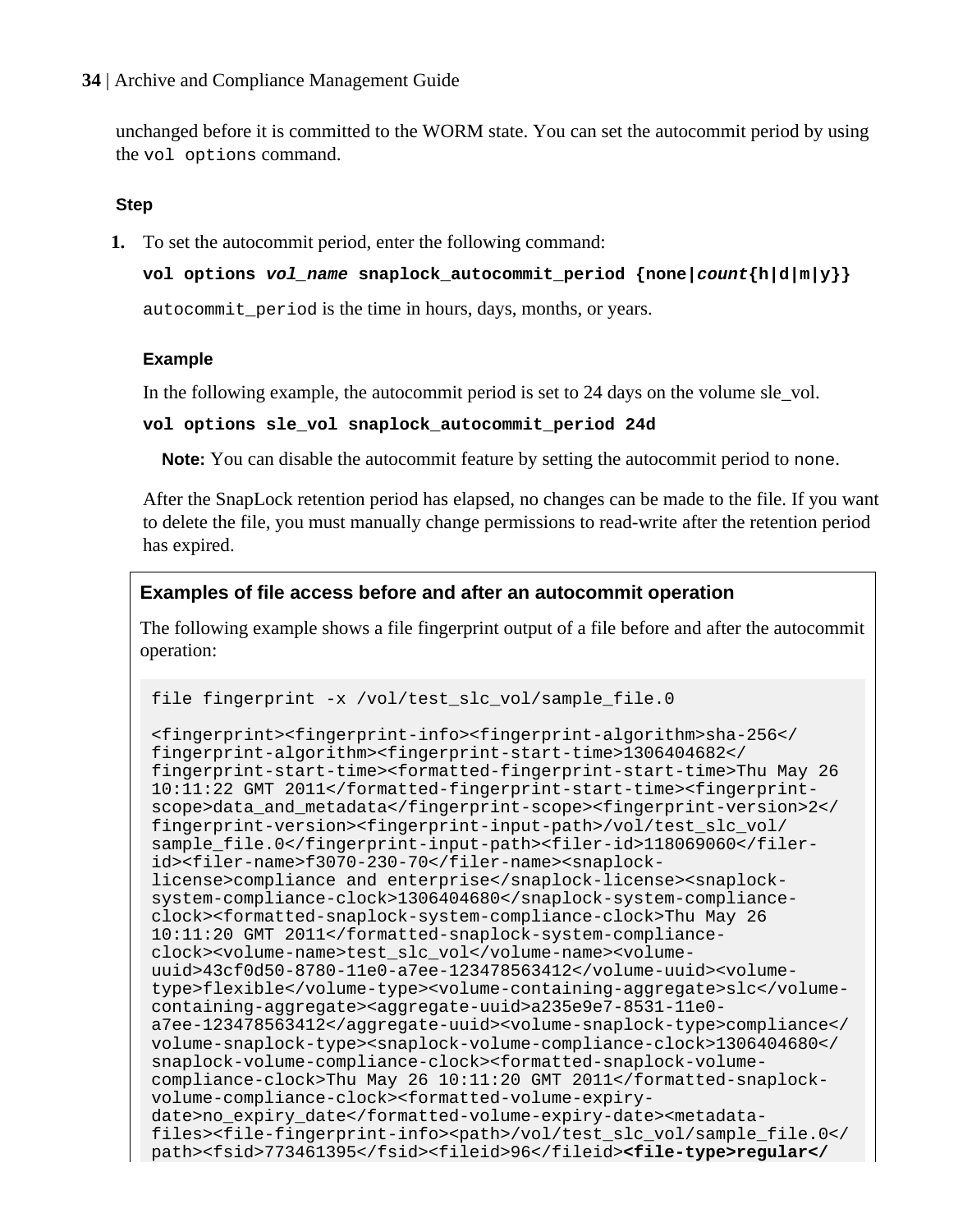**file-type>**<file-size>2048</file-size><creation-time>1306404660</ creation-time><formatted-creation-time>Thu May 26 10:11:00 GMT 2011</formatted-creation-time><modified-time>1306404660</modifiedtime><formatted-modified-time>Thu May 26 10:11:00 GMT 2011</ formatted-modified-time><changed-time>1306404660</changedtime><formatted-changed-time>Thu May 26 10:11:00 GMT 2011</ formatted-changed-time><access-time>1306404660</accesstime><formatted-access-time>Thu May 26 10:11:00 GMT 2011</formattedaccess-time><owner-id>0</owner-id><group-id>0</group-id><datafingerprint>5aAKqZkayKXuMQmETYSlVYO9IFcq0//NQnkvPDaxg60=</datafingerprint><metadata-fingerprint>iGAAuCvXpKnbrCOHI8AF/ vzNKVesrw8wEV10p8LfeyU=</metadata-fingerprint></file-fingerprintinfo></metadata-files><fingerprint-end-time>1306404682</fingerprintend-time><formatted-fingerprint-end-time>Thu May 26 10:11:22 GMT 2011</formatted-fingerprint-end-time></fingerprint-info></ fingerprint>

The following example shows the same file with the file-type changed to worm after the autocommit period has elapsed:

```
file fingerprint -x /vol/test slc vol/sample file.0
```

```
<fingerprint><fingerprint-info><fingerprint-algorithm>sha-256</
fingerprint-algorithm><fingerprint-start-time>1306404712</
fingerprint-start-time><formatted-fingerprint-start-time>Thu May 26 
10:11:52 GMT 2011</formatted-fingerprint-start-time><fingerprint-
scope>data_and_metadata</fingerprint-scope><fingerprint-version>2</
fingerprint-version><fingerprint-input-path>/vol/test_slc_vol/
sample file.0</fingerprint-input-path><filer-id>118069060</filer-
id><filer-name>f3070-230-70</filer-name><snaplock-
license>compliance and enterprise</snaplock-license><snaplock-
system-compliance-clock>1306404710</snaplock-system-compliance-
clock><formatted-snaplock-system-compliance-clock>Thu May 26 
10:11:50 GMT 2011</formatted-snaplock-system-compliance-
clock><volume-name>test_slc_vol</volume-name><volume-
uuid>43cf0d50-8780-11e0-a7ee-123478563412</volume-uuid><volume-
type>flexible</volume-type><volume-containing-aggregate>slc</volume-
containing-aggregate><aggregate-uuid>a235e9e7-8531-11e0-
a7ee-123478563412</aggregate-uuid><volume-snaplock-type>compliance</
volume-snaplock-type><snaplock-volume-compliance-clock>1306404710</
snaplock-volume-compliance-clock><formatted-snaplock-volume-
compliance-clock>Thu May 26 10:11:50 GMT 2011</formatted-snaplock-
volume-compliance-clock><volume-expiry-date>1306491101</volume-
expiry-date><is-volume-expiry-date-wraparound>false</is-volume-
expiry-date-wraparound><formatted-volume-expiry-date>Fri May 27 
10:11:41 GMT 2011</formatted-volume-expiry-date><metadata-
files><file-fingerprint-info><path>/vol/test_slc_vol/sample_file.0</
path><fsid>773461395</fsid><fileid>96</fileid><file-type>worm</file-
type><file-size>2048</file-size><creation-time>1306404660</creation-
time><formatted-creation-time>Thu May 26 10:11:00 GMT 2011</
formatted-creation-time><modified-time>1306404660</modified-
time><formatted-modified-time>Thu May 26 10:11:00 GMT 2011</
formatted-modified-time><changed-time>1306404701</changed-time><is-
changed-time-wraparound>false</is-changed-time-
```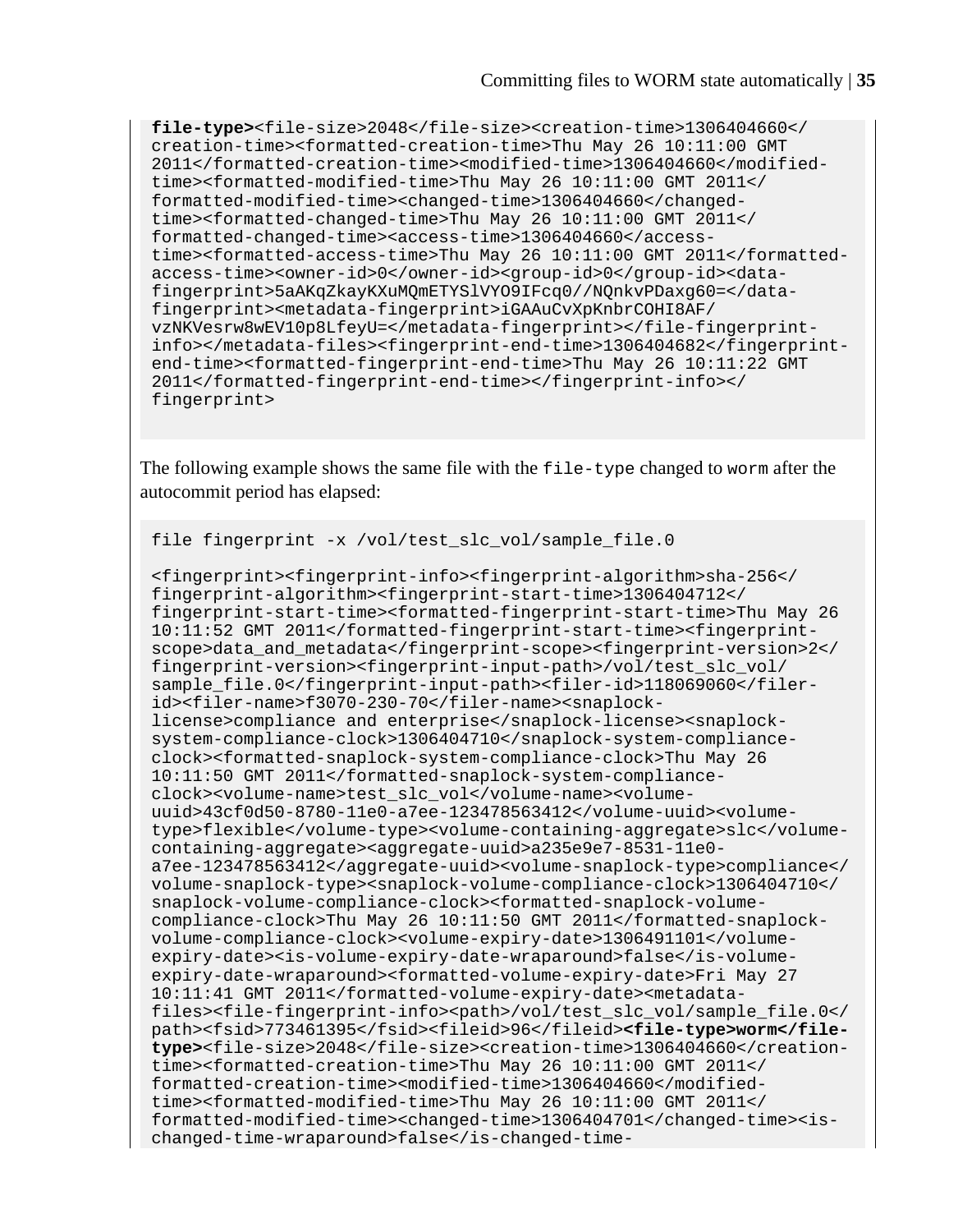```
wraparound><formatted-changed-time>Thu May 26 10:11:41 GMT 2011</
formatted-changed-time><retention-time>1306491101</retention-
time><is-wraparound>false</is-wraparound><formatted-retention-
time>Fri May 27 10:11:41 GMT 2011</formatted-retention-time><owner-
id>0</owner-id><group-id>0</group-id><data-
fingerprint>5aAKqZkayKXuMQmETYSlVYO9IFcq0//NQnkvPDaxg60=</data-
fingerprint><metadata-fingerprint>aUe0DQjT73ncAwp9tWP
+XdvgaU6mMJcnzsSlF5zb9CA=</metadata-fingerprint></file-fingerprint-
info></metadata-files><fingerprint-end-time>1306404712</fingerprint-
end-time><formatted-fingerprint-end-time>Thu May 26 10:11:52 GMT 
2011</formatted-fingerprint-end-time></fingerprint-info></
fingerprint>
```
## **Displaying the autocommit period of a SnapLock volume**

You can view the autocommit period of a SnapLock volume by using the vol options command or vol status command.

#### **Step**

- **1.** To view the autocommit period of a SnapLock volume, enter one of the following commands:
	- **vol options vol\_name**
	- **vol status -v vol\_name**

vol\_name is the name of the SnapLock volume for which you want to view the autocommit period.

-v is an option required to display the autocommit period of a volume.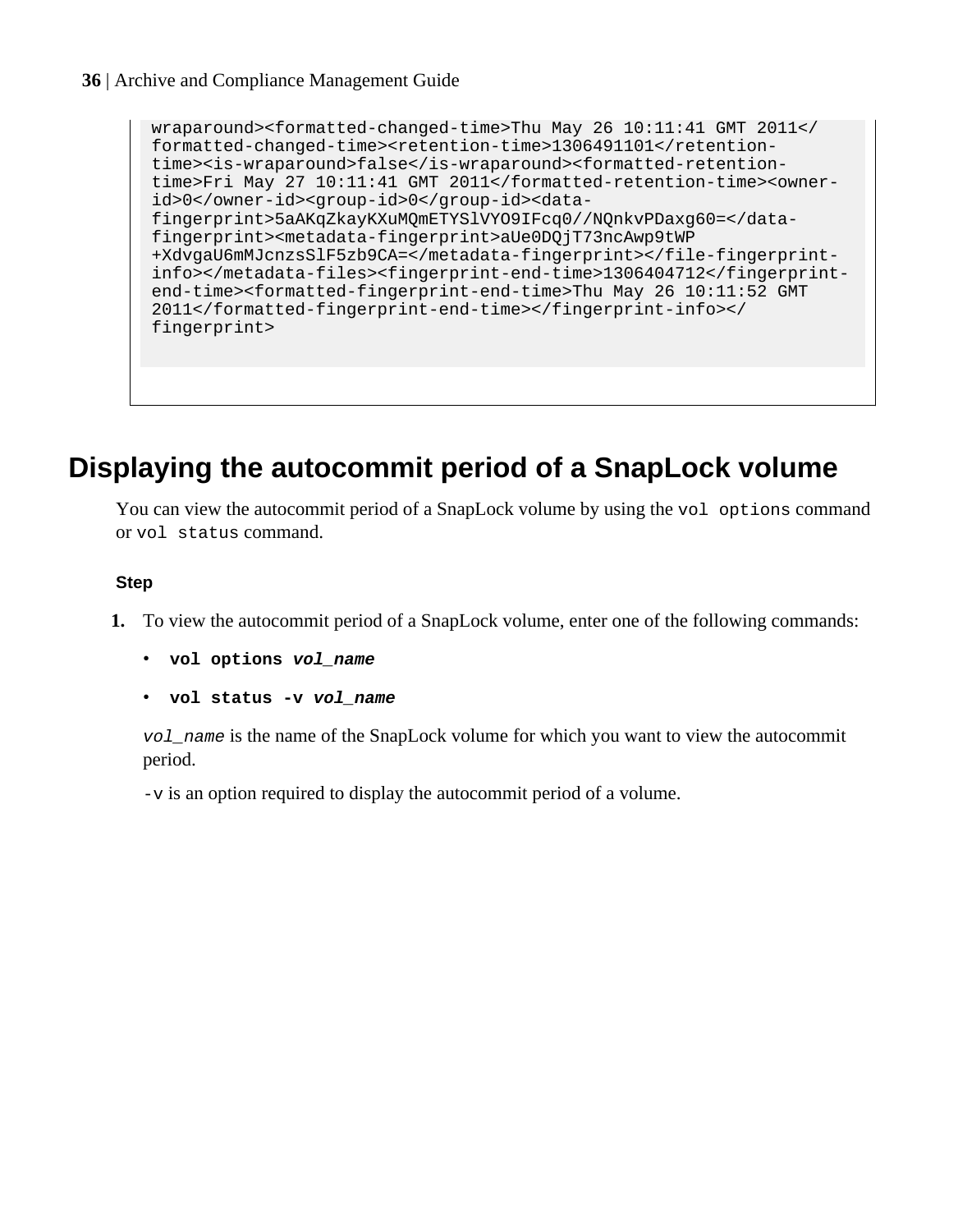# <span id="page-36-0"></span>**What the privileged delete feature is**

The privileged delete feature of SnapLock allows a privileged user to delete a file that is otherwise immutable because of a retention policy. A privileged user should be part of the "Compliance Administrators" group. On a SnapLock Enterprise volume, a privileged user can delete an unexpired WORM file irrespective of its retention period.

The privileged delete feature is available only on a SnapLock Enterprise volume; it is not available on a SnapLock Compliance volume. The delete operation is recorded in the SnapLock log file (see [What SnapLock logging is](#page-42-0)). All the privileged delete operations are logged in the SnapLock log file in a volume. Therefore, the privileged delete feature is also known as *Auditable Delete*.

When a privileged user deletes a WORM file, the event has to be logged for auditing. The following SnapLock operations are logged in the SnapLock log volume:

- Privileged delete of a retained WORM file
- Changes to privileged delete state of the SnapLock Enterprise volume
- Changes to the SnapLock log volume
- Addition of a user to and removal of a user from the Compliance Administrators group

In the SnapLock log file, you can find details related to the privileged deletion of a WORM file, such as whether a file was deleted, when it was deleted, and who deleted the file.

The privileged delete feature enables the compliance administrator to delete a WORM file that is retained on a SnapLock Enterprise volume. The delete operation deletes only the specified file. You can also use the privileged delete feature on a WORM file that has infinite retention.

**Note:** You cannot use a privileged delete operation to delete an expired WORM file that has exceeded its retention period.

## **How privileged delete works**

By default, a newly created SnapLock Enterprise volume does not allow privileged delete operations. The initial state of the privileged delete feature in a SnapLock Enterprise volume is  $\sigma$ ff. Therefore, to use privileged delete, you need to enable the privileged delete option in the SnapLock Enterprise volume.

Each SnapLock Enterprise volume has one of the following options for the privileged delete functionality:

• on—The privileged delete feature is turned on and deletions are allowed on that SnapLock Enterprise volume.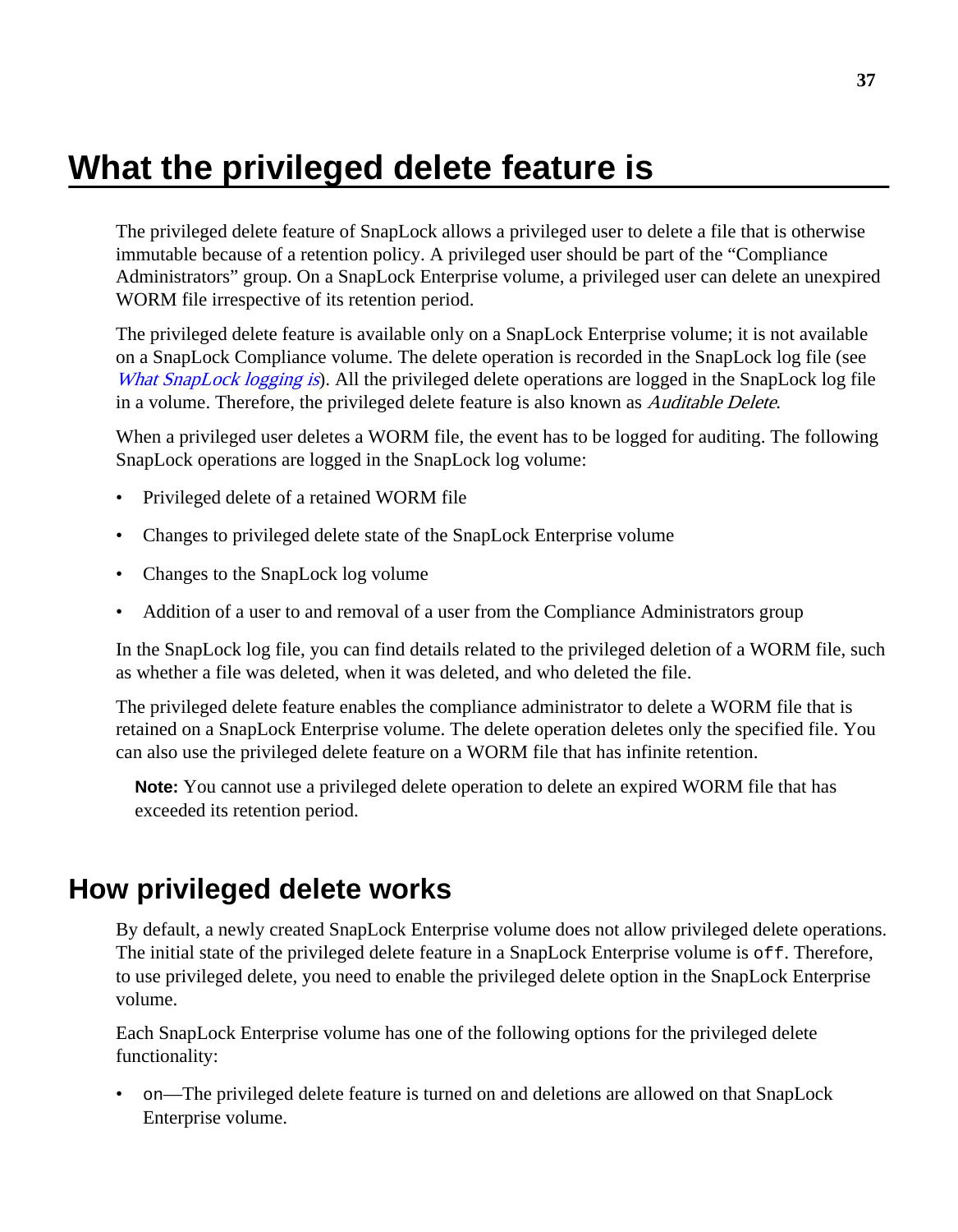## **38** | Archive and Compliance Management Guide

- off—The feature is turned off and no privileged delete operations are allowed on that SnapLock Enterprise volume.
- disallowed—The feature is disabled for this volume and can never be turned on for this volume. If this option is set, you cannot delete any files from the volume before the expiry date.

You can transition the volume option between the three values. However, you cannot enable the privileged delete functionality on a volume for which the option is disallowed.

The SnapLock log captures any change made to the privileged delete configuration, along with the delete events. Therefore, before transitioning between the privileged delete options on the volume, you must assign a SnapLock log volume in the system. In certain scenarios, where the volume option for the privileged delete feature is set to on, the privileged delete operations might fail. This happens because the SnapLock log file is unavailable. For example, it can happen when the SnapLock log volume is offline.

The privileged delete state of the SnapLock Enterprise volume is a property of the data contained in the SnapLock Enterprise volume. For SnapLock Enterprise volumes, the initial state of the privileged delete feature is  $\circ$  f f; for SnapLock Compliance volumes, the initial state of the privileged delete feature is disallowed. In addition, when you upgrade a SnapLock Enterprise volume to Data ONTAP 7.3 for the first time, the initial state of the privileged delete feature is  $\sigma$ ff. You can transition the privileged delete state of a SnapLock Enterprise volume to on, off, or disallowed by using the snaplock options command.

**Note:** When you transition a SnapLock Enterprise volume to disallowed privileged delete state, you cannot use the snaplock options command to change the state again.

In the case of a volume SnapMirror relationship, the state of the privileged delete option on the source volume is transparently transferred to the destination volume. If a SnapLock Enterprise volume in disallowed state is a volume SnapMirror destination and you use a vsm transfer, vol copy, or aggr copy command to transfer data from the source volume, the SnapLock Enterprise volume can transition out of the disallowed privileged delete state to the privileged delete state of the source.

The SnapLock privileged delete functionality was introduced in the Data ONTAP 7.3 release family starting with release Data ONTAP 7.3.1; it was not available in earlier releases. If you revert to any release earlier than Data ONTAP 7.3, the privileged delete state of the SnapLock Enterprise volume is maintained. When the system is upgraded again to a Data ONTAP 7.3 or later, the saved privileged delete state of the SnapLock Enterprise volume is restored from the earlier saved volume metadata.

# **Limitations of the privileged delete functionality**

Privileged delete functionality has certain limitations such as you cannot delete a file that has exceeded the retention period, cannot use this feature in a SnapLock Compliance volume and so on.

The privileged delete functionality is not available for SnapLock Compliance volumes.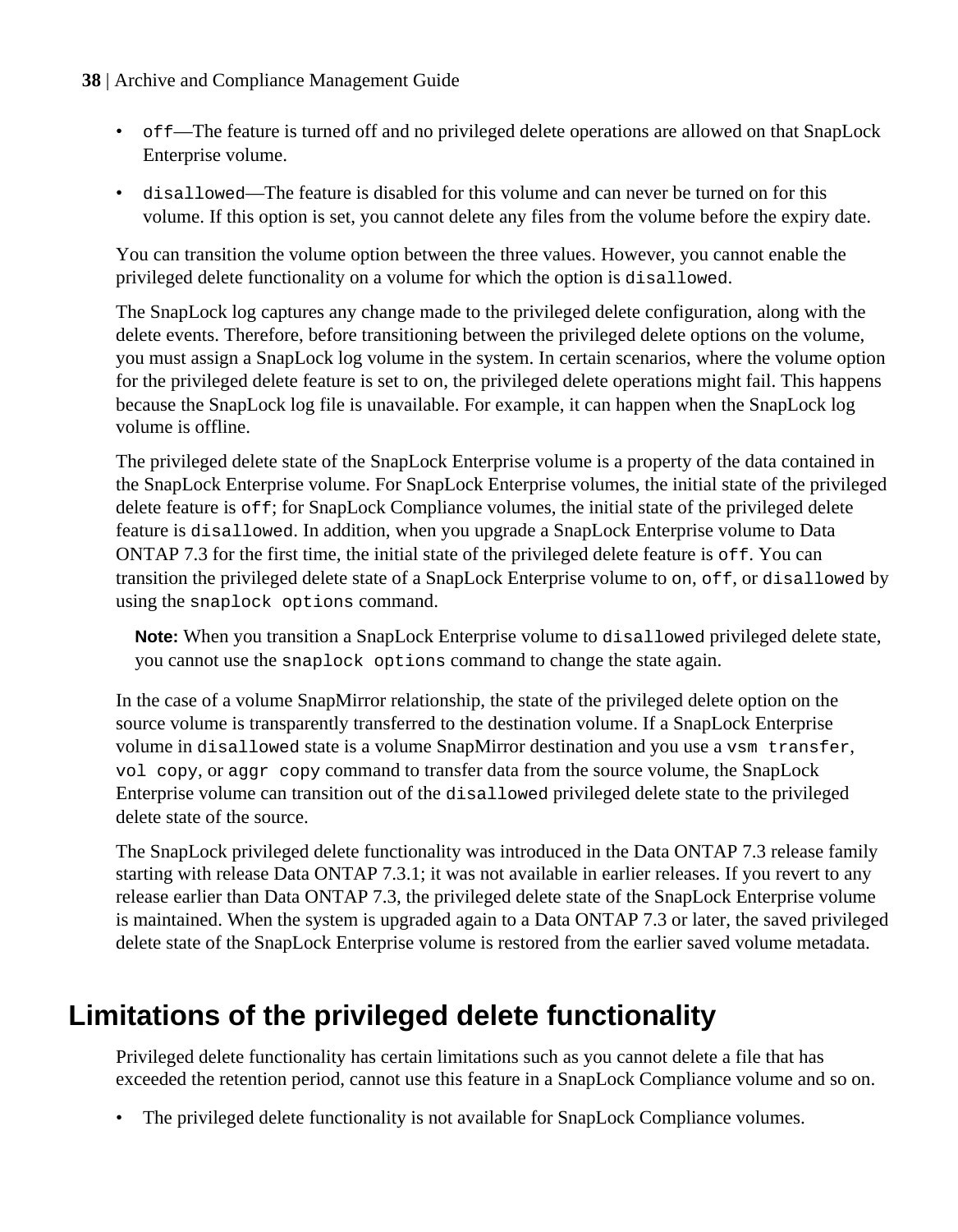- You cannot use the privileged delete functionality to delete a file that has exceeded its retention period.
- You cannot perform the privileged delete operation on alternate data streams because you cannot commit the alternate data streams to the WORM state.
- Privileged delete functionality is not available for use through standard protocols such as NFS or CIFS. It is available only through proprietary command-line interface.
- The vFiler units do not support privileged delete operations. Privileged delete is allowed only for the volumes owned by the default vFiler unit (vfiler0).
- If the privileged delete feature is set to on for a SnapLock Enterprise volume, you cannot move the volume from the default vFiler unit to any other vFiler unit.

## **Ensuring secure connection to the storage system**

Before you start working with privileged delete, you must ensure that the session is secure and that the SSH and Telnet sessions are distinct sessions.

### **Step**

- **1.** To ensure that the SSH or Telnet sessions are kept separate from other sessions, perform the following steps:
	- a. If the telnet.distinct.enable option is set to off at the time of logging in, set this option to on.

### **Example**

**options telnet.distinct.enable on**

b. Log out and log in again.

This enables the telnet.distinct.enable option to take effect.

## **Enabling privileged delete functionality**

To use the privileged delete functionality, you need to enable it in the SnapLock Enterprise volume.

### **Before you begin**

You must configure the SnapLock log volume before you enable the privileged delete functionality in the volume.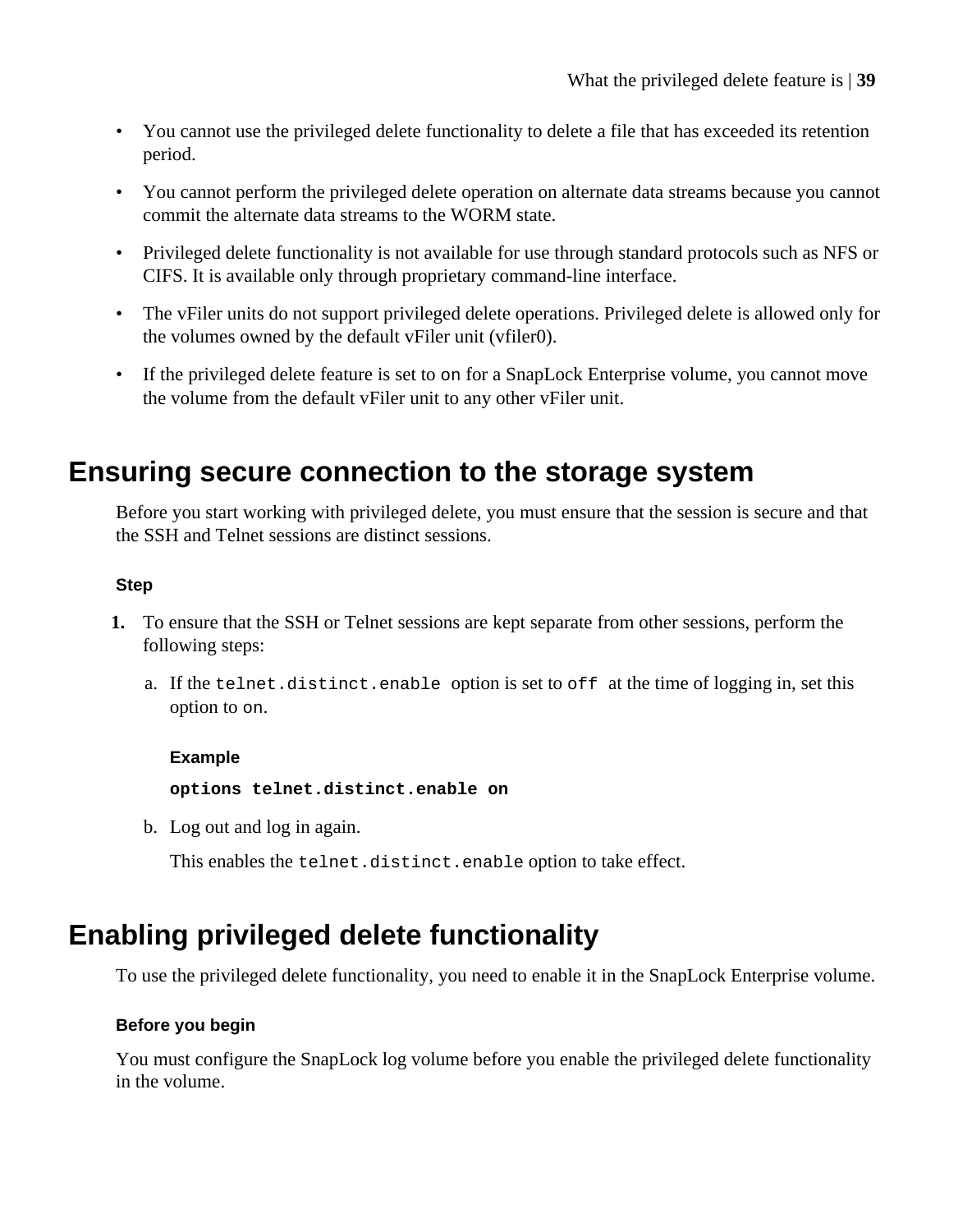**40** | Archive and Compliance Management Guide

### **Steps**

**1.** To configure the SnapLock log volume, enter the following command:

**snaplock log volume volume\_name**

The log volume should be a SnapLock Compliance volume.

**2.** To enable the privileged delete functionality in a SnapLock Enterprise volume, enter the following command:

```
snaplock options volume_name privdel on
```
# **Disabling or disallowing privileged delete functionality**

You can disable (turn off) or disallow (permanently remove) the privileged delete feature in a volume. To disallow the privileged delete feature, you must first disable the privileged delete feature in the volume.

### **Step**

**1.** Depending upon whether you want to disable or disallow the privileged delete feature in a SnapLock volume, perform the appropriate action:

| If you want to                                          | Then                                                                                                                                                                                                                                                                |
|---------------------------------------------------------|---------------------------------------------------------------------------------------------------------------------------------------------------------------------------------------------------------------------------------------------------------------------|
| Disable the privileged delete                           | Enter the following command:                                                                                                                                                                                                                                        |
| feature                                                 | snaplock options -f volume-name privdel off                                                                                                                                                                                                                         |
| Disallow privileged delete<br>functionality in a volume | Disable the privileged delete feature, and then enter the following<br>command:                                                                                                                                                                                     |
|                                                         | snaplock options -f volume-name -f privdel<br>disallowed                                                                                                                                                                                                            |
|                                                         | <b>Attention:</b> The disallowed option deletes the privileged delete<br>functionality from the volume. Therefore, when you change the<br>privileged delete state of a volume to disallowed, you can never<br>perform a privileged delete operation on that volume. |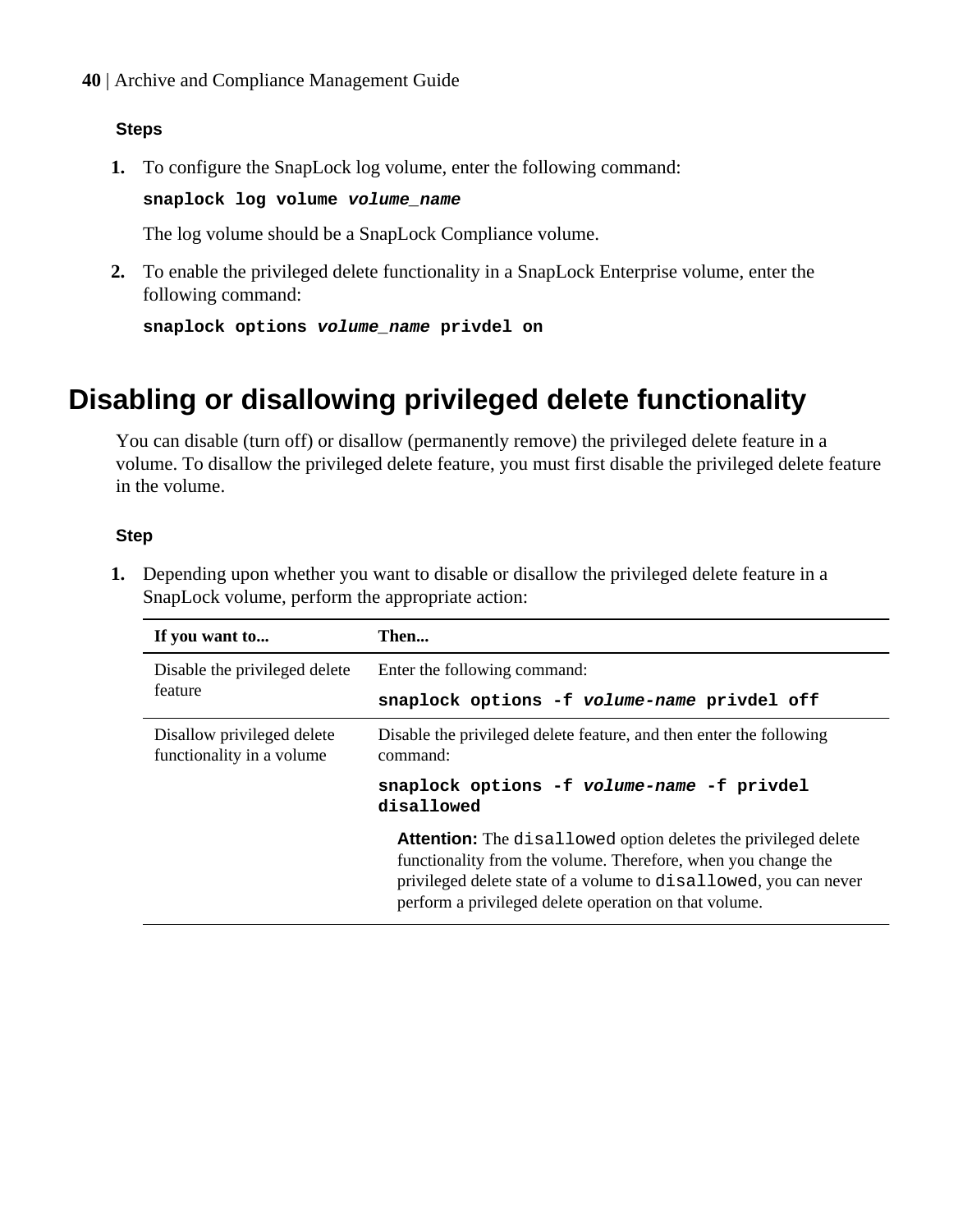## **Deleting a WORM file using privileged delete**

You can use the privileged delete feature to delete a WORM file in a SnapLock Enterprise volume before the expiry date of the file is reached. This functionality is supported only for SnapLock Enterprise volumes.

## **Steps**

**1.** Configure a SnapLock log volume by using the following command:

**snaplock log volume volume-name**

where  $volume$ -name is the name of the SnapLock Compliance volume that you want to use for SnapLock logging.

**2.** In the SnapLock Enterprise volume, create a file with a retention period of, for example, 30 years by using the following command:

**touch -a -t [[CC]YY]MMDDhhmm[.ss] filename**

### **Example**

**touch -a -t 203811210600 document.txt**

The retention period of the document.txt file is set to 30 years.

**3.** Enable privileged delete functionality on the SnapLock Enterprise volume by using the following command:

**snaplock options volume-name privdel on**

**4.** Create a user with compliance capabilities by using the following command:

### **useradmin user add user\_name -g "Compliance Administrators"**

user\_name is the user name for the new user.

**Note:** To assign a user to the Compliance Administrators group, ensure that the telnet.distinct.enable option is set to on.

**5.** Log in to SSH session and delete the file by using the following command:

### **snaplock privdel [-f] path**

The -f flag allows the command to proceed without interactive confirmation from the user.

**Note:** Only a privileged user can perform the privileged delete operation. The user should be part of the "Compliance Administrators" group.

**6.** Check the log entry for this delete operation.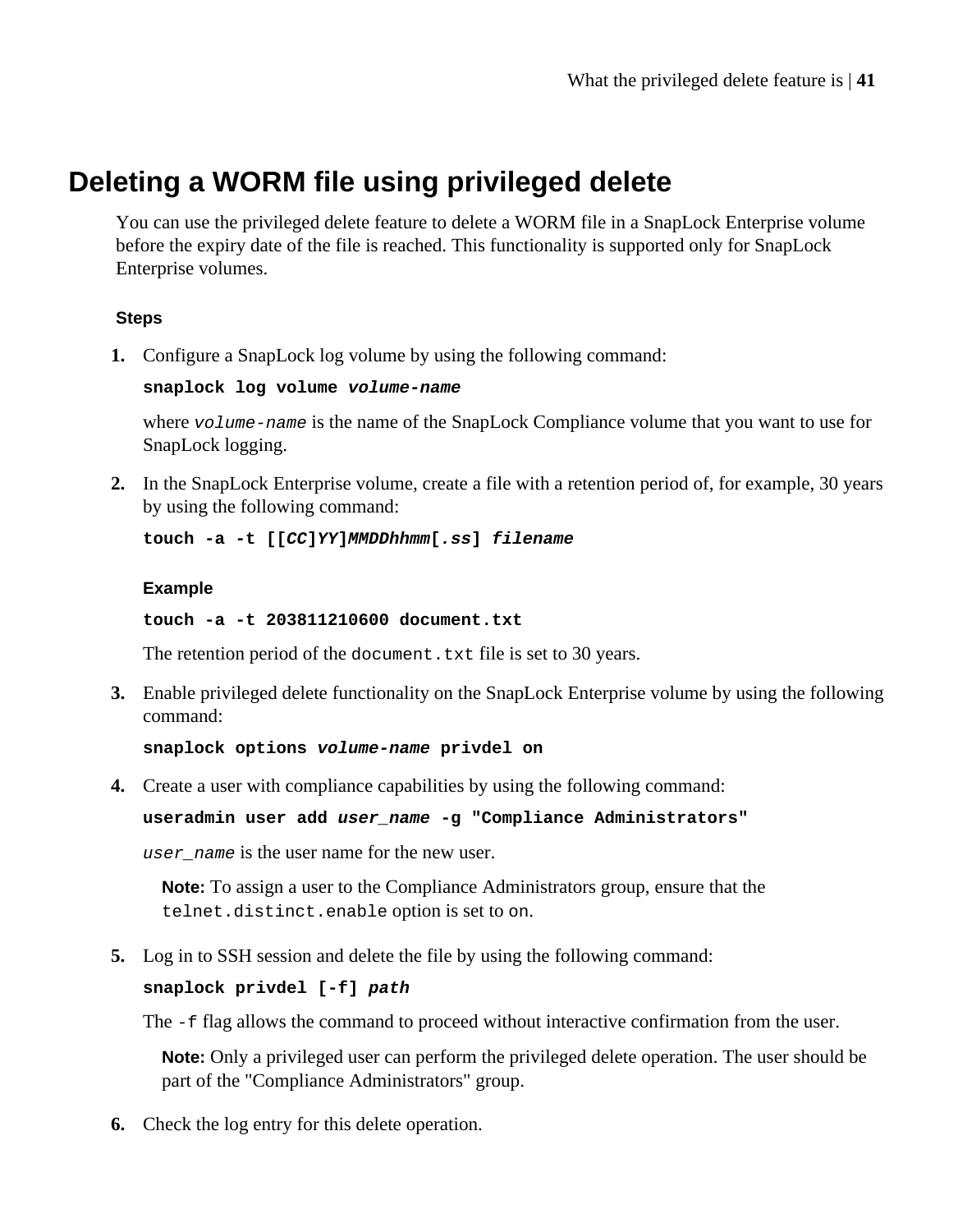## **How privileged delete affects mirroring interactions**

Using SnapMirror, you can replicate a SnapLock Enterprise volume to a non-WORM or another SnapLock Enterprise volume.

If privileged delete is enabled on a SnapLock Enterprise source volume, and the destination is also a SnapLock Enterprise volume, the transfer of the privileged delete state depends on the type of mirroring used. To use the privileged delete functionality at the destination, you need to break the SnapMirror relationship and make the destination volume writable.

In the case of a volume SnapMirror relationship, the privileged delete state of the source volume is transparently transferred to the volume SnapMirror destination volume irrespective of the type of the source and destination volumes. For a SnapLock Enterprise volume and a regular volume, the initial state is uninitialized; for a SnapLock Compliance volume the initial state is disallowed. In this type of mirroring, the state of the privileged delete feature on the final destination is the same as that on the source volume.

In the case of a qtree SnapMirror relationship, the privileged delete state of the source is not transferred to the destination.

**Note:** You must separately replicate the log volume to the SnapMirror destination for maintaining complete information about all the privileged delete activity associated with the replicated SnapLock Enterprise volume.

## **Considerations when using the privileged delete feature**

You can perform privileged delete operations over RLM, console, and secure shell (SSH) connections. However, there are certain issues to consider.

Keep in mind the following considerations while using RLM and the console:

- You cannot perform privileged delete operations if both the RLM and console sessions are active.
- You cannot perform privileged delete operations if you had a shared login session previously for the RLM and console sessions.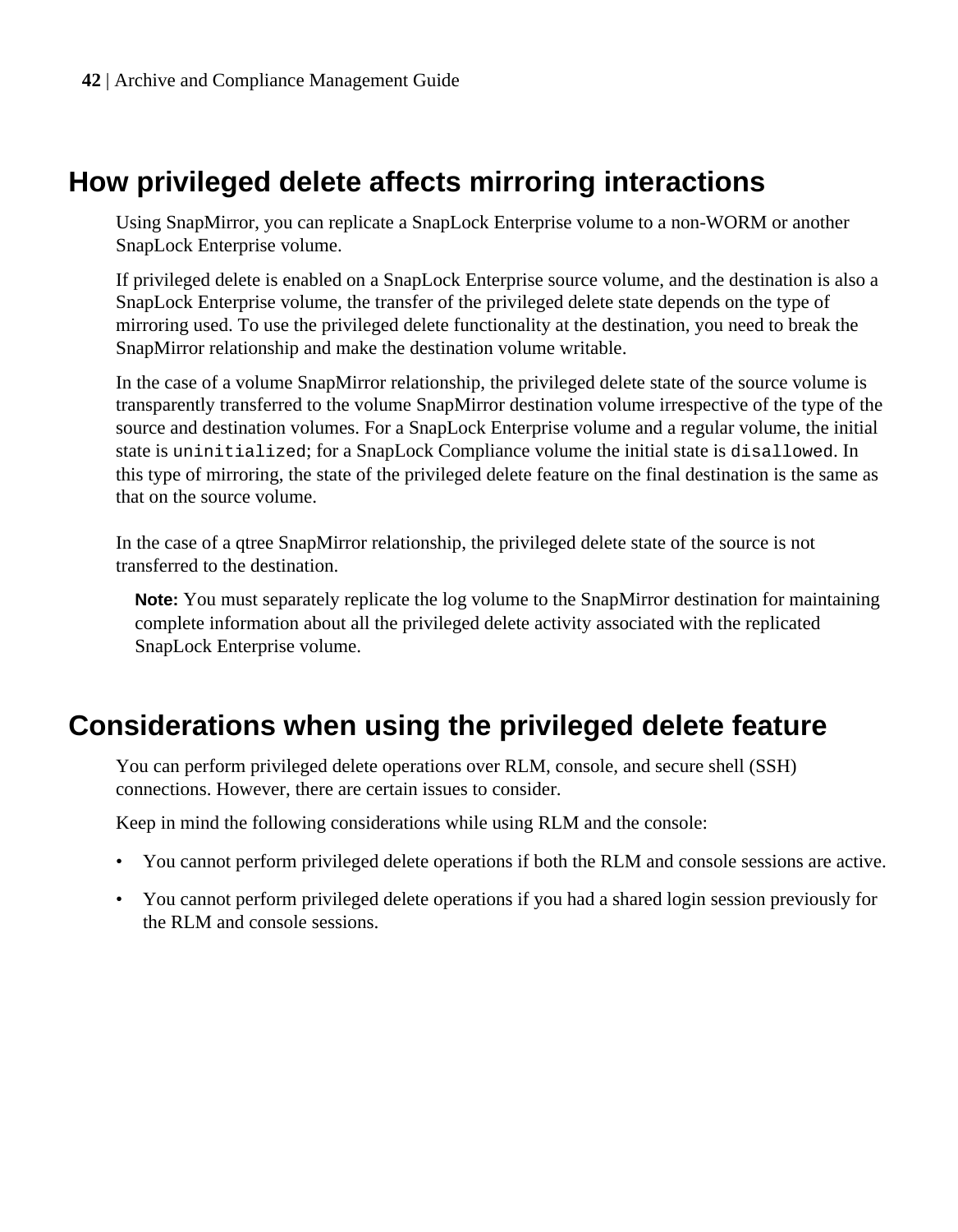# <span id="page-42-0"></span>**What SnapLock logging is**

SnapLock logging is an infrastructure for logging SnapLock events. The SnapLock events are recorded in the SnapLock log file.

Following are the properties of SnapLock log files:

- The log files are protected from tampering. They are not writable by any external applications.
- SnapLock log files are WORM files that reside on a SnapLock Compliance volume.

In SnapLock logging, you cannot delete the log files until their retention period expires. The retention period of the SnapLock log file is derived from the events that are logged in. The minimum and default retention period of the log file is six months. You can determine the default retention period by using the option snaplock.log.default\_retention.

When a new record is added in the log file, the retention period of the log file is modified. The retention period of the log file is compared with the retention period of the new event logged in the file. If the retention period of the logged event is longer, the retention period of the log file is made equal to the retention period of the logged event.

In the case of the privileged delete record, the retention period is derived from the file that is deleted. For other events (addition or deletion of compliance users, enabling or disabling of the privileged delete feature, and changes to the log volume), the retention period is equal to the value obtained from the snaplock.log.default\_retention option.

You can use SnapLock logging for any audits or log. SnapLock logging is also useful for privileged delete operations.

#### **Related concepts**

[What the privileged delete feature is](#page-36-0) on page 37

## **Types of SnapLock log files**

SnapLock log files are of two types, system\_log and priv\_delete.

The system\_log file logs system-related SnapLock events such as the addition of a compliance user and changes to the SnapLock log volume.

The priv\_delete log file logs the privileged delete operations performed on a SnapLock file.

The SnapLock log file name contains the following parameters:

- Base name (system\_log or priv\_delete)
- Starting date and time (date and time when the SnapLock log file was created)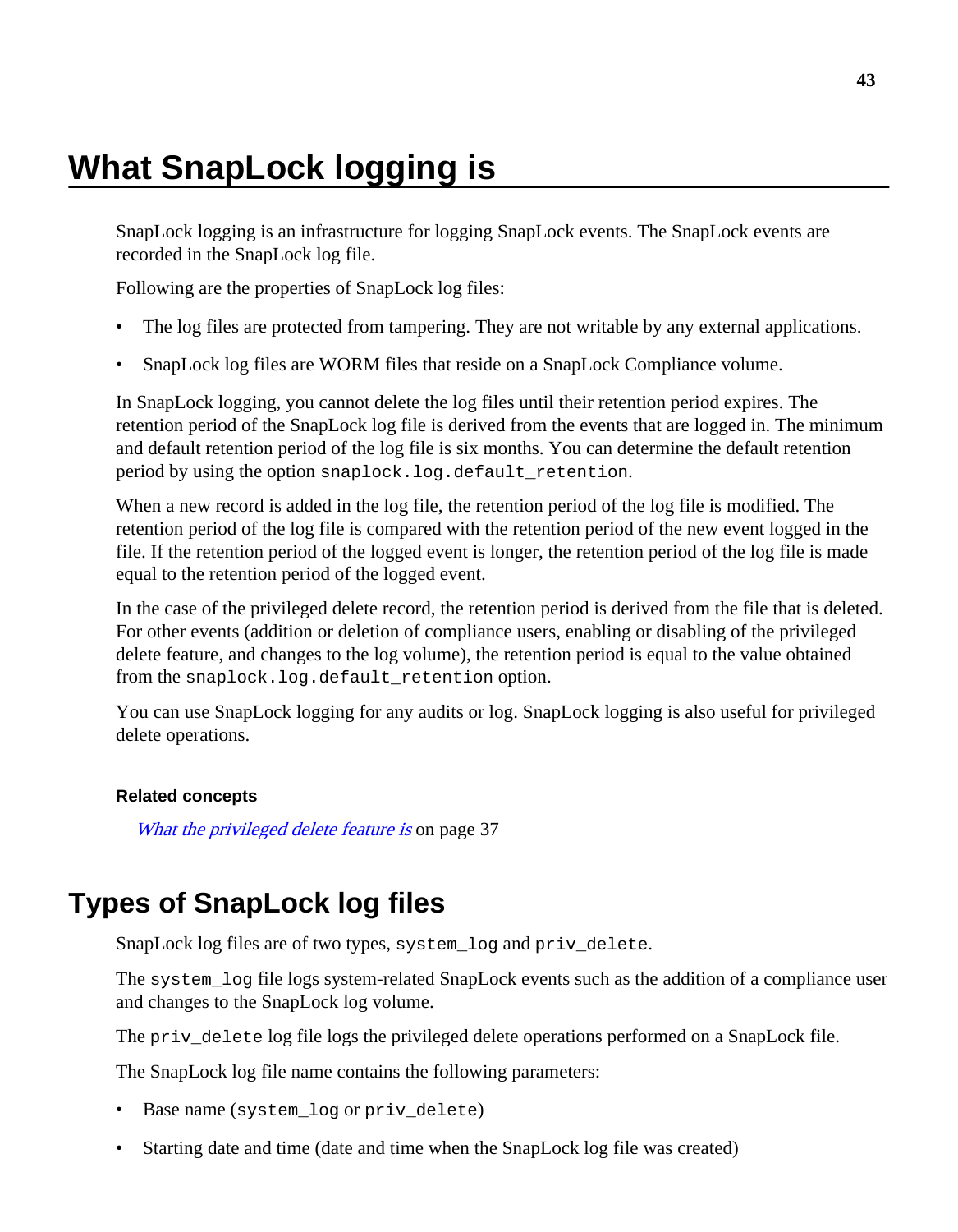- **44** | Archive and Compliance Management Guide
	- End date and time (present only when the SnapLock log file is archived)

The log file that is being used for logging is called the active log file. An active log file name does not have the end date and time specified in it. It contains only the start date and time. Also, you cannot delete an active log file even after its expiry date.

For example, a priv\_delete log file could have the following name: priv\_delete. 20080825\_161858\_GMT-20080826\_121346\_GMT.

A system log file could have the following name: system log. 20080825\_161858\_GMT-20080826\_121346\_GMT.

An active system log file could have the following name: system log. 20080909\_131521\_GMT-present.

# **What the SnapLock log file contains**

When an unexpired SnapLock file is deleted, an entry is made in the log file. The log file captures all information about the SnapLock file.

This log record is helpful during an audit because the log entry serves as an evidence for the deleted file. If the expiry time of the deleted SnapLock file exceeds the expiry time of the SnapLock log file, the expiry time of the log file is automatically extended to be the same as the expiry time of the deleted SnapLock file. This ensures that the log record for file deletion is retained at least until the expiry date of the deleted file. The SnapLock Compliance volume contains the SnapLock log files.

The SnapLock log file logs the following events:

- snaplock.log.volume.changed
- snaplock.pre.privileged.delete
- snaplock.post.privileged.delete
- snaplock.pre.option.privileged.delete
- snaplock.post.option.privileged.delete
- snaplock.user.added.deleted

The following log entries will be logged for all the events:

- LogEntry date (System Date)
- SCCdate (system ComplianceClock date)
- VCCdate (volume ComplianceClock date)
- node (name of the system)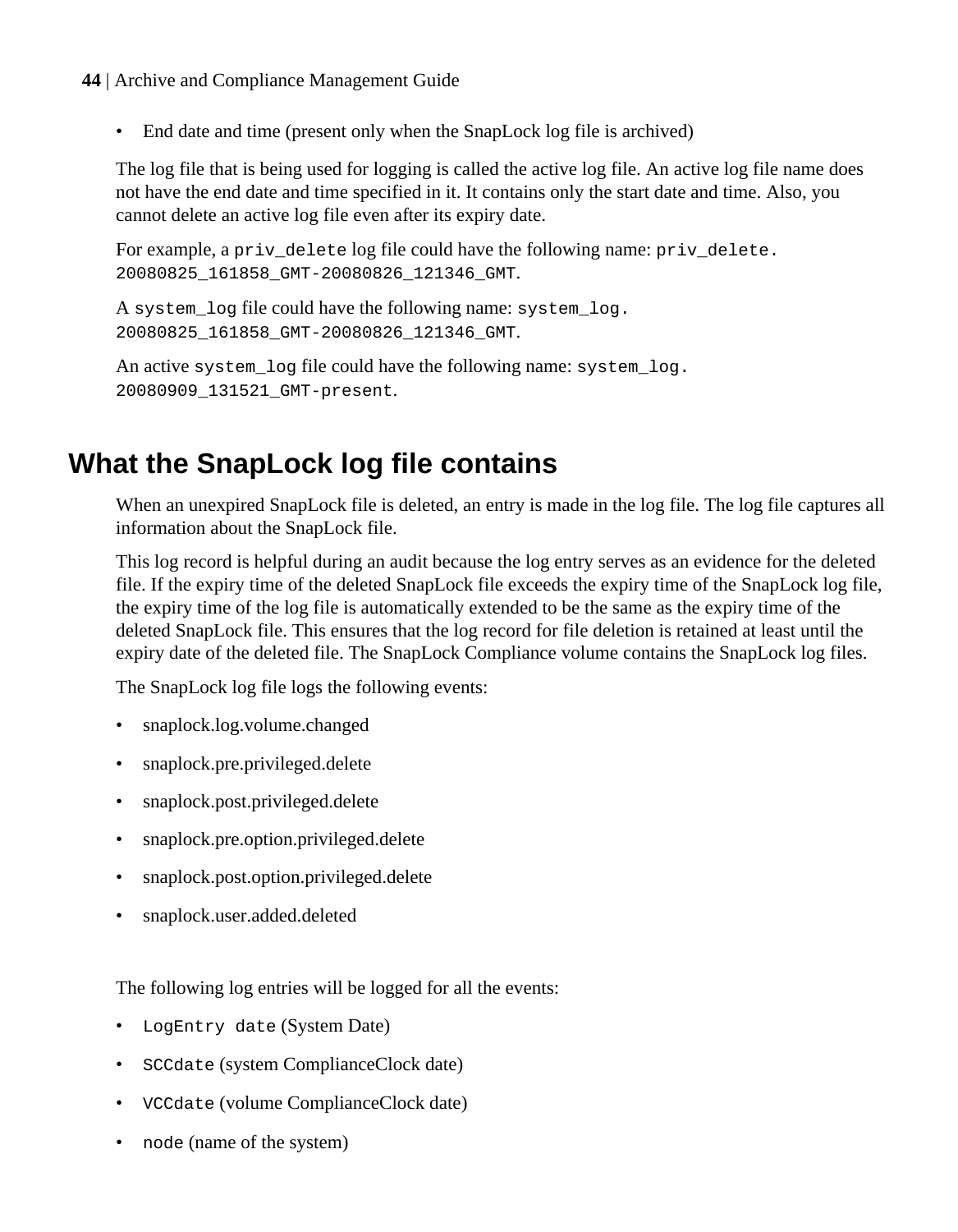- vFilerName
- vFilerUUID
- LogVersion

When you use the privileged delete feature, the snaplock.pre.privileged.delete log entry is logged immediately before the file is deleted, and the snaplock.post.privileged.delete log entry is logged immediately after the file is deleted. The following table lists the fields that are logged for snaplock.pre.privileged.delete and snaplock.post.privileged.delete events in the SnapLock log file with the base name priv\_delete:

| Field                 | <b>Events</b>                                                                            | <b>Description</b>                                                                                                          |
|-----------------------|------------------------------------------------------------------------------------------|-----------------------------------------------------------------------------------------------------------------------------|
| sequence numb<br>er   | Logged for<br>snaplock.pre.privileged.delete and<br>snaplock.post.privileged.delete      | The sequence number maps<br>the<br>snaplock.pre.privilege<br>d.delete and<br>snaplock.post.privileq<br>ed.deletelogentries. |
| file_pathname         | Logged for both<br>snaplock.pre.privileged.delete and<br>snaplock.post.privileged.delete | The complete path of the file<br>on which the privileged delete<br>operation is performed.                                  |
| file_expires          | Logged for both<br>snaplock.pre.privileged.delete and<br>snaplock.post.privileged.delete | Expiry date of the file.                                                                                                    |
| file_fingerpr<br>int  | Logged for both<br>snaplock.pre.privileged.delete and<br>snaplock.post.privileged.delete | XML-formatted fingerprint<br>using a secure hash of the<br>file's metadata and contents.                                    |
| client user           | Logged for both<br>snaplock.pre.privileged.delete and<br>snaplock.post.privileged.delete | User name of the client who<br>performs the operation.                                                                      |
| client_ip_add<br>ress | Logged for both<br>snaplock.pre.privileged.delete and<br>snaplock.post.privileged.delete | The IP address of the client<br>who performs the delete<br>operation.                                                       |
|                       |                                                                                          | <b>Note:</b> This field is not valid<br>if client transport is<br>CONSOLE.                                                  |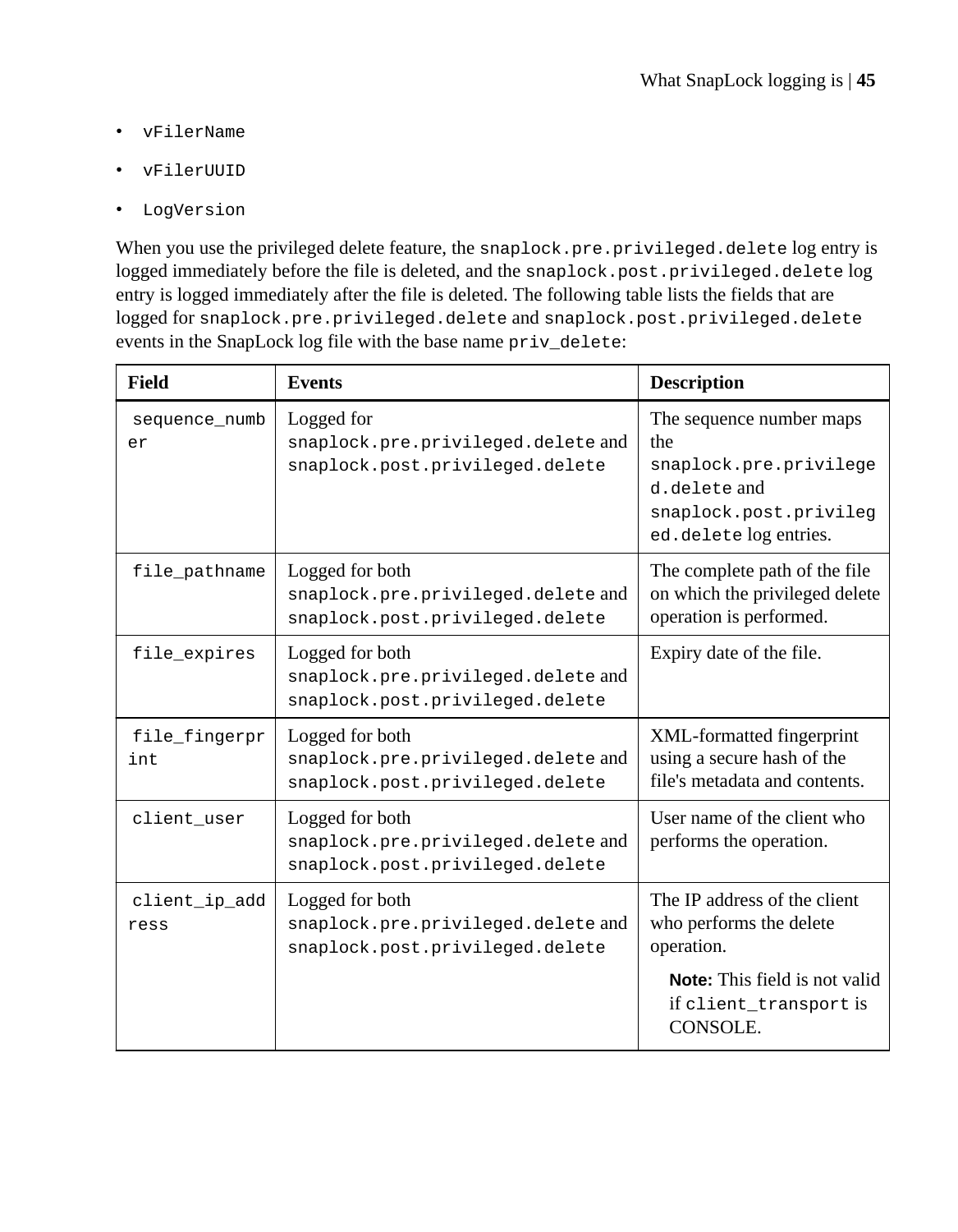| Field                | <b>Events</b>                                                                            | <b>Description</b>                                                                                   |
|----------------------|------------------------------------------------------------------------------------------|------------------------------------------------------------------------------------------------------|
| client_transp<br>ort | Logged for both<br>snaplock.pre.privileged.delete and<br>snaplock.post.privileged.delete | Transport used by client<br>request. It can have the<br>following values:                            |
|                      |                                                                                          | <b>SSH</b>                                                                                           |
|                      |                                                                                          | <b>HTTPS</b>                                                                                         |
|                      |                                                                                          | <b>CONSOLE</b>                                                                                       |
|                      |                                                                                          | <b>Note:</b> The<br>client ip address<br>field is not valid if this<br>field has value<br>'CONSOLE'. |
| result               | Logged only for<br>snaplock.post.privileged.delete                                       | Describes the success or<br>failure of the delete operation.                                         |

The snaplock.pre.option.privileged.delete log entry is logged immediately before the privileged delete option is modified on the volume, and the

snaplock.post.option.privileged.delete log entry is logged immediately after the privileged delete option is modified on the volume. The following table lists the fields that are logged for snaplock.pre.option.privileged.delete and

snaplock.post.option.privileged.delete events in the SnapLock log file with the base name priv\_delete:

| Field               | <b>Events</b>                                                                                                  | <b>Description</b>                                                                                                                            |
|---------------------|----------------------------------------------------------------------------------------------------------------|-----------------------------------------------------------------------------------------------------------------------------------------------|
| sequence numb<br>er | Logged for both<br>snaplock.pre.option.privileged.de<br>lete and<br>snaplock.post.option.privileged.d<br>elete | The sequence number maps<br>the<br>snaplock.pre.option.pr<br>ivileged.delete and<br>snaplock.post.option.p<br>rivileged.deletelog<br>entries. |
| volume              | Logged for both<br>snaplock.pre.option.privileged.de<br>lete and<br>snaplock.post.option.privileged.d<br>elete | The name of the SnapLock<br>volume.                                                                                                           |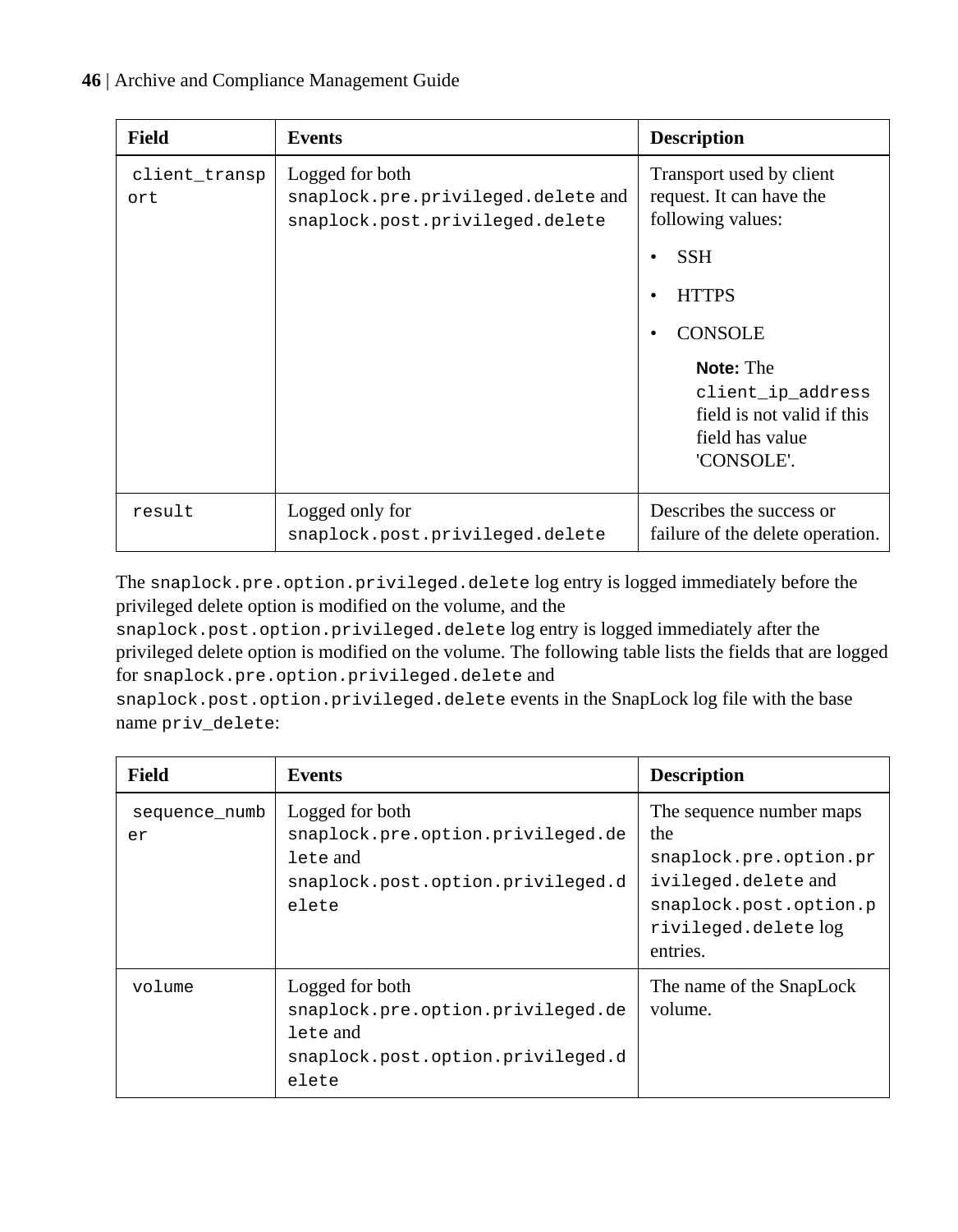| Field        | <b>Events</b>                                                                                                  | <b>Description</b>                                                     |
|--------------|----------------------------------------------------------------------------------------------------------------|------------------------------------------------------------------------|
| changed from | Logged for both<br>snaplock.pre.option.privileged.de<br>lete and<br>snaplock.post.option.privileged.d<br>elete | The starting value for the<br>option.                                  |
| changed_to   | Logged for both<br>snaplock.pre.option.privileged.de<br>lete and<br>snaplock.post.option.privileged.d<br>elete | The ending value for the<br>option.                                    |
| result       | Logged for<br>snaplock.post.option.privileged.d<br>elete                                                       | Describes the success or<br>failure of the option change<br>operation. |

The following table lists the fields that are logged for the snaplock.user.added.deleted event in the SnapLock log file with the base name system\_log:

| Field    | <b>Description</b>                                                                                                                |
|----------|-----------------------------------------------------------------------------------------------------------------------------------|
| whodidit | The name of the user who modified the<br>compliance group.                                                                        |
| username | The name of the user who was added or deleted<br>in a group.                                                                      |
| action   | Describes if a user is added or deleted to<br>compliance group. This can be one of the<br>following values: "added" or "deleted." |

The following table lists the fields that are logged for the snaplock.log.volume.changed event in the SnapLock log file with the base name system\_log:

| Field          | <b>Description</b>                   |
|----------------|--------------------------------------|
| old log volume | The name of the previous log volume. |
| new log volume | The name of the new log volume.      |

# **Advantages of SnapLock logging**

SnapLock logging has several advantages.

• SnapLock logging logs all the privileged delete operations that affect a WORM file.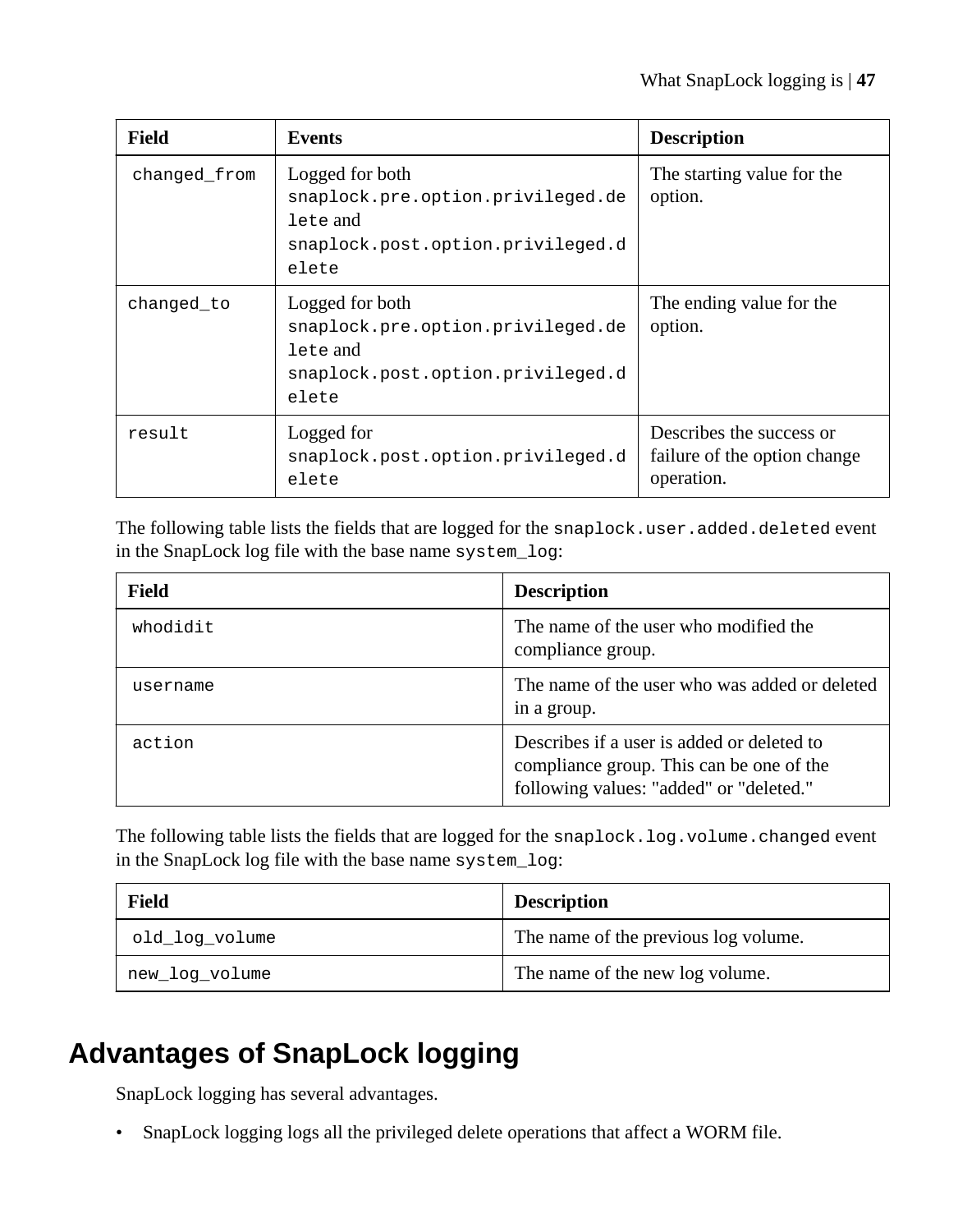- **48** | Archive and Compliance Management Guide
	- The SnapLock log resides in the SnapLock Compliance volume. Therefore, you cannot delete the log file until the retention period expires. You can extend the retention period of a log file, but you cannot shorten it.
	- The log files are protected from tampering. SnapLock files are not writable by any external applications.
	- The SnapLock log file contains the version number; therefore, it is possible to check the compatibility between the log files and log records in different Data ONTAP releases.
	- SnapLock log files can be parsed by an XML parser.

# **Limitations of SnapLock logging**

SnapLock logging has certain limitations.

- SnapLock logging fails if there is not enough space in the logging volume.
- SnapLock logging fails if the required licenses are not installed and enabled. The log volume is a SnapLock Compliance volume; therefore, you need to install and enable the SnapLock Compliance license.
- SnapLock logging fails if the volume used for logging is not available (is offline or does not exist).
- You cannot move a SnapLock log volume from the default vFiler unit to any other vFiler unit.
- If you want to use NTFS or a mixed security style for SnapLock logging, you must upgrade the storage system to Data ONTAP 7.3.2 or later.

In such a case, you must upgrade both the nodes in an HA pair to Data ONTAP 7.3.2 or later. This ensures that the SnapLock logging operation works correctly during a takeover.

# **Assigning a SnapLock log volume**

You can assign a SnapLock Compliance volume as the log volume to log the SnapLock events.

## **Before you begin**

- You must have licensed and enabled the SnapLock Compliance functionality.
- You must have a SnapLock Compliance volume.

## **Steps**

**1.** To check the existing volume, enter the following command:

**vol status**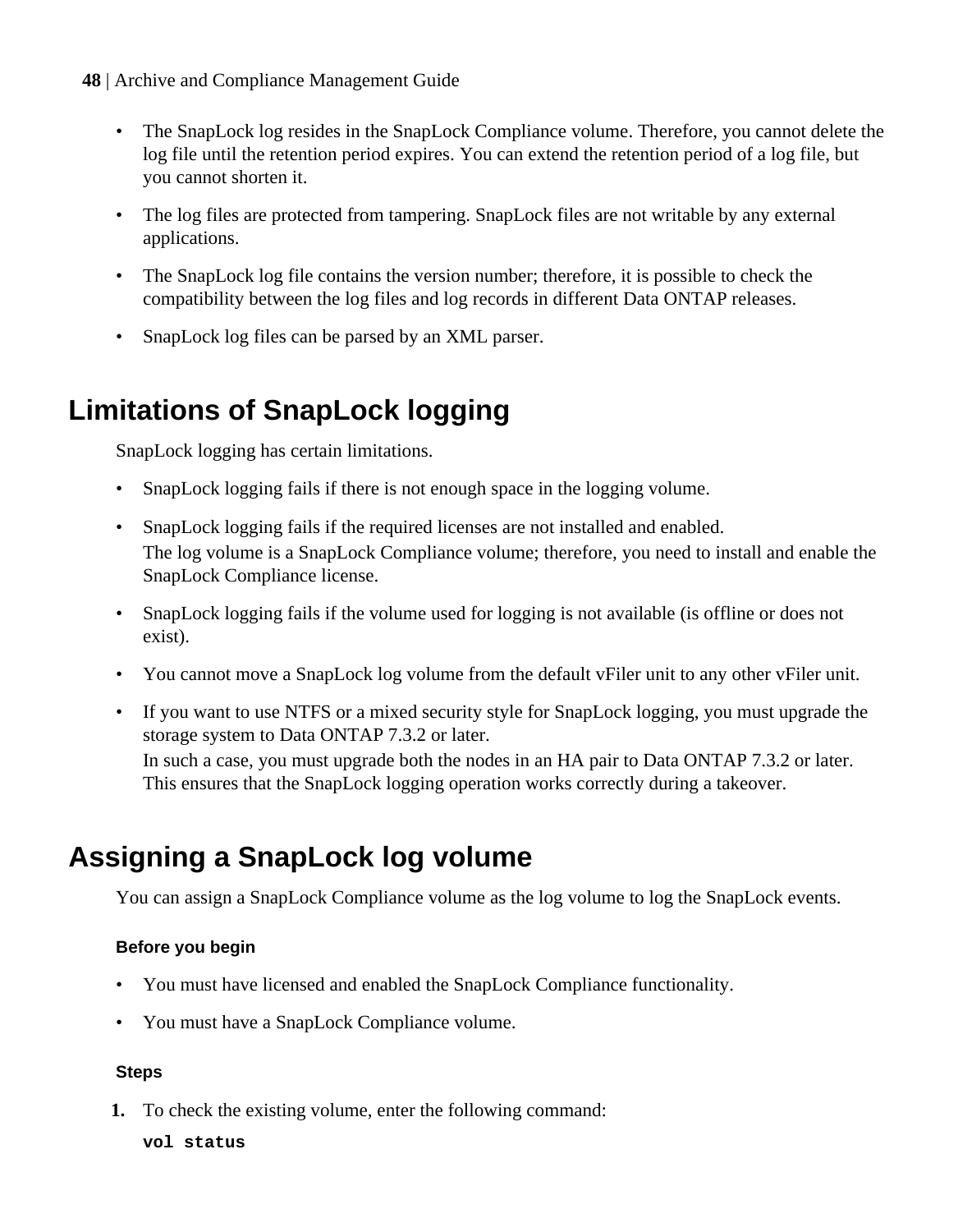This command lists all the volumes. You need to select a SnapLock Compliance volume.

**2.** To list the SnapLock log volumes in a system, enter the following command:

#### **snaplock log volume**

This command gets the name of the current SnapLock log volume.

**3.** To set the SnapLock log volume to another volume, enter the following command:

**snaplock log volume -f worm\_log\_volume**

worm log volume is the name of the log volume. You can assign any SnapLock Compliance volume on a storage system as the log volume.

#### **Example**

**snaplock log volume -f logvol**

logvol is the name of the SnapLock log volume that you want to set.

**Note:** The -f option force-changes the SnapLock log volume.

**4.** To check the log status of all the active log files on a volume, enter the following command: **snaplock log status worm\_log\_volume**

### **Example**

**snaplock log status logvol**

logvol is the name of the SnapLock log volume.

## **How archiving a log file works**

You can archive a log file automatically or manually. The logs are archived automatically when the size of the log file exceeds the size that is specified in the snaplock.log.maximum\_size option.

You can also archive the log files manually. Manual archiving is required in scenarios where you want to keep the privileged delete log records of certain files separately. You can use the snaplock log archive command to create a new log file, perform privileged delete, and then again archive the log file.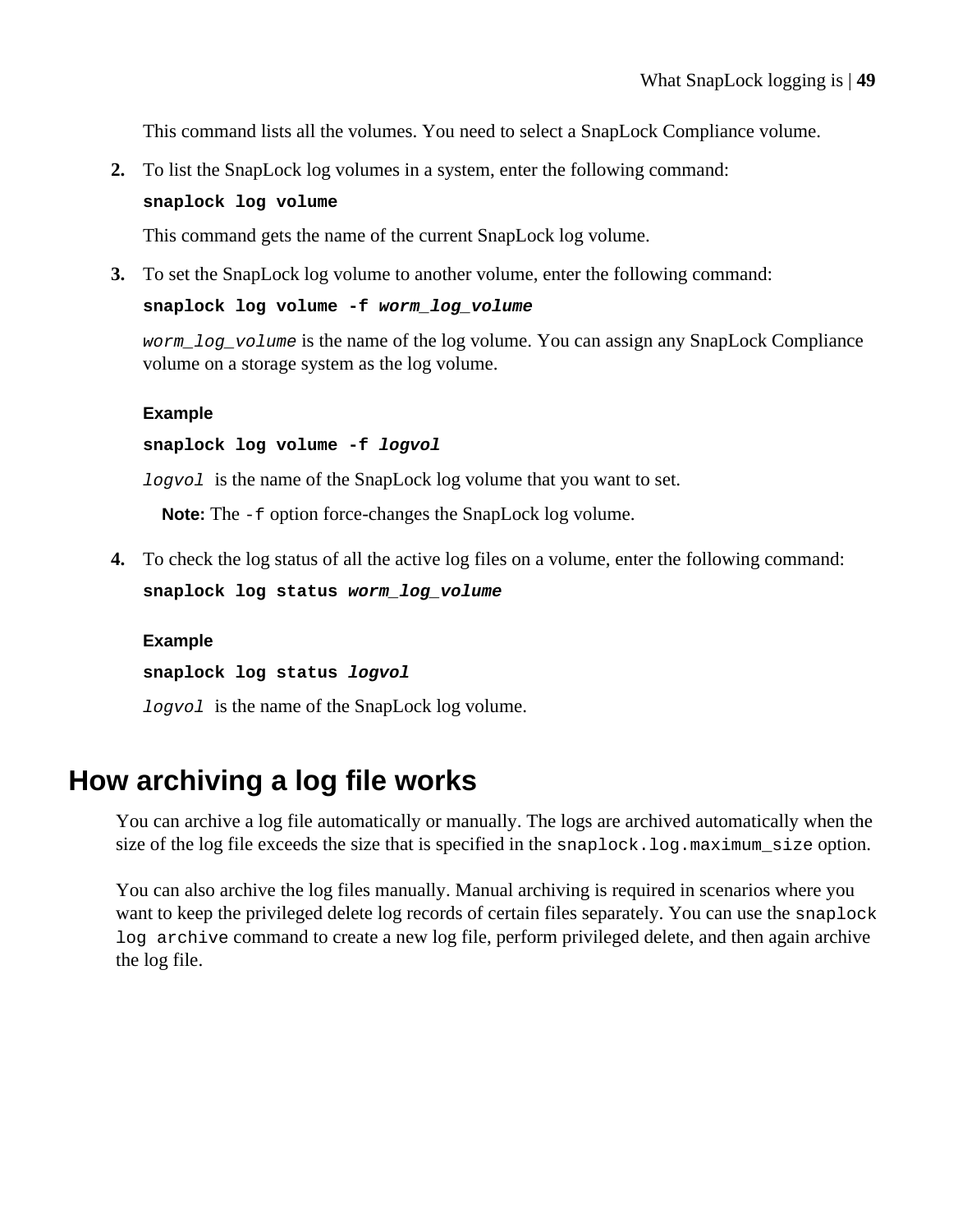## **Archiving log files**

You can archive a single active log file or all active log files on a volume.

### **Steps**

- **1.** To get the maximum permissible size of the log file, enter the following command: **options snaplock.log.maximum\_size**
- **2.** To archive the file, enter the following command:

**snaplock log archive vol [basename]**

vol is the name of the SnapLock volume that contains the active SnapLock log files.

basename is the base name of the log file that needs to be archived. Currently, there are only two log files—system\_log and priv\_delete. If you do not specify the base name, all active log files in the SnapLock volume are archived.

**Note:** If the archiving operation fails, the snaplock log status command displays the following error message:

Log files on volume are inconsistent. Use snaplock log archive command or change the log volume.

## **Finding the status of the SnapLock log file**

You can get the status of either a single active SnapLock log file or all log files in a volume.

### **Step**

**1.** To get the status of a SnapLock log file, enter the following command:

**snaplock log status vol [basename]**

vol is the name of the SnapLock volume that contains the active SnapLock files. basename is the base name of the log file for which you want the status.

### **Result**

The snaplock log status command displays the following information:

- Log volume name
- Total log files: The command displays the number of active SnapLock log files in a volume. For each active SnapLock log file, it displays the following information: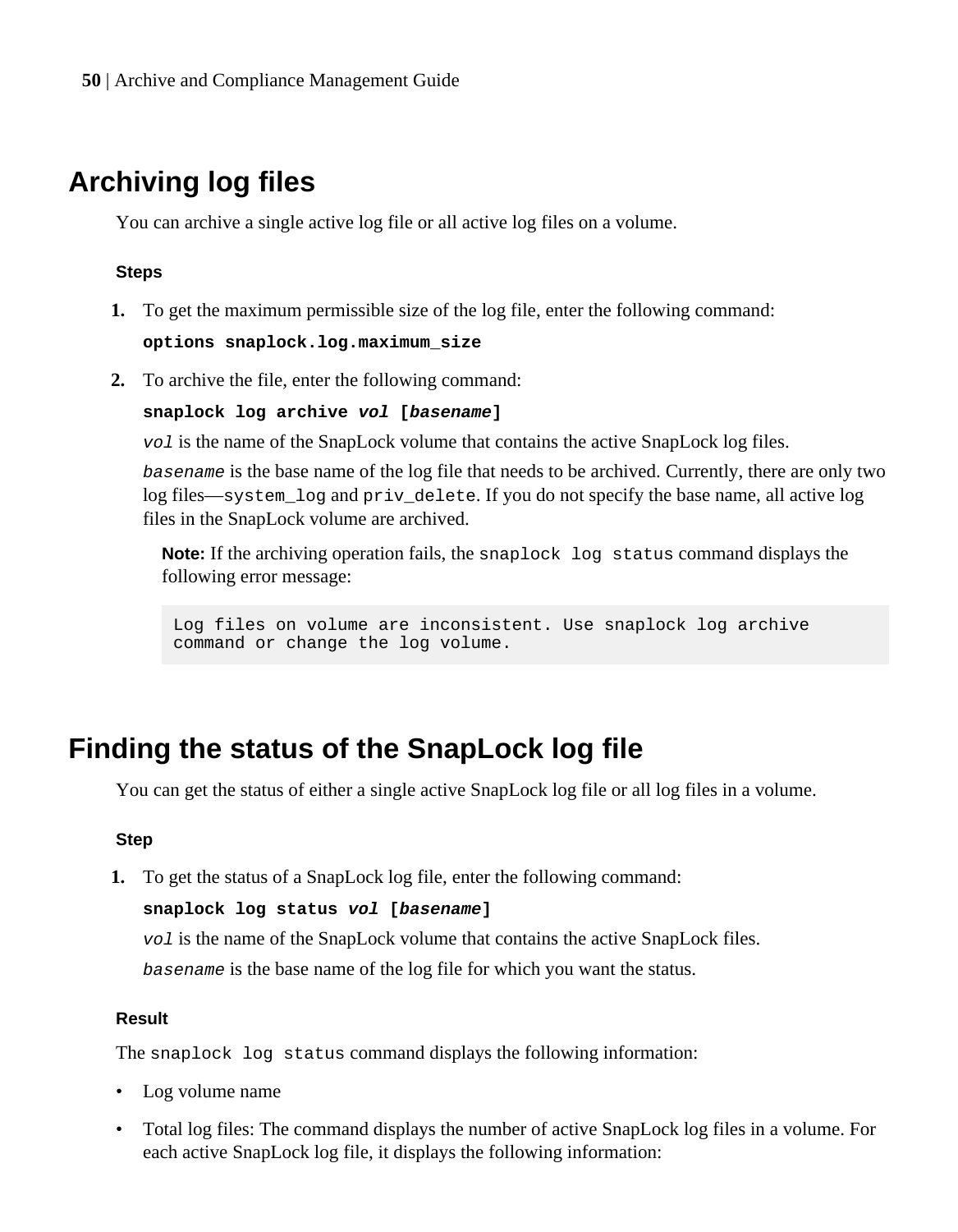- Base name
- Complete path
- Expiry date
- Size
- SnapLock error

Following is an example of the output of the snaplock log status command:

system\_a> snaplock log status vol\_slc Log Volume Name : vol\_slc, Total active logfiles in volume : 2 -------------------------------------------------------------------- Basename: system\_log Complete path: /vol/vol slc/system log.20090330\_152241\_GMT-present Expiry: Wed Sep 30 15:22:41 GMT 2009 Size: 503 Basename: priv\_delete Complete\_path: /vol/vol\_slc/priv\_delete.20090330\_152915\_GMT-present Expiry: Wed Sep 30 15:29:15 GMT 2009 Size: 104KB

## **Upgrade and revert considerations for SnapLock logging**

If you upgrade to Data ONTAP 7.3.1 or later with support for the SnapLock logging feature, you will have access to the new configurable options and commands required for this feature.

If you revert to a release that does not support the SnapLock logging feature, all the active SnapLock log files will be archived. The SnapLock log file is committed to the WORM state and acts as a simple WORM file. You will lose all the state information about the active log file, for example, the sequence number. The SnapLock log files that already exist are protected against any modification and deletion. All the existing WORM files will be retained until the expiry date of the file.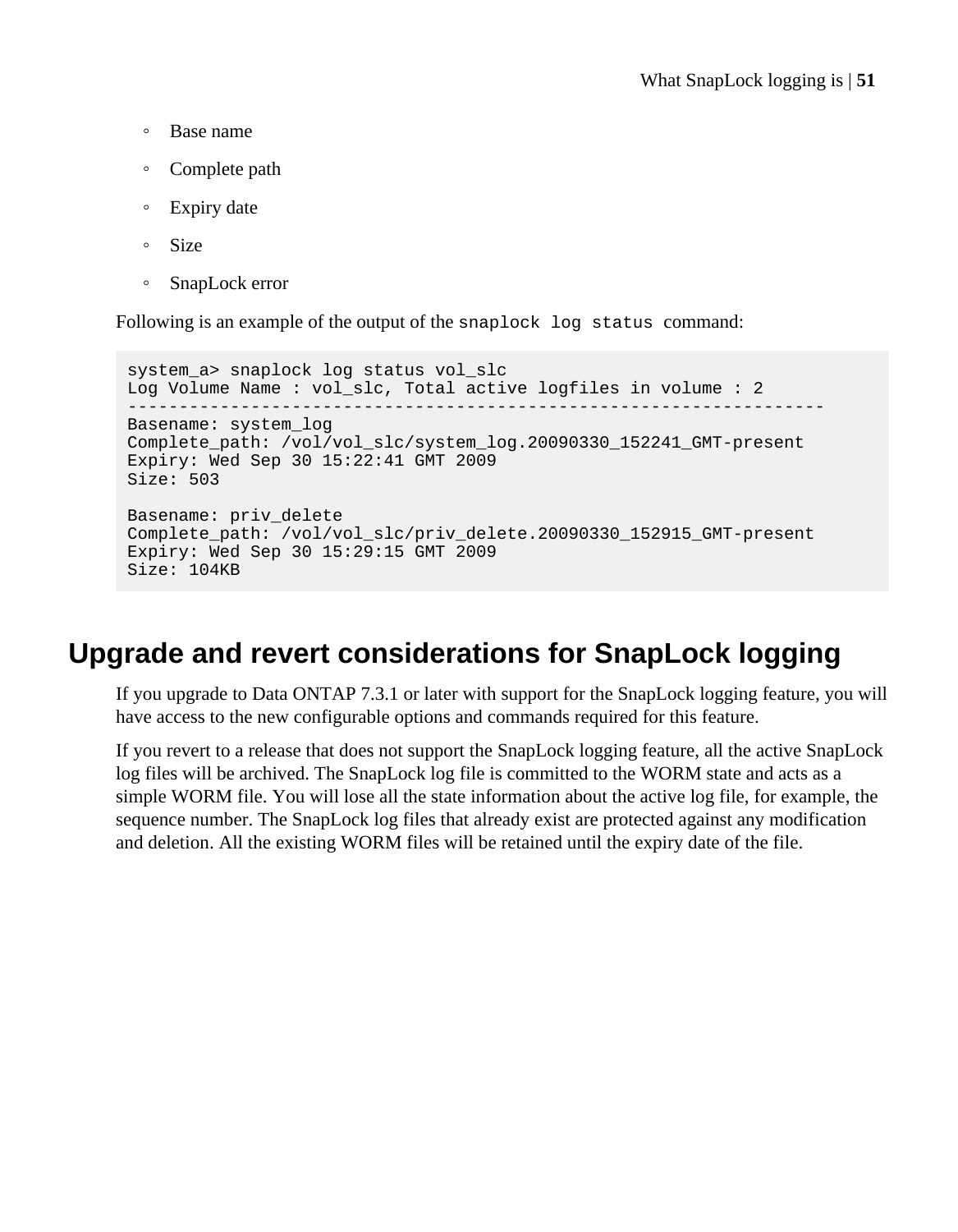# **How Data ONTAP tracks the files on SnapLock volumes**

Data ONTAP constantly tracks the retention status of WORM files on SnapLock Compliance volumes. It allows you to destroy a SnapLock Compliance volume depending on the status of the WORM files on the volume. You can destroy a SnapLock Compliance volume if the volume does not contain any unexpired WORM files.

**Note:** An administrator can destroy SnapLock Enterprise volumes at any time.

## **Destroying a SnapLock volume**

You must check the status of the SnapLock volume and the WORM files before attempting to destroy the volume.

### **Before you begin**

You must have SnapLock volume that contains expired WORM files. If the SnapLock volume contains unexpired WORM files, Data ONTAP will not allow you to destroy that volume. It returns a message stating that the vol destroy command cannot destroy the volume.

#### **Steps**

**1.** Take the volume offline by entering the following command:

**vol offline vol\_name**

**2.** To destroy the SnapLock volume, enter the following command:

**vol destroy vol\_name**

If a SnapLock Compliance volume cannot be destroyed, it remains offline. You should immediately bring it online by using the vol online vol name command.

## **Destroying aggregates**

An aggregate must be taken offline for destroying. You can take SnapLock aggregates offline only when they do not contain flexible volumes. You must destroy the flexible volumes contained in an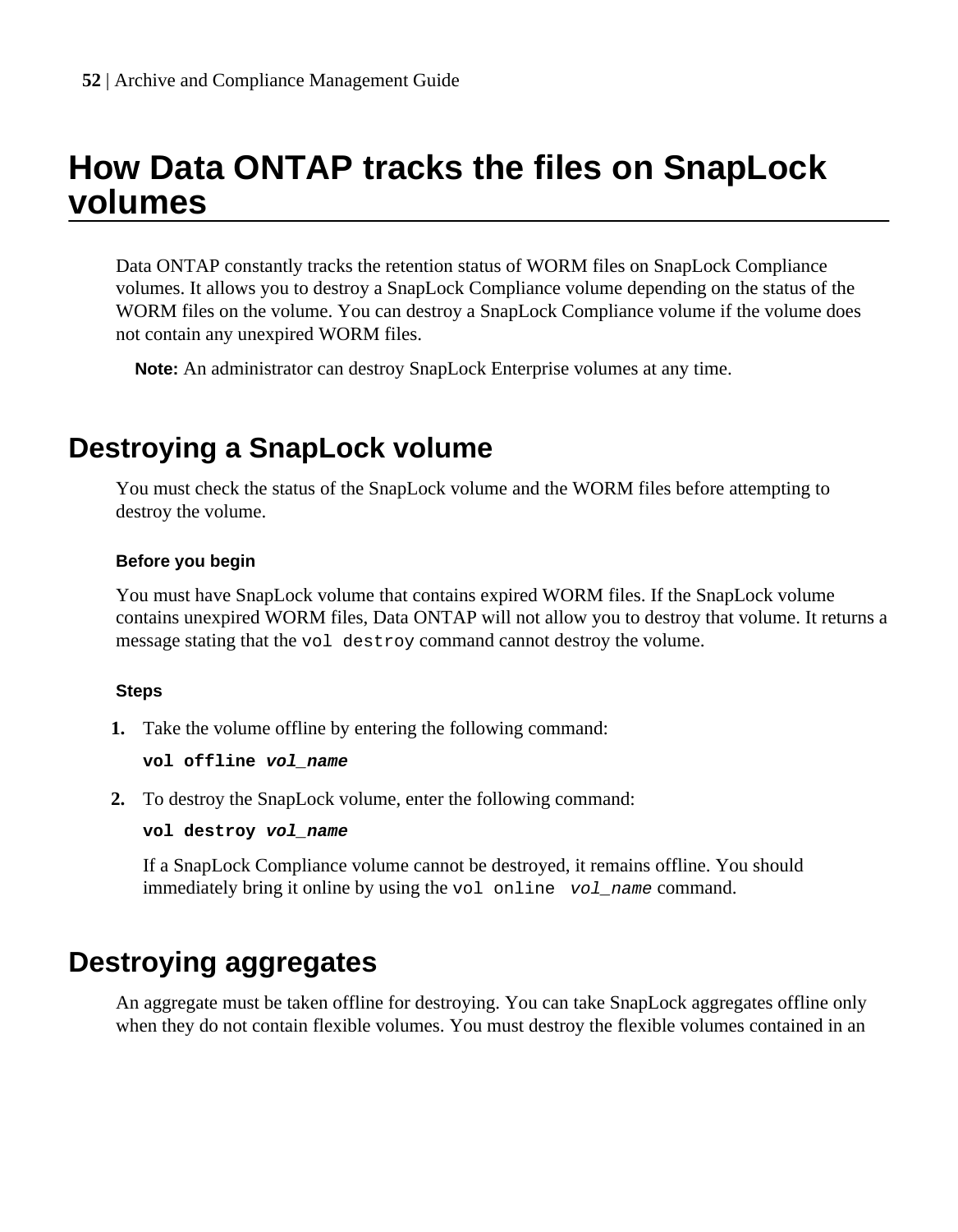aggregate before you can destroy the aggregate. This applies to all flexible volumes within SnapLock aggregates.

### **Steps**

- **1.** Destroy all flexible volumes contained within the aggregate you want to destroy, by using the vol destroy command.
- **2.** To take the aggregate offline, enter the following command:

### **aggr offline aggr\_name**

aggr\_name is the name of the aggregate that you intend to destroy and whose disks you are converting to hot spares.

**3.** Destroy the aggregate by entering the following command:

### **aggr destroy aggr\_name**

aggr\_name is the name of the aggregate that you are destroying and whose disks you are converting to hot spares.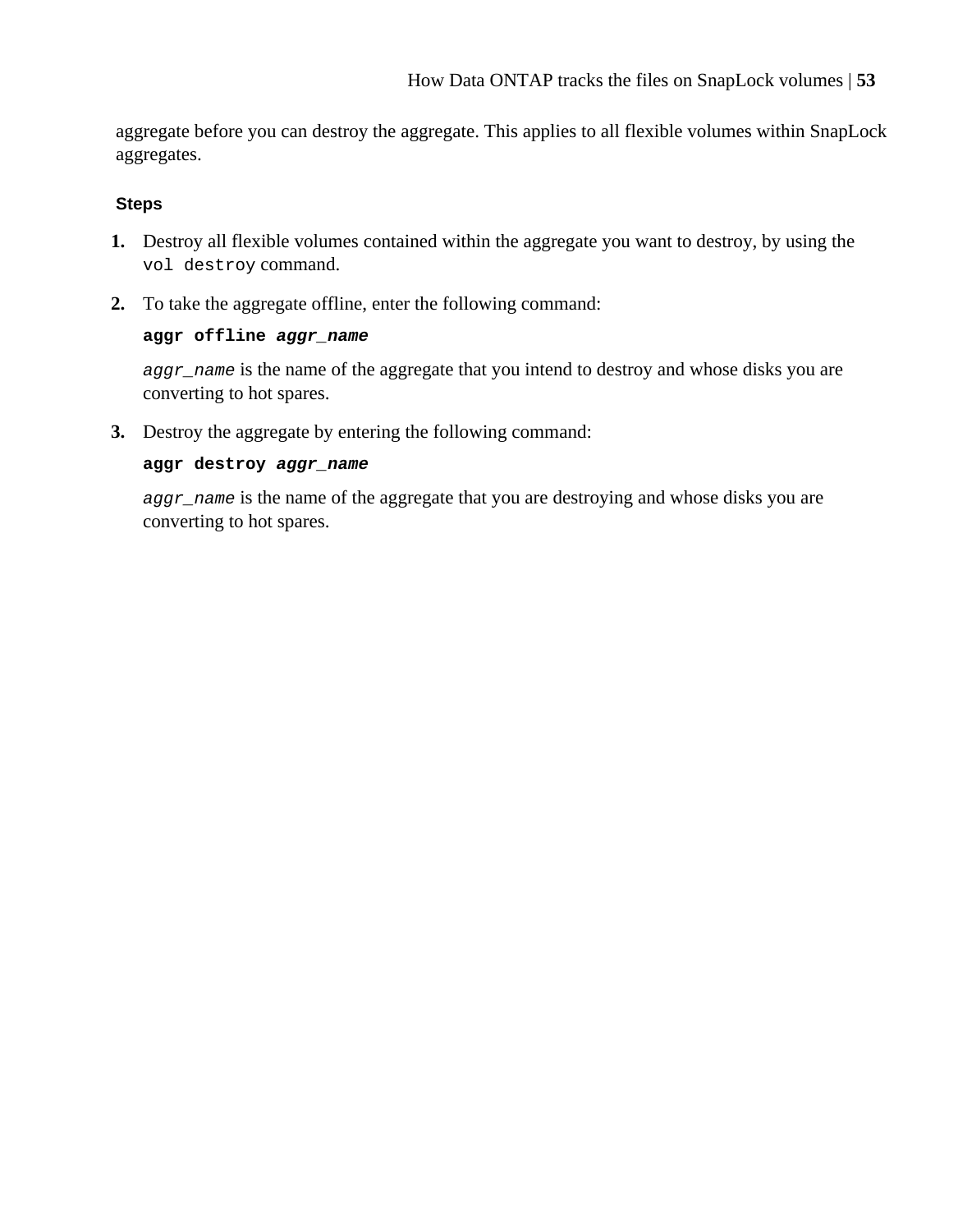# **How SnapLock uses fingerprints**

A fingerprint is useful for checking data integrity. The fingerprint operation allows you to generate a fingerprint on a per-file basis by using either of the following hashing algorithms—MD5 or SHA-256.

The fingerprint accounts for data set in place before migration and compares the data before and after migration. In addition, fingerprinting enables log tracking, thus extending the logging functionality.

For example, the privileged delete feature needs the ability to disambiguate (in a crash situation) between a file that was not deleted and a file that is deleted and replaced with a new file with the same name or contents.

You can create fingerprints for both WORM and non-WORM data files. You can generate fingerprints in XML format that can be viewed using any XML browser.

The SnapLock fingerprint operation supports the following algorithms:

- MD5
- SHA-256

By default, SnapLock uses the SHA-256 algorithm.

# **How a fingerprint is calculated**

A fingerprint is calculated based on the file data and metadata.

- File data: Contents of the file
- File metadata:
	- File type
	- File flags
	- File size
	- File user ID
	- File group ID
	- File change time (the time when the inode was changed)
	- File modification time
	- File creation time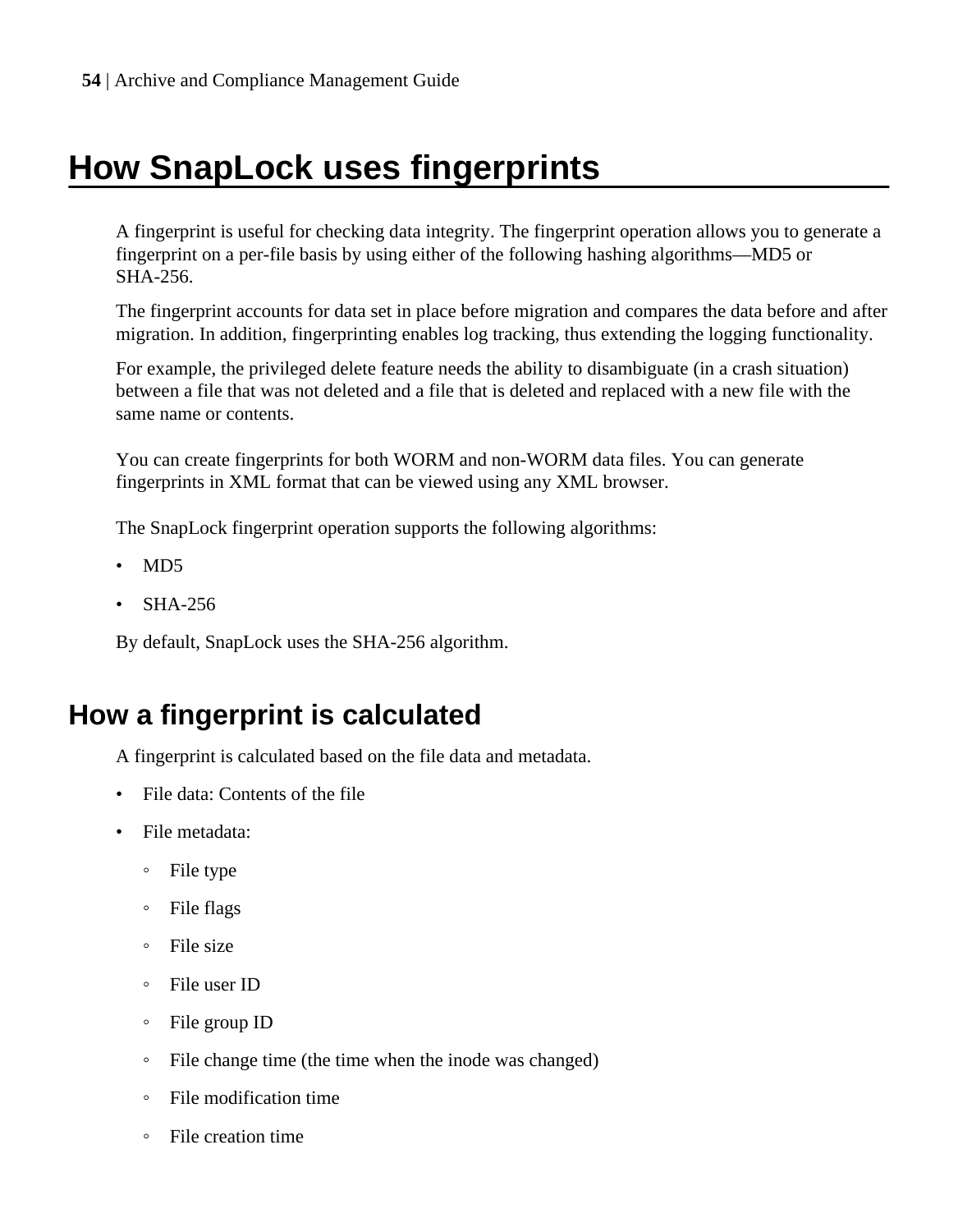◦ File retention time

## **Input parameters for the fingerprint operation**

You need to provide the input parameters for the fingerprint operation, including path, algorithm, and scope of the fingerprint operation.

| <b>Input parameter</b> | <b>Description</b>                                                                                                                                                                                                                                           |
|------------------------|--------------------------------------------------------------------------------------------------------------------------------------------------------------------------------------------------------------------------------------------------------------|
| Path                   | The path of the file for which the fingerprint is calculated.                                                                                                                                                                                                |
| Fingerprint scope      | The scope of fingerprint calculation. It can have the following values:<br>Data: to be calculated on the data of a file only.<br>Metadata: to be calculated on the metadata only.<br>Data and metadata: to be calculated on the data and metadata of a file. |
| Fingerprint algorithm  | The following algorithms are used for fingerprint calculation:<br>MD5 (hashing algorithm)<br>SHA-256 (hashing algorithm)<br>٠                                                                                                                                |

The following table describes the input parameters:

## **Calculating the fingerprint of a file**

You can create a fingerprint for a file by using the file fingerprint command.

### **Step**

**1.** To perform the fingerprint operation, enter the following command:

### **file fingerprint [-a {MD5|SHA-256}] [-m] [-d] [-x] path**

-a specifies the algorithm for fingerprint calculation. It can be either MD5 or SHA-256. By default, file fingerprinting uses the SHA-256 algorithm.

-m specifies the metadata fingerprint calculation.

-d specifies the data fingerprint calculation. By default, the fingerprint is calculated for both data and metadata.

-x displays the output in XML format.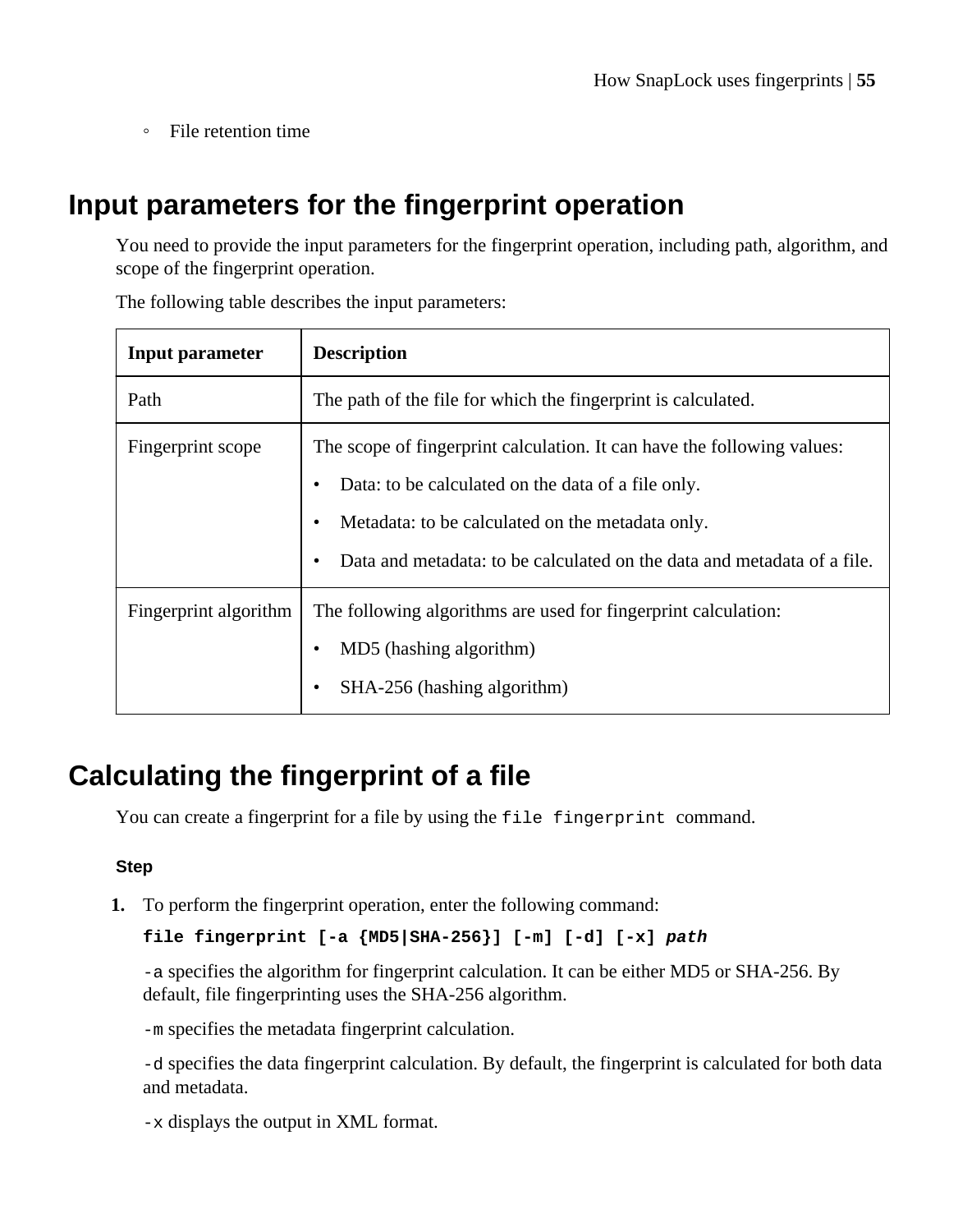path is the path of the file for which the fingerprint operation is required.

# **Example:** To display the regular output, enter the following command: **file fingerprint -a MD5 -m -d /vol/vol\_worm/myfile** To display the XML output, include  $-x$  in the command: **file fingerprint -a MD5 -m -d -x /vol/vol\_worm/myfile**

# **Output parameters for the fingerprint operation**

The fingerprint operation provides the output parameters of a file, such as general information about the fingerprint operation, volume information, file information, and system information.

## **General information about the fingerprint operation**

- Fingerprint algorithm: the algorithm used for the fingerprint operation.
- File fingerprint scope: the scope provided for the input parameter. It can be data, metadata, or both (data and metadata).
- File fingerprint version: the version of the file fingerprint. Currently, Data ONTAP uses version 2.
- File fingerprint start and stop time: the start and stop time of the file fingerprint calculation.
- Readable format of the fingerprint start and stop times.
- Path: the path of the file on which the file fingerprint calculation was performed.

### **System information**

- FilerID: the NVRAM ID of the storage system.
- Filer-name: the name of the storage system.
- SnapLock license: the type of SnapLock license enabled on your system(SnapLock Compliance or SnapLock Enterprise).
- snaplock-system-compliance-clock: The system ComplianceClock time.
- Readable format of system ComplianceClock time.

### **Volume information**

• Volume name: the name of the volume to which a file belongs.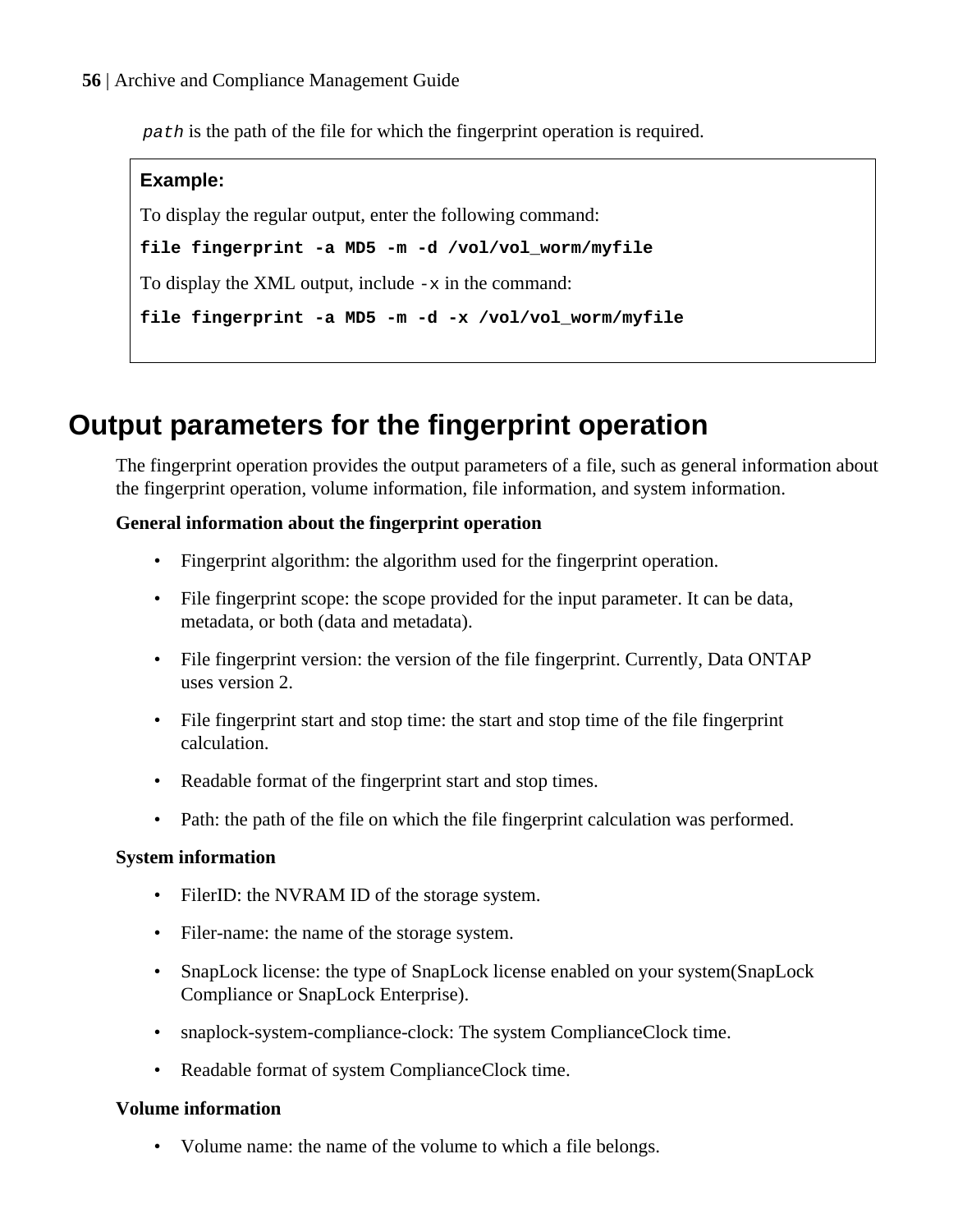- Volume-uuid: the universal unique identifier for the volume.
- Volume type: the type of volume (traditional or flexible).
- volume-containing-aggregate: the name of the containing aggregate if it is a flexible volume.
- Aggregate uuid: the universal unique identifier for the aggregate if the volume is a flexible volume.
- SnapLock-volume-type: the type of SnapLock volume. This information is present for SnapLock volumes only. Possible values are-compliance or enterprise.
- snaplock-volume-compliance-clock: the volume ComplianceClock time.
- Volume expiry date: the expiry date of the volume.
- Fsid: the file system ID for the file.
- is-volume-expiry-date-wraparound: volume-expiry-date is a wraparound format. The wraparound format indicates that dates after 19 January 2038 are mapped from 01/01/1970 - 12/31/2002 to 01/19/2038 - 01/19/2071. This field is included only if volume-expiry-date is part of file-fingerprint output. It is present only for SnapLock volumes.
- formatted-volume-expiry-date: the expiry date of the SnapLock volume is in the format day month date hour: minutes: second year in the GMT time zone. A value of infinite indicates that the volume has an infinite expiry date. A value of scan\_is\_pending\_or\_in\_progress indicates that the expiry date is not displayed because a WORM scan is in progress or pending on the volume. A value of no\_expiry\_date indicates that the expiry date is not displayed because the SnapLock volume has no WORM files and WORM .This field is not included if the volume is offline or the volume is a non-SnapLock volume.

### **File information**

- Path: the path of the file on which the fingerprint operation was performed.
- Fileid: the unique ID of the file within the file system.
- File type: the file type, for example, WORM, WORM appendable, WORM log, or non-SnapLock file.
- File size: the size of the file in bytes.
- creation time: creation time of the file in seconds in standard UNIX format. Time is taken from system clock at the time of file creation.
- Formatted-creation-time: creation time of the file formatted in human-readable format day month date hour: minutes:seconds year in GMT time zone.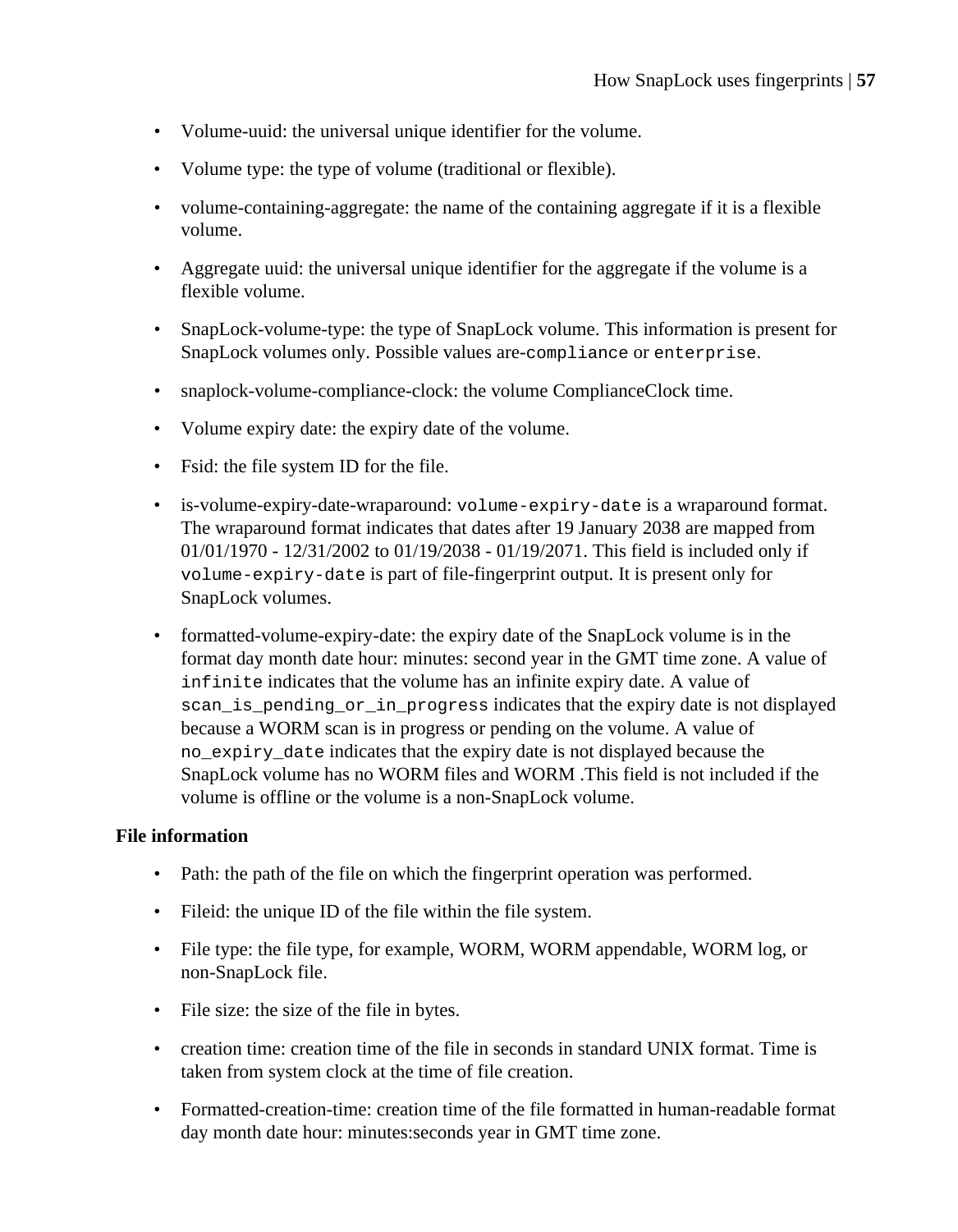## **58** | Archive and Compliance Management Guide

- Modified time: last modification time of file in seconds in the standard UNIX format. Time is taken from system clock at the last time the file was modified.
- Formatted-modified-time: last modification time of the file formatted in humanreadable format *day month date hour: minutes: seconds year* in GMT time zone.
- Changed-time: last changed time of the file attributes in seconds in standard UNIX format. For WORM files, the last change time for file attributes occurs when file is committed to WORM state. The time is taken from volume ComplianceClock when committing it to WORM.
- is-changed-time-wraparound: this parameter is displayed  $True$  if the date represented in "changed-time" is in wraparound format. The wraparound format indicates that dates from 1/19/2038-01/19/2071 are mapped to 01/01/1970-12/31/2002
- Formatted change time: last changed time of the file in human-readable format day month date hour: minutes: seconds year in GMT time zone.
- Retention time: retention time of the file in seconds in standard UNIX format. This field is not displayed for regular files, files on non-SnapLock volumes and files with infinite retention. The flag is-wraparound indicates that retention is in the wraparound format. The time is computed with volume ComplianceClock as the reference time.
- is-wraparound: is displayed  $True$  if the date represented in retention-time is in wraparound format. The wraparound format indicates that dates from 1/19/2038-01/19/2071 are mapped to 01/01/1970-12/31/2002.
- Formatted-retention-time: expiry date of the WORM file formatted in a humanreadable format. This takes care of wraparound dates and prints the expiry date of a file in the format day month date hour: minutes: seconds year in GMT time zone. A value as infinite indicates that the file has infinite retention time. This field is not included for regular files and files on a non-SnapLock volumes.
- Owner ID: the ID of the owner for the file.
- Group ID: the group ID for the file.
- Data fingerprint: the string format of the fingerprint calculated for the file data. Valid if the scope selected is for data or for both data and metadata.
- Metadata fingerprint: the string format for the fingerprint for the file metadata. Not valid if the scope selected is only data.
- The output parameter also indicates the retention time and wraparound information. This field is valid only for WORM files.

### **Note:**

• You cannot compute a fingerprint on the symbolic link of the file.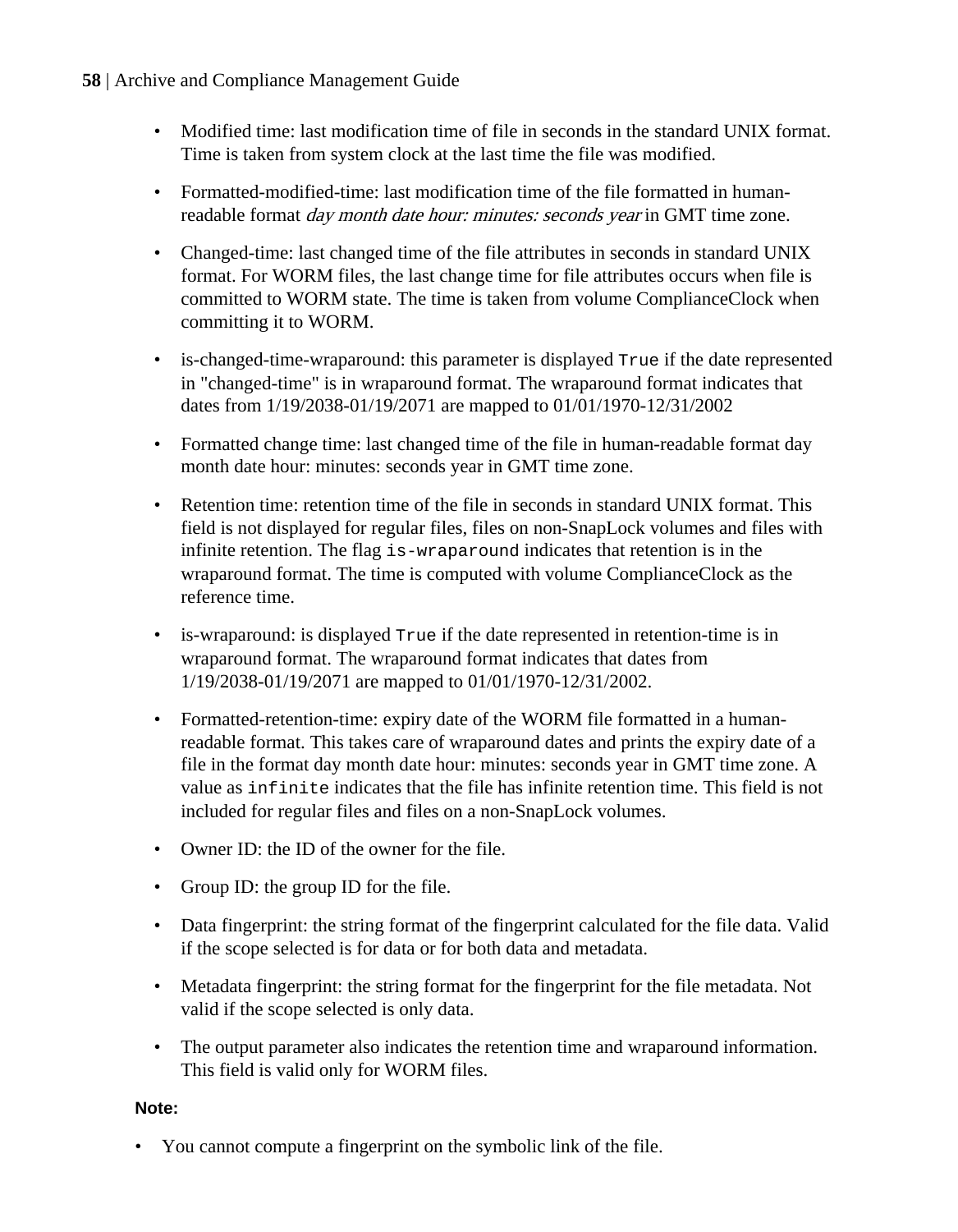• Currently, fingerprint operation is supported only on one file.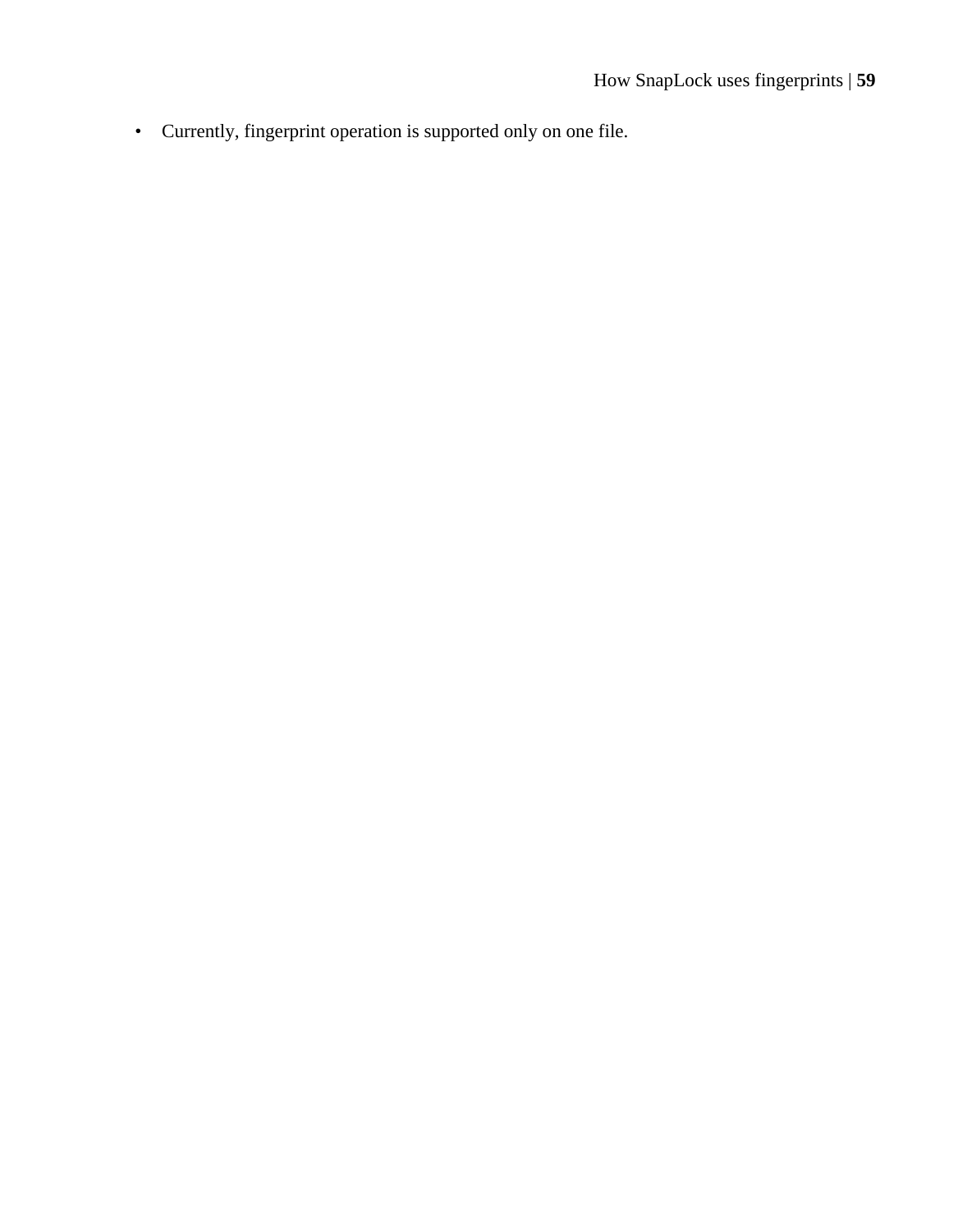# **SnapLock interaction with a vFiler unit**

SnapLock disallows vFiler unit creation if the root of the vFiler unit is on a SnapLock volume.

In releases earlier than Data ONTAP 7.3.1, the vFiler units can be created with the root on a SnapLock volume. After you upgrade to Data ONTAP 7.3.1 or later, these vFiler units continue to operate. However, an error message is raised when the vFiler units are started. The intention of the error message is to warn about the unsupported configuration.

In Data ONTAP 7.3.1 and later, SnapVault is vFiler unit enabled. Because the SnapLock for SnapVault feature is a SnapVault configuration with SnapVault secondary on the SnapLock volume, the following SnapVault options are also available on the vFiler unit:

- snapvault.access
- snapvault.enable

# **Creating the root of a vFiler unit from a SnapLock volume to a non-SnapLock volume**

You cannot move a vFiler unit from a SnapLock volume to a non-SnapLock volume. You can only re-create a vFiler unit (with the same configuration as in the SnapLock volume) in the non-SnapLock volume. Therefore, to recover from a situation where the root of a vFiler unit is in a SnapLock volume, you need to re-create the root of the vFiler unit in the non-SnapLock volume.

### **Step**

**1.** To re-create a vFiler unit in a non-SnapLock volume, enter the following command:

```
vfiler create vfilername -r path
```
where  $v$ *f*  $i$  le $r$  name is the vFiler unit with the root on the non-SnapLock volume.

### **Re-creating the vFiler unit in a non-SnapLock volume**

The following example shows how to re-create the vFiler unit (with the same configuration as in the SnapLock volume) in a non-SnapLock volume:

- **1.** Consider a vFiler unit, vfiler1, having its root in the SnapLock volume sle0 (at /vol/ sle0/etc). Copy /etc from sle0 to vfvol0, where vfvol0 is a non-SnapLock volume.
- **2.** Rename SnapLock volume sle0 to sle0\_temp and non-SnapLock volume vfvol0 to sle0.
- **3.** Enter the following command: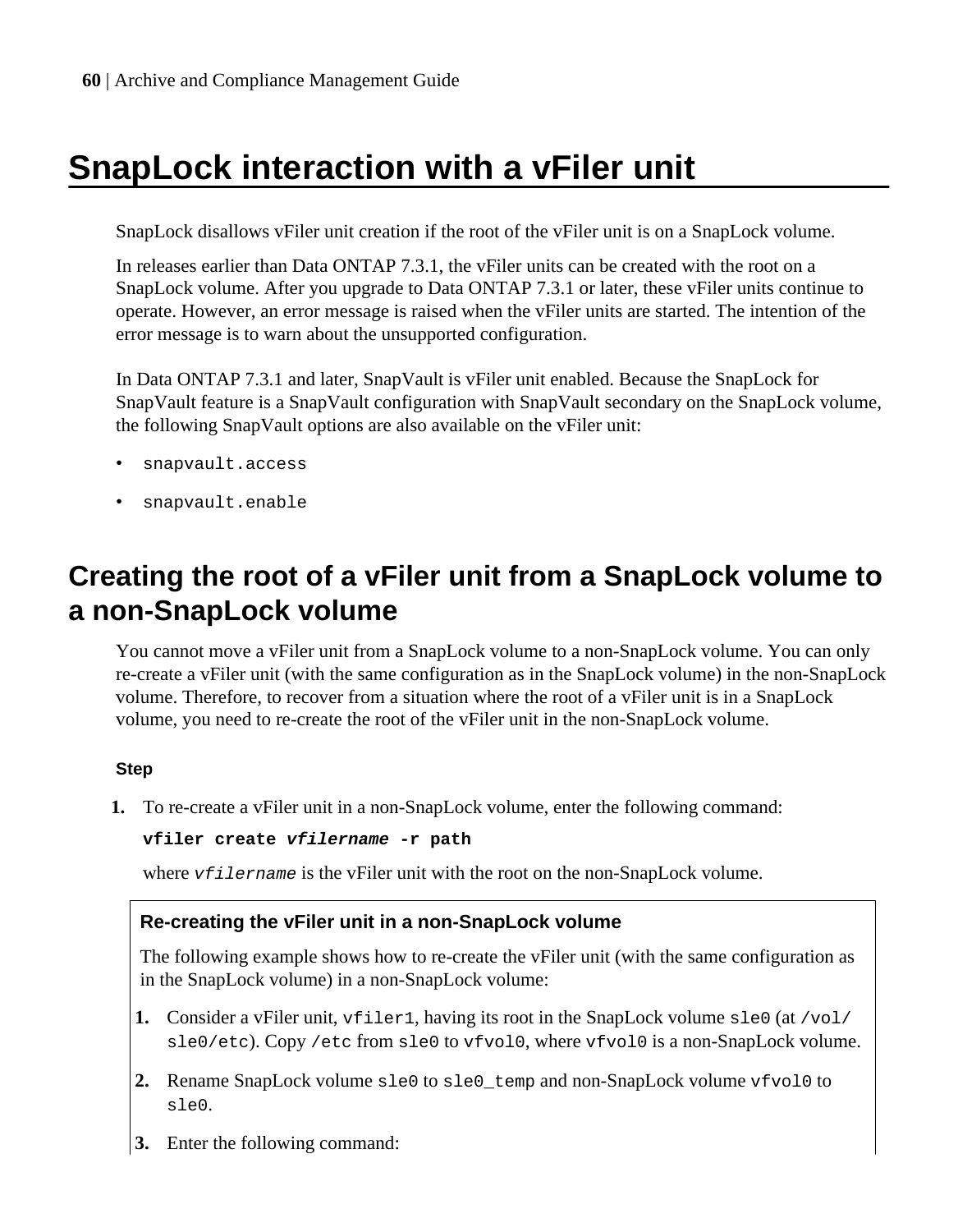### **vfiler create vfiler1 -r /vol/sle0**

This command re-creates the vFiler unit with its root on  $/\text{vol/sle0/etc}$  (which is actually the non-SnapLock volume).

**4.** Rename sle0 to vfvol0 in the non-SnapLock volume and temp\_sle0 to sle0 in the SnapLock volume.

The vFiler unit, vfiler1, is created with its root directory switched from /vol/sle0/ etc/ in the SnapLock volume to /vol/vfvol0/etc/ in the non-SnapLock volume.

## **Limitations of vFiler units on SnapLock volumes**

There are certain limitations of vFiler units on SnapLock volumes:

- You cannot create new vFiler units on a SnapLock volume.
- The SnapLock commands with exception to the snaplock clock status command work only for the volumes that are owned by the root vFiler unit.
- The SnapLock log volume must be completely owned by the default vFiler unit (vfiler0).
- The SnapLock log volume cannot be moved to a nondefault vFiler unit.
- Privileged delete operations cannot be performed on a volume that is not completely owned by the default vFiler unit.
- If a SnapLock Enterprise volume has the privdel option set to on, you must disable the option before moving the volume to a nondefault vFiler unit.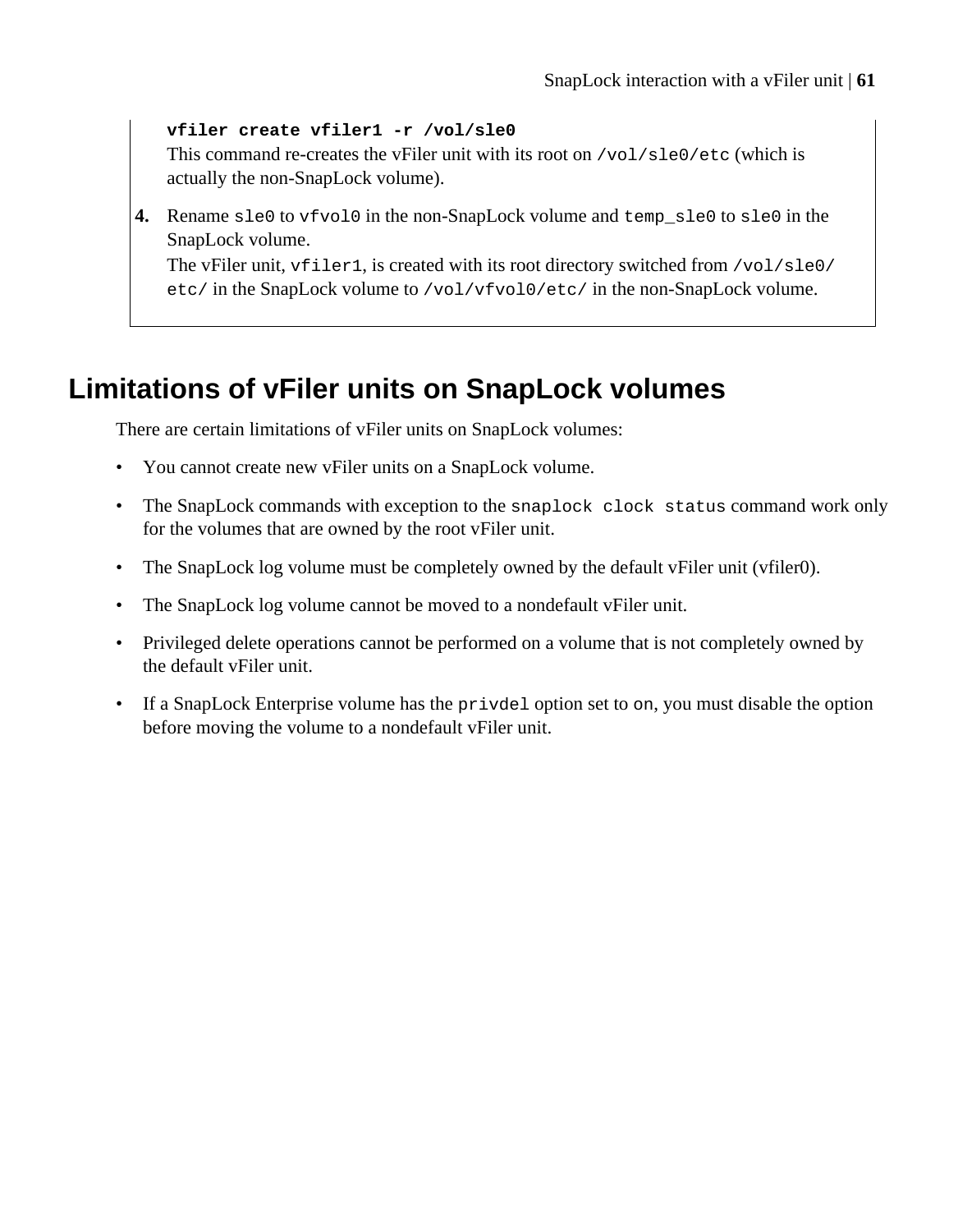# **SnapLock interaction with HA configuration**

In an HA configuration, both the nodes should be running the same Data ONTAP version.

In Data ONTAP 8.1, the two nodes in an HA configuration maintain their own system ComplianceClock metadata. However, during the takeover mode, the surviving node maintains the system ComplianceClock metadata of the disaster node. The surviving node updates the system ComplianceClock metadata of both the nodes.

After the disaster node recovers, during the giveback mode, the system ComplianceClock value is returned to the disaster node. After the giveback, both the nodes update their respective system ComplianceClock value.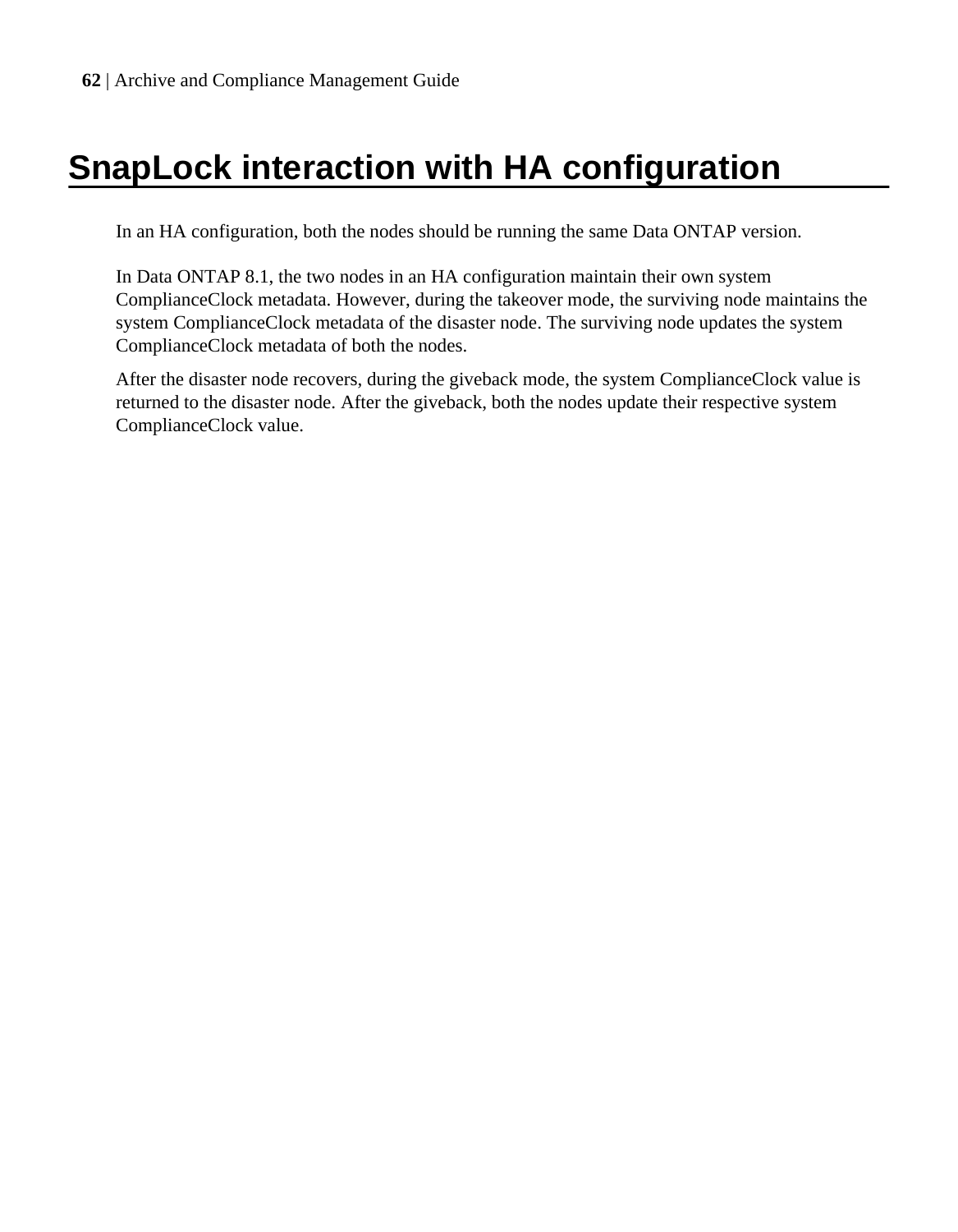# **SnapLock interaction with SyncMirror and MetroCluster configuration**

As with any volume on a mirrored aggregate, a MetroCluster configuration enables SnapLock volumes to be mirrored from one site to another while retaining the SnapLock characteristics, assuming that the sites have been properly configured.

The primary node might have data that was not mirrored before using the  $cf$  forcetakeover  $-d$ command. For example, the data might have been written to the primary node while the link between the sites was inoperative. In such a case, you should back up the SnapLock volumes in the aggregate on the primary site before resynchronizing the two mirror aggregates. This step of creating an additional backup for the SnapLock volumes is required to ensure the availability of all data.

Splitting a mirrored aggregate removes the relationship between the two plexes and creates two independent unmirrored aggregates. After splitting, both the aggregates come online.

**Attention:** When you rejoin the split aggregates, Data ONTAP mirrors the data from one aggregate to another and destroys the data that existed on that aggregate before the rejoining.

For more information about split aggregates and rejoining the split aggregates, see the *Data* ONTAP Data Protection Online Backup and Recovery Guide for 7-Mode.

However, if you are planning to use both SnapLock and MetroCluster configuration together, see the Data ONTAP High Availability and MetroCluster Configuration Guide for 7-Mode.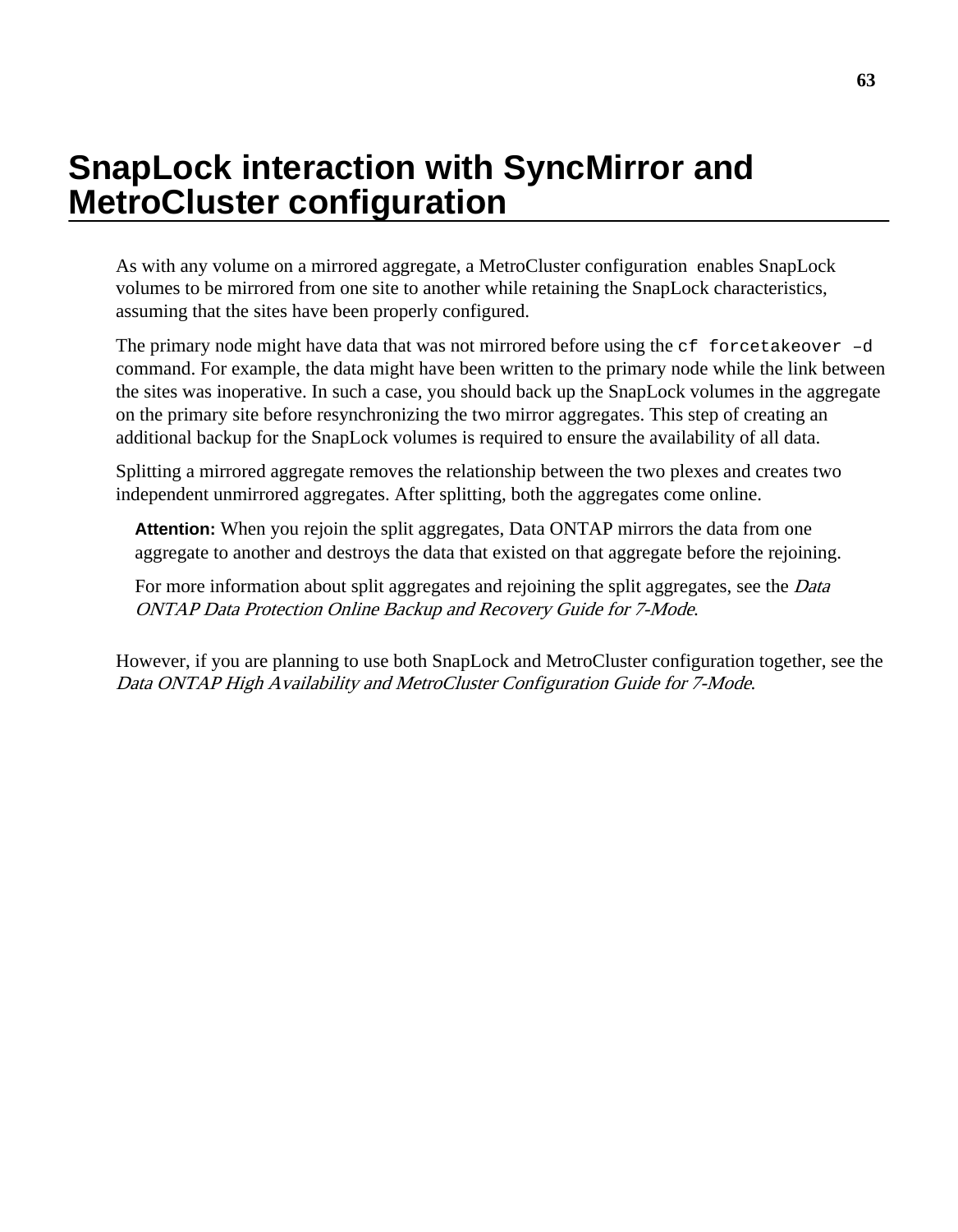# **SnapLock interaction with FlexClone volumes**

If the parent volume is a SnapLock Compliance or Enterprise volume, the FlexClone volume inherits the SnapLock specific values of the volume options, volume ComplianceClock, and expiration date of the parent volume. You cannot delete the FlexClone volume before its expiration date.

You can create the FlexClone volume of SnapLock volume by using the vol clone create command. However, you must use the -f option to create a FlexClone volume of a SnapLock Compliance volume. See the *Data ONTAP Storage Management Guide for 7-Mode* for more information about creating the FlexClone volumes.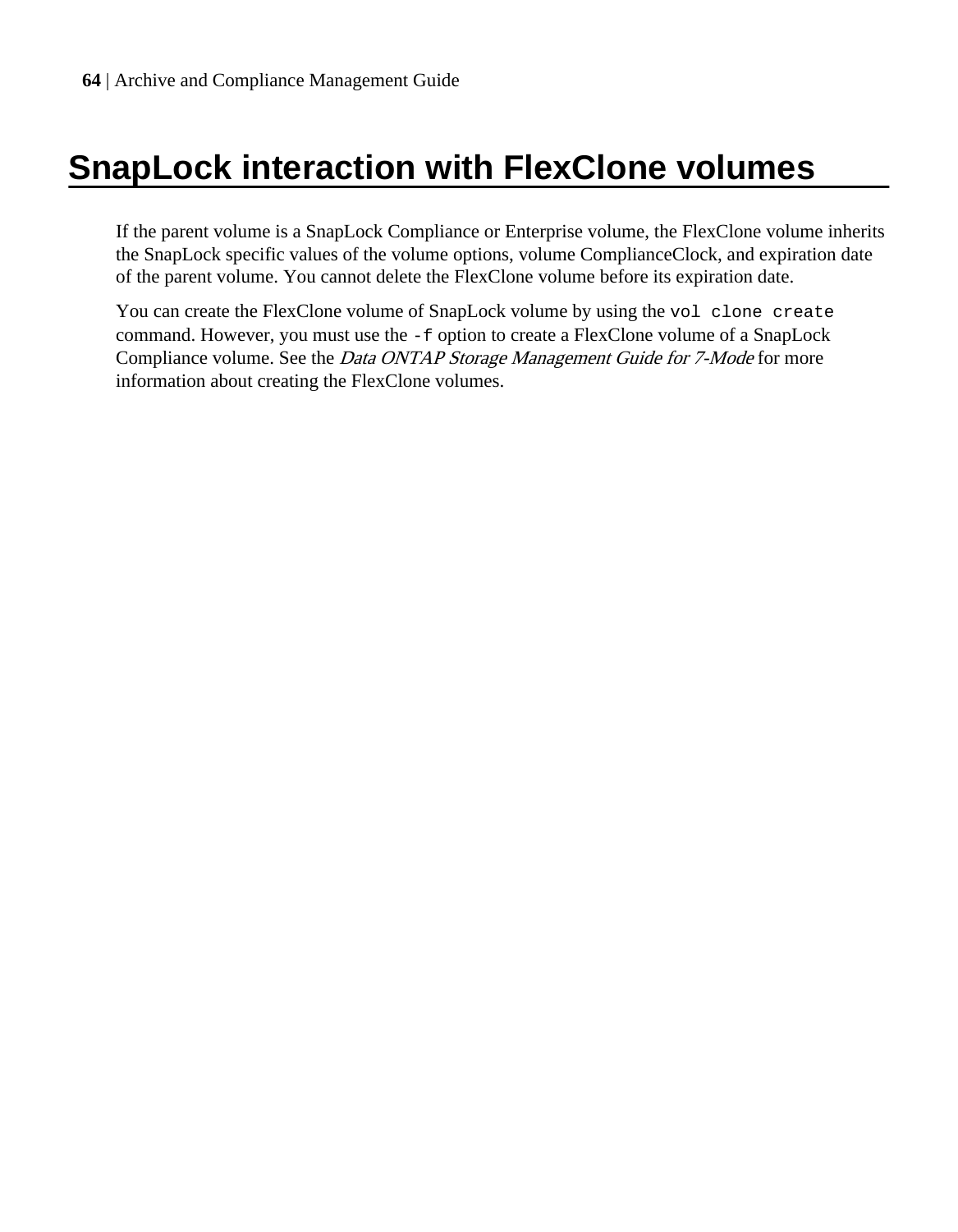# **Protecting your SnapLock volumes with SnapMirror**

You can protect backups on SnapLock volumes by using the SnapMirror relationship.

If you want to protect backups on SnapLock Enterprise volumes with SnapMirror, you can use the same procedures that you use for non-SnapLock volumes.

However, if you are protecting backups on SnapLock Compliance volumes with SnapMirror, some operations, such as the snapmirror resync command, cannot be used. This is because a resynchronization operation might alter data and, by definition, compliance data must not be altered. To learn how to set up a SnapMirror relationship, see the *Data ONTAP Data Protection Online* Backup and Recovery Guide for 7-Mode.

In a qtree SnapMirror relationship, the resynchronization of qtree SnapMirror (using the snapmirror resync command) and resynchronization of SnapVault (using the snapvault start -r command) to SnapLock Compliance volumes is allowed. This is because Data ONTAP provides a mechanism to store the data altered by a resynchronization for subsequent retrieval.

The following table is a quick reference for which SnapLock volumes you can use the resync option on:

|                                               | <b>SnapLock Compliance</b><br>destination volume | <b>SnapLock Enterprise</b><br>destination volume |
|-----------------------------------------------|--------------------------------------------------|--------------------------------------------------|
| <b>Qtree SnapMirror</b><br>resynchronization  | Yes                                              | Yes                                              |
| <b>Volume SnapMirror</b><br>resynchronization | No                                               | Yes                                              |

## **SnapLock qtree SnapMirror resynchronization restrictions**

Beginning with Data ONTAP 7.2.5.1, qtree SnapMirror resynchronization is not supported for mirroring volumes from a less strict qtree to a SnapLock Compliance qtree. When the source is a non-SnapLock qtree or a SnapLock Enterprise qtree, and the destination is a SnapLock Compliance qtree, resynchronization is not allowed.

The following table shows all the possible combinations and whether resynchronization is allowed:

| <b>SnapMirror resync source</b> | <b>SnapMirror resync destination</b> | <b>Resynchronization</b> |
|---------------------------------|--------------------------------------|--------------------------|
| SnapLock Compliance volume      | Non-SnapLock volume                  | Allowed                  |
| SnapLock Enterprise volume      | Non-SnapLock volume                  | Allowed                  |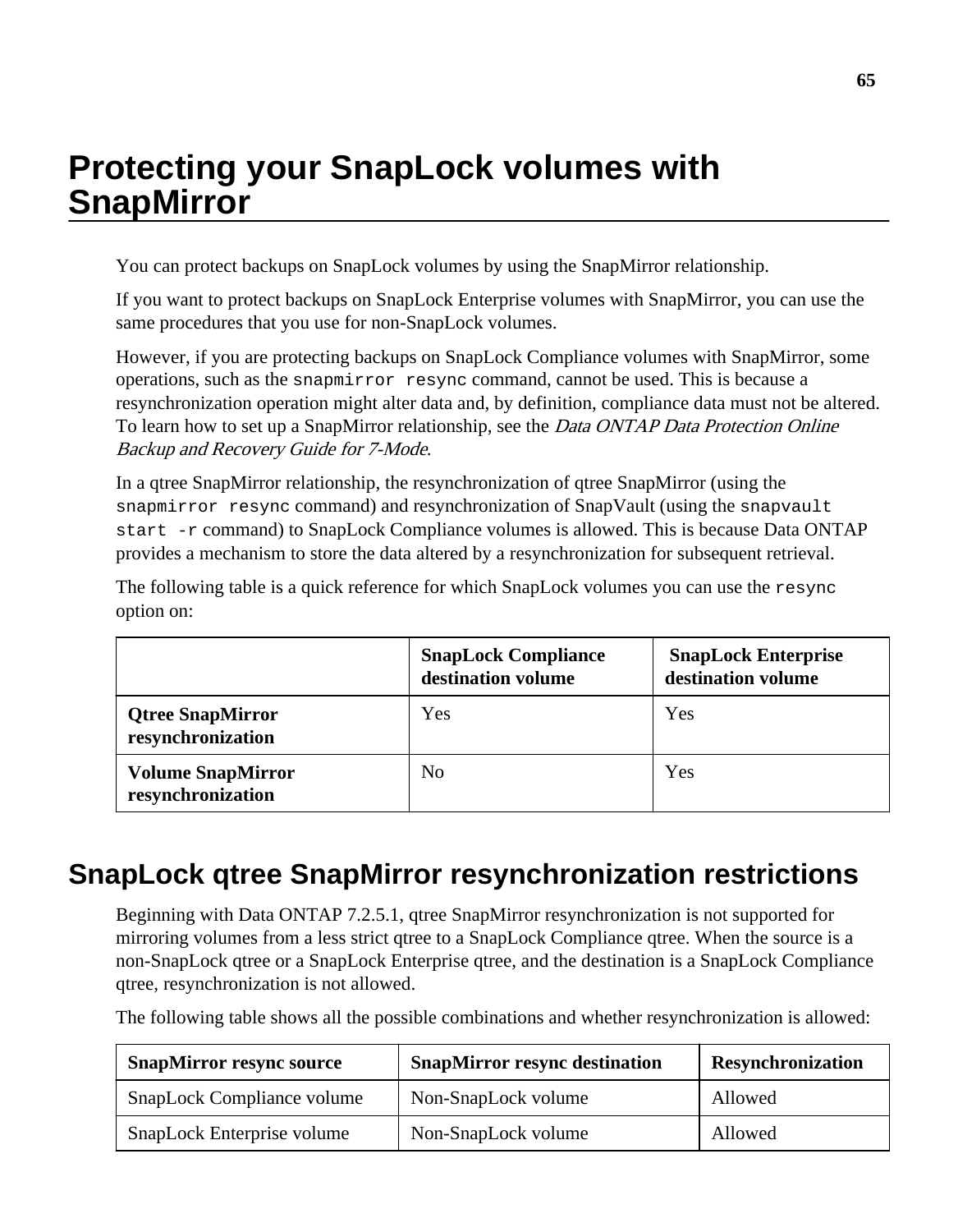| <b>SnapMirror resync source</b> | <b>SnapMirror resync destination</b> | Resynchronization |
|---------------------------------|--------------------------------------|-------------------|
| Non-SnapLock volume             | Non-SnapLock volume                  | Allowed           |
| SnapLock Compliance volume      | SnapLock Enterprise volume           | Allowed           |
| SnapLock Enterprise volume      | SnapLock Enterprise volume           | Allowed           |
| Non-SnapLock volume             | SnapLock Enterprise volume           | Allowed           |
| SnapLock Compliance volume      | SnapLock Compliance volume           | Allowed           |
| SnapLock Enterprise volume      | SnapLock Compliance volume           | Not allowed       |
| Non-SnapLock volume             | SnapLock Compliance volume           | Not allowed       |

In addition, to allow a qtree SnapMirror resynchronization between SnapLock Compliance qtrees, you must make at least one transfer from the SnapLock Compliance qtree source to the SnapLock Compliance qtree destination after you upgrade to Data ONTAP 7.2.5.1 or a later release and before you break the relationship. If you do not make the transfer after the upgrade, the resynchronization is disallowed.

# **What the dump file is**

The dump file is created when a snapmirror resync is initiated to synchronize the SnapLock destination volume with the SnapLock source volume.

The dump file contains the files changed or added on the SnapLock destination volume after the SnapMirror relationship was broken. The data is written to the dump file in the BSD dump format.

# **Extracting files from the dump file after a qtree SnapMirror resynchronization**

After the qtree SnapMirror resynchronization between the SnapLock Compliance source and destination volume pairs, any new data created on the destination qtree will be archived in a dump file. These files are stored in the /etc/logs/snapmirror resync archive/ volname\_UUID\_qtree directory on the destination SnapLock Compliance volume. The image and log files are named dump\_image\_YYMMDD\_HHMMSS and dump\_log\_YYMMDD\_HHMMSS, respectively.

## **About this task**

During a reynschronization operation, the files created on the destination, specifically after breaking a relation, are moved to the root of the volume (in etc dir) as a dump file. The dump file is set to WORM state. The retention value of the dump file is set to the highest retention value among files being deleted.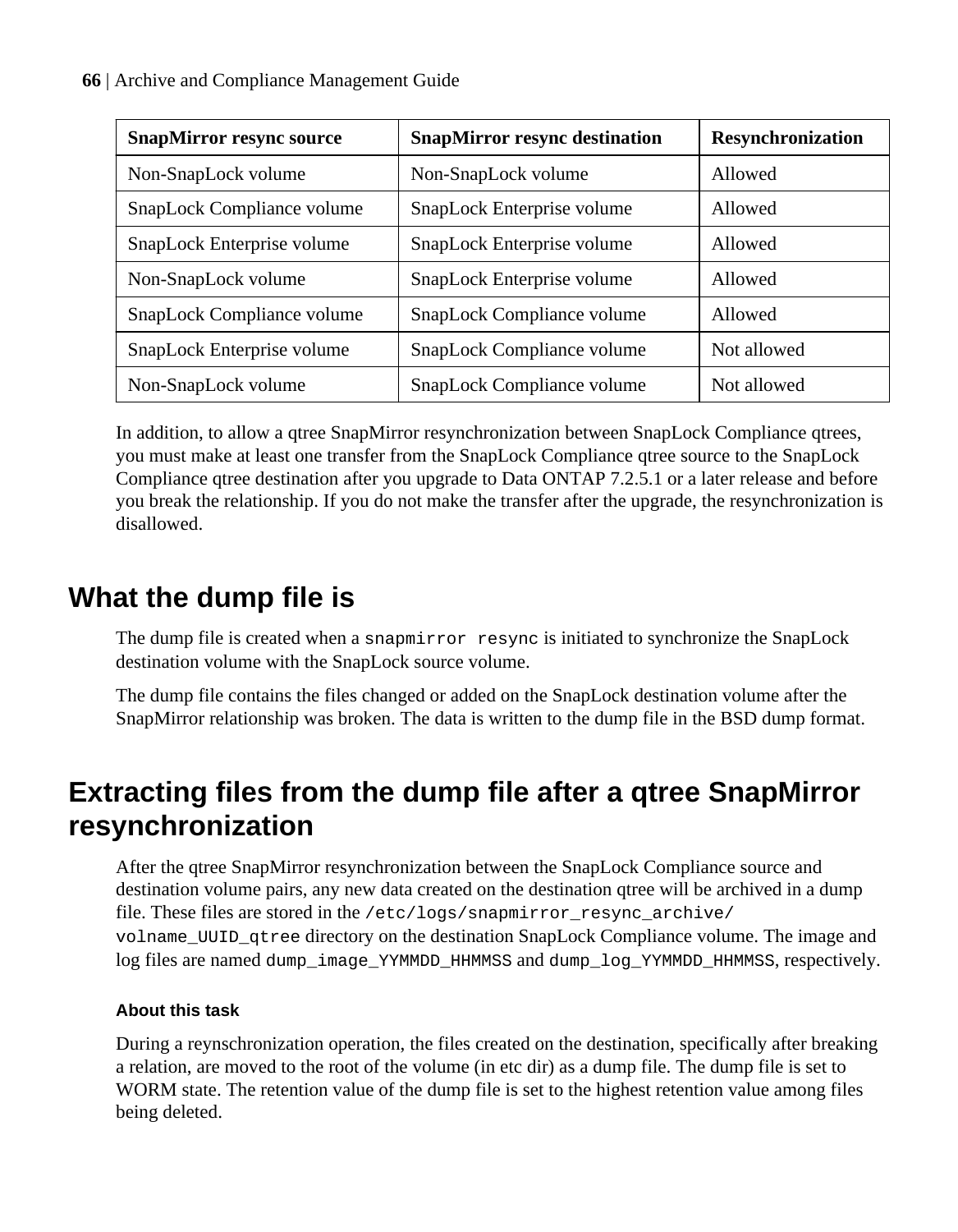### **Steps**

- **1.** Create a directory with the name temp in the SnapLock volume.
- **2.** Copy the dump file into this directory and provide the new name dumpfile to the file.
- **3.** To view the files contained in the dump file, run the following command:

```
restore -tf /vol/volume_name/temp/dumpfile
```
**4.** To restore the files contained in the dump file to their original location, enter the following command:

```
restore -rfQ /vol/volume_name/temp/dumpfile
```
**5.** To restore the files contained in the dump file to a different location, enter the following command:

**restore -rfQD /vol/volume\_name/temp/dumpfile /vol/volume\_name/temp** The files extracted will be in their original SnapLock state.

# **How to set an end-to-end SnapLock Compliance volume SnapMirror relationship**

To create an end-to-end relationship between SnapLock Compliance volumes by using SnapMirror, you need to create both the source and the destination volumes as SnapLock Compliance volumes and then initialize the mirroring relationship by using the snapmirror initialize command. The other commands you use differ depending on whether you are creating a volume SnapMirror relationship for a traditional volume or a FlexVol volume.

**Note:** In a volume SnapMirror relationship between two SnapLock Compliance volumes, the exact status of the SnapLock log volume on the source is transferred to the destination volume. The active log files remain active on the destination. The WORM log metafile is also replicated to the destination, and it points to the active WORM log files on the destination. Therefore, you can use the WORM log file from the same state as it was at the source, before the migration.

## **Limitations of the SnapMirror relationship**

The SnapMirror relationship in SnapLock has certain limitations.

- The SnapMirror relationship is not allowed if the source is a non-WORM volume and the destination is a SnapLock Compliance volume.
- The SnapMirror relationship is not allowed if the source is a SnapLock Enterprise volume and the destination is a SnapLock Compliance volume.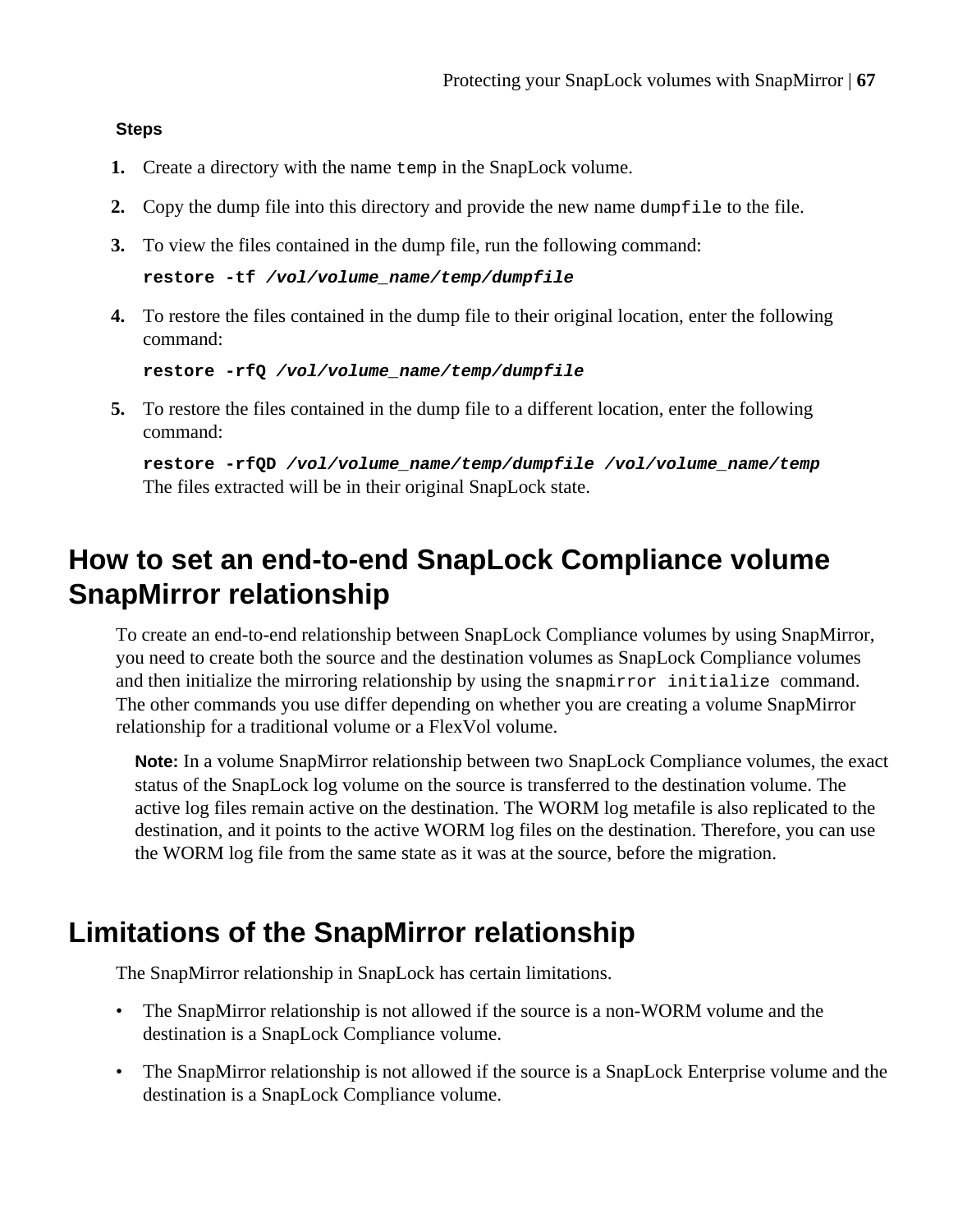- **68** | Archive and Compliance Management Guide
	- A volume SnapMirror relationship is not allowed between two SnapLock Compliance volumes if the destination volume has unexpired files.
	- Deletion of a Snapshot copy on a SnapLock Compliance volume is not allowed if the volume is part of a SnapMirror relationship and the Snapshot copy is locked by SnapMirror. This protects you from accidentally deleting the base Snapshot copy of a volume SnapMirror relationship on a SnapLock Compliance volume.
	- On a SnapLock Compliance volume, if a volume SnapMirror relationship is broken, it can never be reestablished.
	- In a SnapMirror or vol copy operation from a regular volume to a SnapLock volume, all SnapLock related volume options are cleared out and the no\_atime\_update volume option is set to on in the SnapLock volume.

# **Creating a volume SnapMirror relationship for a FlexVol volume**

You can create a volume SnapMirror relationship for a FlexVol volume.

## **Steps**

**1.** To create a SnapLock Compliance aggregate source, enter the following command:

```
aggr create aggr_name [-L [compliance|enterprise]] ndisks[@disksize]
```
-L is specified to create a SnapLock aggregate. The aggregate can either be a SnapLock Compliance aggregate or a SnapLock Enterprise aggregate.

### **Example**

**aggr create wormaggrsrc -L compliance 3**

**2.** To create a volume in that aggregate, enter the following command:

```
vol create vol_name aggr_name size[k|m|g|t]
```
### **Example**

**vol create src wormaggrsrc 20g**

**3.** To create a SnapLock Compliance aggregate destination, enter the following command:

**aggr create aggr\_name [-L [compliance|enterprise]] ndisks[@disksize]**

-L is specified to create a SnapLock aggregate. The aggregate can either be a SnapLock Compliance aggregate or a SnapLock Enterprise aggregate.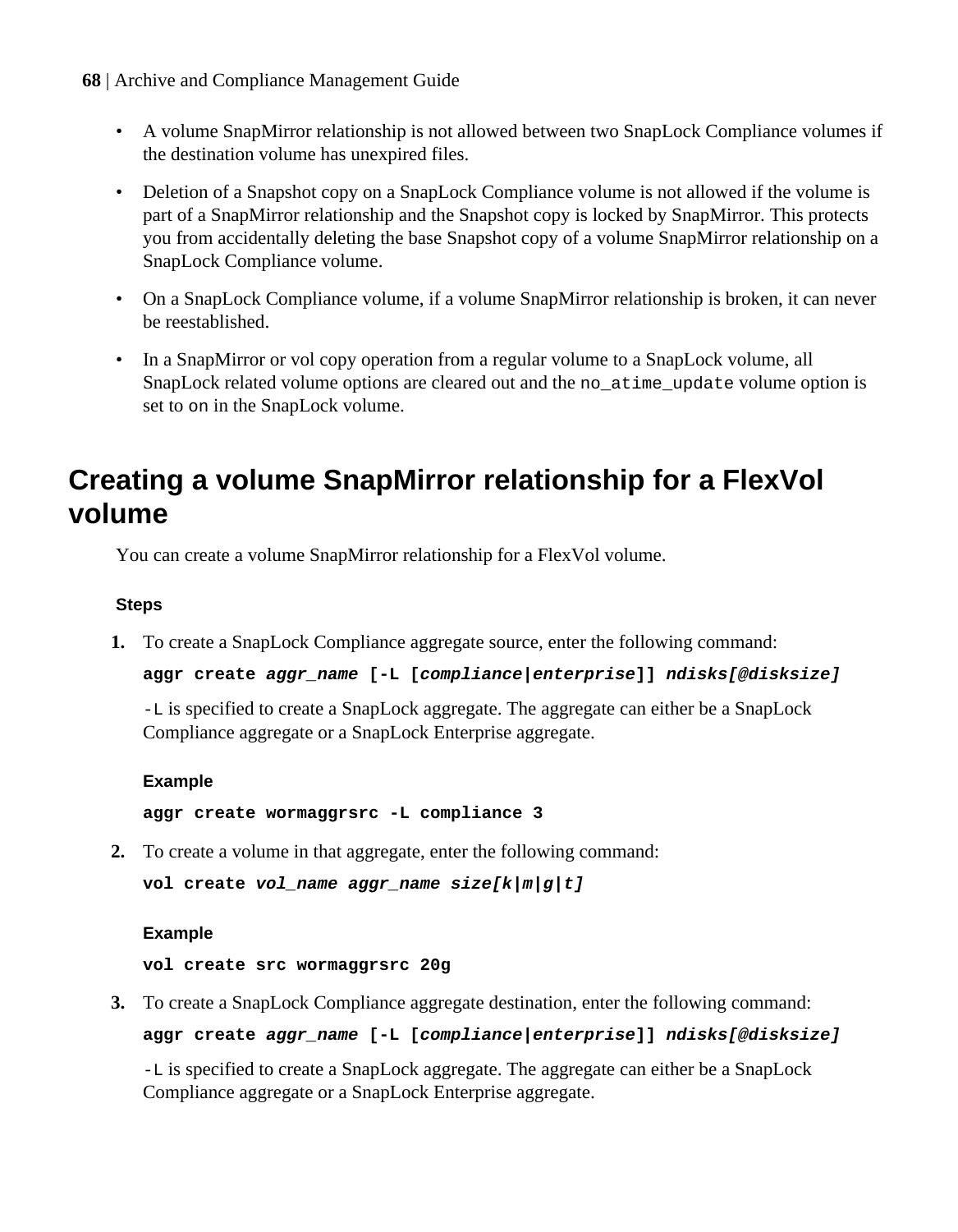#### **Example**

**aggr create wormaggrdst -L compliance 3**

**4.** To create a volume in that aggregate, enter the following command:

```
vol create vol_name aggr-name size[k|m|g|t]
```
#### **Example**

**vol create dst wormaggrdst 20g**

**5.** On the destination system, restrict the volume by using the vol restrict command.

**vol restrict vol\_name**

#### **Example**

**vol restrict dst**

**6.** To initialize the SnapMirror relationship between the source and the destination, enter the following command:

```
snapmirror initialize -S src_system:src_vol dst_system:dst_vol
```
src\_system is the name of the source system.

src\_vol is the volume you want to copy.

dst system is the name of the destination system.

 $dst$  vol is the destination volume.

#### **Example**

#### **snapmirror initialize -S src dst**

The snapmirror initialize command initializes the SnapMirror relationship between the source volume src and destination volume dst.

## **Creating a volume SnapMirror relationship for a traditional volume**

You can create a volume SnapMirror relationship for a traditional volume.

#### **Steps**

**1.** To create a SnapLock Compliance volume, enter the following command:

```
vol create vol_name [-L [compliance|enterprise]] ndisks[@disk-size]
```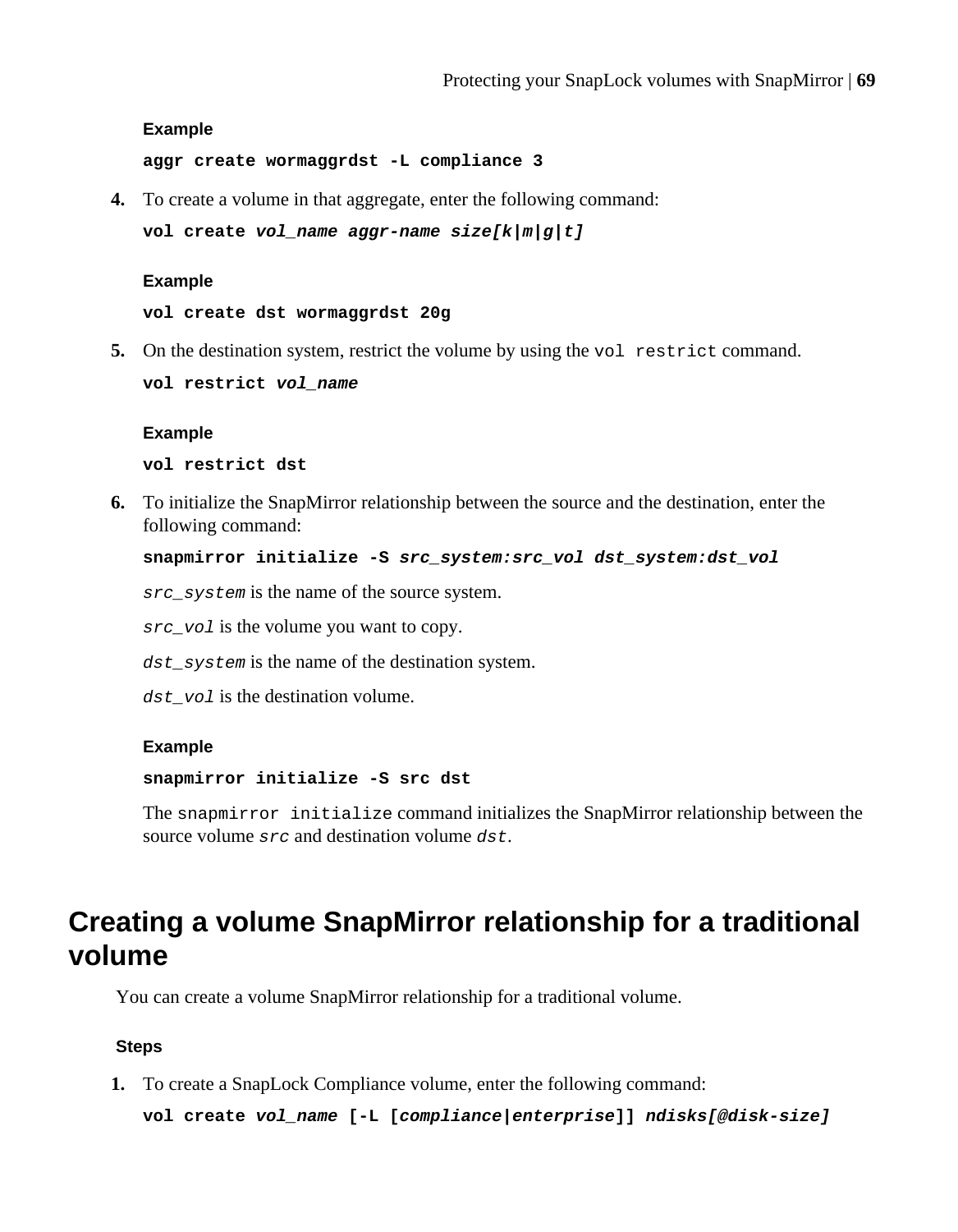**70** | Archive and Compliance Management Guide

#### **Example**

**vol create src\_vol -L compliance 3**

**2.** To create a SnapLock Compliance destination volume, enter the following command:

**vol create vol\_name [-L [compliance|enterprise]] ndisks[@disk-size]**

#### **Example**

**vol create dst\_vol -L compliance 3**

**3.** On the destination system, to mark the destination volume as restricted, enter the following command:

**vol restrict vol\_name**

#### **Example**

**vol restrict dst\_vol**

**4.** To initialize the SnapMirror relationship between the source and the destination, enter the following command:

```
snapmirror initialize -S src_system:src_vol dst_system:dst_vol
```
src\_system is the name of the source system.

src vol is the volume you want to copy.

dst\_system is the name of the destination system.

dst vol is the destination volume.

#### **Example**

#### **snapmirror initialize -S src\_vol dst\_vol**

The snapmirror initialize command initializes the SnapMirror relationship between the source volume src and destination volume dst.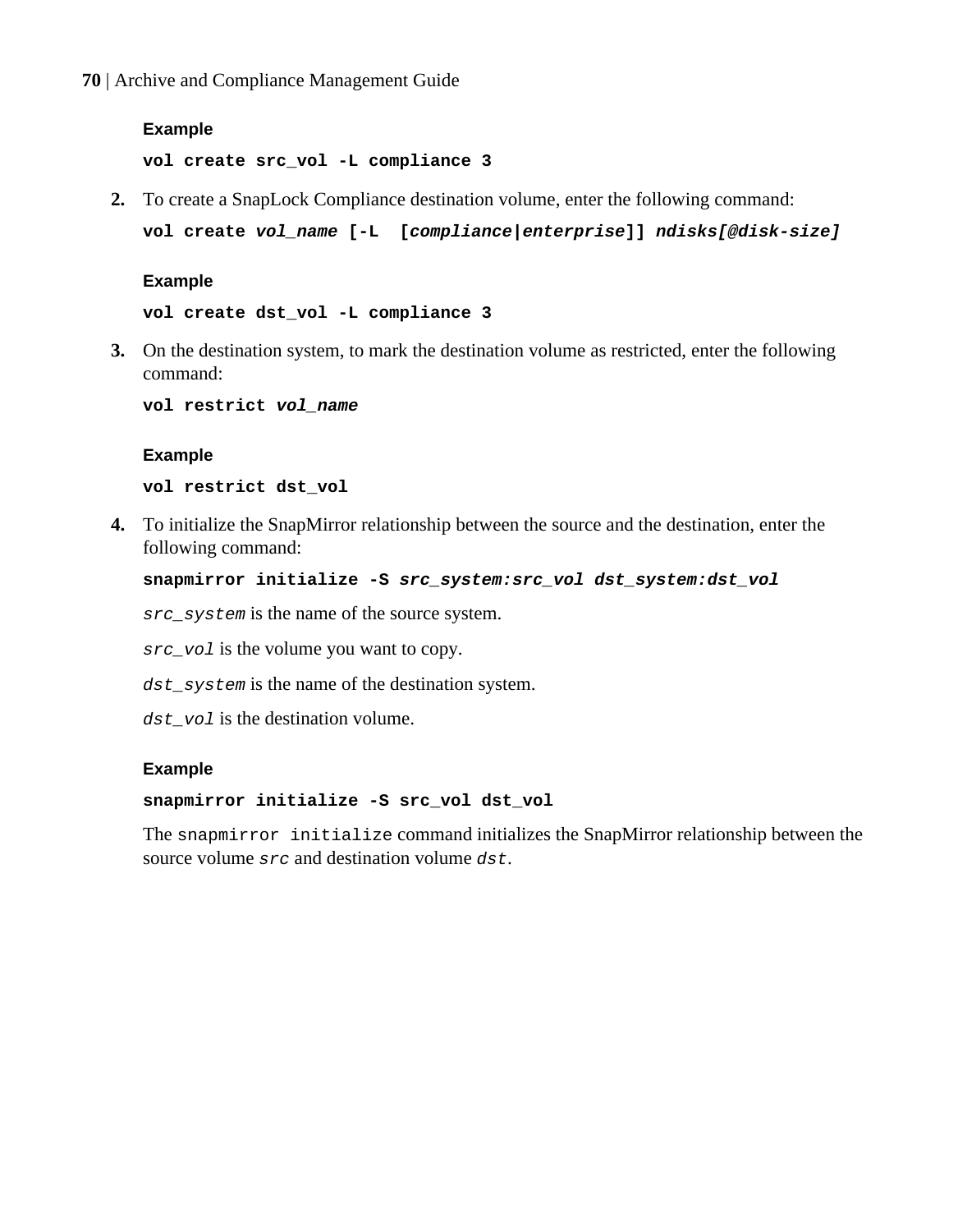# **The SnapLock for SnapVault feature—secure SnapVault destination**

You can use the SnapLock for SnapVault feature to back up data to SnapLock volumes. The SnapLock for SnapVault feature of Data ONTAP uses SnapVault to back up data, whether it is WORM data or not, to SnapLock Compliance or Enterprise volumes. To keep data on the SnapLock volume compliant, you put the log files on a separate log volume for the SnapLock for SnapVault feature.

Before using the SnapLock for SnapVault feature, you need to ensure that the log volume for the SnapLock for SnapVault feature is configured. To configure the log volume for the SnapLock for SnapVault feature, you use the snapvault.lockvault.log\_volume option. For added data protection, create a copy of the log volume for the SnapLock for SnapVault feature by using SnapMirror.

The process of using the SnapLock for SnapVault feature to back up data to SnapLock volumes is similar to the process of backing up data to non-SnapLock volumes.

- You can back up the primary system data using the SnapLock for SnapVault feature.
- For additional protection, if you want a copy of the backup of the SnapLock for SnapVault feature, copy the destination volume of the SnapLock for SnapVault feature by using SnapMirror.

In the SnapLock for SnapVault relationship, you cannot have both the source and the destination as SnapLock Compliance volumes.

**Note:** Open Systems SnapVault 2.1 and later support the SnapLock for SnapVault feature.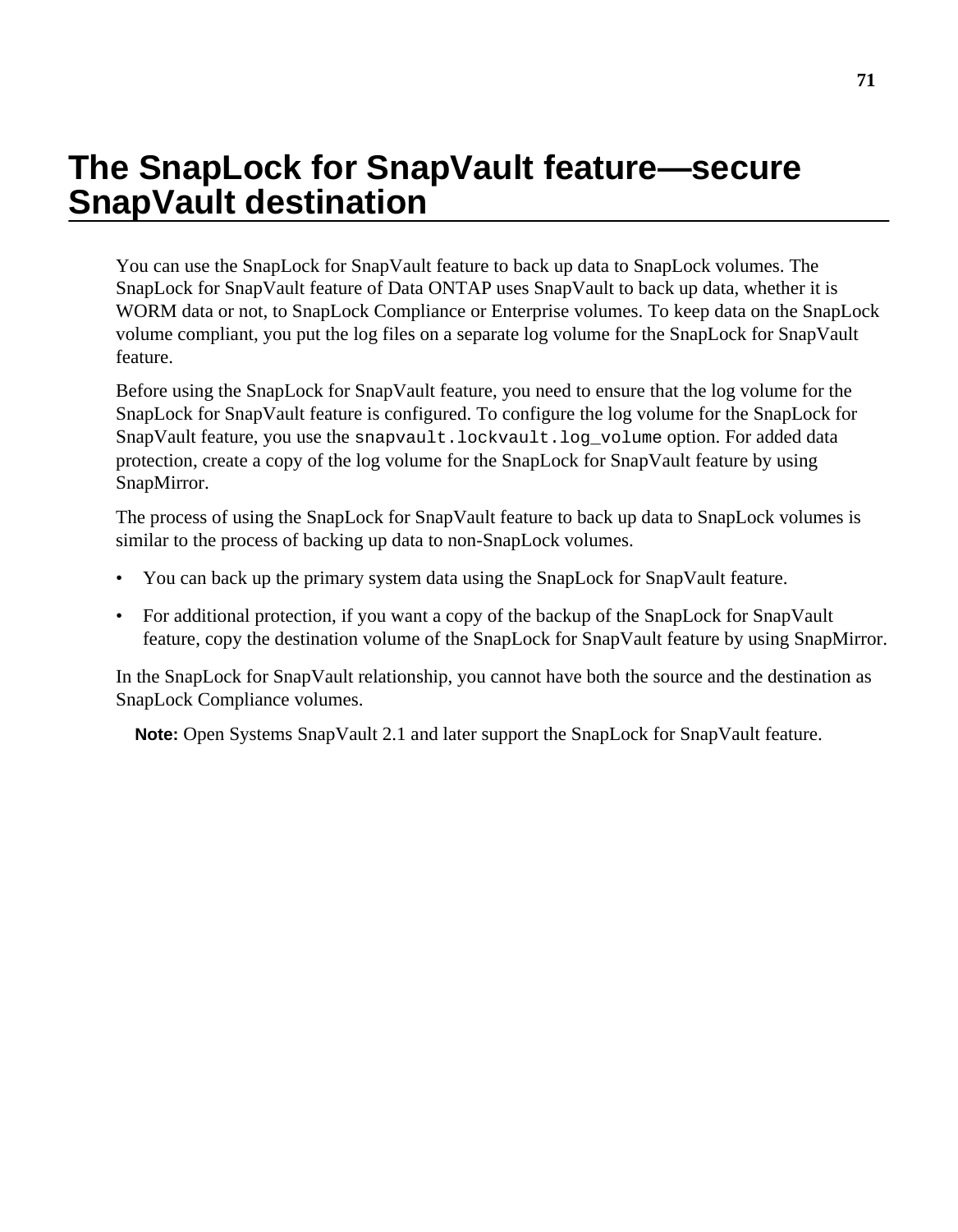# **Guidelines for using the SnapLock for SnapVault feature**

You should follow certain guidelines to back up data to SnapLock volumes by using the SnapLock for SnapVault feature.

These guidelines cover the following areas:

- Capacity planning
- Management of WORM Snapshot copies from SnapVault
- Management of SnapVault log files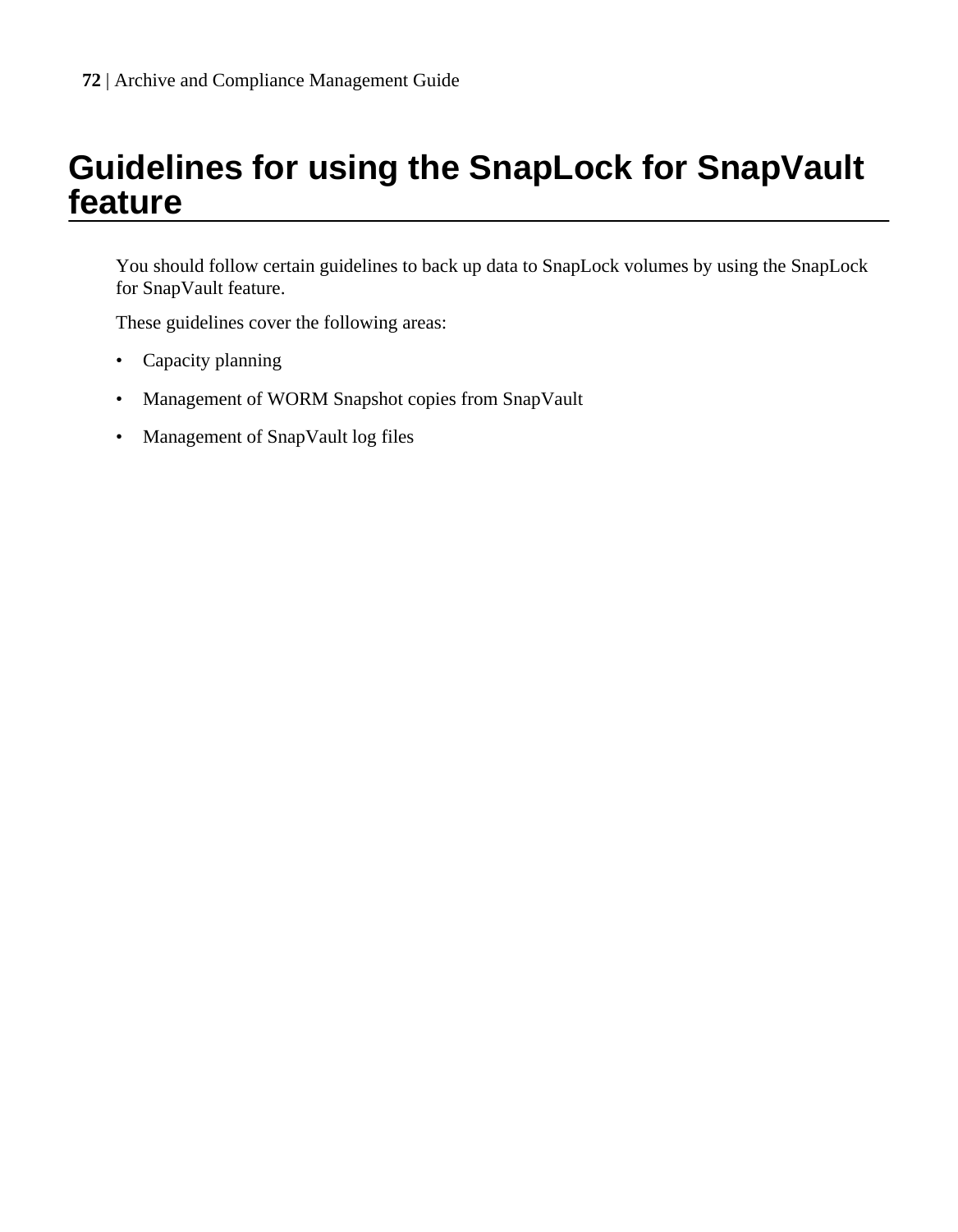# **Aspects of capacity planning**

You should plan the capacity of your storage system and the secondary storage system before performing the backup.

The following are the aspects of capacity planning:

- SnapVault secondary storage system volume size
- The SnapLock for SnapVault Log volume size
- Number of qtrees backed up to each volume
- SnapVault schedule

## **Guidelines for estimating SnapVault secondary storage system volume size**

There are guidelines you can follow to estimate the size of SnapVault secondary storage system volumes for growth over one year, depending on how often you back up data.

- Three percent (3%) growth every day
- Five percent (5%) growth every week
- Ten percent (10%) growth every month
- Seven percent (7%) monthly growth rate, compounded to 100 percent growth every year

The following is an example of how to estimate the daily backup:

## **Example: Estimating daily backup**

Assume a starting baseline transfer of 1 GB and 100 percent growth of new data for the year (1 GB). The changed size due to daily growth if changes are made every weeknight is as follows:

• Calculate daily backup by using the following equation: Size due to daily growth = (number of days  $x .03$ ) - (new data)

For example, size due to daily growth =  $(250 \text{ x } .03)$  - 1 GB = 7.5 GB - 1 GB = 6.5 GB of change Therefore, for 1 GB of source data, you need 1 GB baseline  $+1$  GB new data  $+6.5$  GB of changed data  $= 8.5$  GB secondary system volume. In other words, you must be able to scale the secondary system volume to about 8 times the current data set size within one year.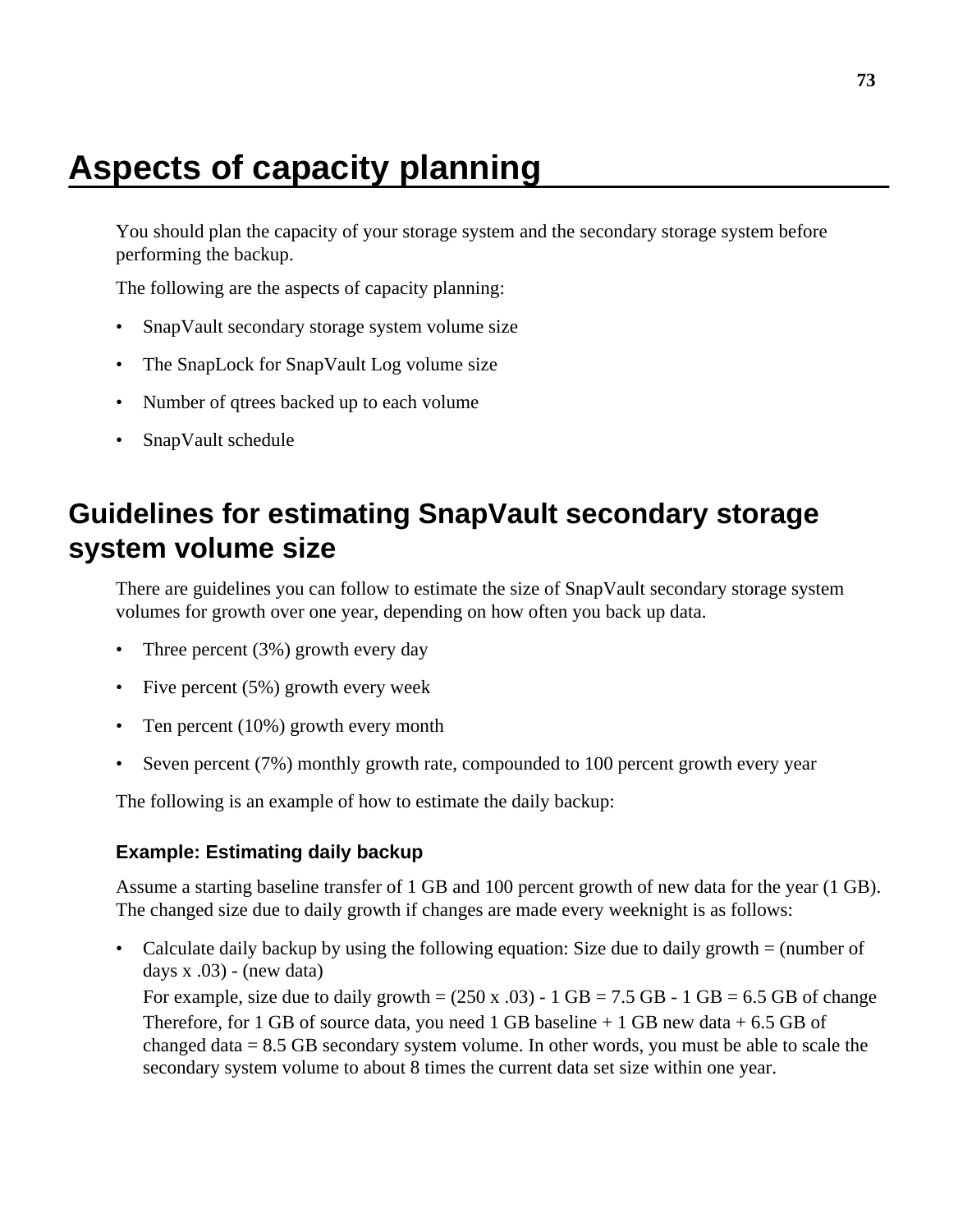## **Estimating the log volume size**

You can use simple equations to estimate the size of the log data associated with each SnapLock volume and create a log volume equal to the total of the combined estimated sizes.

### **Steps**

**1.** Calculate the baseline transfer as follows:

```
Baseline transfer = number of inodes per volume x 256 bytes
```
where 256 bytes is an estimated size of the log entry.

**2.** Calculate the incremental transfers as follows:

```
Incremental transfers = number of inodes x .03 x 250 snapshot copies x
256 bytes
```
where .03 represents the rate of change.

**Note:** If the estimate is too low, you can add disks to the volume; alternatively, you can allocate a second log volume if the first becomes full and configure the system to use the new log volume.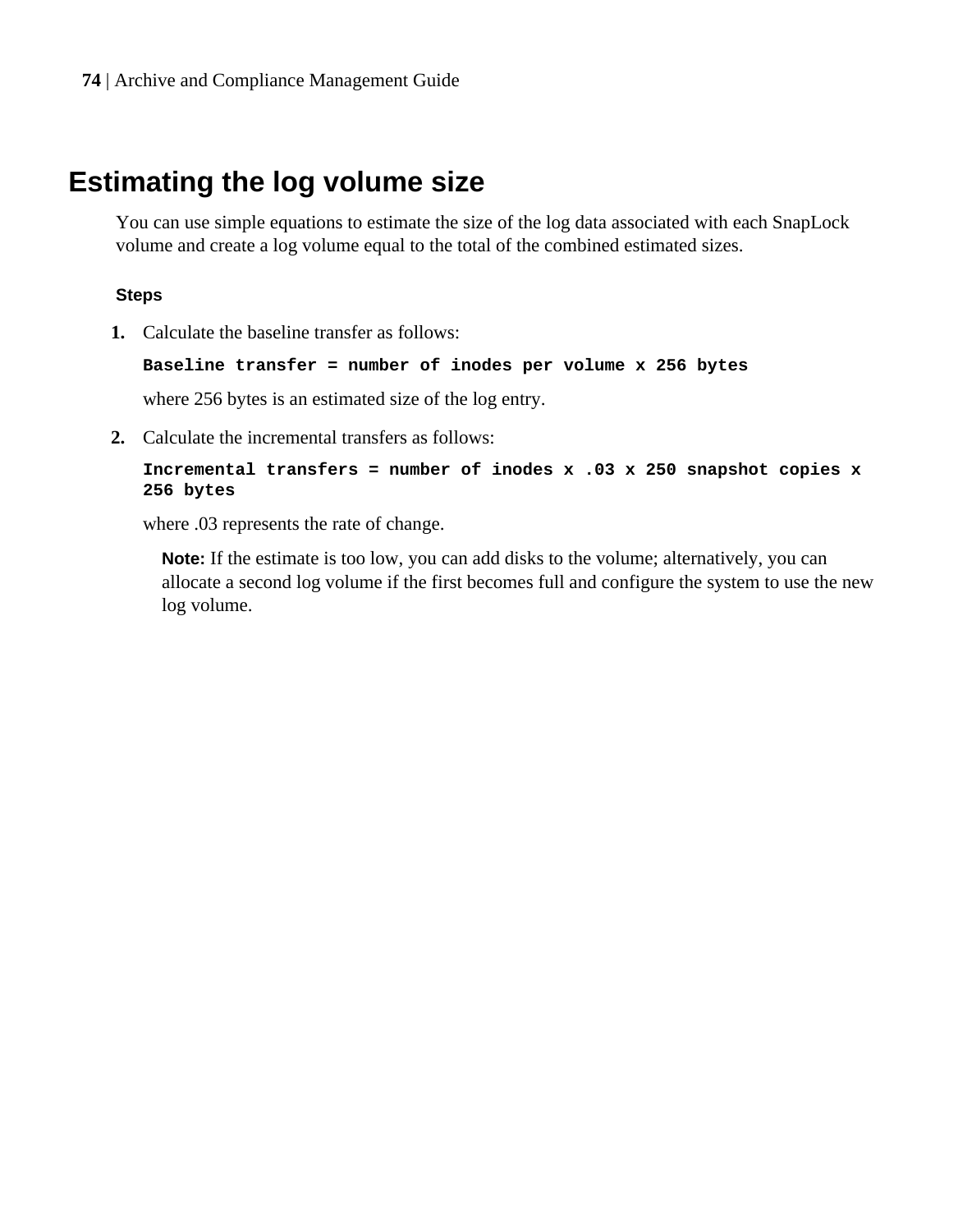# **How to set up SnapVault backups**

To set up SnapVault backups, you must prepare the primary storage system and SnapVault secondary storage system to perform backup tasks. These tasks are similar to those for non-SnapLock volumes. To use SnapVault backup, you must have separate SnapVault licenses for the primary and the secondary storage systems.

- On the primary storage system, use console commands to activate the SnapVault primary license and specify the SnapVault secondary storage host.
- On the SnapVault secondary storage system, use console commands to license and enable SnapVault, initialize system ComplianceClock, configure the log volume for the SnapLock for SnapVault feature, specify the primary storage system that are to be backed up, and start the process of initial Snapshot copy backup.
- On the primary storage system, schedule the time for local SnapVault Snapshot copies to occur. On the SnapVault secondary storage system, schedule the time for the Snapshot copies from the primary storage system to be backed up to secondary storage system.

## **Configuring a primary storage system for SnapVault**

To back up a primary storage system to the SnapVault secondary storage system, you need to log in to the primary system's console and enable SnapVault.

### **Steps**

**1.** Set up the SnapVault primary license on each primary storage system to be backed up. In the console, enter the following command:

```
license add sv_primary_license
```
**2.** Enable SnapVault on each primary storage system to be backed up. In the console, enter the following command:

#### **options snapvault.enable on**

**3.** Specify the name of the SnapVault secondary storage system. To do this, enter the following command:

#### **options snapvault.access host=snapvault\_secondary**

The system must be able to resolve the host name (snapvault\_secondary) to an IP address in the /etc/hosts file or else the system needs to be running DNS or NIS. You can also enter the IP address instead of the host name. For details, see the na\_protocolaccess(8) man page. For more information about the options command, see the na\_options(1) man page.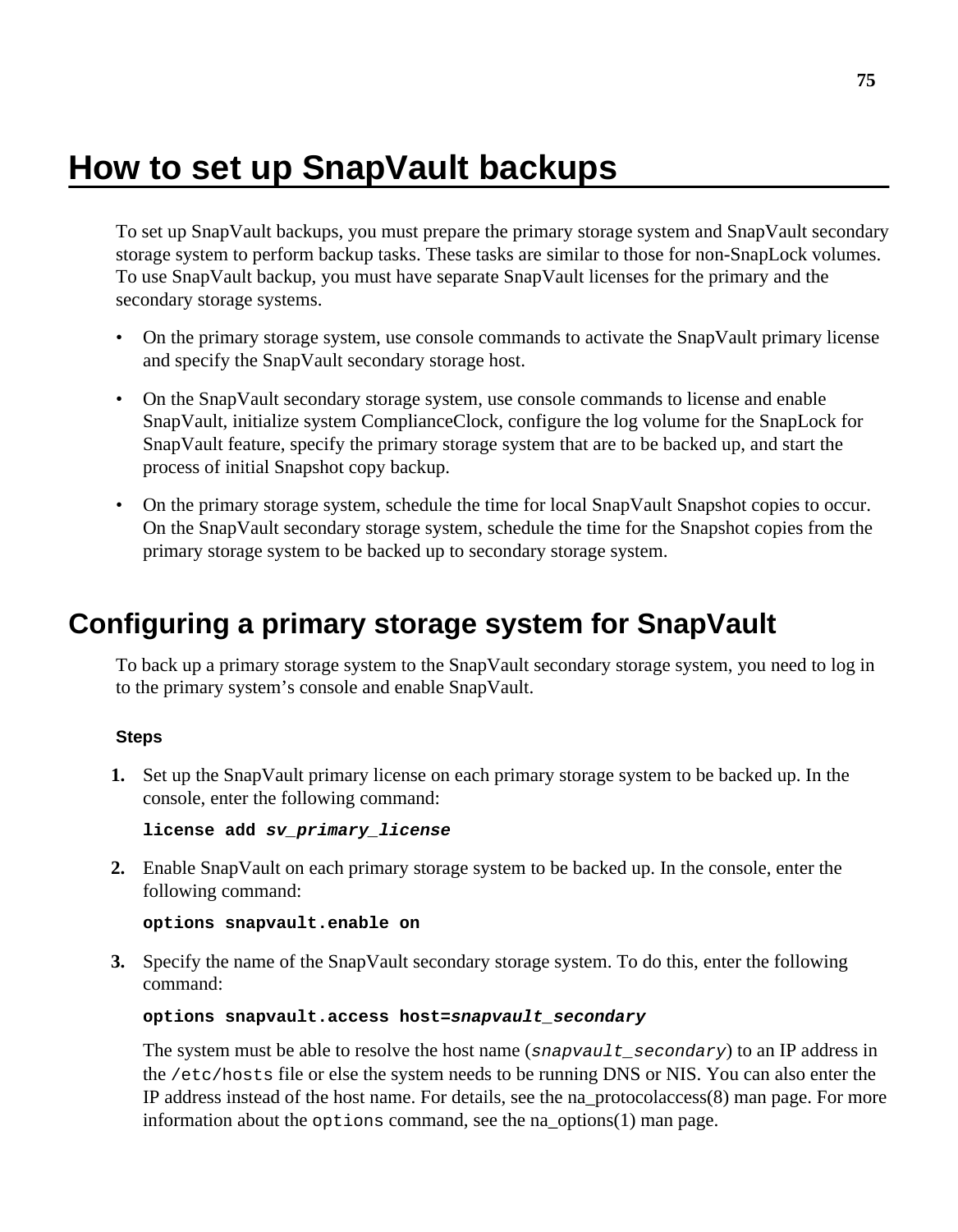## **Configuring a SnapVault secondary storage system**

To configure a SnapVault secondary storage system, you need to log in to the secondary system's console and enable the SnapVault license.

## **Steps**

**1.** Set up the SnapVault secondary license by entering the following command in the console of the SnapVault secondary system:

**license add sv\_secondary\_license**

**2.** Enable SnapVault by entering the following command:

**options snapvault.enable on**

**3.** Initialize system ComplianceClock if you have not already done so by entering the following command:

#### **snaplock clock initialize**

The system prompts you to confirm the current local time and that you want to initialize system ComplianceClock.

- **4.** Create the log volume for the SnapLock for SnapVault feature. The log volume should be a SnapLock volume that contains Operations log files and Files-transferred log files.
- **5.** Configure the log volume for the SnapLock for SnapVault feature by entering the following command:

#### **options snapvault.lockvault\_log\_volume volume\_name**

volume\_name is the log volume for the SnapLock for SnapVault feature.

**Note:** You must use the name of a previously created SnapLock volume for this command to succeed.

**6.** To specify the names of the primary storage system that you want to back up and restore, enter the following command:

**options snapvault.access host=snapvault\_primary1,snapvault\_primary2 ...**

**7.** For each qtree on the primary storage system to be backed up, execute an initial baseline copy of the qtree from the primary to the secondary storage system.

On each command line, specify the primary storage system, volume, gtree, and the secondary storage host, SnapLock volume, and qtree. You need to use the  $-$ S prefix to indicate the source qtree path.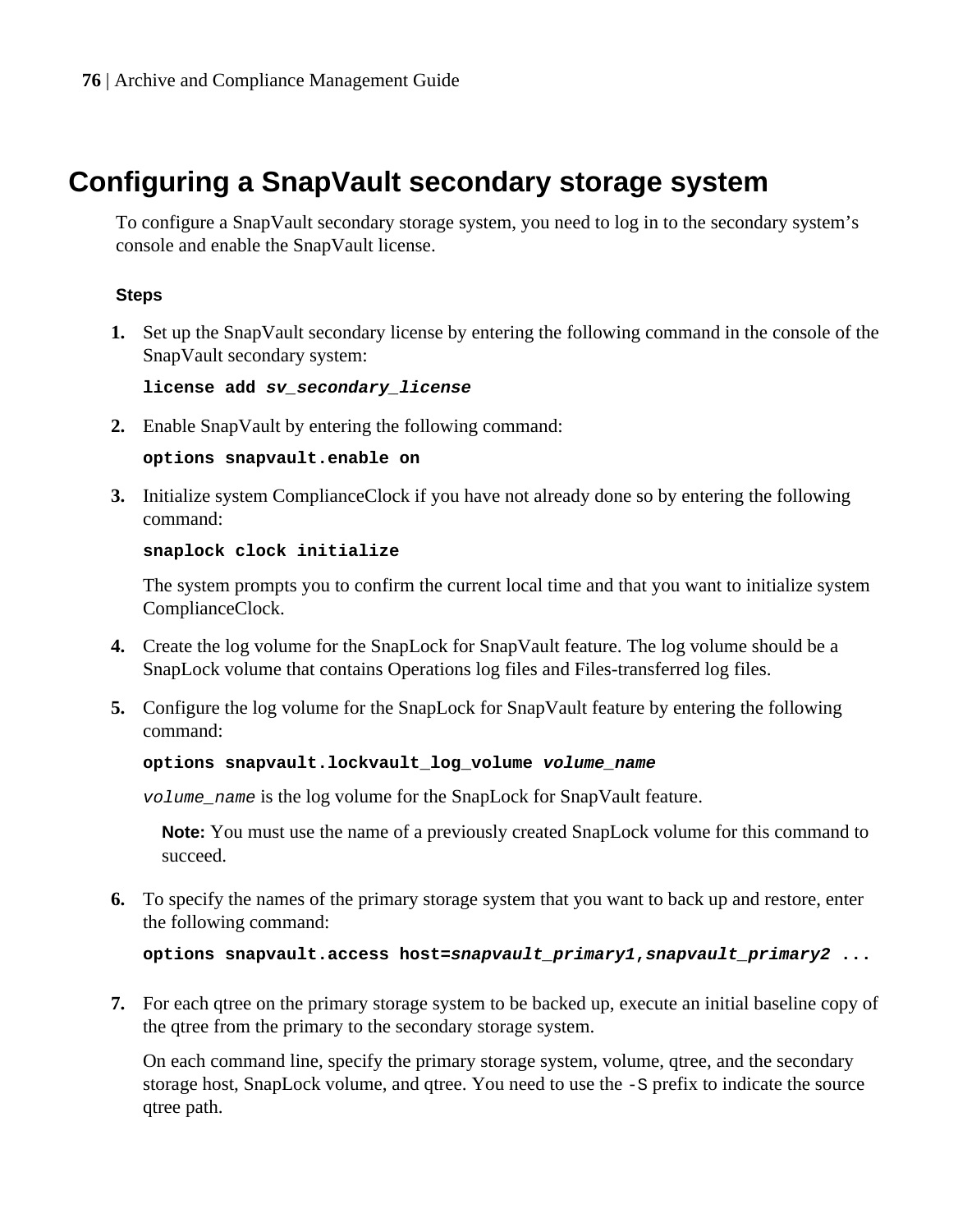### **Example**

To start a baseline copy of qtrees tree\_a , tree\_b, and tree\_c to a SnapLock Compliance volume called sv\_vol, use the following commands:

**snapvault start -S system\_a:/vol/vol1/tree\_a sv\_systemb:/vol/sv\_vol/ tree\_a**

**snapvault start -S system\_a:/vol/vol1/tree\_b sv\_systemb:/vol/sv\_vol/ tree\_b**

```
snapvault start -S system_a:/vol/vol1/tree_c sv_systemb:/vol/sv_vol/
tree_c
```
**Note:** Enter each command on a single line.

## **Scheduling SnapVault update backups on the primary storage system**

You can configure a schedule for Snapshot copies on both the primary and the SnapVault secondary storage systems. You can set the schedules to an hourly, weekly, or nightly basis.

### **Step**

**1.** On each primary storage system that contains gtrees to be backed up to a SnapVault secondary storage system, schedule the Snapshot copies on each volume that contains the backed-up qtrees by using the following command:

**snapvault snap sched volume\_name snap\_name schedule\_spec**

For each set of Snapshot copies, specify the volume name, Snapshot copy base name (for example, "sv\_hourly" or "sv\_nightly"), number of SnapVault Snapshot copies to store locally, and the days and hours to execute the Snapshot copies.

### **Examples of scheduling the Snapshot copies**

Some of the specific examples of the command follow:

**snapvault snap sched vol1 sv\_weekly 1@sat@19**

**snapvault snap sched vol1 sv\_nightly 2@mon-fri@19**

**snapvault snap sched vol1 sv\_hourly 11@mon-fri@7-18**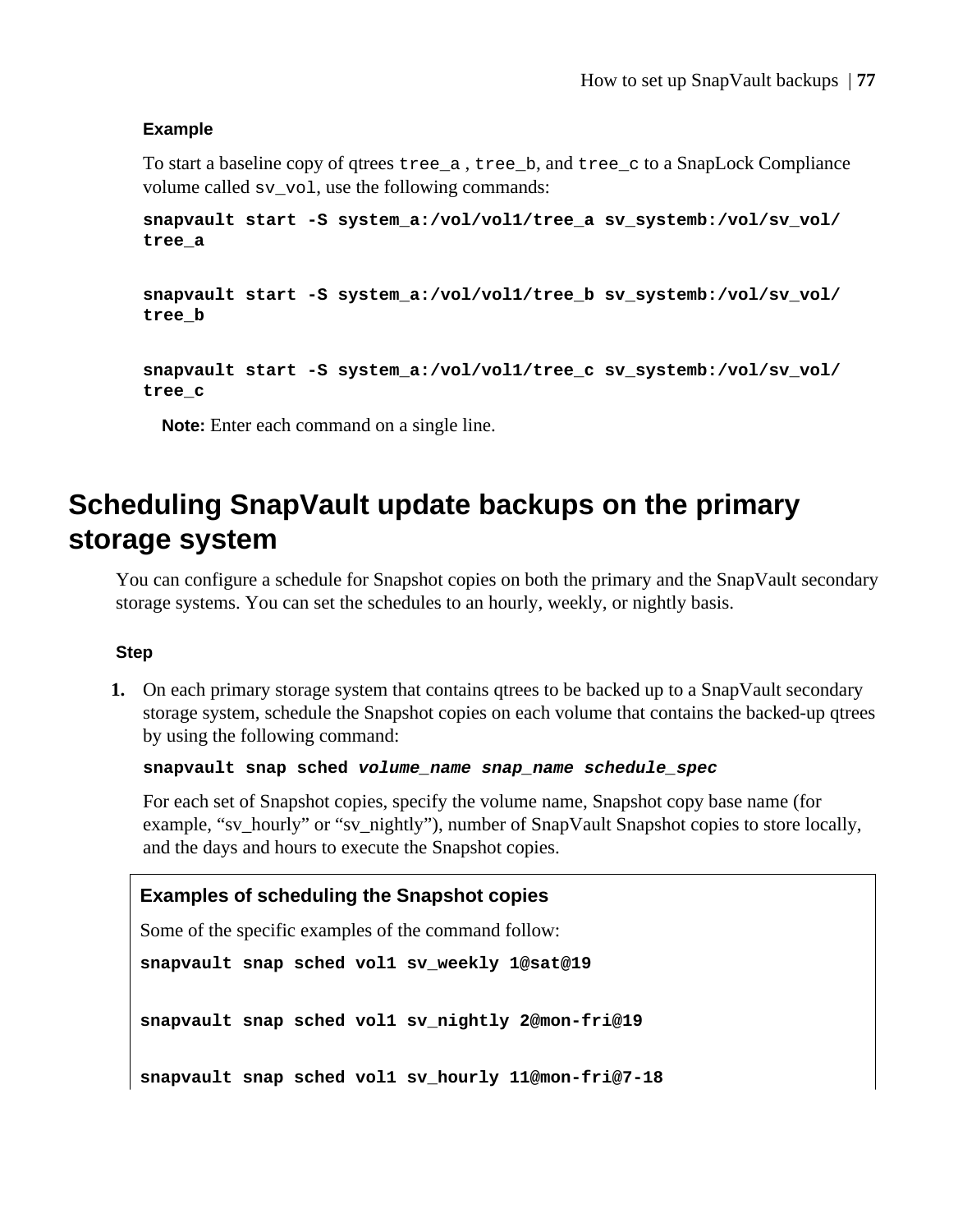**Note:** When specifying the SnapVault Snapshot copy base name, avoid using "hourly," "nightly," or "weekly." Such naming conflicts with the non-SnapVault snap sched Snapshot copies.

## **Scheduling SnapVault update backups on the SnapVault secondary storage system**

For each SnapVault volume Snapshot copy set that you scheduled on your primary storage system , you can schedule a set of transfers and the subsequent Snapshot copies of the SnapVault secondary storage system.

## **Step**

**1.** Enter the following command:

**snapvault snap sched -x sec\_vol snap\_name count [@day\_list][@hour\_list]**

**Note:** Before scheduling SnapVault Snapshot copies, ensure that the SnapLock default retention period is set correctly or that you explicitly set the retention period when you schedule SnapVault Snapshot copies.

The  $-x$  parameter causes SnapVault to copy new or modified data from the primary qtrees to their associated qtrees on the secondary storage system. After all the secondary qtrees on the specified volume have been updated, SnapVault creates a Snapshot copy of this volume for archiving.

count is the number of Snapshot copies you want to retain for this set. If the value is 0, no Snapshot copies are taken. If the value is not 0, Snapshot copies are taken and no Snapshot copies are automatically deleted.

 $\omega$ *day* list is a comma-separated list that specifies the days on which a new Snapshot copy is created for this set.

@hour\_list specifies the hours at which a new Snapshot copy is created for this set.

Snapshot copy base names on the primary and secondary systems must match, but Snapshot copy times and number of stored Snapshot copies can differ.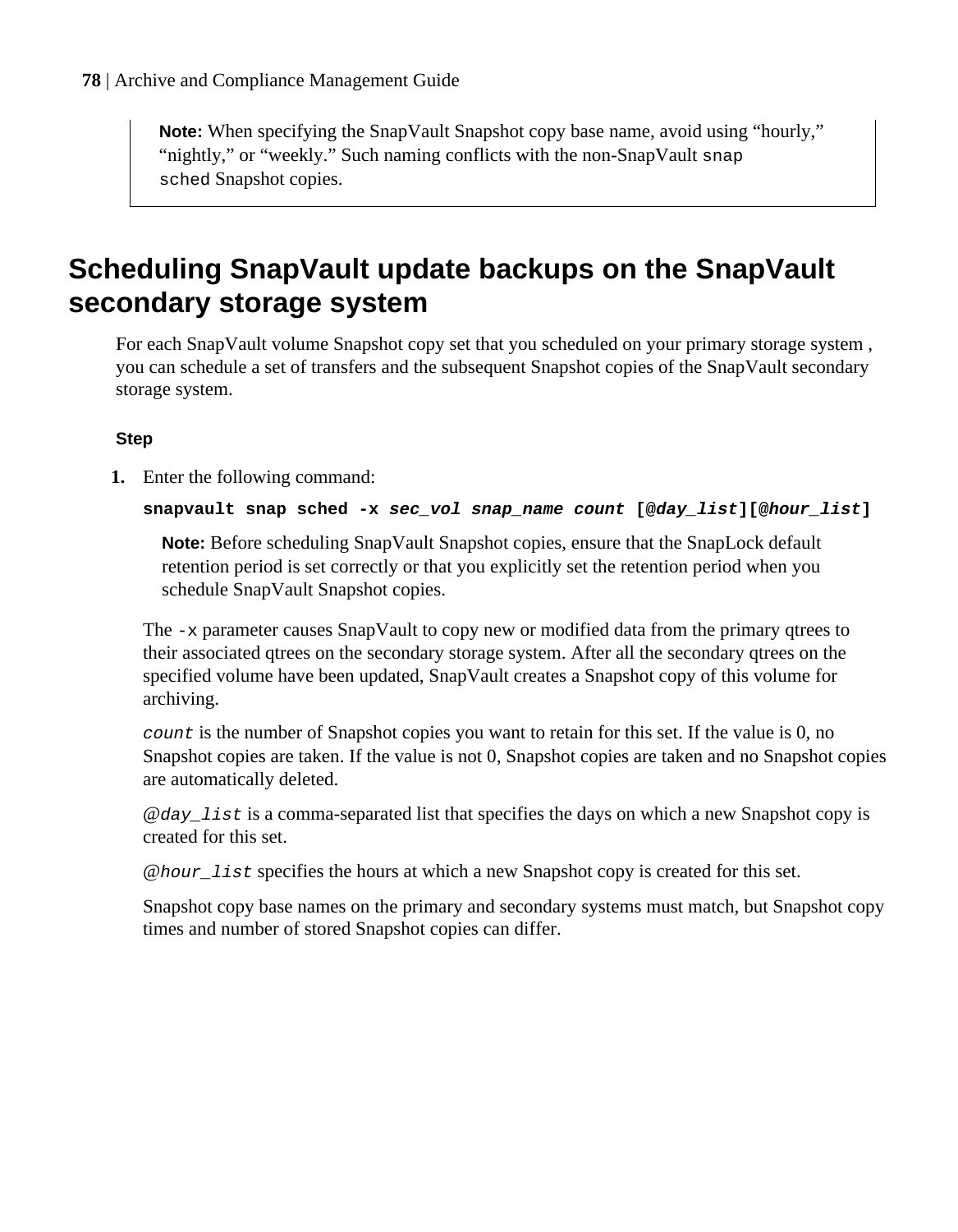## **Scheduling SnapVault update backups on the SnapVault primary and secondary storage system schedules**

If SnapVault is scheduled to perform Snapshot copy management at the same time as the default snapshot sched activity, the Snapshot copy management operations scheduled using the snap sched command might fail with syslog messages.

### **About this task**

The Snapshot copy management operations scheduled using the snap sched command might fail with the syslog messages "Skipping creation of hourly snapshot" or "Snapshot already exists." To avoid this condition, you should disable the conflicting times using snap sched, and use the snapvault snap sched command to configure equivalent schedules.

### **Step**

**1.** To turn off the regular schedule of Snapshot copies, enter the following command:

```
snap sched volume 0 0 0
```
## **Guidelines for scheduling SnapVault transfers**

The only guideline for scheduling SnapVault transfers is not to overload the primary storage system or the network. You must consider the overall load and time to complete all transfers.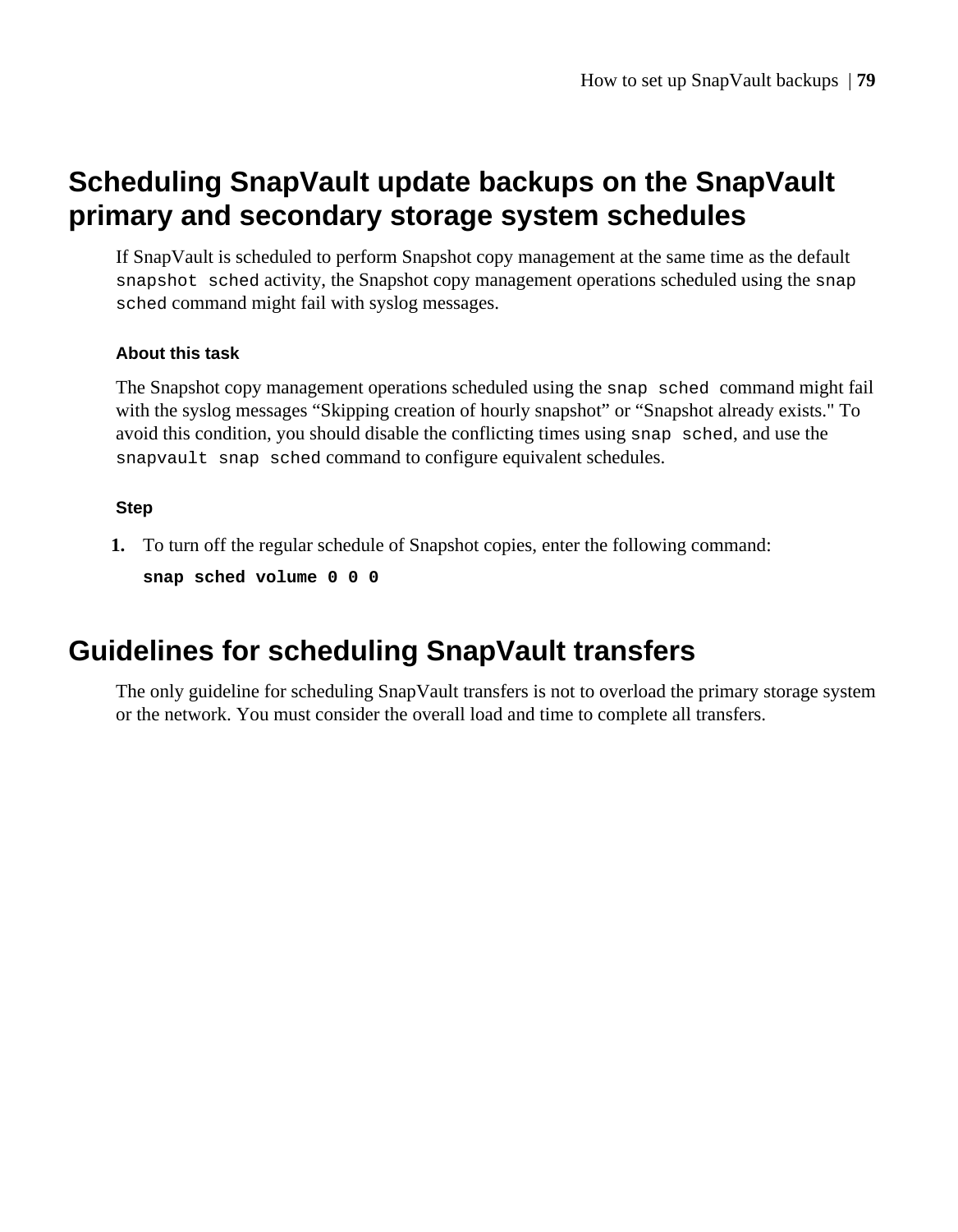# **Management of WORM Snapshot copies by using SnapVault**

You can manage WORM Snapshot copies by using SnapVault.

## **How retention of Snapshot copies works on SnapLock volumes**

SnapVault uses the count field of the SnapVault schedule on the secondary storage system to determine the number of Snapshot copies that are retained.

When the maximum count of Snapshot copies to be retained is reached, the oldest retained Snapshot copies are deleted when new Snapshot copies are added. For SnapLock volumes, older WORM Snapshot copies cannot be deleted until their retention period has expired.

WORM Snapshot copies are not deleted automatically. You must delete WORM Snapshot copies when they expire.

## **How Snapshot copies are named on SnapLock volumes**

Snapshot copies created by SnapVault on SnapLock volumes use a different naming scheme from that used by Snapshot copies for regular volumes.

The Snapshot copy name contains the system clock time and date as a suffix. The following is the format of the Snapshot copy name: snapname.yyyymmdd\_hhmmss\_zzz.

snapname is the Snapshot copy name specified in the schedule.

yyyymmdd is the year, month, and day.

hhmmss is the hour, minute, and second.

zzz is the current time zone setting.

### **Example**

```
%/used %/total date name
                           ---------- ---------- ------------ --------
2% ( 2%) 0% ( 0%) Feb 04 02:20 svhourly.20040104_120502_GMT
9% ( 3%) 1% ( 0%) Feb 04 02:15 svhourly.20040104_180601_GMT
```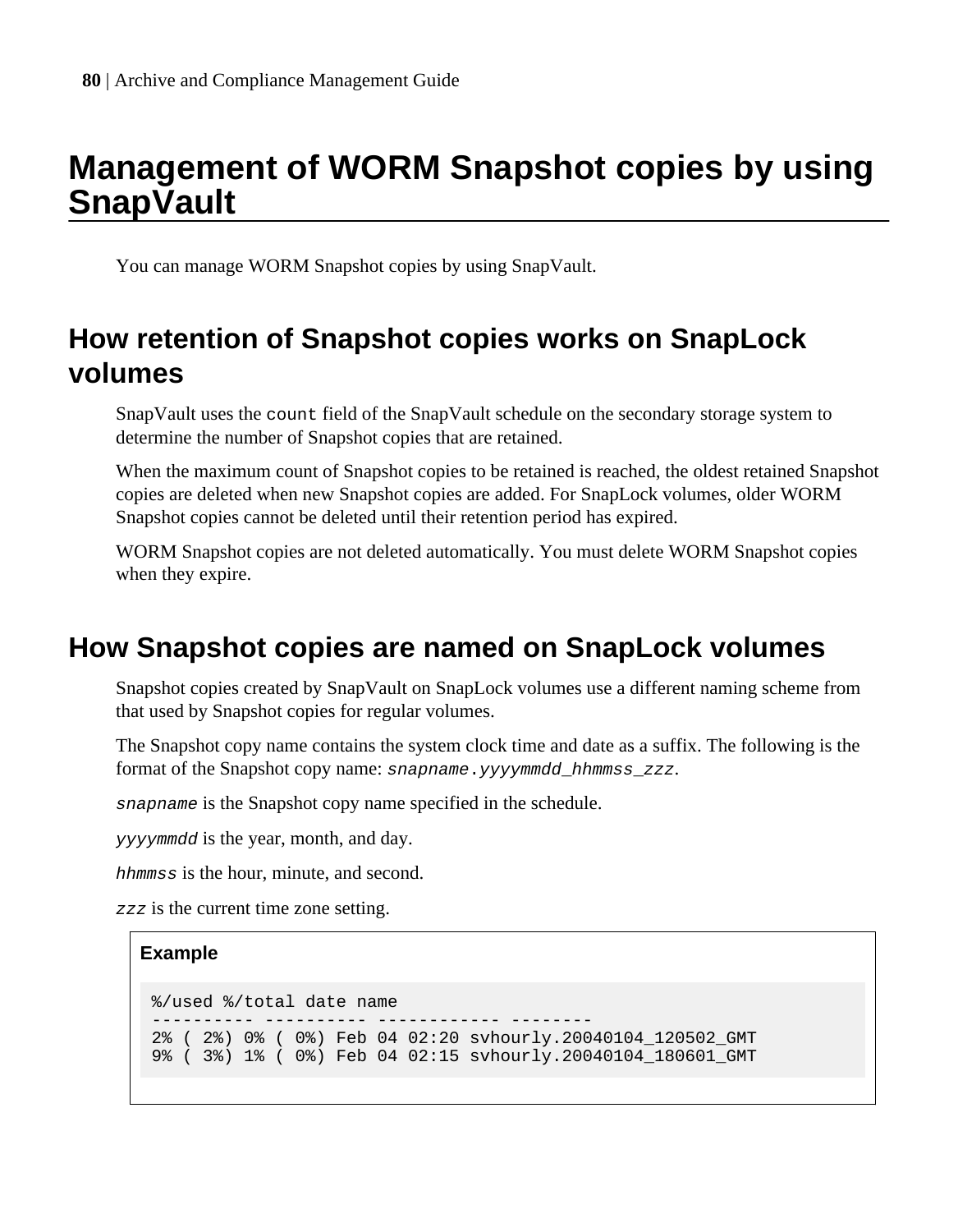## **Retention period for WORM Snapshot copies created by SnapVault**

You can configure the schedules on the SnapVault secondary storage system to create WORM Snapshot copies and specify a retention period.

For WORM Snapshot copy creation, the volume must exist on the secondary storage system and it must be a SnapLock volume.

**Note:** If you change the retention period in the schedule, WORM Snapshot copies created under the previous schedule retain their retention period, and WORM Snapshot copies created under the changed schedule use the new retention period.

## **Default SnapVault settings for the WORM Snapshot copies retention period**

When you configure a SnapVault Snapshot copy schedule for a SnapLock volume on the secondary storage system, the Snapshot copies created for that volume are WORM Snapshot copies. By default, SnapVault uses the retention period set by the snaplock default period vol option as the retention period for the WORM Snapshot copies.

You should ensure that the retention periods you configured when creating a SnapLock Compliance volume are correct.

**Note:** The default retention period for volumes of the SnapLock for SnapVault feature is 30 years if the volume is a SnapLock Compliance volume. If the volume is a SnapLock Enterprise volume, the default retention period is 0 years. Unless you want all the SnapVault WORM Snapshot copies created in a SnapLock Compliance volume to have a 30-year retention period, be sure to reset the default retention period.

## **Specifying retention period for WORM Snapshot copies**

You can specify retention period for different WORM Snapshot copies created in a SnapLock volume.

## **Step**

**1.** To specify the retention period for WORM Snapshot copies, enter the following command:

```
snapvault snap sched -x -o
retention_period=period sec_vol snapname count@day_list@hour_list
```
period is the retention period specified by a numeral followed by days (d), months (m), or years (y).

sec vol is the name of the volume where the Snapshot copy resides.

snapname is the name of the Snapshot copy.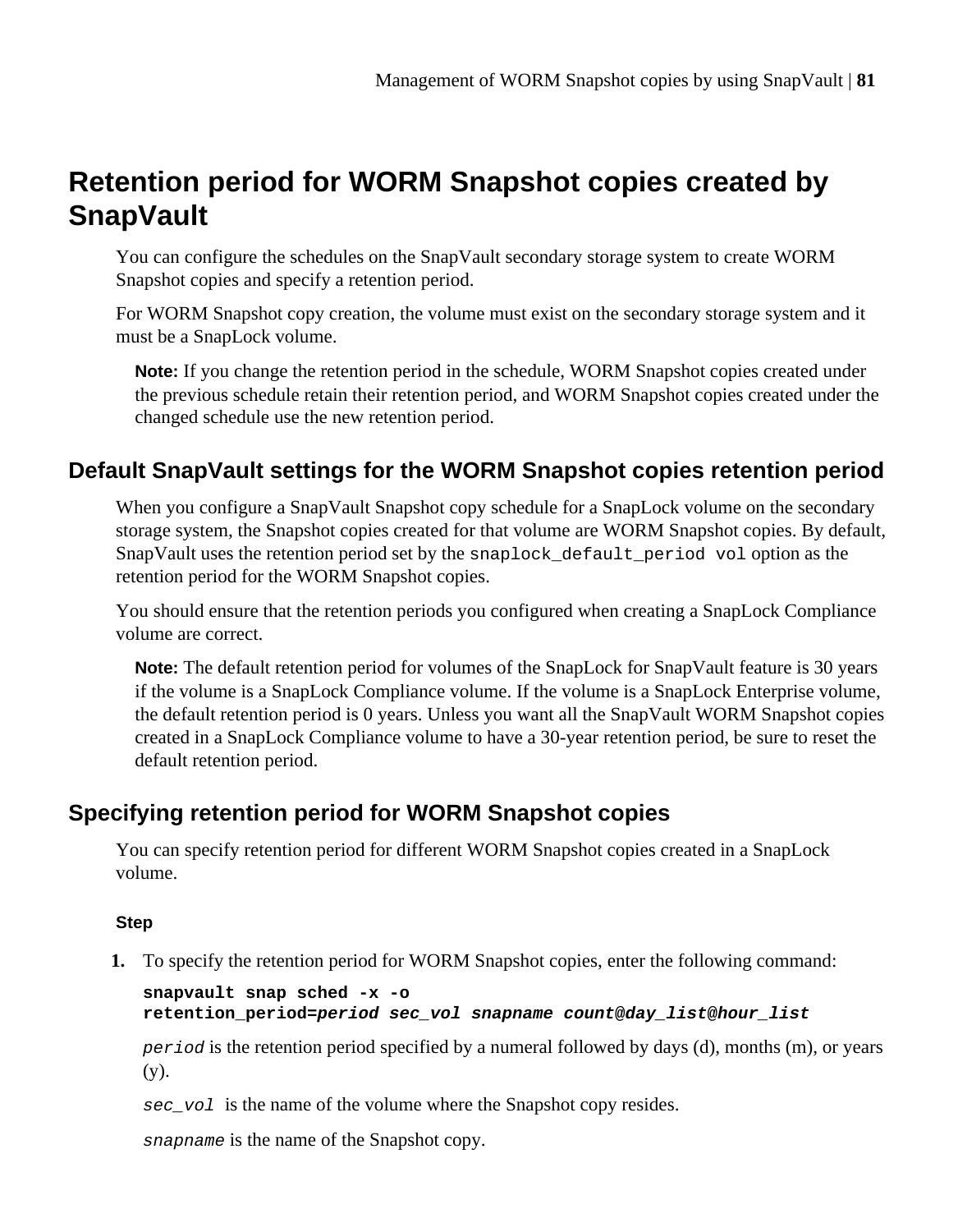**82** | Archive and Compliance Management Guide

count is the number of Snapshot copies you want to retain for this set, although this value is ignored.

 $\omega$ *day* list is a comma-separated list that specifies the days on which a new Snapshot copy is created for this set.

@hour\_list specifies the hours at which a new Snapshot copy is created for this set.

## **Example**

WORM Snapshot copies created on the secondary storage system in the sv\_proj SnapLock volume have retention period of 360 days from the time of their creation. Snapshot copies are created at noon and 8:00 p.m. every day.

**snapvault snap sched -x -o retention\_period=360d sv\_proj sv\_hourly 1@12,20**

## **Extending the retention period of WORM Snapshot copies**

You can extend the retention period of a WORM Snapshot copy.

### **Step**

**1.** To extend the retention period of a WORM Snapshot copy, enter the following command:

### **snapvault snap retain volumesnapshot period**

volume is the name of the WORM volume.

snapshot is the name of the Snapshot copy.

period is the retention period specified by a numeral followed by days (d), months (m), or years (y).

## **Example**

The following command extends the shown  $sv\_hourly$  Snapshot copy in the wormvol volume to two years:

snapvault snap retain wormvol sv\_hourly.20050513\_195442\_GMT 2y

\*\*\*WARNING: YOU ARE REQUESTING SNAPLOCK RETENTION OF A SNAPSHOT\*\*\*

This operation will enforce the retention of the snapshot by SnapLock for the specified retention period. You will NOT be able to delete the retained snapshot until this retention period has been satisfied. The relevant information for confirmation of this operation is as follows:

Volume: wormvol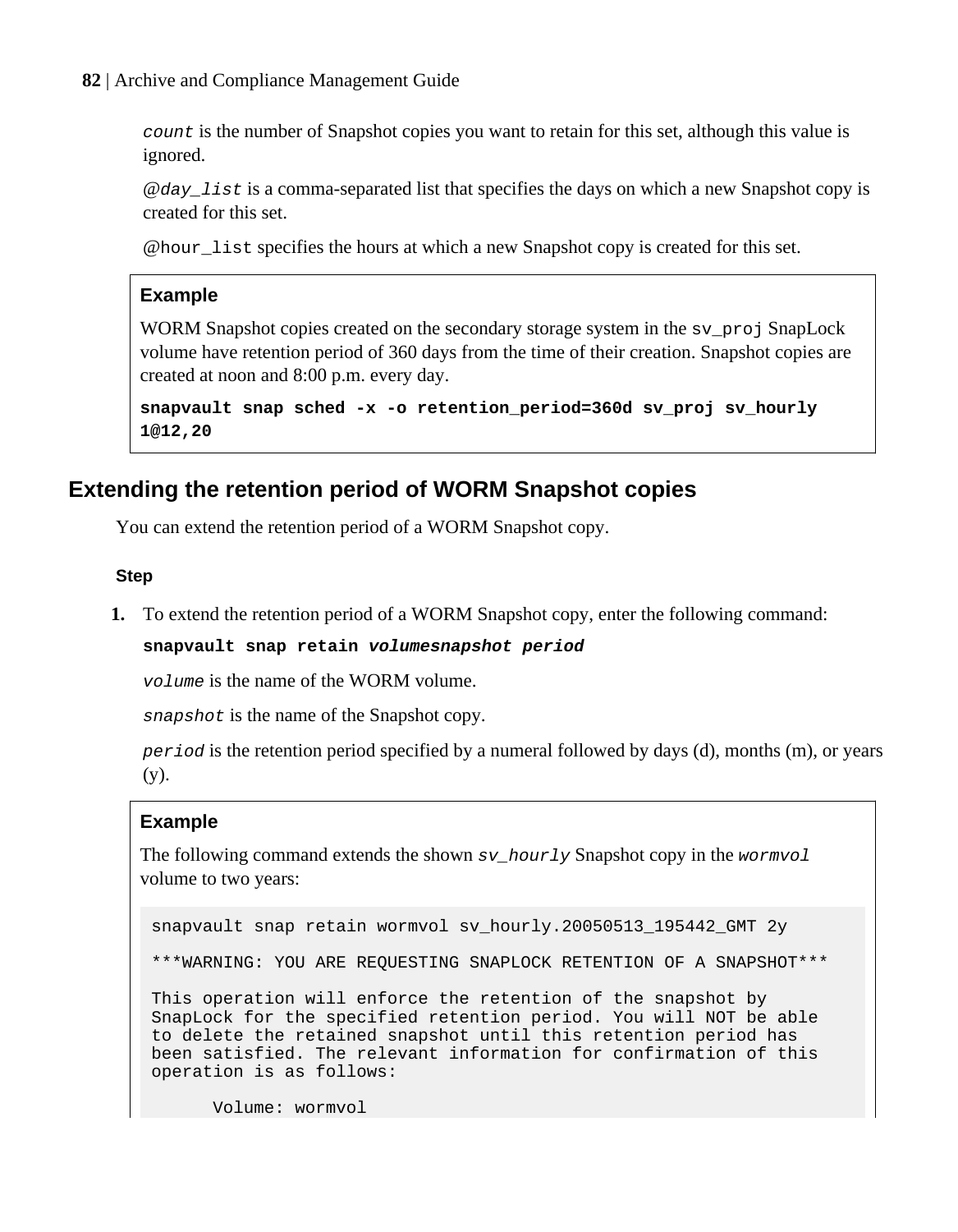```
 Snapshot: sv_hourly.20050513_195442_GMT
Retain until: Fri Feb 17 00:00:27 GMT 2006
Are you REALLY sure you want to retain this snapshot? Y
```
## **Listing Snapshot copies on the WORM volume**

WORM Snapshot copies are identified by the word snaplock at the end of each Snapshot copy entry.

### **Step**

**1.** To list all Snapshot copies, including WORM Snapshot copies, enter the following command:

**snap list sec\_vol**

sec\_vol is the name of the WORM volume.

#### **Example**

The following output lists Snapshot copies on the wormvol volume:

```
system> snap list wormvol
Volume wormvol
working...
%/used %/total date name
-------- ---------- ------------ --------
0% ( 0%) 0% ( 0%) May 13 19:56 sv_hourly.20050513_195442_GMT 
(snaplock)
3% ( 2%) 1% ( 0%) May 13 19:51 sv_hourly.20050513_195006_GMT 
(snaplock)
5% ( 2%) 1% ( 0%) May 13 19:12 sv_hourly.20050513_191043_GMT 
(snaplock)
```
## **Listing Snapshot copies and retention dates**

You can list Snapshot copies and retention dates.

#### **Step**

**1.** To list Snapshot copies and retention dates, enter the following command:

**snap list -l volume**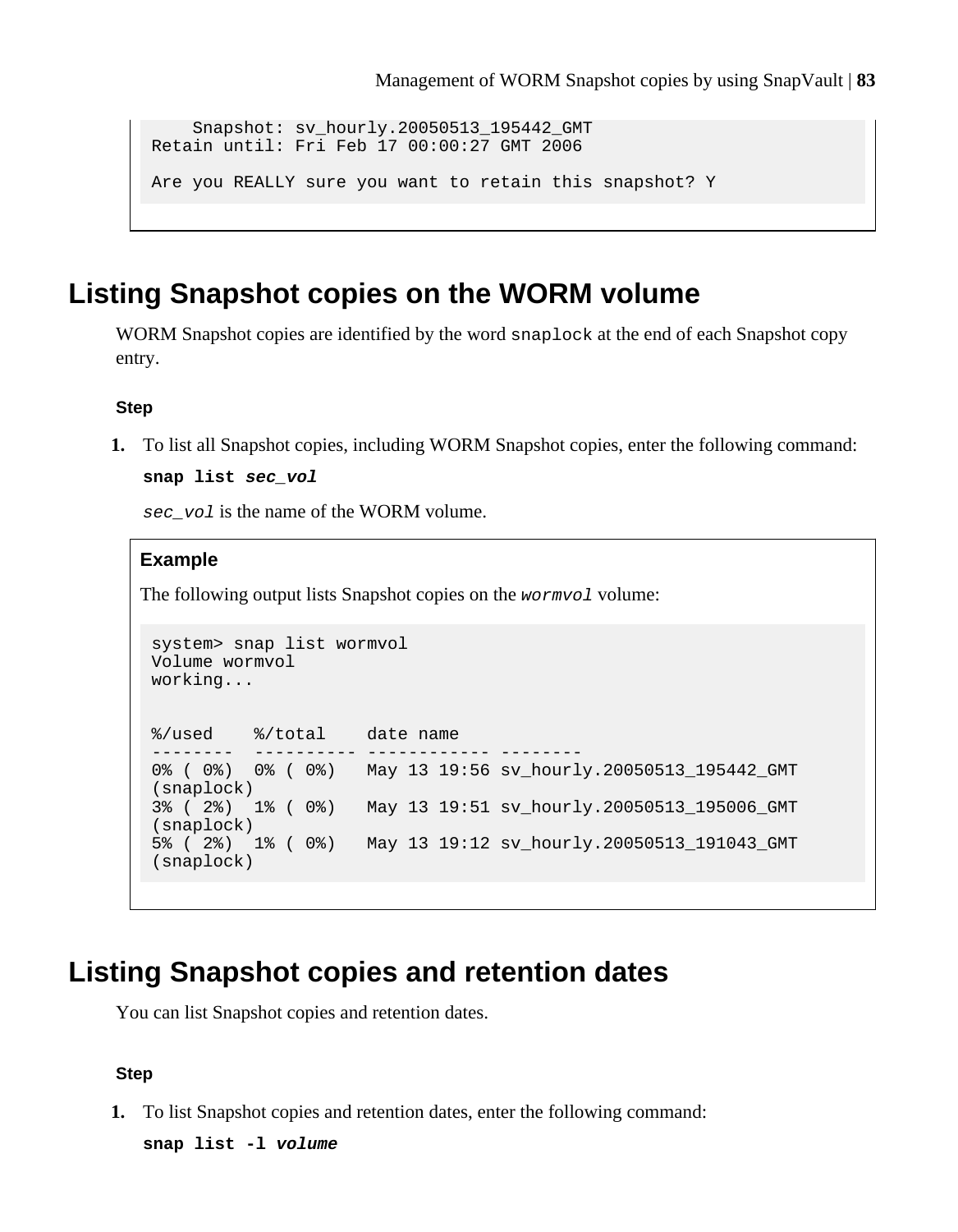volume is the name of the WORM volume.

#### **Example**

The following output lists Snapshot copies and retention dates:

```
system> snap list -l wormvol
Volume wormvol
working...
snapshot date retention date name
-------------------------- -------------------------- --------
May 13 19:56:50 2005 +0000 May 13 19:59:42 2005 +0000
sv_hourly.20050513_195442_GMT
May 13 19:51:07 2005 +0000 May 13 19:55:08 2005 +0000
sv_hourly.20050513_195006_GMT
May 13 19:12:06 2005 +0000 May 13 19:15:43 2005 +0000
sv_hourly.20050513_191043_GMT
```
Snapshot copies with a dash (-) in the retention date column are not WORM Snapshot copies; therefore, they do not have retention periods.

## **Deleting expired WORM Snapshot copies**

You can delete WORM Snapshot copies that are retained beyond their retention period. WORM Snapshot copies are not deleted automatically. You must delete them when they expire. The expiry of snapshot copies is based on comparing the retention time of the snapshot copies with the volume ComplianceClock of the SnapLock volume.

### **Step**

**1.** To delete an expired WORM Snapshot copy, enter the following command:

#### **snap delete volume snapshot**

volume is the name of the WORM volume.

snapshot is the name of the Snapshot copy.

**Note:** You cannot delete unexpired WORM Snapshot copies.

### **Example**

```
system> snap delete wormvol slminutely.20040104_122040_GMT
Illegal operation on snapshot locked by SnapLock.
```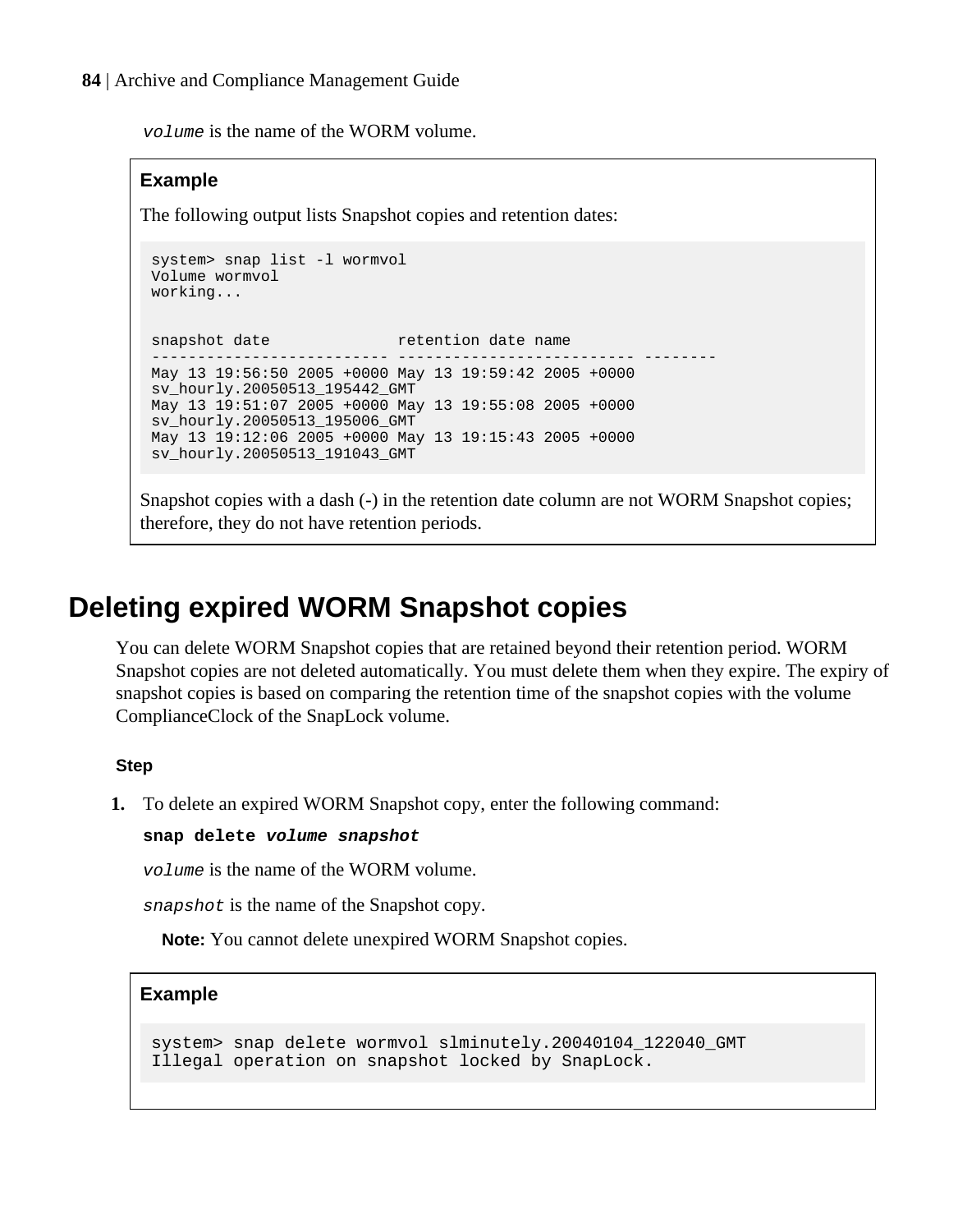## **How to retain more than 255 SnapVault Snapshot copies**

The limit imposed by Data ONTAP for retaining Snapshot copies is 255. However, if you need to retain more than 255 Snapshot copies, you can do so by creating a new volume.

The practical limit for WORM Snapshot copies is approximately 250 for the following reasons:

- A few non-WORM base Snapshot copies and temporary Snapshot copies are used by SnapVault.
- Snapshot copies are needed for managing SnapMirror relationships if you have SnapVault secondary volumes that are protected by SnapMirror.

If you need to retain more than 250 Snapshot copies, you can do so by creating a new volume. As subsequent volumes reach the limit, you can create additional new volumes. In this manner, you can use multiple volumes to retain a larger number of Snapshot copies.

## **How to create a new volume to retain more Snapshot copies**

If you need to create a new volume to retain more Snapshot copies than the maximum allowed, you can do so in one of the two ways—by creating a volume clone or by copying a Snapshot copy.

## **Choices**

- Create a clone of the volume and continue running SnapVault updates to the new volume.
- Copy one Snapshot copy in the volume to a new volume and continue running SnapVault updates to the new volume.

**Note:** If you are using a version of Open Systems SnapVault prior to version 2.2, you cannot retain more than 255 SnapVault Snapshot copies without a new baseline. Open Systems SnapVault versions prior to 2.2 do not support the snapvault start  $-$ r command, which is needed to restart SnapVault relationships on the new volume. This command is supported on Open Systems SnapVault 2.2 and later.

## **Advantages of cloning Snapshot copies**

Using the cloning approach for creating a new volume to retain more than the 255 Snapshot copies has many advantages.

- Less disk space is used: Initially, the new clone volume does not occupy any disk space. Only changes are recorded on the new volume.
- Speed: Volume cloning is almost instantaneous. Copying data from a Snapshot copy takes time.
- Breaking the relationship is easy: If you want to break the relationship between the original volume and the clone, you can do so by using the vol clone split command.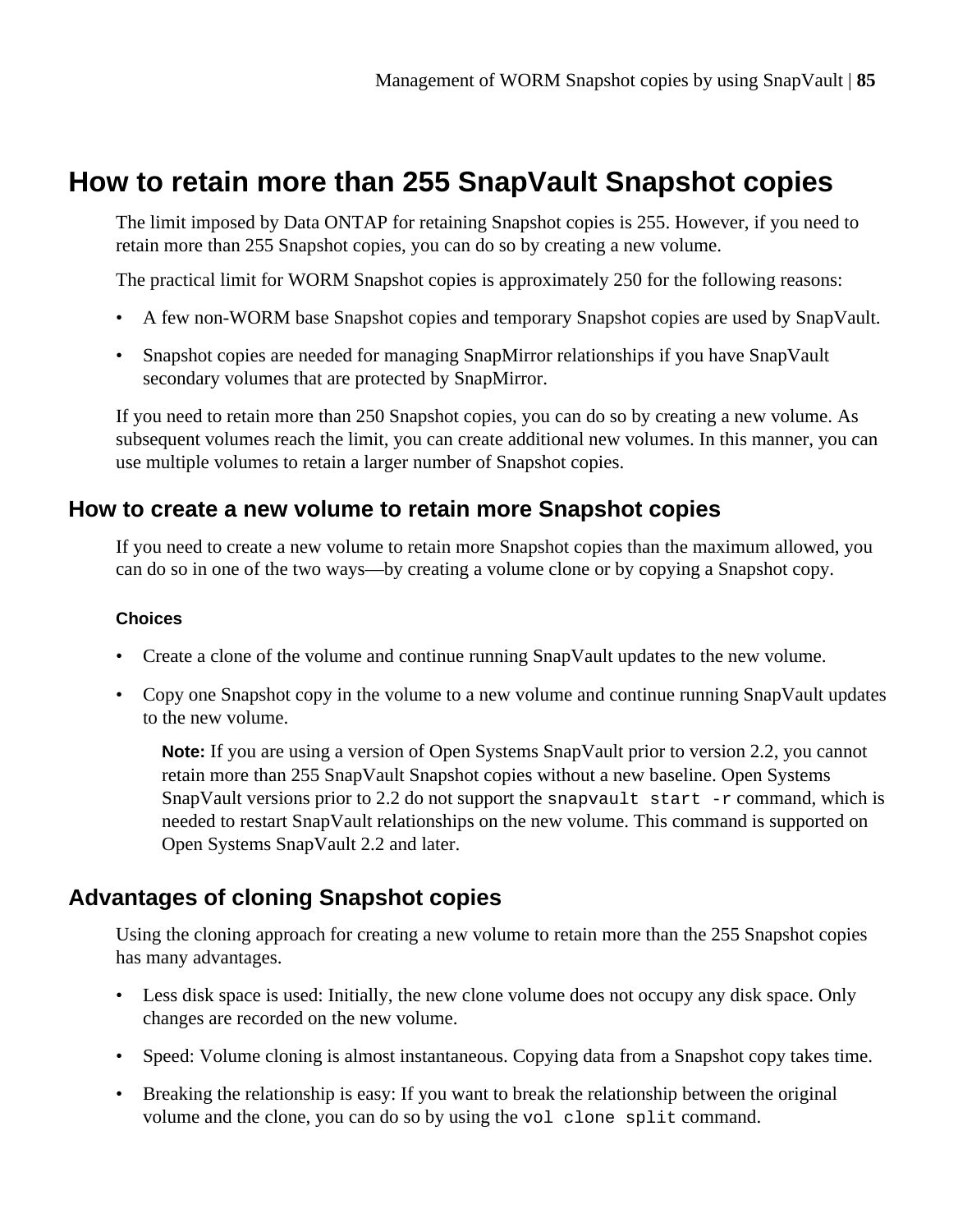**86** | Archive and Compliance Management Guide

**Note:** At the time of the split, additional disk space will likely be used.

## **Advantages of copying Snapshot copies**

Using the copying approach for creating a new volume to retain more than the 255 Snapshot copies has certain advantages.

- Each volume is completely independent. You need not keep the old volumes online. If the old volumes are damaged or destroyed, your more recent volumes can still be used.
- SnapVault relationships can be migrated to another machine with volume copying.

## **Creating a new volume for retaining Snapshot copies**

You need to create a new volume to retain more than 250 Snapshot copies.

## **Steps**

- **1.** Ensure that everything on the old volume is in an appropriate state.
- **2.** Remove the SnapVault schedules for the old volume.
- **3.** Create a new volume by doing one of the following steps:
	- Create a volume clone to a new volume.
	- Copy the appropriate Snapshot copy to a new volume.
- **4.** Check or set the retention period on the new volume.
- **5.** Check volume options on the new volume.
- **6.** Restart all SnapVault relationships in the new volume.
- **7.** Reconfigure the SnapVault schedules in the new volume.
- **8.** Ensure that everything was migrated successfully. To do this, run a few Snapshot copy targets in the new volume.
- **9.** Stop all SnapVault relationships in the old volume.

**Note:** Free Snapshot copies might be required to complete some operations. If you get an error message stating that the system has reached the Snapshot copy limit per volume, you need to find unnecessary Snapshot copies and delete them.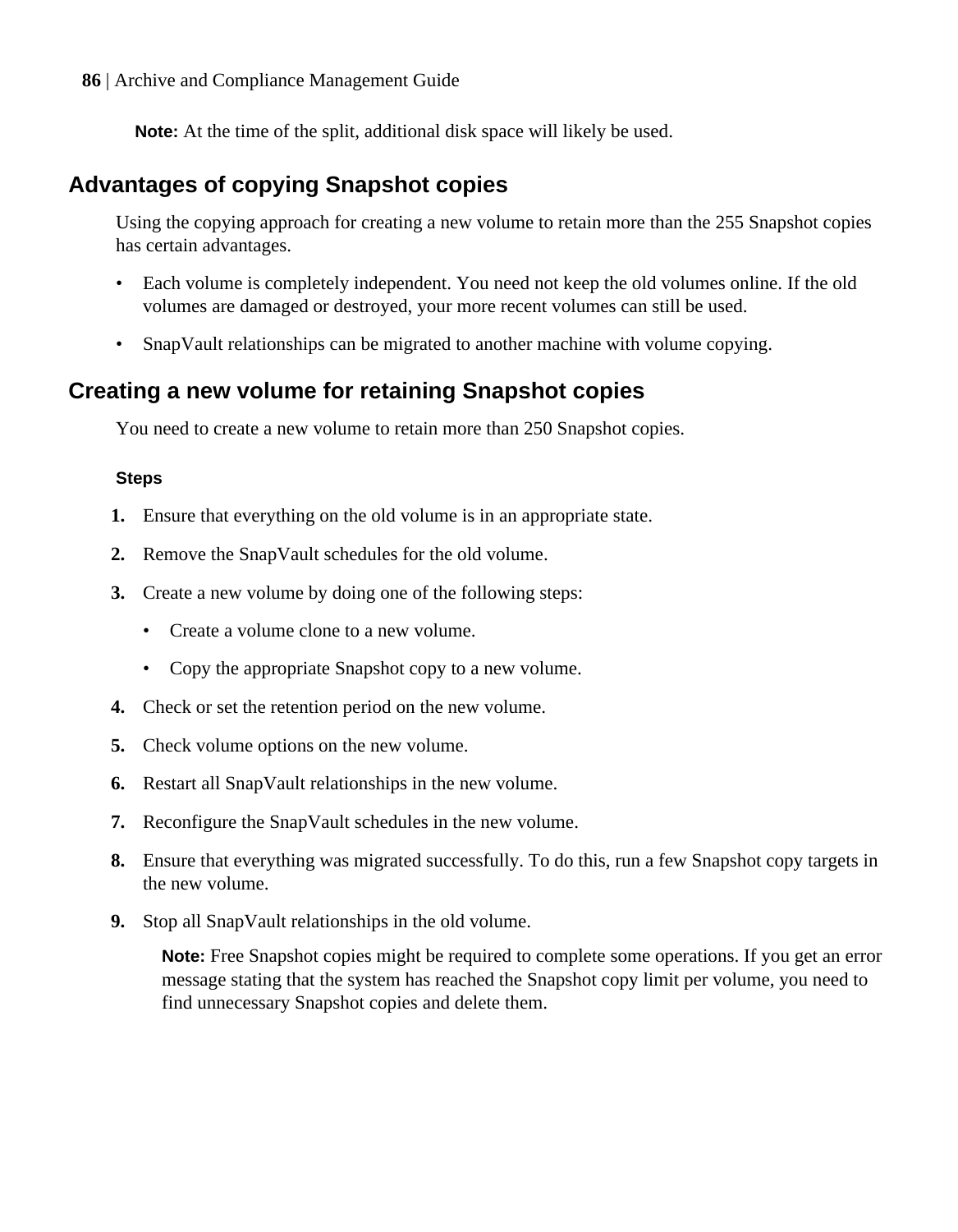## **Verifying the state of the old volume**

Before creating a new volume for Snapshot copy retention, you need to ensure that all the files in the old volume are in the Idle and the snapvaulted state.

### **Steps**

**1.** Check that all relationships for the volume that you will clone or copy are in the Idle and snapvaulted state by entering the following command:

| snapvault status |  |
|------------------|--|
|                  |  |

| If                                                                           | Then                                                        |
|------------------------------------------------------------------------------|-------------------------------------------------------------|
| The volume is in this state                                                  | Go to Step 3.                                               |
| The volume is not in this<br>state, but transfers are<br>proceeding normally | Wait for the transfers to finish and then repeat this step. |
| <b>Transfers are not</b><br>proceeding or completed                          | Go to Step 2.                                               |

**2.** To check and correct the configuration information, enter the following command:

#### **snapvault status -c**

You need to perform this step because occasionally, the snapvault status command might show a relationship for which there is no permanent configuration information.

a. Compare the output from the snapvault status -c command to the output from the snapvault status command.

You should see a one-to-one correspondence. If any relationships are missing, make the output from the two commands consistent.

b. Create the configuration entry for the missing relationship using the snapvault start command or, if the relationship is not needed, use the snapvault stop command.

The snapvault stop command destroys the relationship.

**3.** Ensure that all qtrees with SnapVault relationships are at the same base Snapshot copy by entering the following command:

#### **snapvault status -l**

Check the base Snapshot copy listed for each qtree in the destination volume to ensure that they refer to the same Snapshot copy.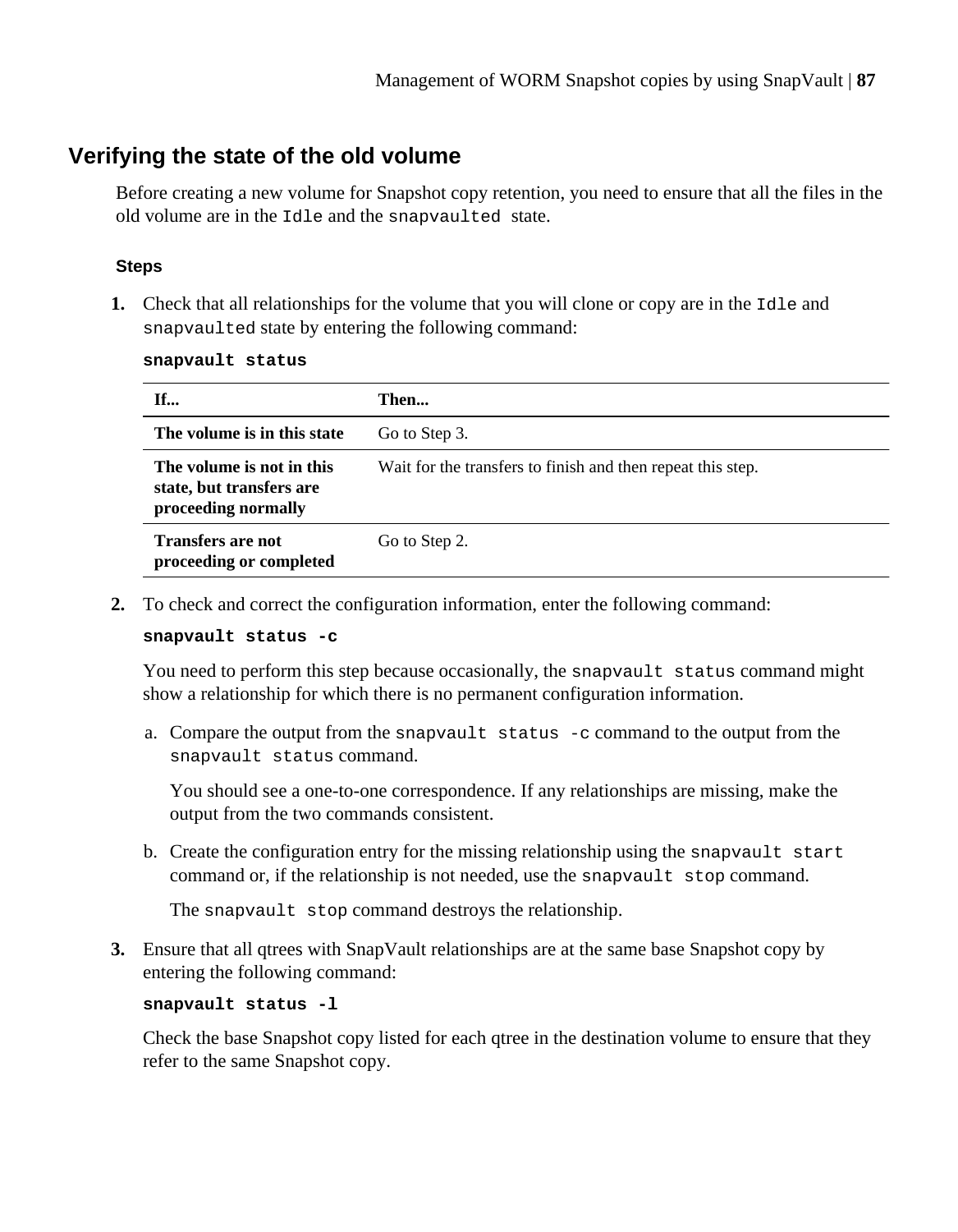| If                                             | Then              |
|------------------------------------------------|-------------------|
| They refer to the same<br><b>Snapshot</b> copy | You are finished. |
| They do not refer to the<br>same Snapshot copy | Go to Step 4.     |

**4.** To create a new base Snapshot copy for all qtrees in the volume, enter the following command:

```
snapvault snap create -w sec_vol ""
```
sec<sub>\_vol</sub> is the current secondary volume.

" " specifies that no snapvault snap sched Snapshot copy is created.

**Note:** All qtrees should be in the snapvaulted state after the transfers initiated by the snapvault snap create command.

**5.** Go back to Step 1 and ensure that everything is in an appropriate state.

## **Removing the SnapVault schedules for the old volume**

Before you remove the schedules, make a note of the schedule configuration, including retention period. Doing so enables you to set up the schedule in the same way on the new secondary volume.

### **Steps**

**1.** View the existing schedules by entering the following command:

```
snapvault snap sched sec_vol
```
**2.** Remove the schedules by entering the following command:

**snapvault snap unsched sec\_vol**

**Note:** If transfers to the secondary volume are currently in process, the snapvault snap unsched command fails. Wait for the transfers to finish and then repeat the command.

**3.** Verify that the files in the volume are either in the idle or snapvaulted state.

## **Creating a volume clone to a new volume**

You can create a volume clone from a base Snapshot copy.

### **Steps**

**1.** Ensure that you have licensed the volume cloning feature (flex\_clone license) by entering the following command:

**license**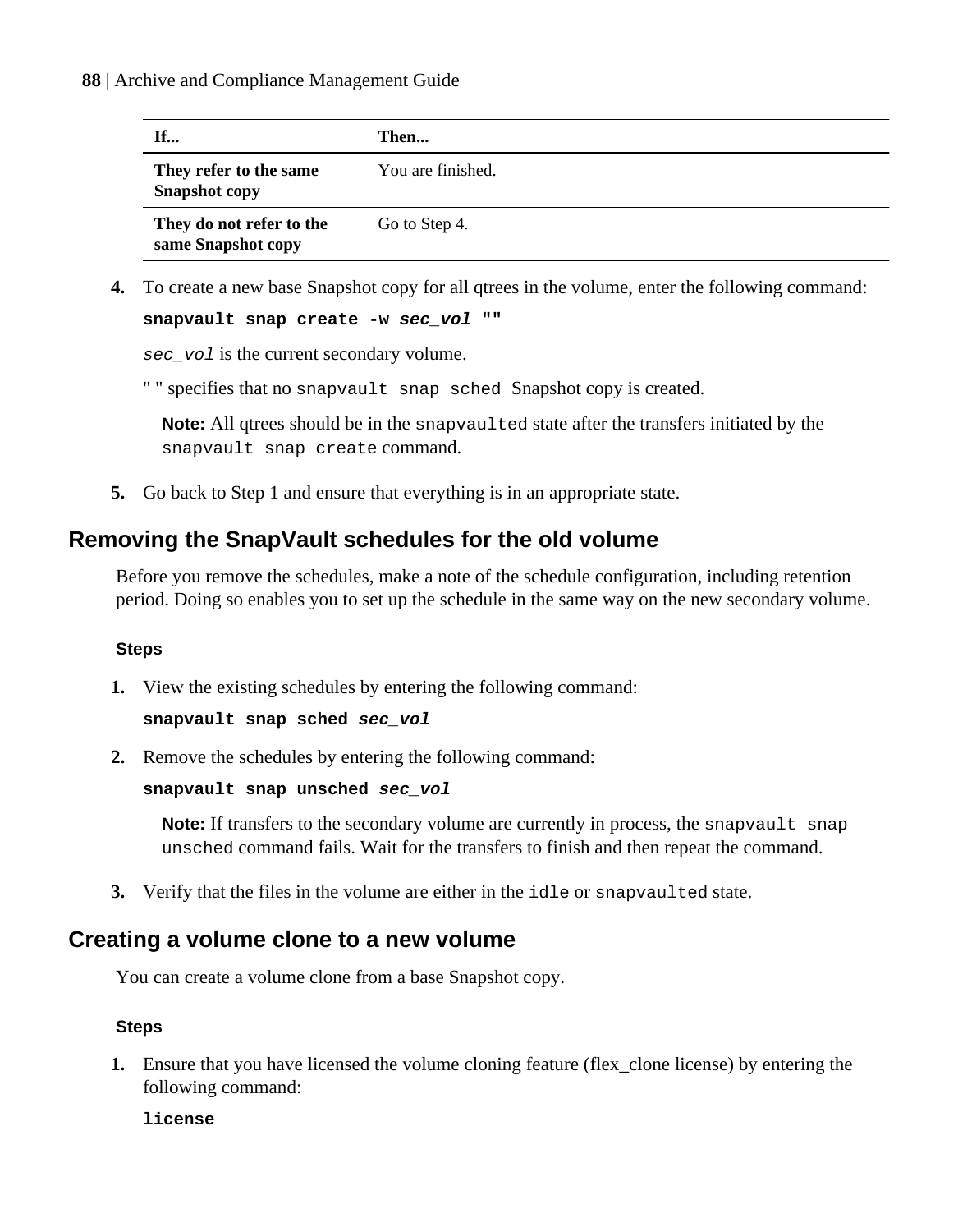**2.** To create a volume clone, enter the following command:

#### **vol clone create altvol -b sec\_vol base\_snapshot**

altvol is the new secondary volume.

sec\_vol is the old secondary volume.

base snapshot is the Snapshot copy that you get by using the snapvault status  $-l$ command.

When you clone a SnapLock Compliance volume, you get the following error message:

Error: vol clone create: The source volume is a strict worm volume. If you create a clone of this volume, you will not be able to delete it until all of the WORM files on this new clone have expired. Use force option to create clones of worm volumes. If you use force option, the destroy time of the clone volume would be: dd mm yy.

**Note:** Clone volumes are in the same aggregate as the parent volume.

When you create a volume clone, you can ignore the messages appearing on the console.

### **Examples of possible messages**

Reverting volume altvol to a previous snapshot. Breaking snapmirrored qtree 1 in volume altvol: basesnapshot no longer exists. Use snapmirror resync or initialize to re-establish the snapmirror. Breaking snapmirrored qtree 2 in volume altvol: WAFL\_check broke all snapmirrors in volume wormclone1.Use snapmirror resync or initialize to re-establish the snapmirror.

## **Copying the appropriate Snapshot copy to a new volume**

When you are creating a copy of a volume, the copy must be of the same type (flexible or traditional) and same compliance type (SnapLock Compliance or SnapLock Enterprise) as the old volume.

#### **About this task**

**Note:** If the volume you are copying is a FlexVol volume, the copy does not have to be in the same aggregate as the old volume, nor does it have to be on the same storage system as the old volume.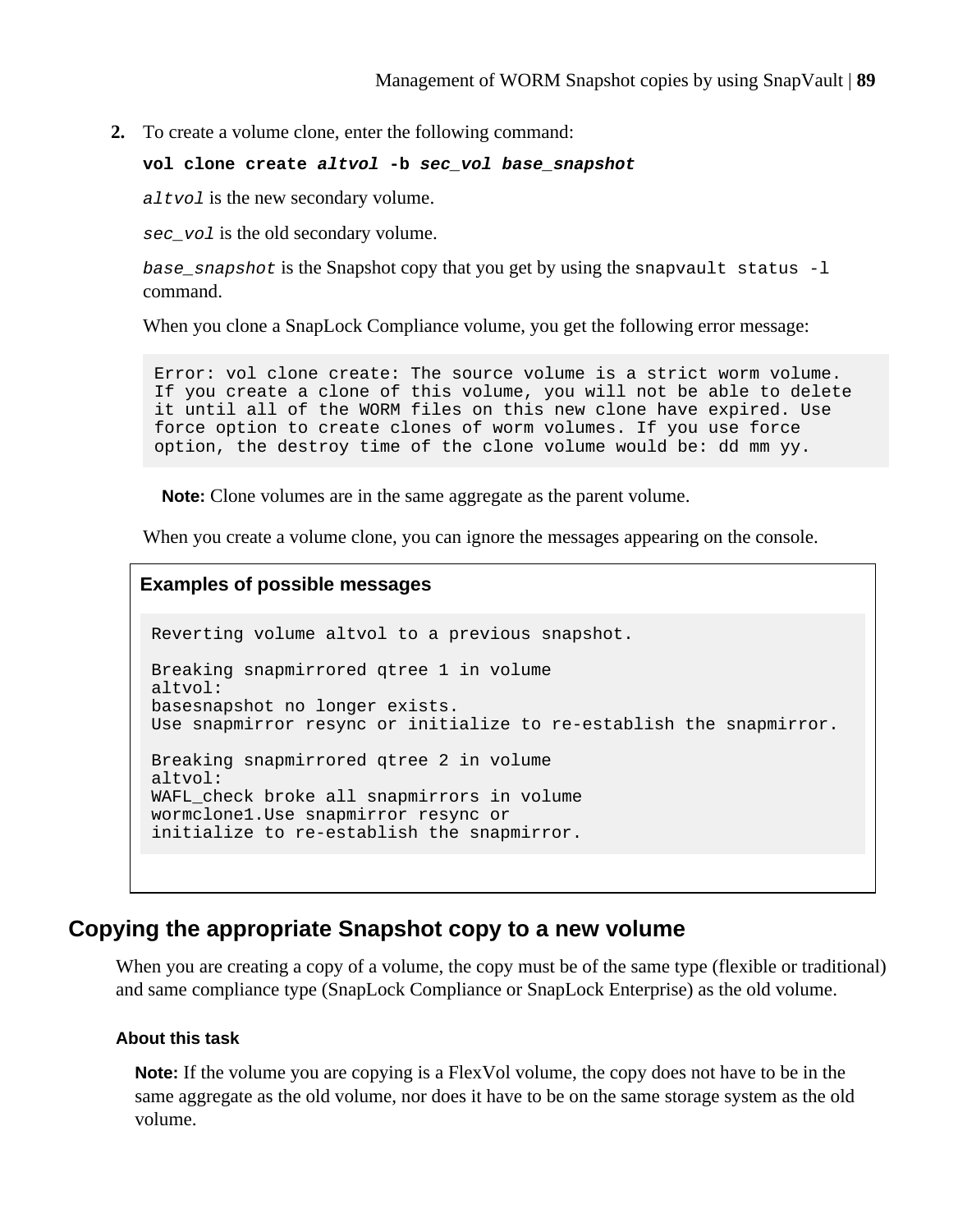#### **Steps**

**1.** To create a copy of the old volume, create the new volume by entering the following command:

**vol create altvol**

 $a$ ltvol is the new volume.

**Note:** Include the appropriate volume type and sizing information.

**2.** Put the new volume in a restricted state by entering the following command:

```
vol restrict altvol
```
**3.** Copy the base Snapshot copy from the old volume to the new volume by entering the following command:

**vol copy start -s base\_snapshot secsystem:secvol altvol**

**Note:** The command assumes that the volume copy is initiated from the system that contains altvol.

**4.** Put the new volume online by entering the following command:

**vol online altvol**

When you create a volume copy, you can ignore the messages appearing on the console.

### **Examples of possible messages**

Breaking snapmirrored qtree 1 in volume altvol: base snapshot no longer exists. Use snapmirror resync or initialize to re-establish the snapmirror.

Breaking snapmirrored qtree 2 in volume altvol: WAFL\_check broke all snapmirrors in volume wormclone1.Use snapmirror resync or initialize to re-establish the snapmirror.

## **Checking or setting the retention period on the new volume**

Clone volumes and volume copies automatically inherit the retention period from their parent volumes. You can change the retention period for the new volume.

#### **Steps**

**1.** To see the retention period on the old volume, enter the following command:

**vol options sec\_vol**

**2.** To see the retention period on the new volume, enter the same command for the new volume: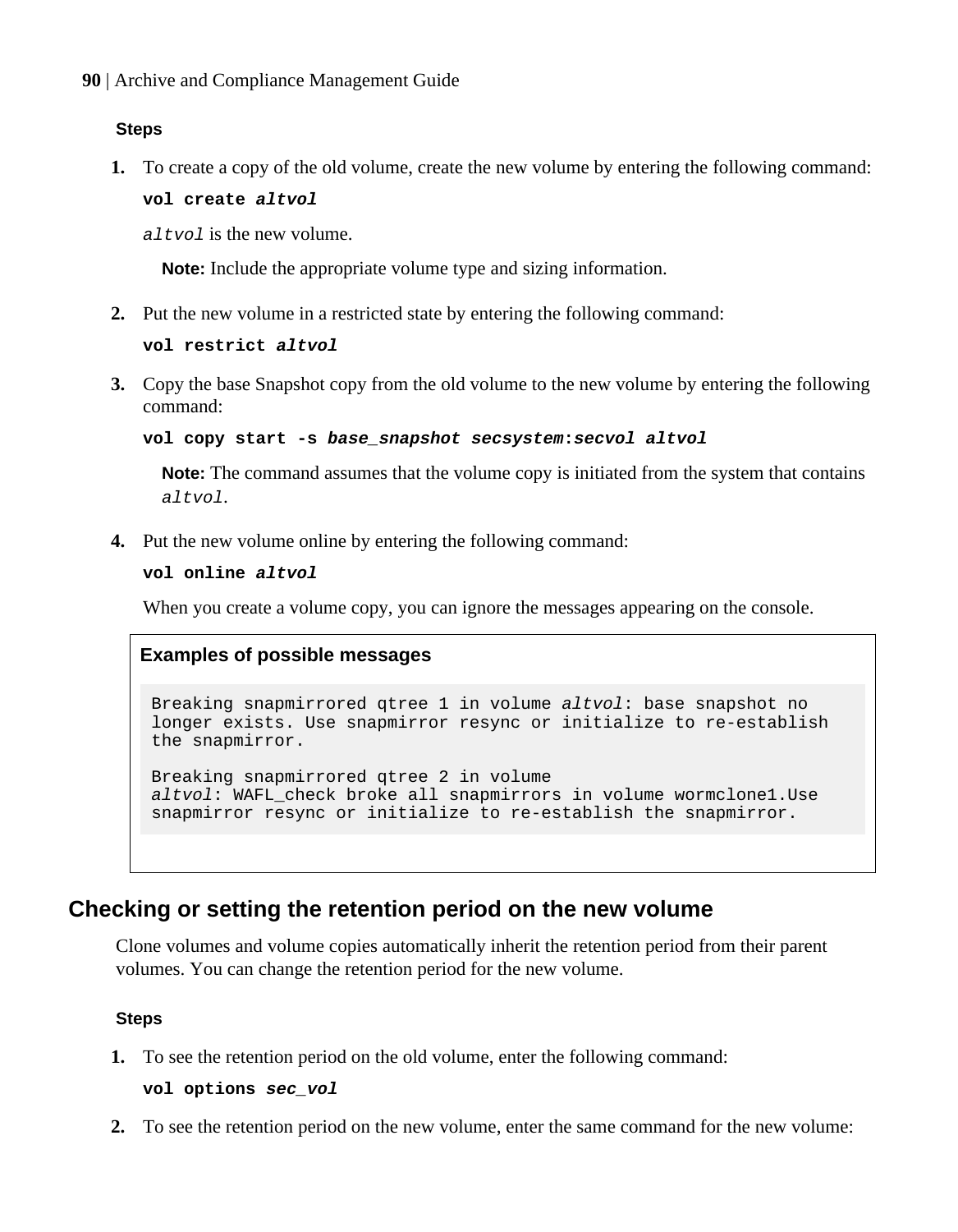**vol options altvol**

- **3.** Compare the output from the two volumes to ensure that they are the same.
- **4.** If you want to change the retention period, enter one or more of the following commands:

```
vol options altvol snaplock_default_period period
vol options altvol snaplock_maximum_period period
vol options altvol snaplock_miniumum_period period
```
where *period* is the retention period.

To learn about retention period values, see the na  $vol(1)$  man page.

## **Checking volume options on the new volume**

Clone volumes and volume copies automatically inherit all options from their parent volumes. Before starting any SnapVault activity on the new volume, you should check the volume options on the new volume against the volume options on the old volume.

#### **Steps**

**1.** To see all volume options for both volumes, enter the following commands:

```
vol status -v sec_vol
vol options sec_vol
vol status -v altvol
vol options altvol
```
where  $\sec_{\theta}$  volume of the old volume and  $\arctan \theta$  is the name of new volume.

**2.** Compare the output to ensure that all options, except for size-related options, are set to the same values.

**Note:** It is especially important that the language settings be the same.

## **Restarting all SnapVault relationships in the new volume**

The qtrees on the new volume are in the normal state, not the snapvaulted state (as you can see by using the qtree status command). You must restart the SnapVault relationships in the new volume.

### **About this task**

**Note:** To support data integrity in a restrictive SnapLock Compliance environment, the snapvault start  $-r$  operation saves all data that was written after the common Snapshot copy to a directory on the volume; however, you typically cannot write data after the common Snapshot copy in this situation.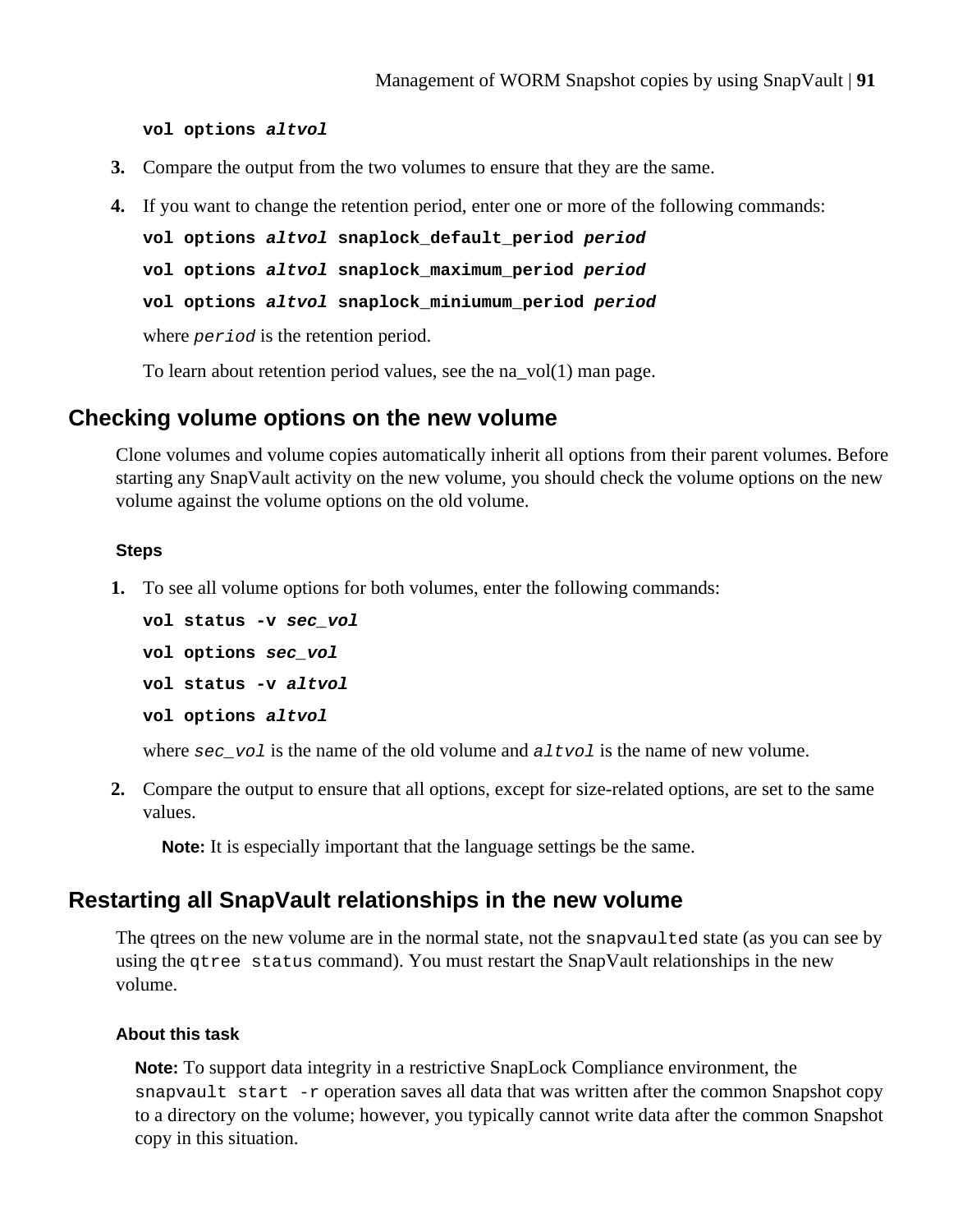**92** | Archive and Compliance Management Guide

#### **Steps**

**1.** To see the SnapVault relationships in the old volume, enter the following command:

#### **snapvault status**

You can see the SnapVault relationships for all volumes. You can use the listed relationships to generate the relationships in the new volume.

**2.** To restart SnapVault relationships, enter the following command for each secondary qtree:

## **snapvault start -r -S pri\_system:/vol/pri\_vol/pri\_qtree /vol/altvol/ dest\_qtree**

For details about the snapvault start command, see the na  $s$ napvault $(1)$  man page.

**Note:** If you omit the  $-r$  option from the snapvault start command, the restart will fail.

## **Reconfiguring the SnapVault schedules in the new volume**

If you are not changing the SnapVault Snapshot schedule on the primary storage system, you can use the same names and schedule for Snapshot copies.

#### **Step**

**1.** To reconfigure the SnapVault schedules, enter the following command:

**snapvault snap sched -x -o retention\_period=period altvolsnapname sched\_spec**

To learn more about the snapvault snap sched command, see the na\_snapvault man page.

**Note:** Specifying the retention period is optional. If a retention period is not specified, the default retention period for the volume is used.

## **Ensuring the migration of Snapshot copies**

You should run a few Snapshot copy targets in the new volume to ensure that everything was migrated successfully. Then, after the first scheduled Snapshot copy and transfer have occurred, look at the entries in the new volume.

### **Steps**

**1.** To view the entries, enter the following commands:

**snapvault status**

**snapvault status -c**

**2.** Verify all the entries of Snapshot copies in the new volume.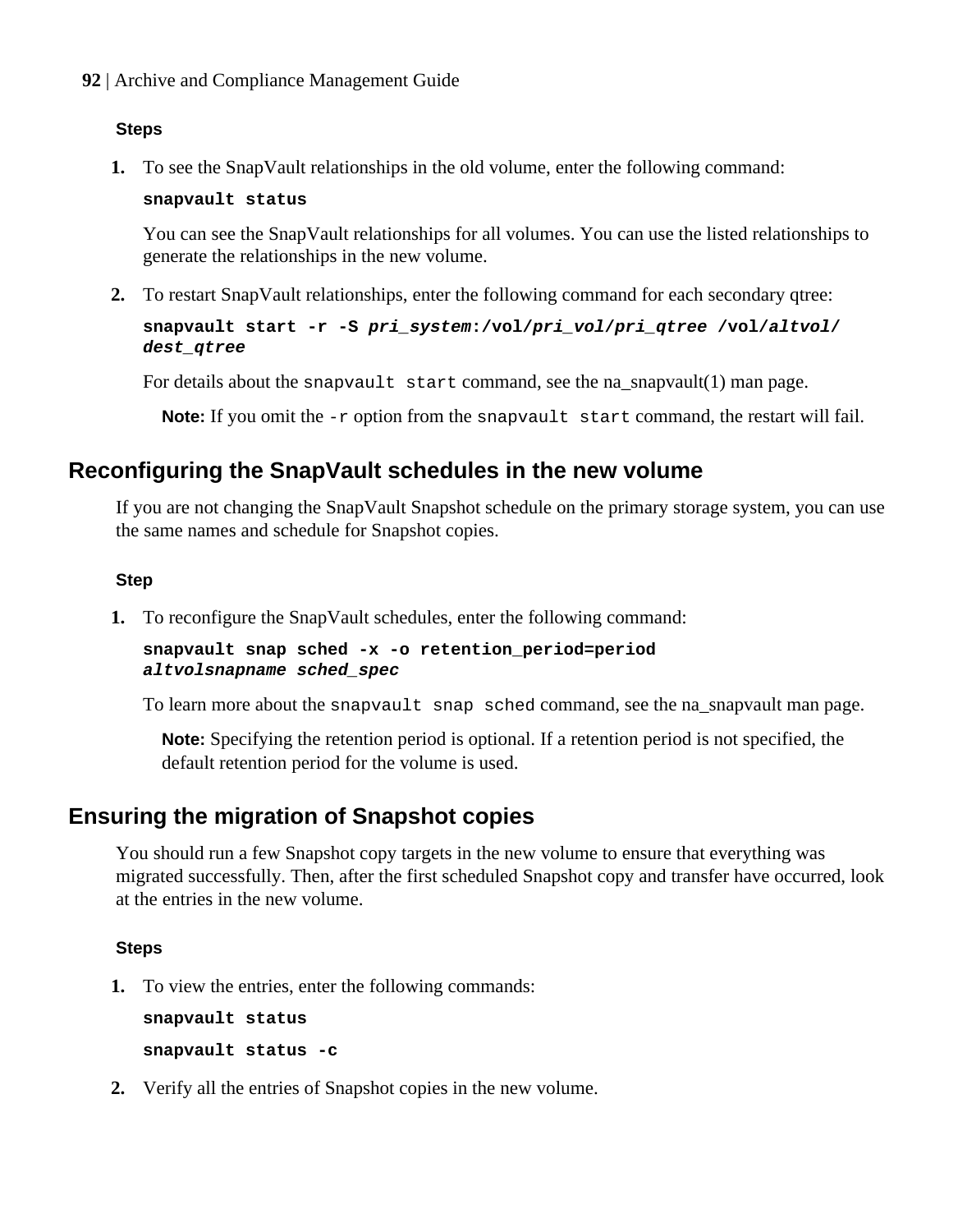## **Stopping all SnapVault relationships in the old volume**

After verifying the migration of the Snapshot copy, you can delete the old SnapVault relationships.

### **Steps**

**1.** From the system that contains the old volume, enter the following command for all the qtrees in the old volume:

```
snapvault stop -f /vol/sec_vol/dest_qtree
```
**2.** From the primary storage system, enter the following command for all the qtrees backed up to the old volume:

```
snapvault release /vol/pri_vol/pri_qtree sec_system:/vol/sec_vol/
dest_qtree
```
For details about the snapvault release command, see the na\_snapvault(1) man page.

The snapvault stop command deletes the qtree from the active file system on the old volume. Backup copies of the qtree are in the Snapshot copies on the old volume. You can access them if you want to browse the old backups or restore data from the old backups. The active image of the backup data is moved to the new volume when you restart the SnapVault relationship by using the snapvault start -r command.

## **Backup of the log volumes created by the SnapLock for SnapVault feature**

Along with backing up SnapLock Compliance secondary storage volumes, you can provide additional protection for log volumes created by the SnapLock for SnapVault feature.

## **Protecting a log volume of the SnapLock for SnapVault feature**

You can protect a log volume of the SnapLock for SnapVault feature. You do this by creating a SnapMirror backup with the same update schedule that you have for other SnapMirror relationships between the SnapVault secondary storage system and the SnapMirror destination.

## **Step**

**1.** Create a SnapMirror relationship between the SnapLock for SnapVault log volume and a new SnapLock for SnapVault log volume on the new standby system.

For more information about setting up a basic SnapMirror operation, see the *Data ONTAP Data* Protection Online Backup and Recovery Guide for 7-Mode.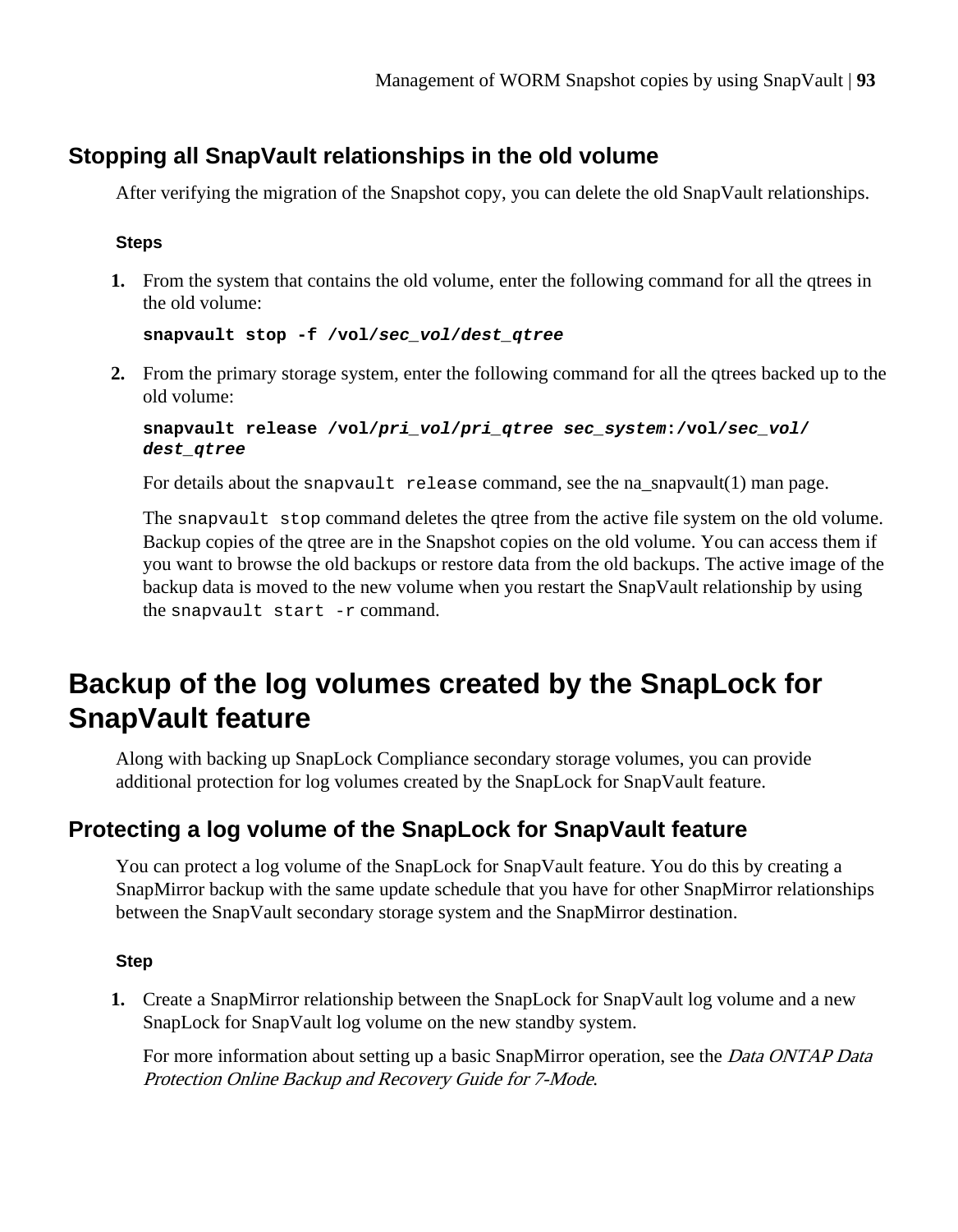## **Failing over to the standby system**

If you convert the standby system to a SnapVault secondary system, you need to configure the log volume for the SnapLock for SnapVault feature to continue with collecting log information.

### **Steps**

**1.** Quiesce the SnapMirror relationship to the SnapLock for SnapVault log volume on the converted standby system by using the following command:

**snapmirror quiesce volume\_name**

**2.** Break the SnapMirror relationship to the SnapLock for SnapVault log volume on the converted standby system by using the following command:

**snapmirror break volume\_name**

**3.** Configure the SnapLock for SnapVault log volume on the converted standby system by using the following command:

**options snapvault.lockvault\_log\_volume volume\_name**

## **Reestablishing standby protection**

If you reestablish standby protection for new SnapVault secondary volumes, you should also reestablish new standby protection for the log volume of the SnapLock for SnapVault feature. As is the case with reestablishing standby protection for SnapVault secondary volumes, you need a new volume for the new standby log volume of the SnapLock for SnapVault feature.

### **Step**

**1.** Create a SnapMirror relationship between the SnapLock for SnapVault log volume and a new SnapLock for SnapVault log volume on the new standby system.

## **How to resynchronize a broken SnapVault relationship**

You can use the snapvault start -r command to reestablish a broken SnapVault relationship without a lengthy baseline transfer.

Typically, this command locates the most recent common Snapshot copy, discards any data written to the destination after that Snapshot copy, and begins to resynchronize content using the common Snapshot copy.

To support data integrity in a restrictive SnapLock Compliance environment, the snapvault start -r operation saves all data that was written after the common Snapshot copy to an image and log file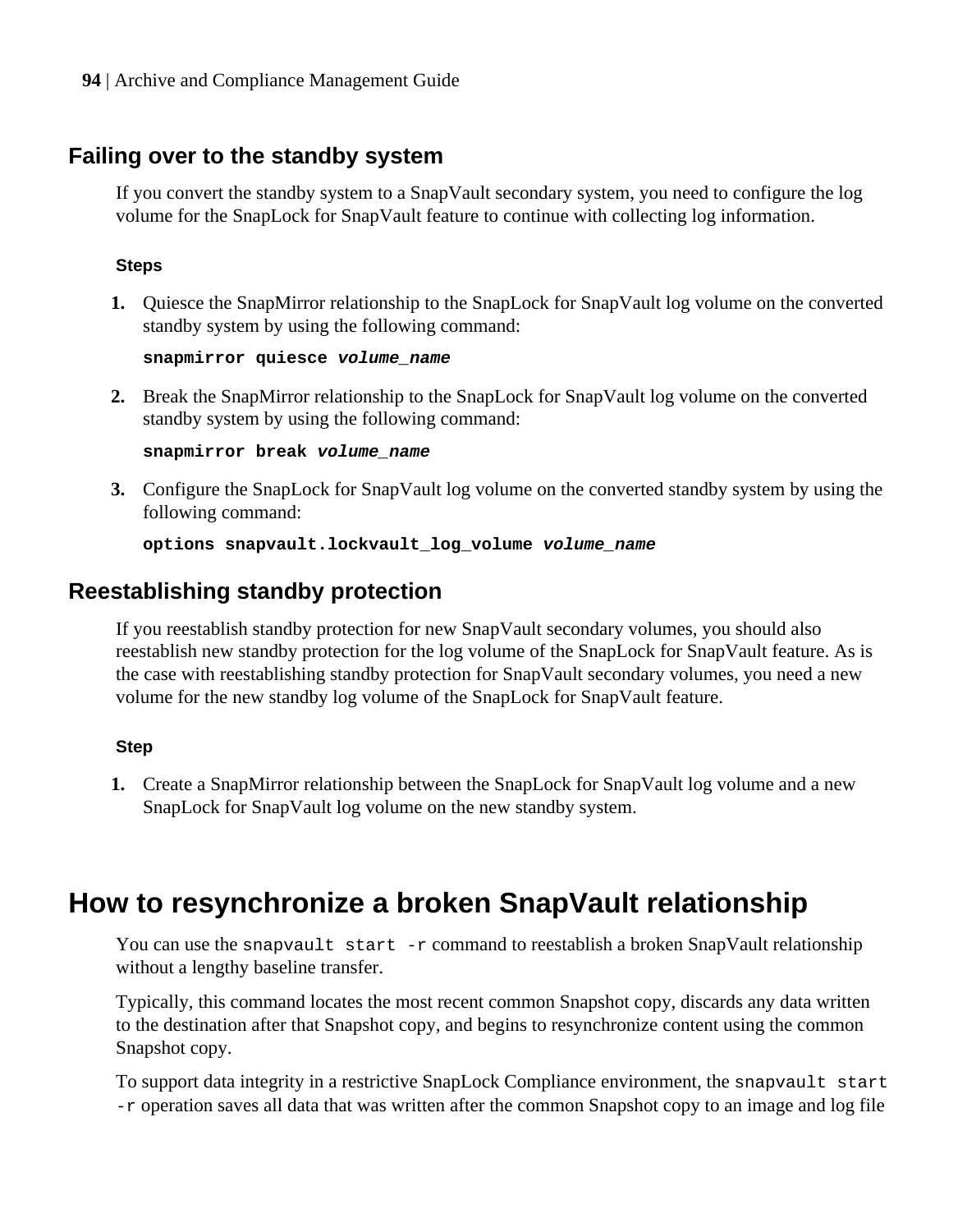in a directory on the volume. These files are then stored in the following directory on the SnapLock Compliance volume: /etc/logs/snapmirror\_resync\_archive/volname\_UUID\_qtree.

The image and log files are named dump\_image\_YYMMDD\_HHMMSS and dump\_log\_YYMMDD\_HHMMSS, respectively.

**Note:** The retention period for image and log files is equal to the longest retention period of any data file in the data set. This ensures that the image and log files are not deleted before the retention period has passed.

If the save operation fails for any reason, the snapvault start  $-r$  transfer operation does not proceed.

# **Turning SnapVault off**

You might want to turn SnapVault off because the files are no longer important or current or have been moved to another location.

## **Step**

**1.** On both the primary storage system and the secondary storage system, enter the following command:

### **options snapvault.enable off**

This option persists across reboots.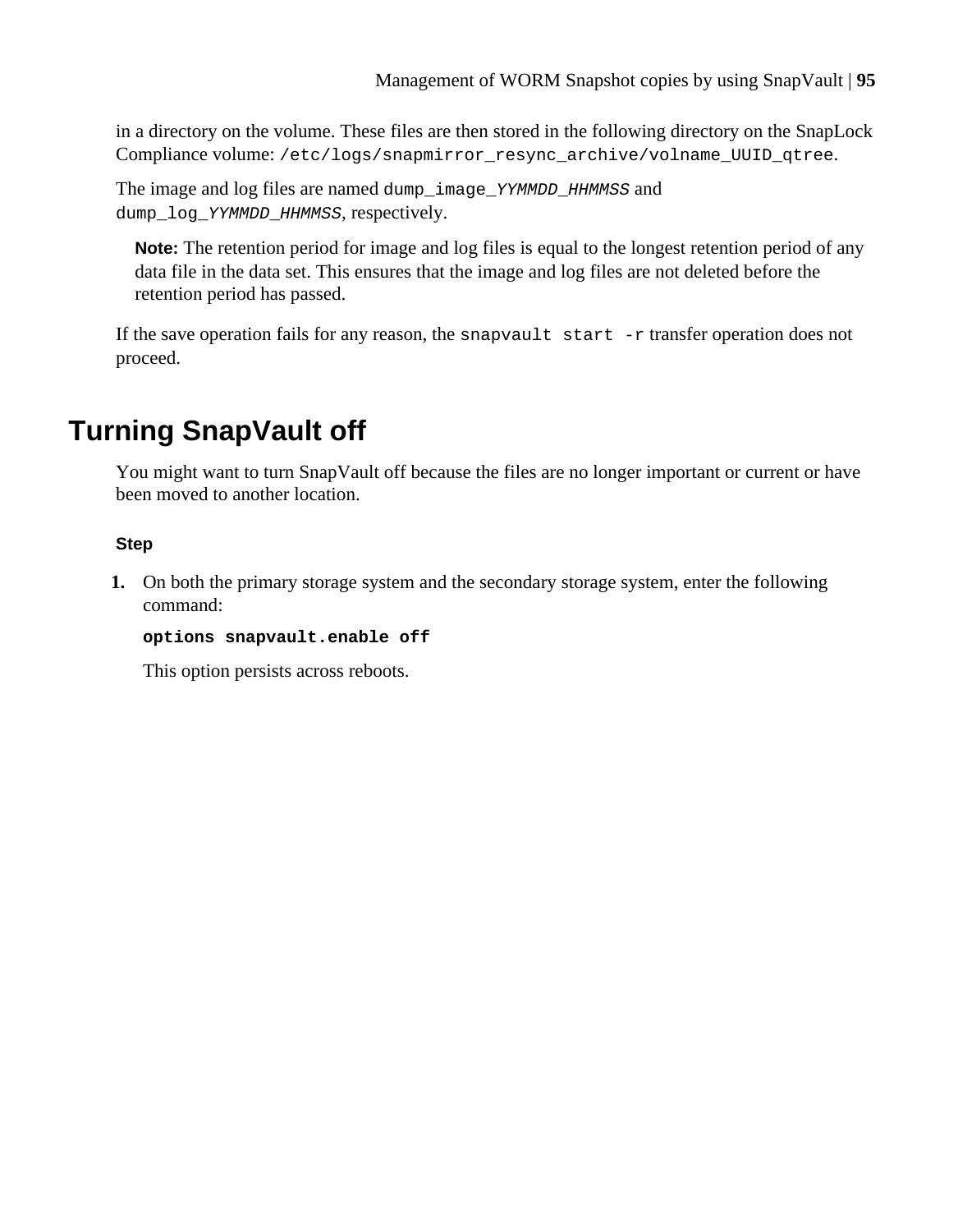# **Management of SnapVault log files**

You can manage SnapVault log files for compliance.

## **Regulatory compliance and SnapVault log files**

SnapVault creates log files that meet the requirements for regulatory compliance.

Following are the requirements for regulatory compliance:

- You cannot delete a log file.
- You cannot delete or overwrite the contents of log files.
- The log files must accurately record the exact series of events that occur during a time frame.

## **How SnapVault maintains compliance**

SnapVault uses a SnapLock volume in which the log files are kept. This volume, called SnapLock for SnapVault log volume, is a standard WORM volume. SnapVault uses an append-only write operation to write to the log files. This allows accurate record keeping but does not allow previous events to be overwritten.

SnapVault uses two types of log files to record events:

- SnapVault operations log files
- SnapVault files-transferred log files

## **Operations log file**

Operations log files have a weekly rotation policy; SnapVault creates a new log file every Sunday morning at midnight. Any SnapVault operations that are active when the new log file is created are recorded in the new log file.

The following is the format for an operations log file name:

**snapvault.yyyymmdd\_zzz**

yyyy is the year.

mm is the month (01 to 12).

dd is the date (01 to 31).

zzz is the current time zone setting.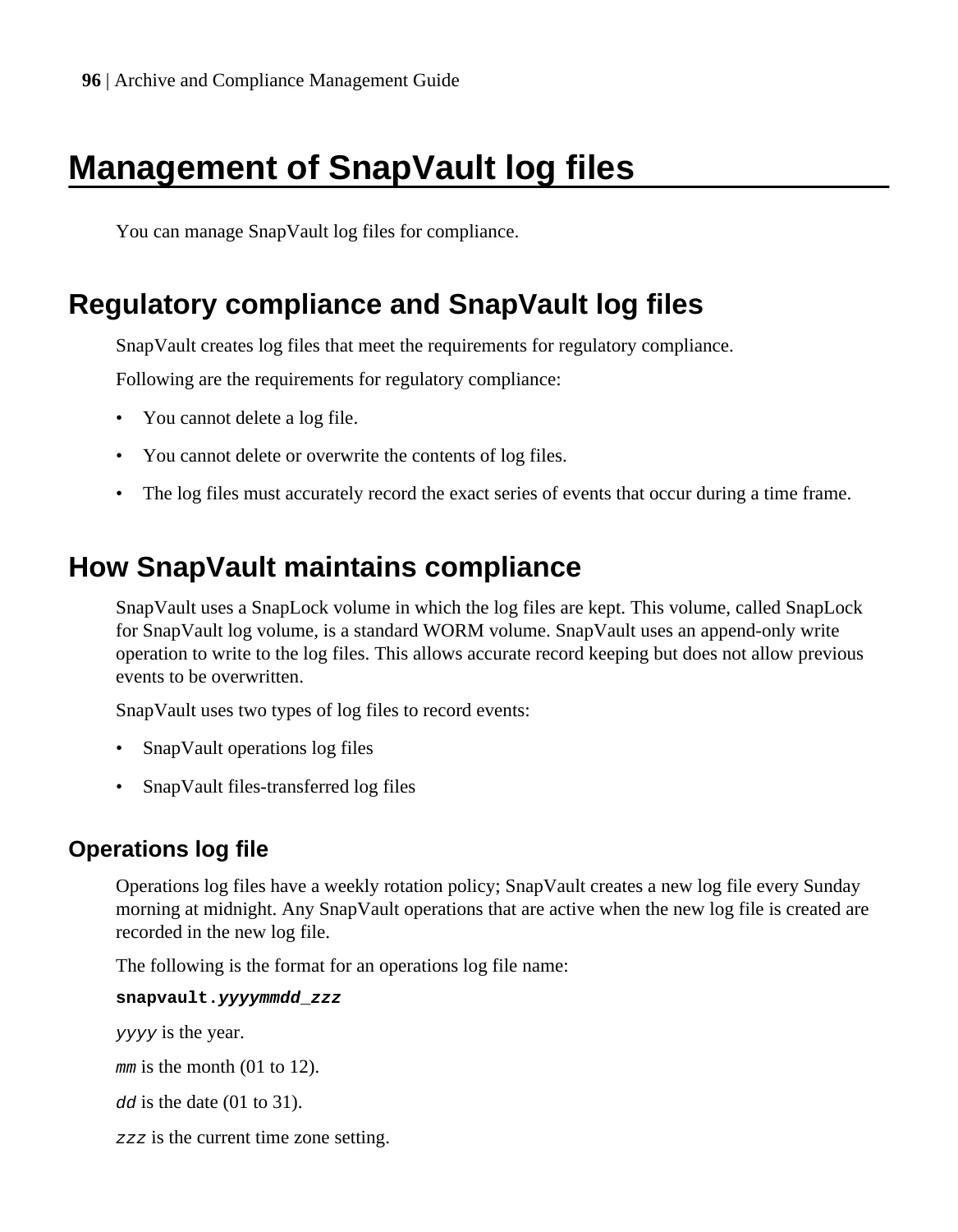The timestamp denotes when the log file is created. The timestamp is generated using the system clock.

## **Files-transferred log files**

SnapVault creates a new files-transferred log file at the beginning of each SnapVault transfer.

Files-transferred log files are kept in the following directory structure in the log volume created by the SnapLock for SnapVault feature : /etc/logs/snapvault secondary vol/secondary qtree name/month/log file.

The snapVault secondary vol directories are the SnapLock volume names on the secondary storage system. The following is the format of the directory name: secondary volume name\_volume id. The volume UUID uniquely identifies a volume globally.

The secondary qtree name directories are the qtrees within a SnapVault secondary vol directory. The following is the format of the secondary qtree directory name: secondary

qtree name\_treeid\_inodenum\_gennum. The tree ID, inode number, and generation number uniquely identify the qtrees within a volume.

The month directory denotes the month in which log files for a qtree were generated. The format for the month directory is as follows:  $y \rightarrow y \rightarrow y \rightarrow$  and month (mm) are generated using the system clock.

The log file name uniquely identifies each transfer log file. The following is the format of the transfer log file name: snapvault\_filelog.yyyymmdd\_hhmmss\_zzz.

The year (yyyy), month (mm), day (dd), hour (hh), minute (mm), second (ss), and time zone (zzz) are generated using the system clock.

## **Example**

The following is a sample path for a transfer log file named snapvault filelog. 20040123\_000500\_PST:

```
/etc/log/vault_ ed0ad520-5f40-11d8-91ca-00a09800dcba/
users_19_1435628_1286197/200401/snapvault_filelog.20040123_000500_PST
```
## **Configuring the log volumes of the SnapLock for SnapVault feature**

A log volume for the SnapLock for SnapVault feature must be a SnapLock volume. The SnapLock volume can be a traditional volume or a flexible volume. All SnapVault log entries are created in the log volume. This is a system-wide option; therefore, a SnapVault operation on any SnapLock volume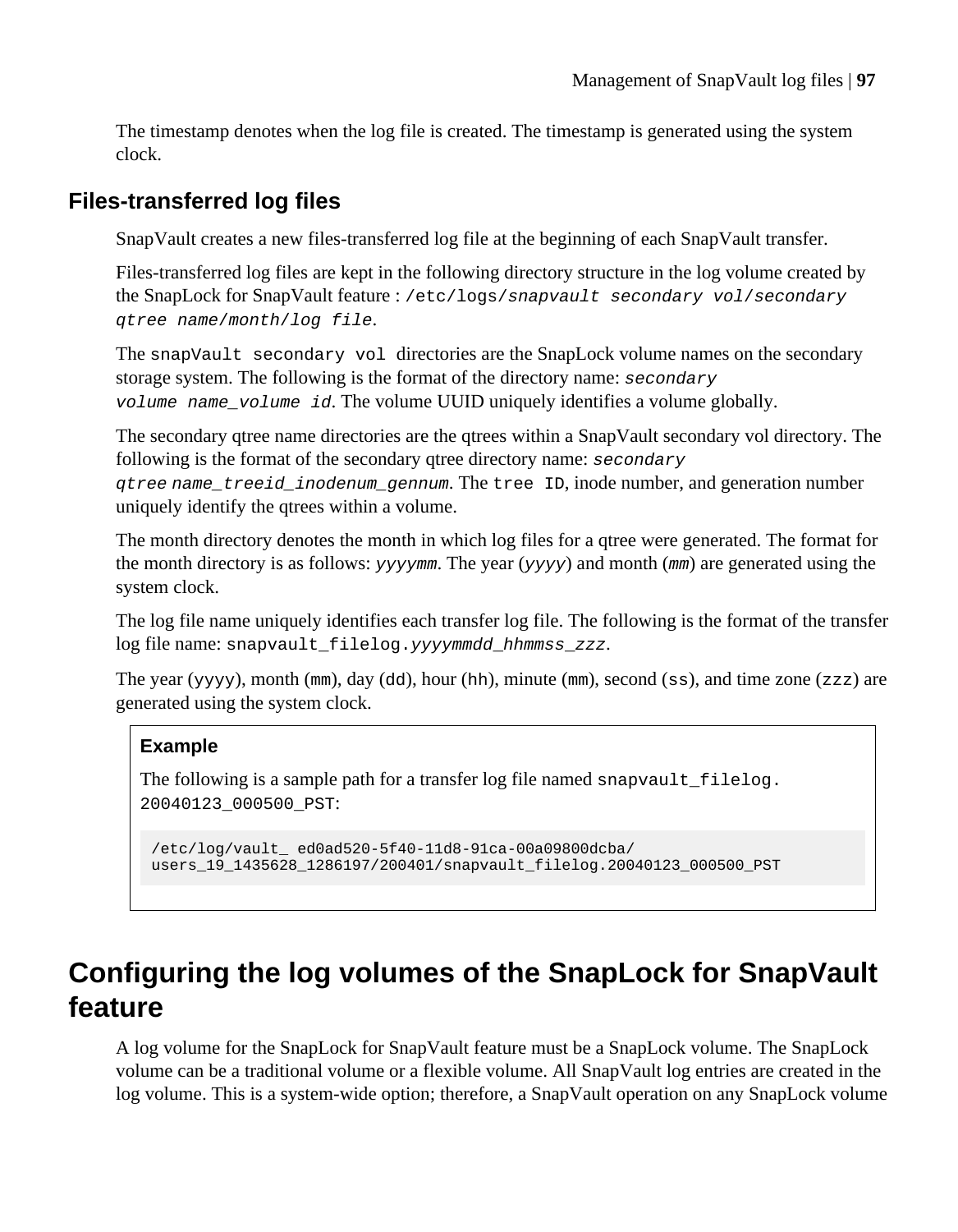**98** | Archive and Compliance Management Guide

is logged to the log volume. However, you need to set this option for SnapVault transfers to SnapLock volumes to succeed.

## **Before you begin**

You must create a log volume for the SnapLock for SnapVault feature before starting an initial (level 0) SnapVault transfer.

## **Step**

**1.** To configure the log volume, enter the following command:

**options snapvault.lockvault\_log\_volume volume\_name**

volume\_name is a SnapLock volume.

**Note:** You must use the name of a previously created SnapLock volume, and this volume should not be used for any other purpose.

## **Where the log files are kept**

All SnapVault log files are kept in the log directory of the SnapLock for SnapVault log volume that you created and configured.

The SnapVault log files are kept in the /etc/log directory of the SnapLock for SnapVault log volume. Log files in this directory inherit the default retention period of the log volume. Log files cannot be deleted from the volume until their retention periods have expired. SnapVault does not remove expired log files automatically; you must delete them manually.

**Note:** Ensure that you set the default retention period on the log volume appropriately. The initial default retention period is 30 years for SnapLock Compliance volumes.

## **What files-transferred log files contain**

A transfer log contains a header that describes the transfer and zero or more entries that describe the contents of the transfer.

A log file contains only a header and zero entries in two instances: when no data on the primary storage system has changed since the last SnapVault update or for a rollback transfer.

The header at the beginning of each log file contains the following information:

- Transfer type
- Source system and source path
- Destination system and destination path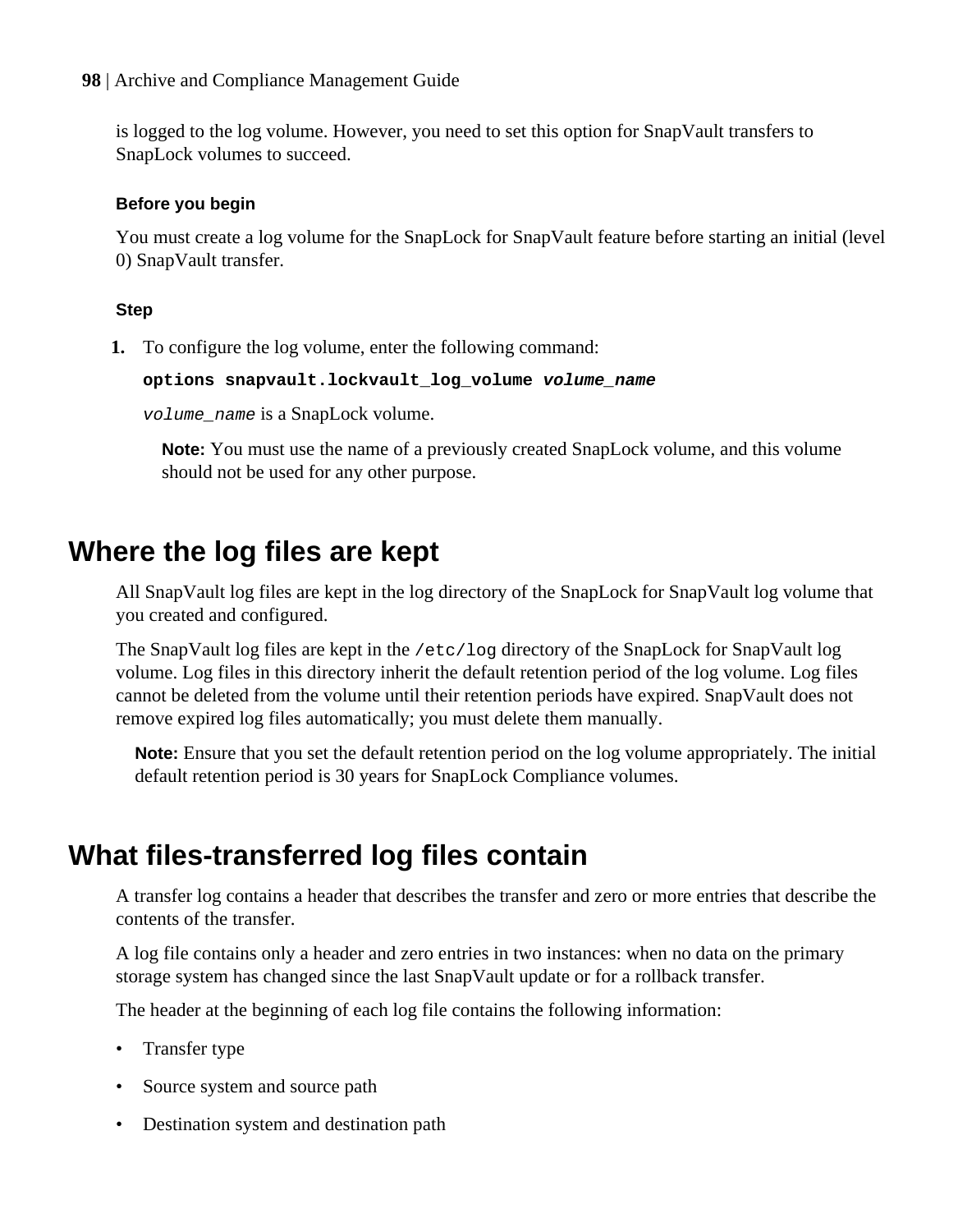- Date and time of the start of the transfer
- Date and time of the source system Snapshot copy

**Note:** Date and time of the source system Snapshot copy is interpreted according to the time zone settings on the secondary system, not the primary system.

## **Example**

```
# Transfer type: Base Start
# From: sourcesystem:/vol/compat_data/myqtree1
# To: destinationsystem:/vol/logs/mult1
# Start time: Tue Mar 30 22:43:09 GMT 2004
# Source snapshot timestamp: Wed Mar 31 23:41:01 EST 2004
```
## **Types of log entries recorded**

All create, delete, modify, and rename operations are recorded in the transfer log files.

- Create file (regular, special, or stream)
- Delete file (regular, special, or stream)
- Create directory
- Delete directory
- Rename from (regular file or directory)
- Rename to (regular file or directory)
- Modify file (regular, special, or stream file, but not directory)
- Modify attributes (regular, special, stream file, or directory)

## **Log entry format**

The log entry format is as follows:

```
date_and_time action_taken base_path_length:stream_name_length path_name
```
date and  $time$  is the mtime or ctime value from the primary storage system, not the secondary storage system.

**Note:** The mtime value is used to create file and directory types, delete file and directory types, and modify file types because these entry types modify data. The ctime value is used to rename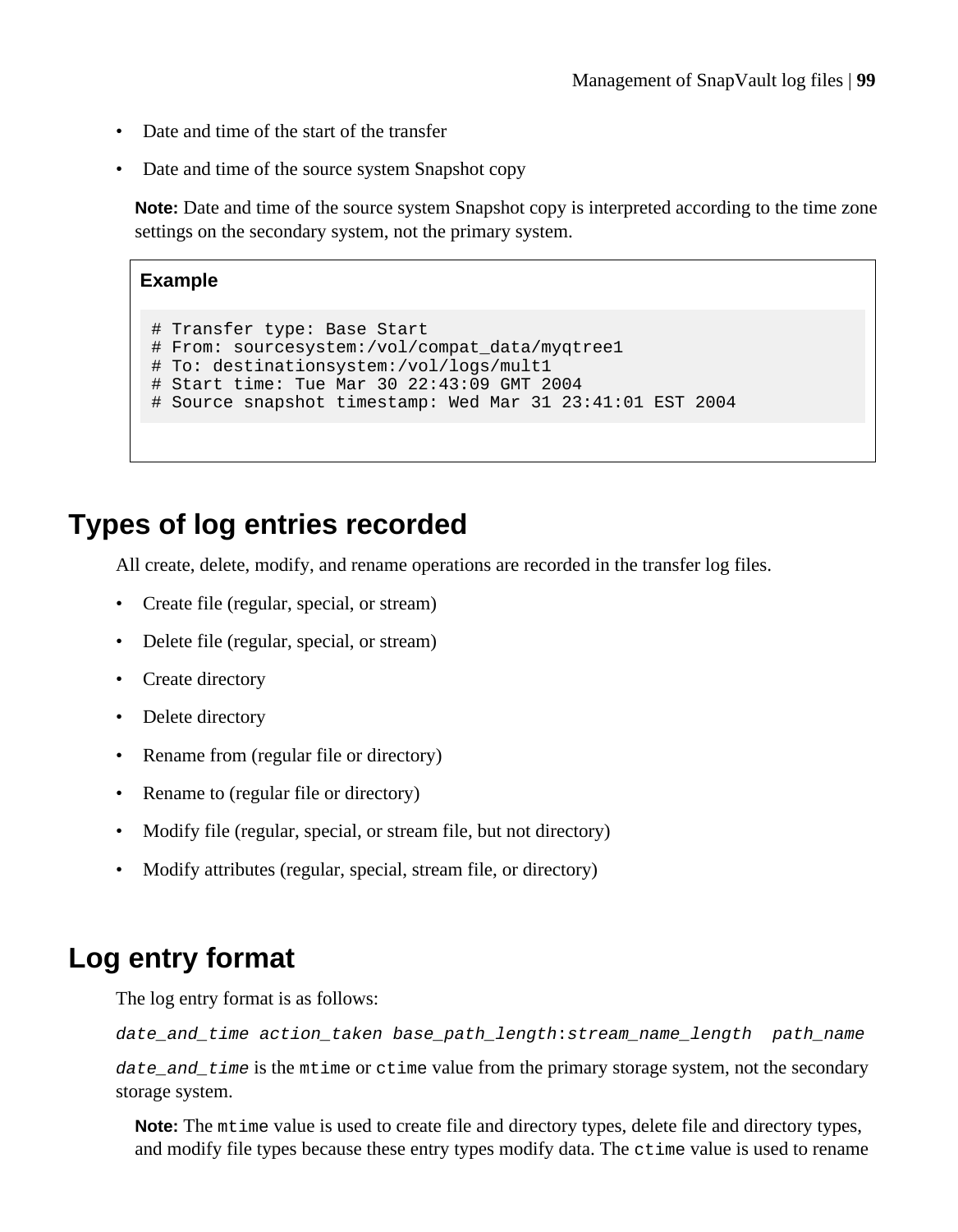file and directory types and modify attribute types because these types modify the container for the data, not the data itself.

action\_taken is one of the types of log entries.

base\_path\_length:stream\_name\_length is the length of the base path followed by a colon and the stream name in single byte characters. Only the base path length is shown if the file is not a stream file.

path\_name is the file path relative to the base of the tree that is mirrored, not the absolute path name. The relative path name is the same on the primary and secondary storage system.

## **Example**

The following are examples of log entries:

Fri Mar 26 23:08:33 GMT 2004 Create Dir 7 ./mydir<br>Mon Oct 9 17:36:14 GMT 2000 Create File 14 ./mydir/myfile Mon Oct 9 17:36:14 GMT 2000 Create File 14 Mon Jun 12 22:21:11 GMT 2000 Create File 14:8 ./mydir/myfile:strm

## **How log entries are created**

Certain actions cause SnapVault to create a log entry type. The following table lists actions that cause SnapVault to create a log entry, the type of log entry created, and possibly a note about the action.

| Action                                                                                                                              | <b>Entry type</b>                                                       | <b>Note</b>                                                                |
|-------------------------------------------------------------------------------------------------------------------------------------|-------------------------------------------------------------------------|----------------------------------------------------------------------------|
| The initial transfer of all files<br>and directories.                                                                               | Create File                                                             |                                                                            |
|                                                                                                                                     | <b>Create Directory</b>                                                 |                                                                            |
| The data in a file was<br>modified.                                                                                                 | <b>Modify File</b>                                                      | A Modify Attributes entry is<br>not created if a Modify File<br>entry was. |
| The attributes of a directory,<br>such as permissions, were<br>changed or any entries in the<br>directory were added or<br>deleted. | Modify Attributes (directory)                                           |                                                                            |
| An access control list (ACL)<br>for a file or directory was<br>created, deleted, or changed.                                        | Modify Attributes (any file or<br>directory associated with the<br>ACL) | ACL creation, deletion, or<br>modification is not explicitly<br>logged.    |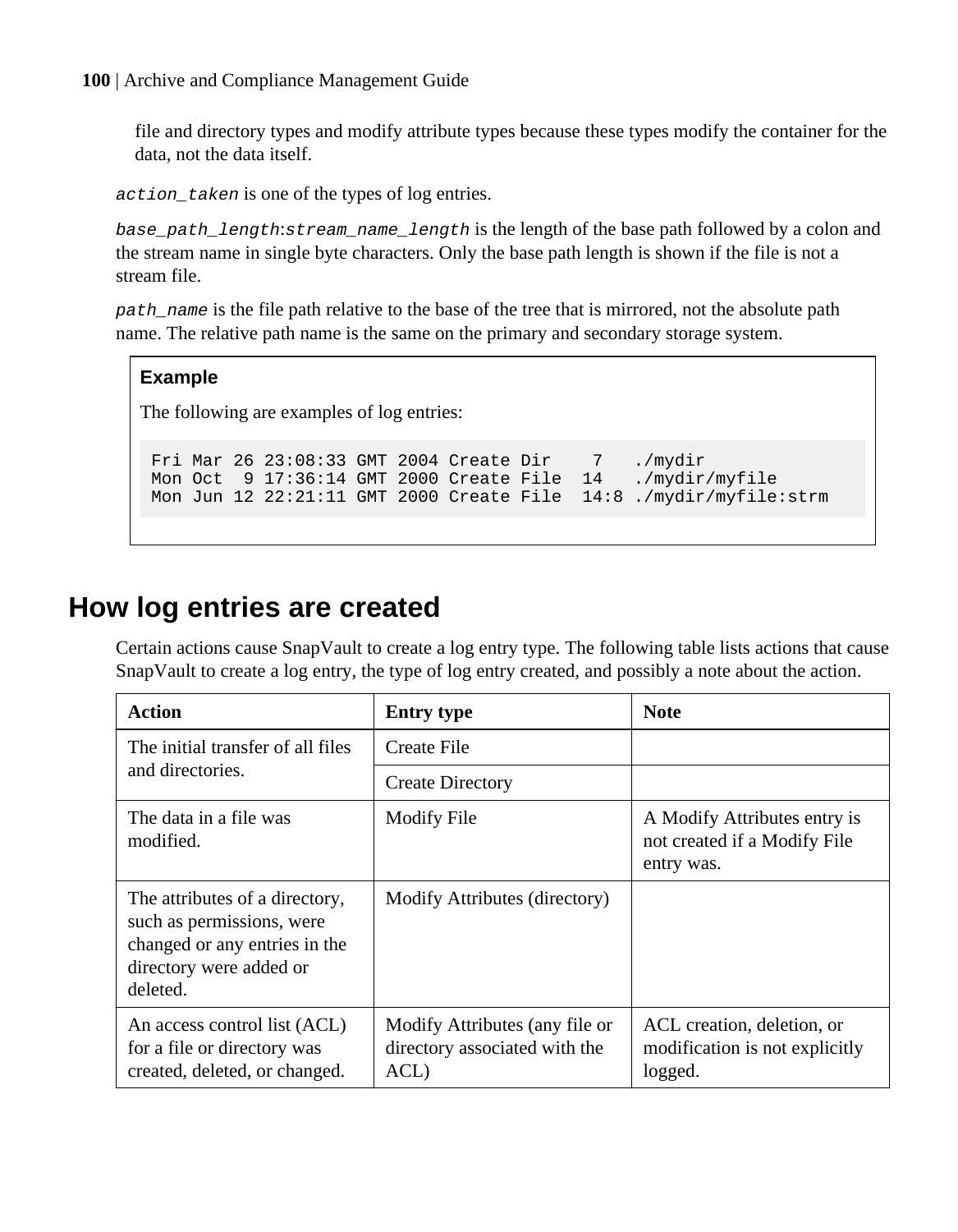| <b>Action</b>                                                                                                         | <b>Entry type</b>                                                               | <b>Note</b>                                                                                                                 |
|-----------------------------------------------------------------------------------------------------------------------|---------------------------------------------------------------------------------|-----------------------------------------------------------------------------------------------------------------------------|
| A file or directory with only<br>one link was renamed.                                                                | <b>Rename From</b>                                                              | Renaming creates two entries<br>that appear together in the log.                                                            |
|                                                                                                                       | Rename To                                                                       |                                                                                                                             |
| A file was renamed.                                                                                                   | Modify Attributes or Modify<br>File in addition to Rename<br>From and Rename To | A Modify Attributes entry is<br>created if no data was<br>modified. A Modify file entry<br>is created if data was modified. |
| A directory was renamed.                                                                                              | Modify Attributes in addition<br>to Rename From and Rename<br>To                |                                                                                                                             |
| A hard link was added to an<br>existing file.                                                                         | <b>Create File</b>                                                              |                                                                                                                             |
| A hard link to a file was<br>removed and the file still has<br>one or more hard links.                                | Delete File                                                                     |                                                                                                                             |
| A hard link was added to a file,<br>but no content was changed.                                                       | Modify Attributes for all links<br>to the file except the new link              |                                                                                                                             |
| A hard link was added to a file<br>and content was changed.                                                           | Modify File for all links to the<br>file except the new link                    |                                                                                                                             |
| A hard link was deleted from a<br>file, but no content was<br>changed.                                                | Modify Attributes for all links<br>to the file except the deleted<br>link       |                                                                                                                             |
| A file with one or more hard<br>links to it was created between<br>the previous transfer and the<br>current transfer. | <b>Create File</b>                                                              | No Modify File or Modify<br>Attributes entry for the file.                                                                  |
| A file and all its hard links<br>were deleted between the<br>previous transfer and the<br>current transfer.           | Delete File                                                                     | No Modify File or Modify<br>Attributes entry for any links.                                                                 |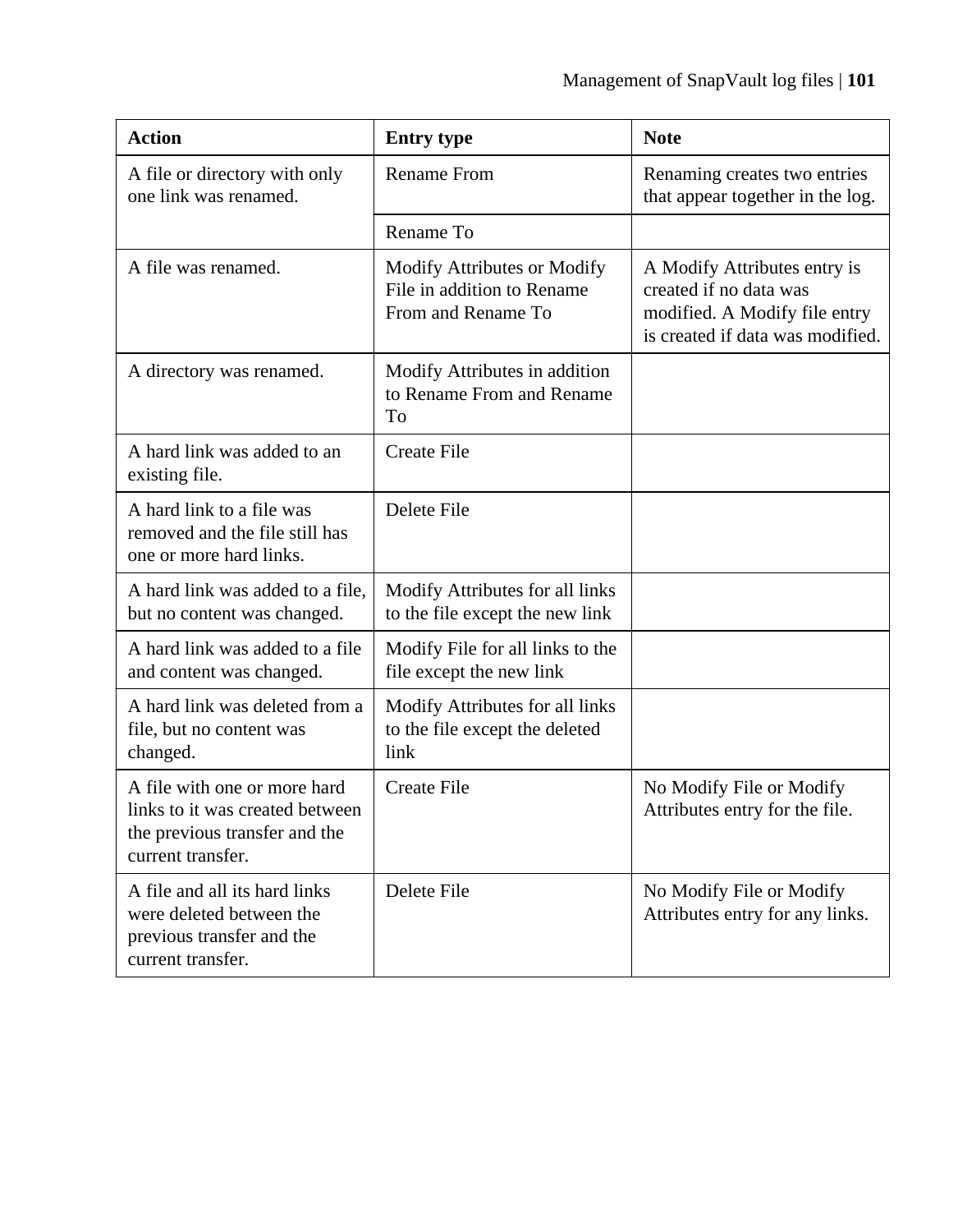| Action                                          | <b>Entry type</b>                                 | <b>Note</b>                                                                                                                                        |
|-------------------------------------------------|---------------------------------------------------|----------------------------------------------------------------------------------------------------------------------------------------------------|
| A file with multiple hard links<br>was renamed. | Create File                                       | A file with hard links is<br>renamed by adding one link to<br>the file and deleting one link<br>from the file.                                     |
|                                                 | Delete File                                       |                                                                                                                                                    |
|                                                 | Modify Attributes or Modify<br>File               |                                                                                                                                                    |
| Data or attributes of a file were<br>modified.  | Modify File or Modify<br>Attributes, respectively | A Modify File or Modify<br>Attributes entry is created for<br>each link to the file except<br>links that were added or<br>deleted by the transfer. |

## **How to provide backup and standby protection using SnapMirror**

By setting up a SnapMirror relationship between the SnapVault secondary storage system and a SnapMirror destination or NearStore system, you can provide backup and standby protection for the SnapVault secondary storage system data.

The following is the process for backup and standby protection for the secondary storage system data:

• Use the SnapMirror destination device as a standby device to be activated as an alternative SnapVault secondary storage if the original secondary storage device goes down.

**Note:** The SnapMirror destination systems cannot take advantage of the disk-space-saving benefits of volume cloning. If you used volume cloning on the original SnapVault secondary volume to store more than 255 Snapshot copies, which is the limit imposed on volumes by Data ONTAP, the SnapMirror destination volumes might need to be larger than the SnapVault secondary volumes if they are going to store the same amount of data.

• Reestablishing backup and standby protection using this procedure, you have your original SnapMirror destination volumes as your SnapVault secondary volumes, and new volumes as your SnapMirror destination volumes.

**Note:** You could use the original SnapVault secondary volumes when they become available after the retention period of Snapshot copies and files on the volumes expire, but retention period are usually long enough that the volumes are not likely to be available.

• An optional step, but one that you should avoid performing, is to return to the original backup and standby configuration. After you reestablish the backup and standby configuration, your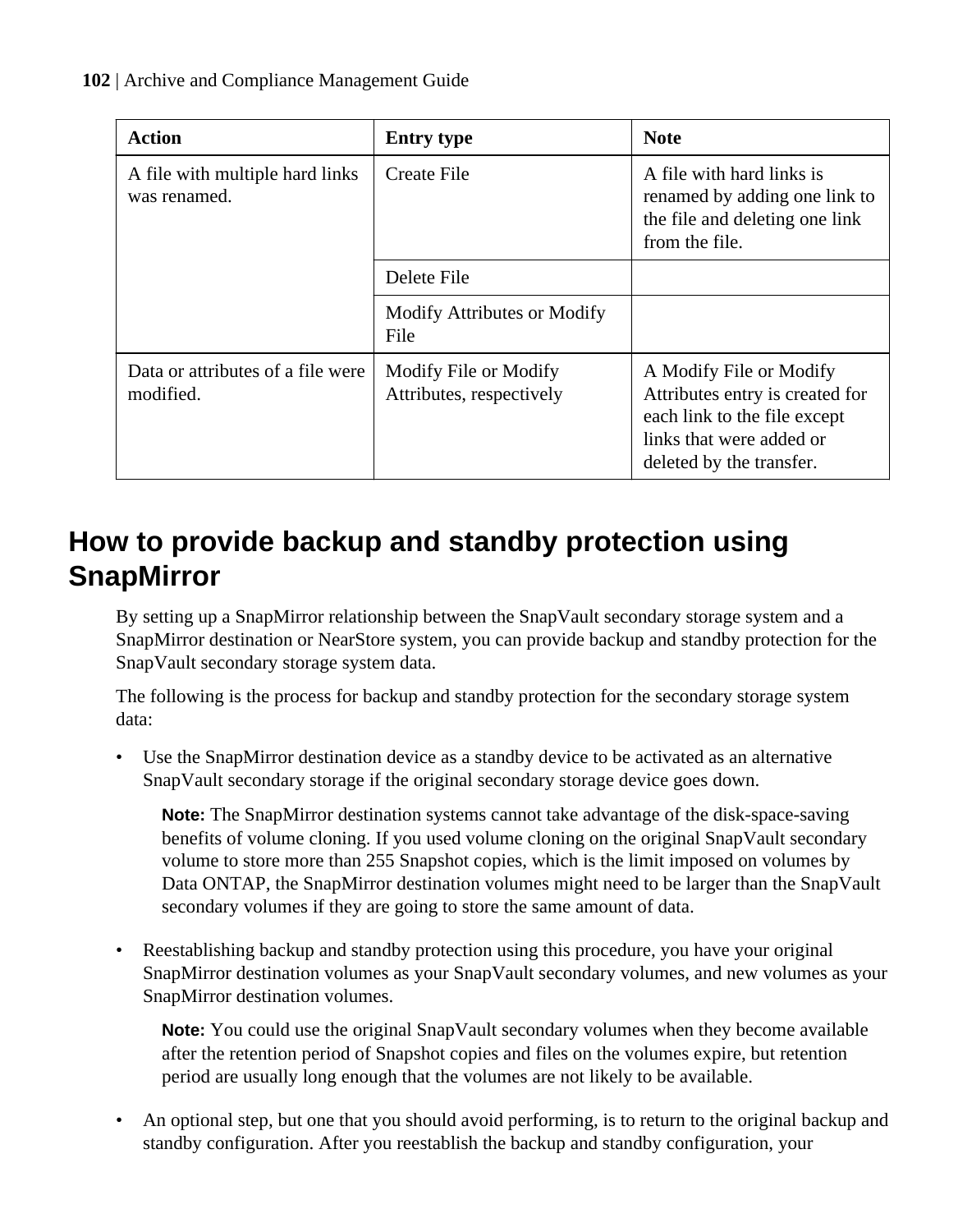SnapVault secondary volumes are protected with a SnapMirror replication, but the two backup systems are reversed (the system that was your standby is now your secondary and the system that was your secondary is now your standby). Instead of returning to the original configuration, it is better that the storage system you use for your SnapVault secondaries and their associated SnapMirror standbys have the same configuration such that their roles can be reversed, if necessary.

## **Setting up backup and standby protection for SnapVault**

You can set up the SnapMirror backup and standby protection for the SnapVault secondary storage system and fail over to the standby system, if needed.

### **Steps**

**1.** To confirm that the SnapVault secondary storage device has both SnapVault secondary storage and SnapMirror features licensed, enter the following command:

#### **license**

**2.** To confirm that the SnapMirror destination device has both the SnapVault secondary storage and SnapMirror features licensed, enter the following command:

#### **license**

**3.** Set up SnapMirror replication from the active SnapVault secondary storage system to a diskbased destination device (another storage or NearStore system).

For more information about setting up a SnapMirror relationship with a disk-based destination device, see the *Data ONTAP Data Protection Online Backup and Recovery Guide for 7-Mode.* 

**4.** If the active SnapVault secondary storage system is damaged or destroyed, convert the SnapMirror destination device to an alternate SnapVault secondary system to carry on the task of backing up data from the primary storage system.

For details on converting a SnapMirror destination to a writable volume, see the *Data ONTAP* Data Protection Online Backup and Recovery Guide for 7-Mode.

- **5.** Activate the SnapVault license on the new SnapVault systems, and use the snapvault start and snapvault snap sched commands to complete configuration of the new SnapVault secondary storage system.
- **6.** Optional: You can return the storage system to their original configuration.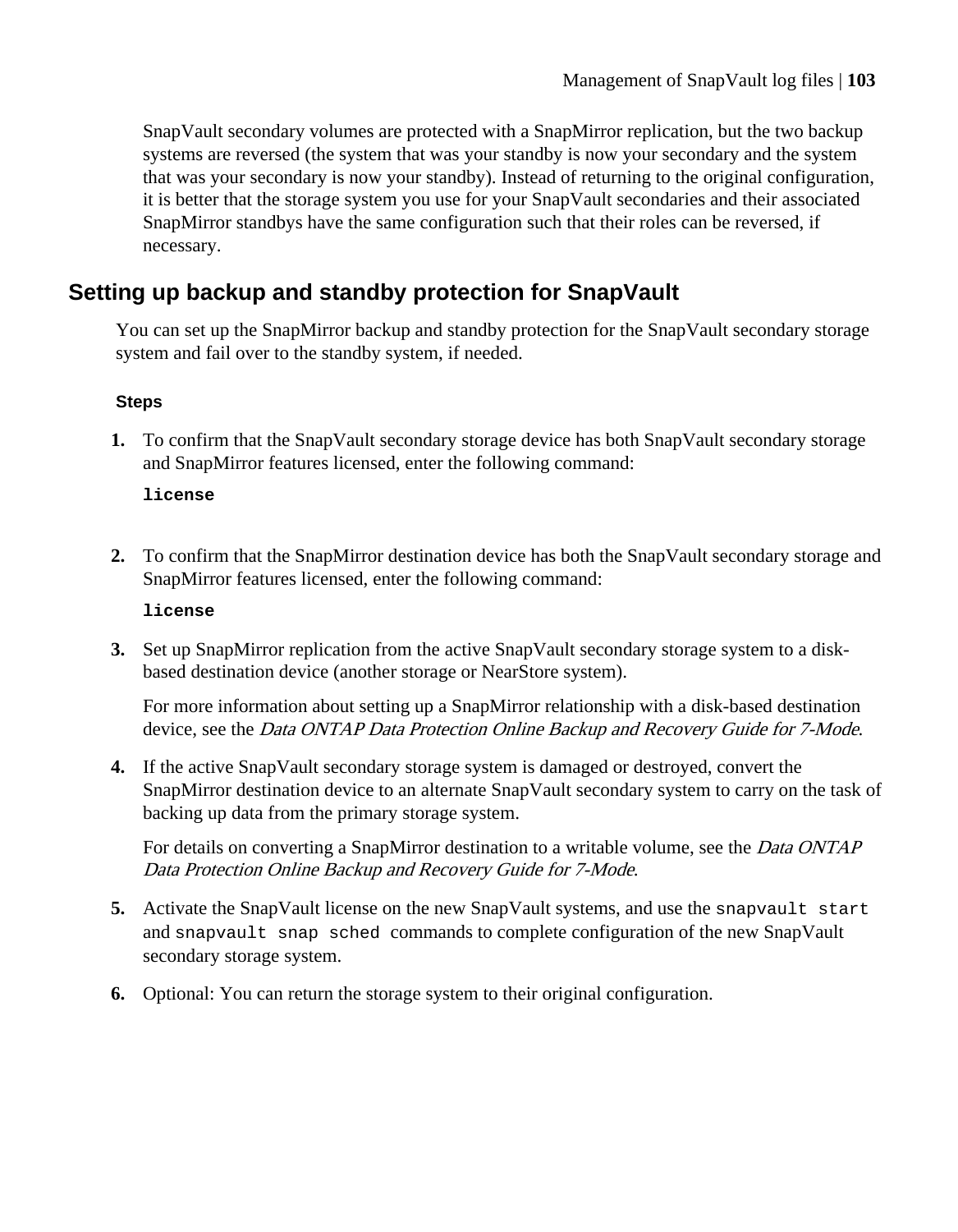## **Reestablishing backup and standby protection for SnapVault**

To reestablish SnapMirror backup and standby protection for the new SnapVault secondary storage system, you need to perform an initial SnapMirror transfer from the SnapVault secondary to a new volume.

## **Step**

**1.** To perform an initial SnapMirror transfer from the new SnapVault secondary volume to the new volume, enter the following command:

### **snapmirror initialize**

**Attention:** Using the snapmirror initialize command destroys all existing data on the new volumes. For more information about setting up a basic SnapMirror operation, see the Data ONTAP Data Protection Online Backup and Recovery Guide for 7-Mode.

If you are able to use your original SnapVault secondary volumes as the new SnapMirror destinations and you used volume cloning to go beyond 255 Snapshot copies, which is the limit imposed on a volume by Data ONTAP, the original SnapVault secondary volumes might not be large enough to accommodate the replication. If this is the case, you can add disk space to the original SnapVault secondary volumes.

## **Returning to the original backup and standby configuration**

You can return to the original backup and standby configuration.

## **Steps**

- **1.** Break the SnapMirror relationship.
- **2.** If the active SnapVault secondary storage system is damaged or destroyed, convert the SnapMirror destination device to an alternative SnapVault secondary system to carry on the task of backing up data from the primary storage system.

For details on converting a SnapMirror destination to a writable volume, see the *Data ONTAP* Data Protection Online Backup and Recovery Guide for 7-Mode.

- **3.** Activate the SnapVault license on the new SnapVault system, and use the snapvault start and snapvault snap sched commands to complete configuration of the new SnapVault secondary storage system.
- **4.** Perform an initial SnapMirror transfer from the new SnapVault secondary volume to the new volume using the following command:

**snapmirror initialize**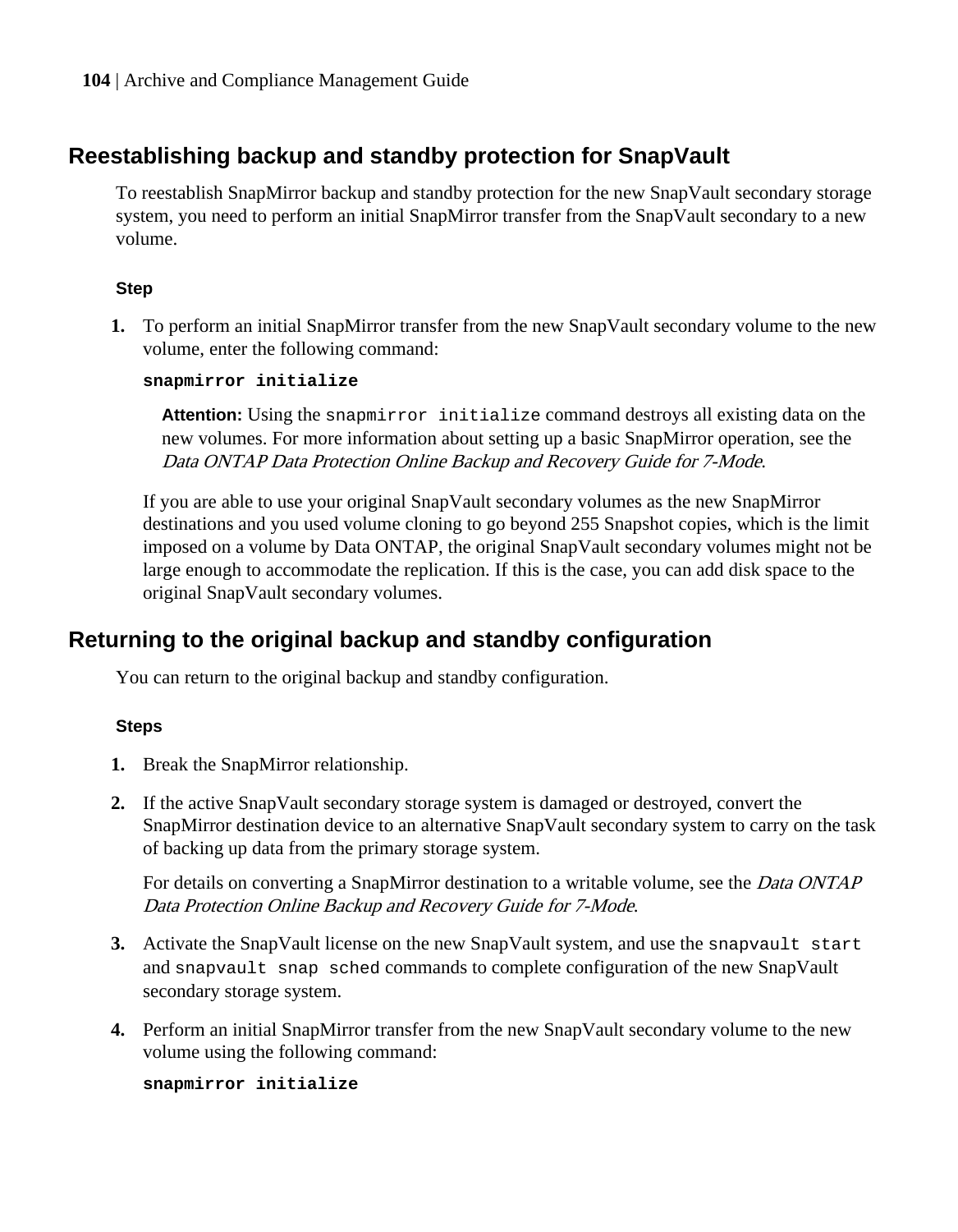**Attention:** Using the snapmirror initialize command will destroy all existing data on the new volumes. For details on converting a SnapMirror destination to a writable volume or qtree, see the Data ONTAP Data Protection Online Backup and Recovery Guide for 7-Mode.

If you are able to use your original SnapVault secondary volumes as the new SnapMirror destinations and you used volume cloning to go beyond 255 Snapshot copies, which is the limit imposed on a volume by Data ONTAP, the original SnapVault secondary volumes might not be large enough to accommodate the replication. If this is the case, you can add disk space to the original SnapVault secondary volumes.

## **Limitations to compliance backup and standby service**

There are limitations to the backup and standby service.

• After you have failed over to the standby device and have begun to take backups, you cannot reuse the original SnapVault secondary storage disks for protecting the new SnapVault secondary volumes until the retention period for all Snapshot copies and data on the original SnapVault secondary storage disks have expired.

For all practical purposes, the original SnapVault secondary storage disks cannot be used to protect the new SnapVault secondary volumes and cannot be used to resume their original role as SnapVault secondary storage because typical retention period are on the order of months to years.

• You cannot restore backup data to a SnapVault secondary storage if the secondary storage uses SnapLock Compliance volumes, because of the constraints put on SnapLock Compliance volumes to eliminate the possibility of losing compliance data.

**Note:** Failing over to a standby device is complex, has the limitations mentioned above, and is costly in terms of time and disk space. Failing over should be done only in the event of a permanent loss of the original SnapVault secondary storage when the quick resumption of backups is critical enough to warrant the cost of reestablishing the original configuration.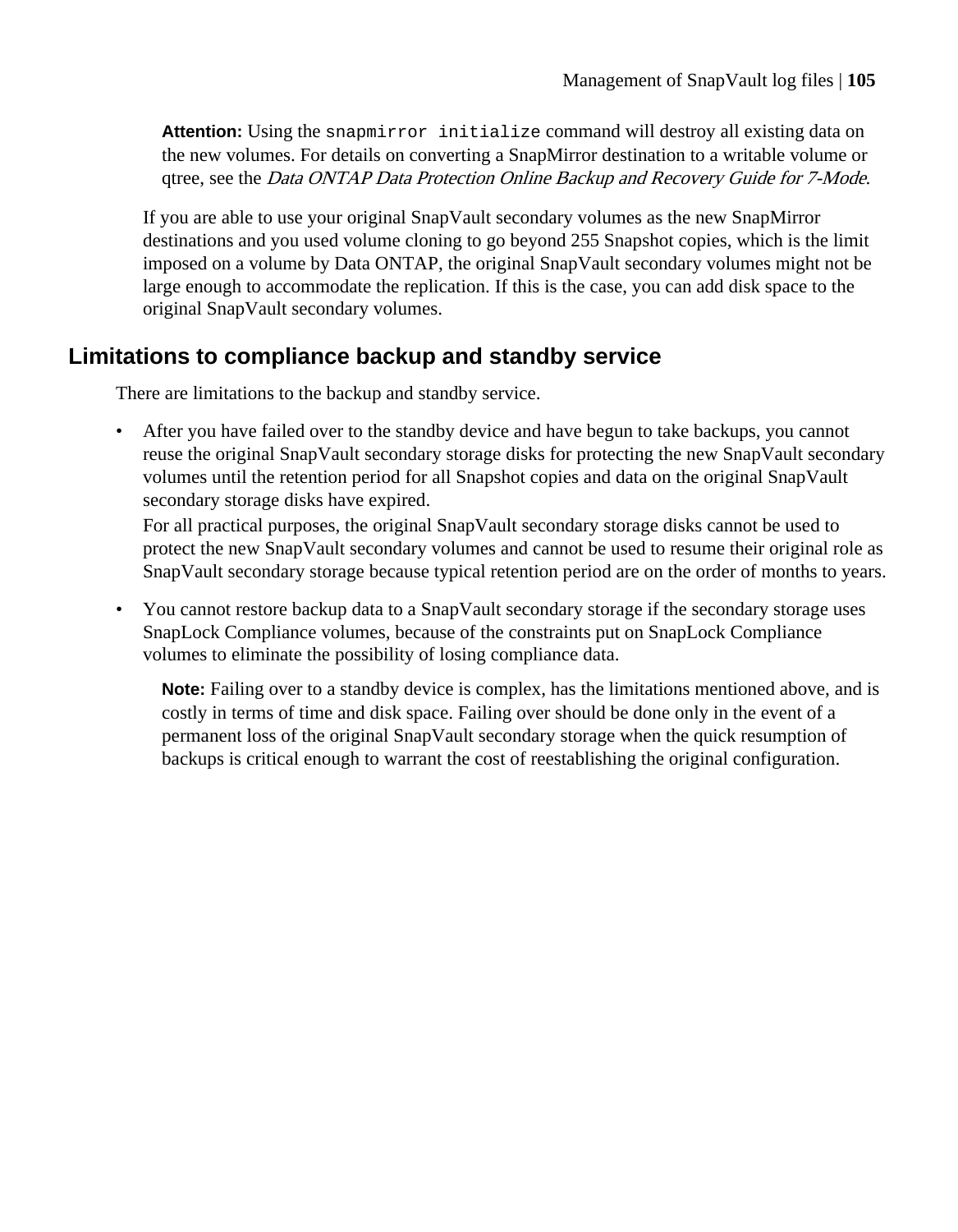# **How to manage SnapLock through Data ONTAP APIs**

An application can integrate seamlessly with SnapLock using Data ONTAP APIs. SnapLock is an open solution that uses standard protocols to enable seamless integration with ISV archival applications as well as custom applications. This integration with specific vertical applications allows data immutability to become a part of your data workflow, thereby eliminating the need to separately manage WORM locking and the eventual deletion of data to meet regulations.

You can leverage the SnapLock features through the command line interface (CLI) or programmatically by using Data ONTAP APIs.

You can use the following two options to integrate with SnapLock:

- Data ONTAP APIs
- The native API available in the programming language that the application is written in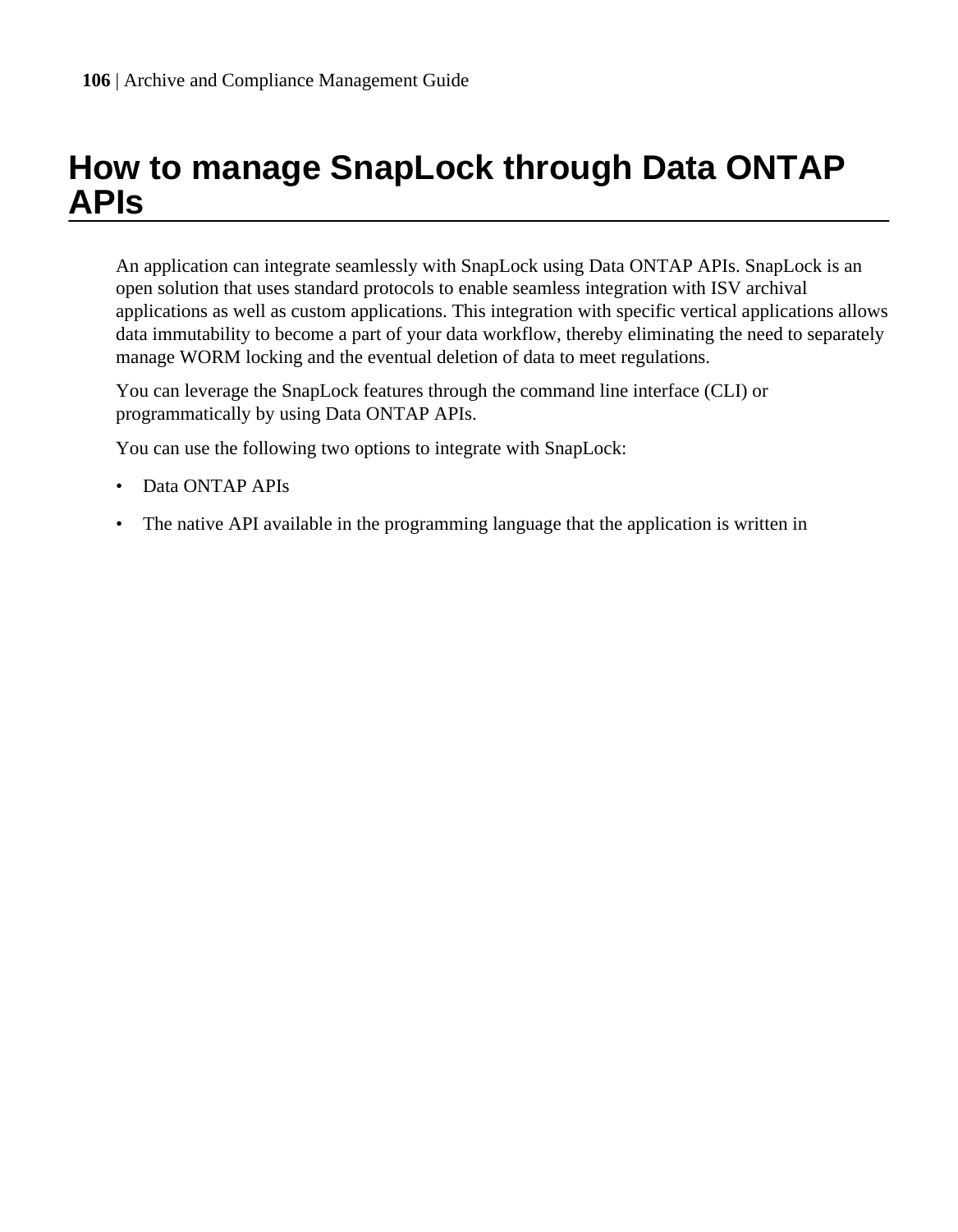# **What ONTAPI is**

You can use ONTAPI (also known as Data ONTAP APIs) to access and manage the storage system. Data ONTAP APIs are invoked in the form of XML. You can use the HTTP, HTTPS, and Windows DCE/RPC protocols to query Data ONTAP APIs.

Data ONTAP APIs can manage the following features of Data ONTAP:

- Setup and management of storage objects
- Quota/user management
- Device configuration
- Discovery of devices, aggregates, volumes
- Monitoring the health of the storage system, disk/volume capacity, performance
- Alerts/notifications
- License management
- Security
- Block protocols
- Data backup and recovery
- Data replication
- Archival and compliance of data
- File access protocols

The complete ONTAPI lists are available in the doc/ontapi directory of NetApp Manageability SDK (software development kit) installations, with subdirectories for each release. The ONTAPI versions pertaining to each major release of Data ONTAP are available in the Version Matrix provided with NetApp Manageability SDK.

You can invoke Data ONTAP APIs by using NetApp Manageability SDK. NetApp Manageability SDK contains sample code that demonstrates the use of ONTAPI in  $C/C_{++}$ , Java,  $C_{+}$ , VB.Net, Powershell, and Perl. To use the Data ONTAP APIs to create applications, see the NetApp Manageability SDK.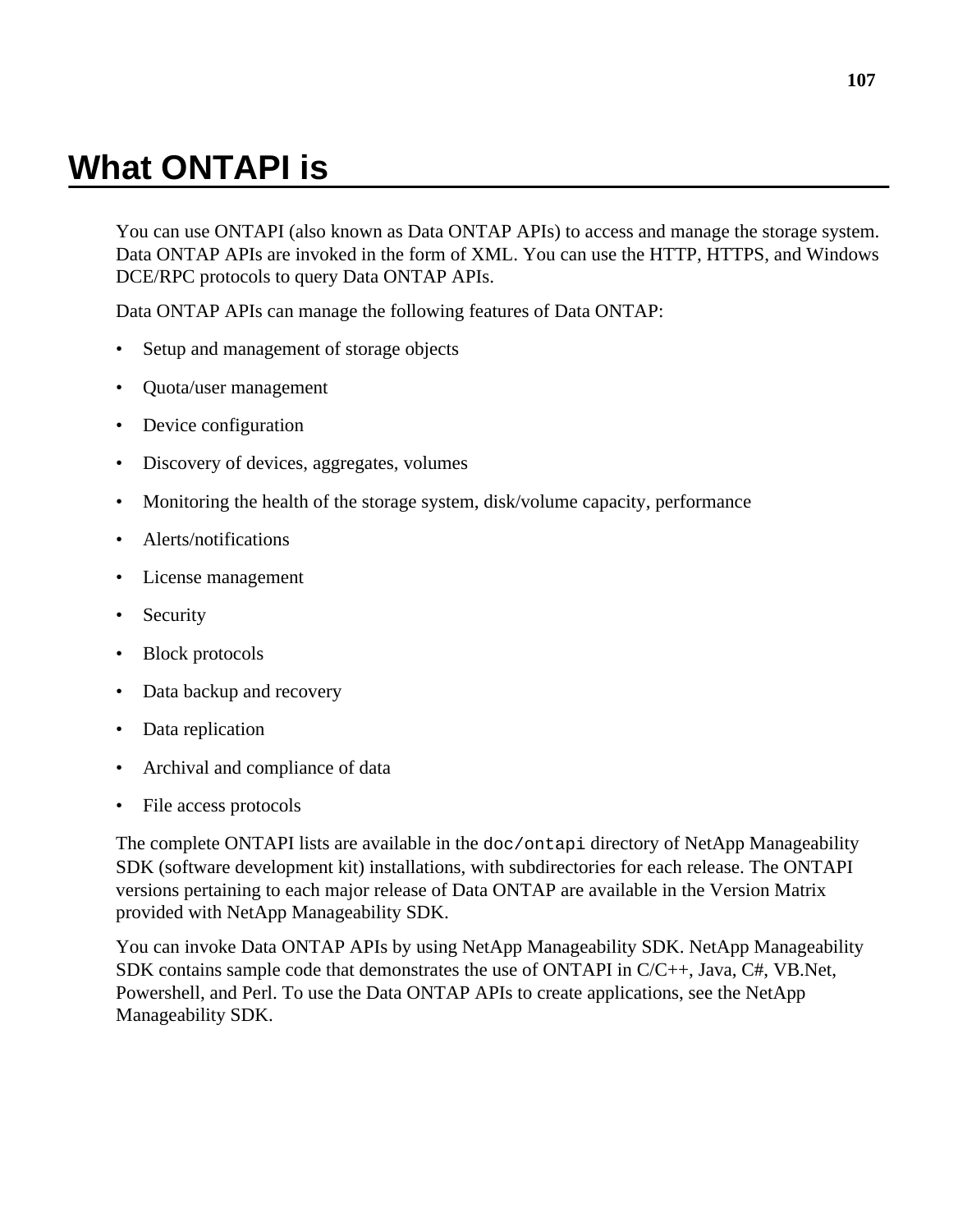# **Setting up a client to use ONTAPI calls**

Certain steps are involved in setting up a client to use ONTAPI calls.

#### **About this task**

**Note:** All the examples in this topic are shown in C/C++.

#### **Steps**

**1.** Use a client program to initialize the server context.

In Perl and Java, initializing the server context occurs automatically apart from declaring the libraries and as part of creating a server object. In Perl, declaring the use of NaElement is optional because NaServer already does that as part of its own initialization.

### **Example**

```
char err[256];
if (!na_startup(err, sizeof(err))) {
     fprintf(stderr, "Error: %s\n", err);
    exit(-1);}
```
**2.** Identify which server (storage system) you want to communicate with, and the version of the ONTAPI library you expect.

This setup gives you a pointer to an na\_server\_t\* value  $(C/C++)$  or an object (Perl/Java) that is a server context used for subsequent ONTAPI invocations.

#### **Example**

```
na server t* s;
/*
  * server to talk to, and
  * ONTAPI version, in this case 1.3 or higher
```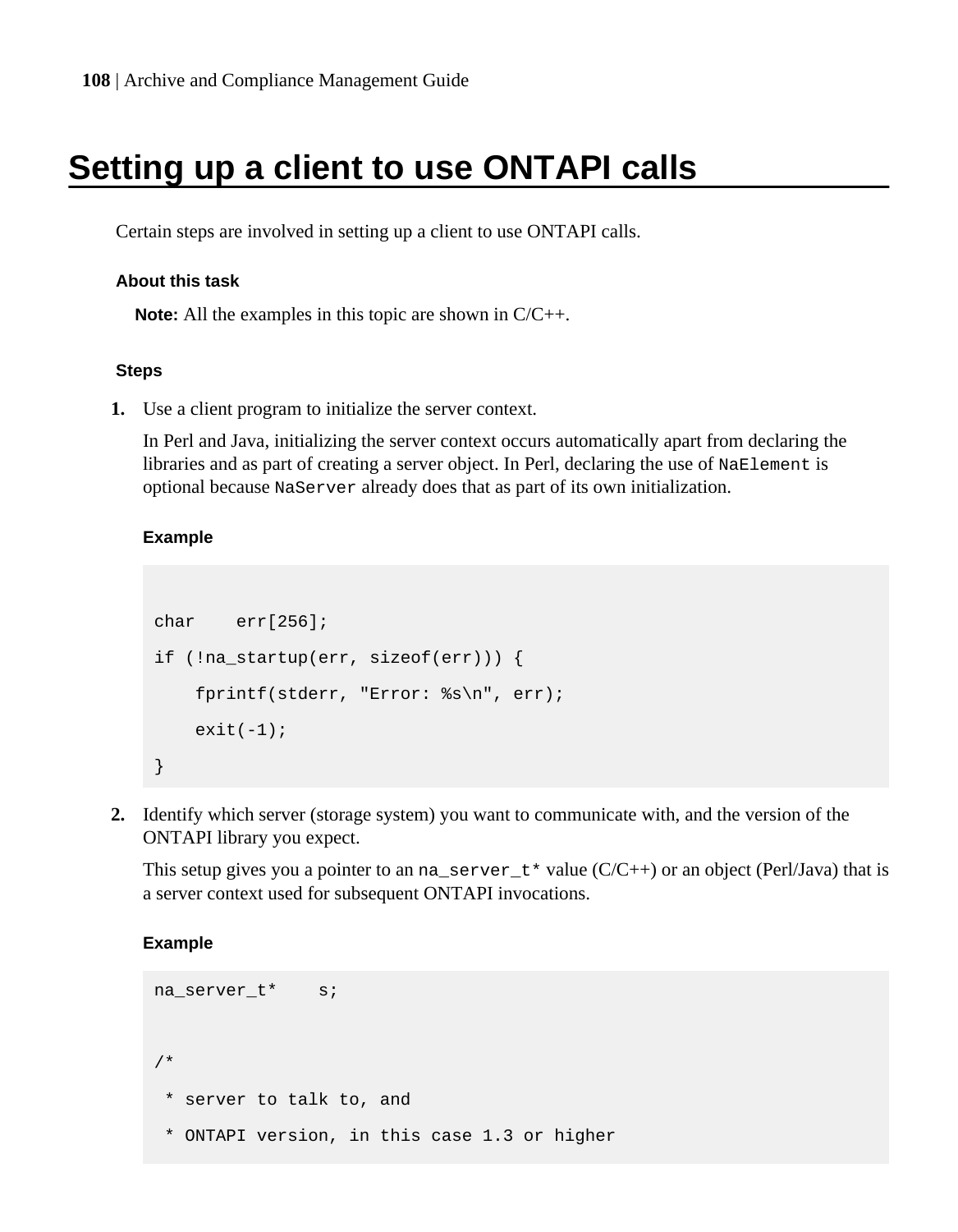```
 */
s = na server open("jetfighter", 1, 3);
```
**3.** Set the transport parameters.

If you are writing a Windows application in C, you normally use Windows DCE/RPC, which furnishes native Windows authentication and authorization. On the other hand, if you must use HTTP (which you must always do with Perl and Java), you must furnish a user name and password for use by the server context, or have the server context authenticate against the /etc/ hosts.equiv file on the storage system. This file consists of either host names, in which case everyone coming from that host is allowed in as root, or host name/user name pairs, in which case the named users are allowed in as root when they connect from the named host. The *Data* ONTAP System Administration Guide for 7-Mode has more details on the /etc/hosts.equiv file. When using HOSTSEQUIV login style, you must set the

httpd.admin.hostsequiv.enable option on the storage system to on.

#### **Example**

```
bool use_rpc = 1;
bool use_hosts_equiv = 0;
if (use_rpc) {
    na_server_set_style(s, NA_STYLE_RPC);
}
else if (use_hosts_equiv) {
    na_server_set_style(s,
                   NA_STYLE_HOSTSEQUIV);
}
else {
     na_server_set_style(s, 
                  NA_STYLE_LOGIN_PASSWORD);
    na_server_set_admin_user(s, 
                   "root", "F18fan");
}
```
**4.** Check for the ONTAPI library version before invoking an ONTAPI library.

Use system-get-ontapi-version to obtain the ONTAPI version of a storage system.

**Example**

```
na elem t* out;
/*
  * Make sure version is available
  */
```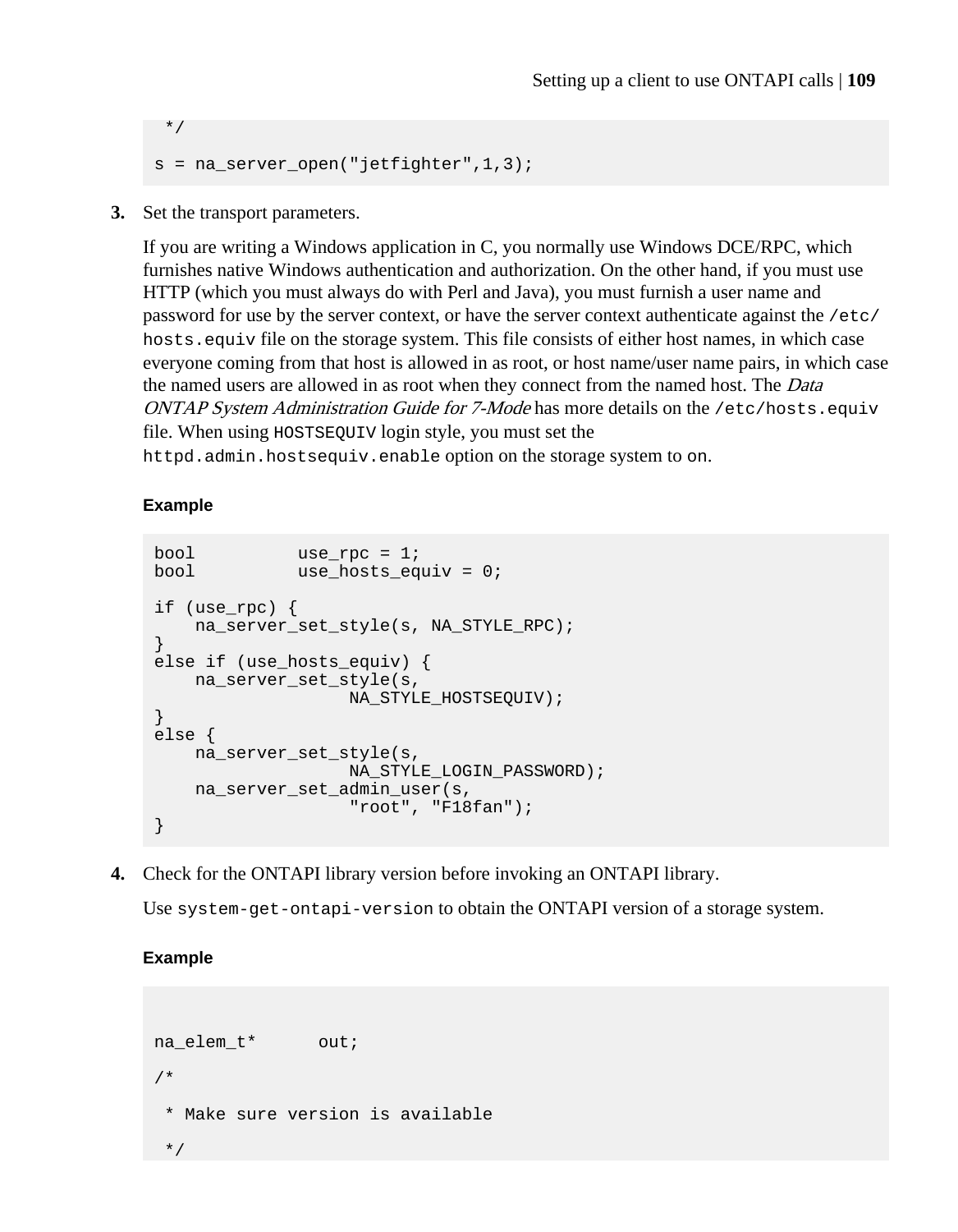```
out = na_server_invoke(s,
           "system-get-version", NULL);
if (na_results_status(out) != NA_OK) {
     printf("Version 1.3 is unsupported: %s\n",
           na_results_reason(out));
}
na_free(out);
```
**5.** Close the server context to free memory and resources. (The Perl bindings take care of this when the context goes out of scope.)

#### **Example**

```
na_server_close(s);
```
Setting up the client is complete.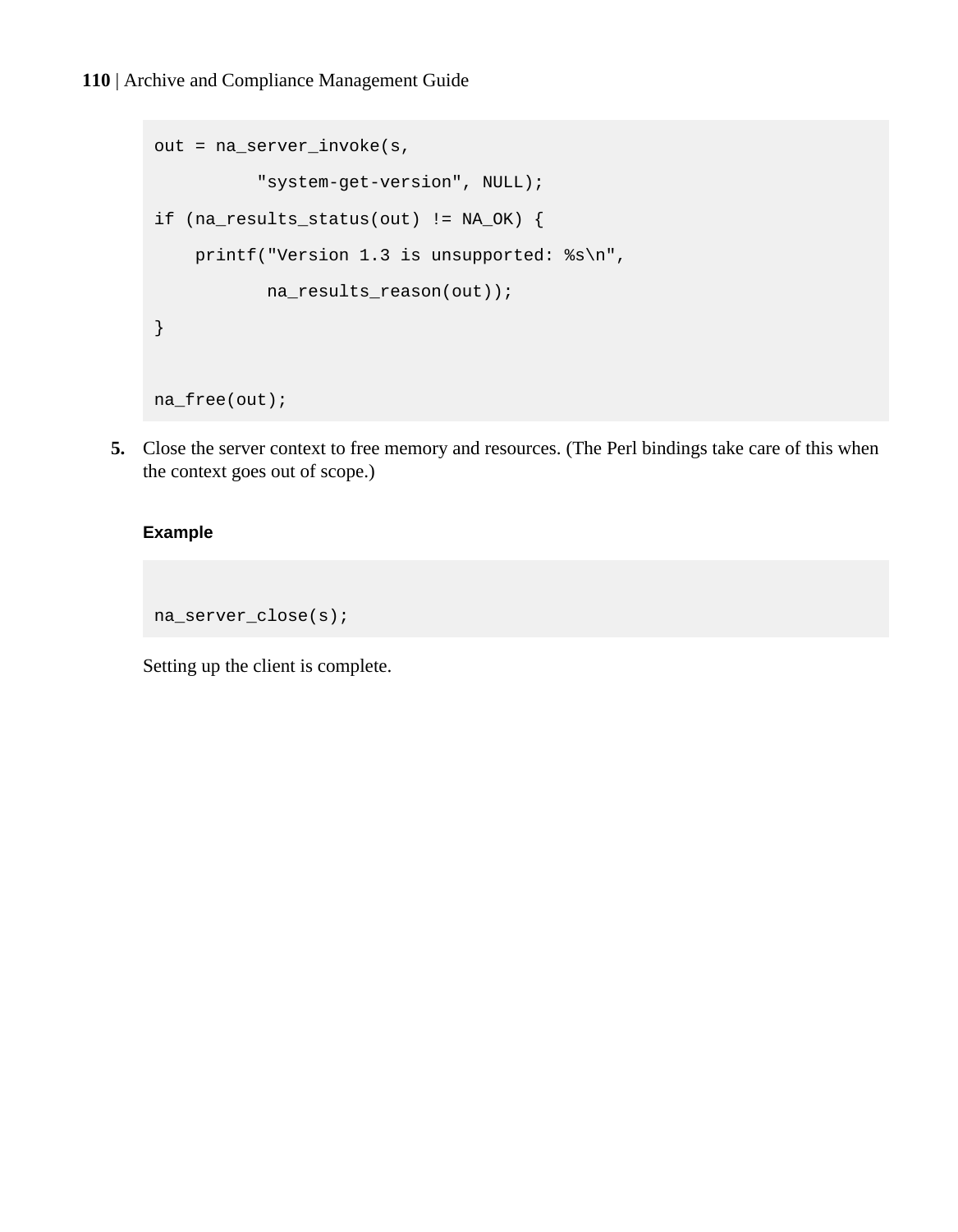# <span id="page-110-0"></span>**Benefits of using the Data ONTAP API suite**

The Data ONTAP API suite is a framework of methods that you can use from external applications to perform all the functions on a storage system running Data ONTAP.

The following are some of the advantages of using the Data ONTAP API suite:

- Access to Data ONTAP features through APIs
- Support for multiple platforms such as Windows, Linux, Solaris, VMware ESX, and so on
- Support for multiple languages such as  $C, C++, Java, Perl, and so on$
- Support for multiple transport protocols such as HTTP, HTTPS, and Windows RPCs
- Support for different authentication mechanisms such as login/password, Windows RPC authentication, and so on
- Support for multithreading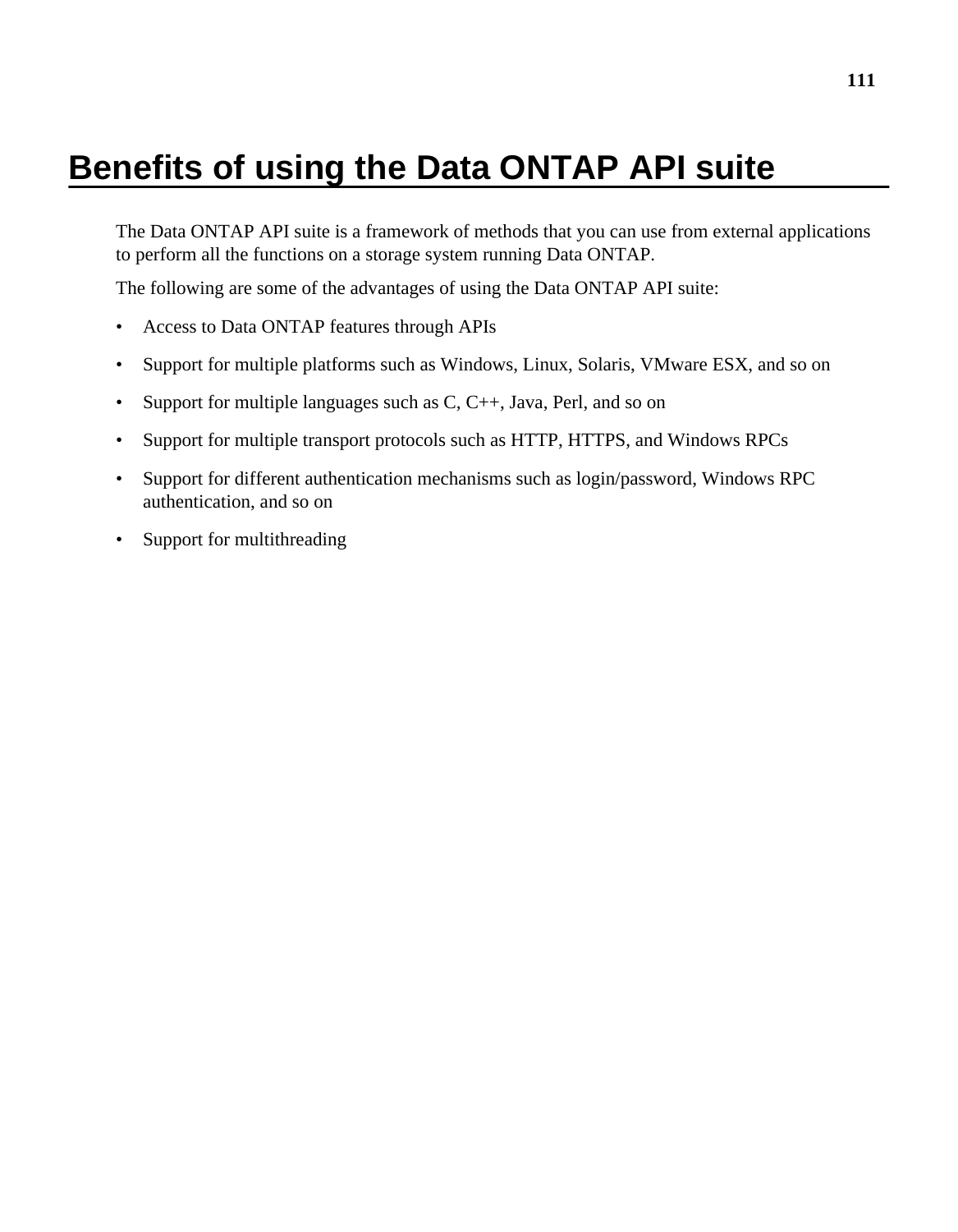# **List of SnapLock APIs**

An application can use SnapLock–related Data ONTAP APIs to integrate with the SnapLock functionality.

The following is the list of SnapLock-related Data ONTAP APIs:

- volume-create
- volume-set-options
- volume-options-list-info
- file-get-snaplock-retention-time
- file-get-snaplock-retention-time-list-info-max
- file-set-snaplock-retention-time
- file-snaplock-retention-time-list-info
- snaplock-get-log-volume
- snaplock-get-options
- snaplock-log-archive
- snaplock-log-status-list-info
- snaplock-privileged-delete-file
- snaplock-set-log-volume
- snaplock-set-options
- file-get-fingerprint
- snaplock-set-compliance-clock
- snaplock-get-system-compliance-clock
- snaplock-get-volume-compliance-clock

**Note:** Starting with Data ONTAP 8.1, the SnapLock API snaplock-get-compliance-clock is deprecated. You must use the APIs; snaplock-get-system-compliance-clock to get the system ComplianceClock time and snaplock-get-volume-compliance-clock to get the volume ComplianceClock time.

For more information about the Data ONTAP APIs, see the NetApp Manageability SDK.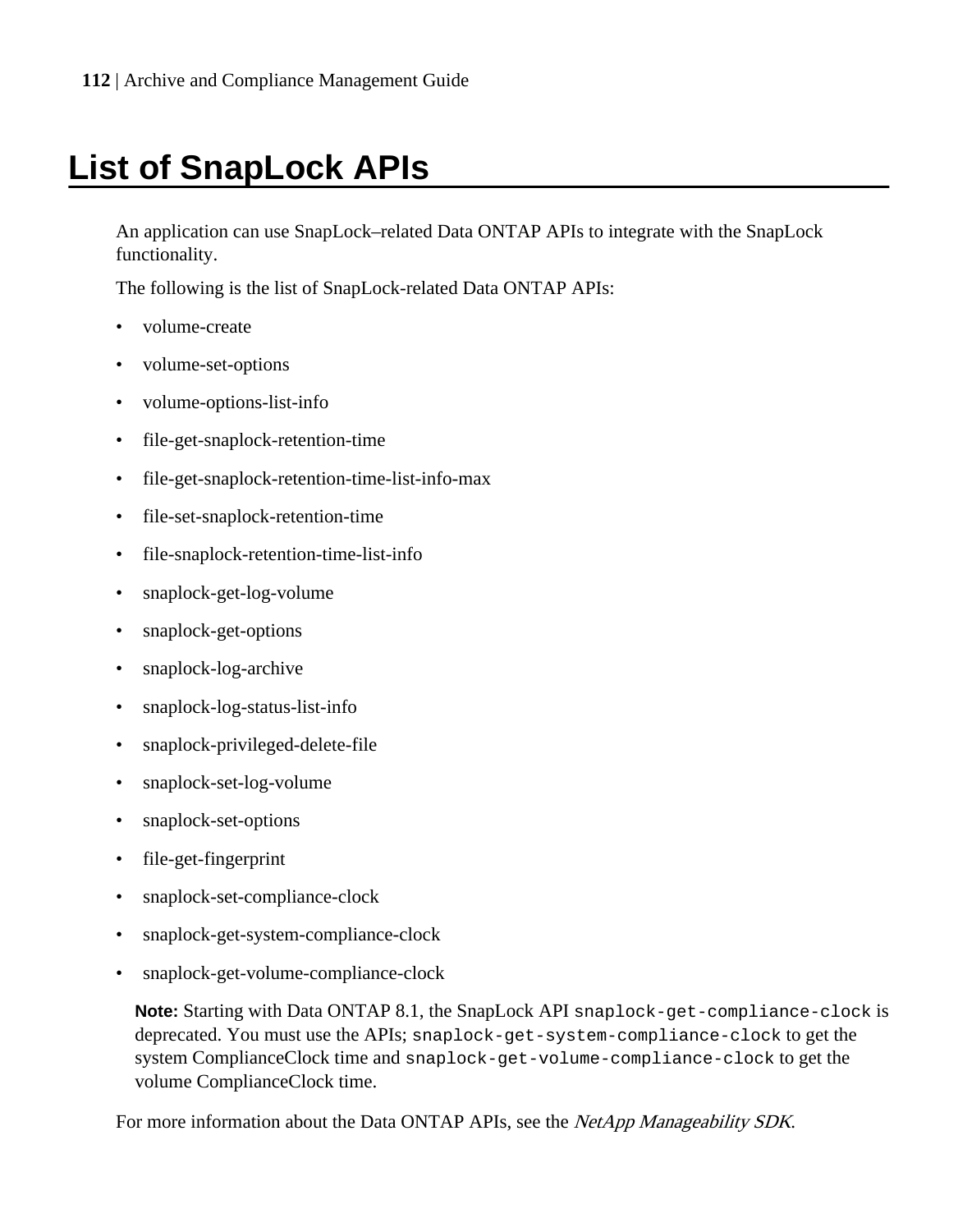#### **Related information**

[NetApp Support Site: support.netapp.com](http://support.netapp.com/)

### **volume-create**

The volume-create API creates a new flexible, traditional, or sparse volume with the given name and characteristics. Newly created traditional volumes may not be operational immediately after the API returns. You can use the volume-list-info API to query the status of the newly-created volume in order to determine when it is fully operational.

### **file-get-snaplock-retention-time**

The file-get-snaplock-retention-time API gets the SnapLock retention attributes of a file.

### **file-get-snaplock-retention-time-list-info-max**

The file-get-snaplock-retention-time-list-info-max API gets the maximum number of entries that can be processed and returned in one call to the file-snaplock-retention-timelist-info API.

### **file-set-snaplock-retention-time**

The file-set-snaplock-retention-time API sets the SnapLock retention attributes of a file.

You can use this API to extend the retention period of an existing WORM file in a SnapLock volume.

### **file-snaplock-retention-time-list-info**

The file-snaplock-retention-time-list-info API gets the SnapLock retention attributes for a list of files.

### **snaplock-get-log-volume**

The snaplock-get-log-volume API gets the active SnapLock log volume configuration.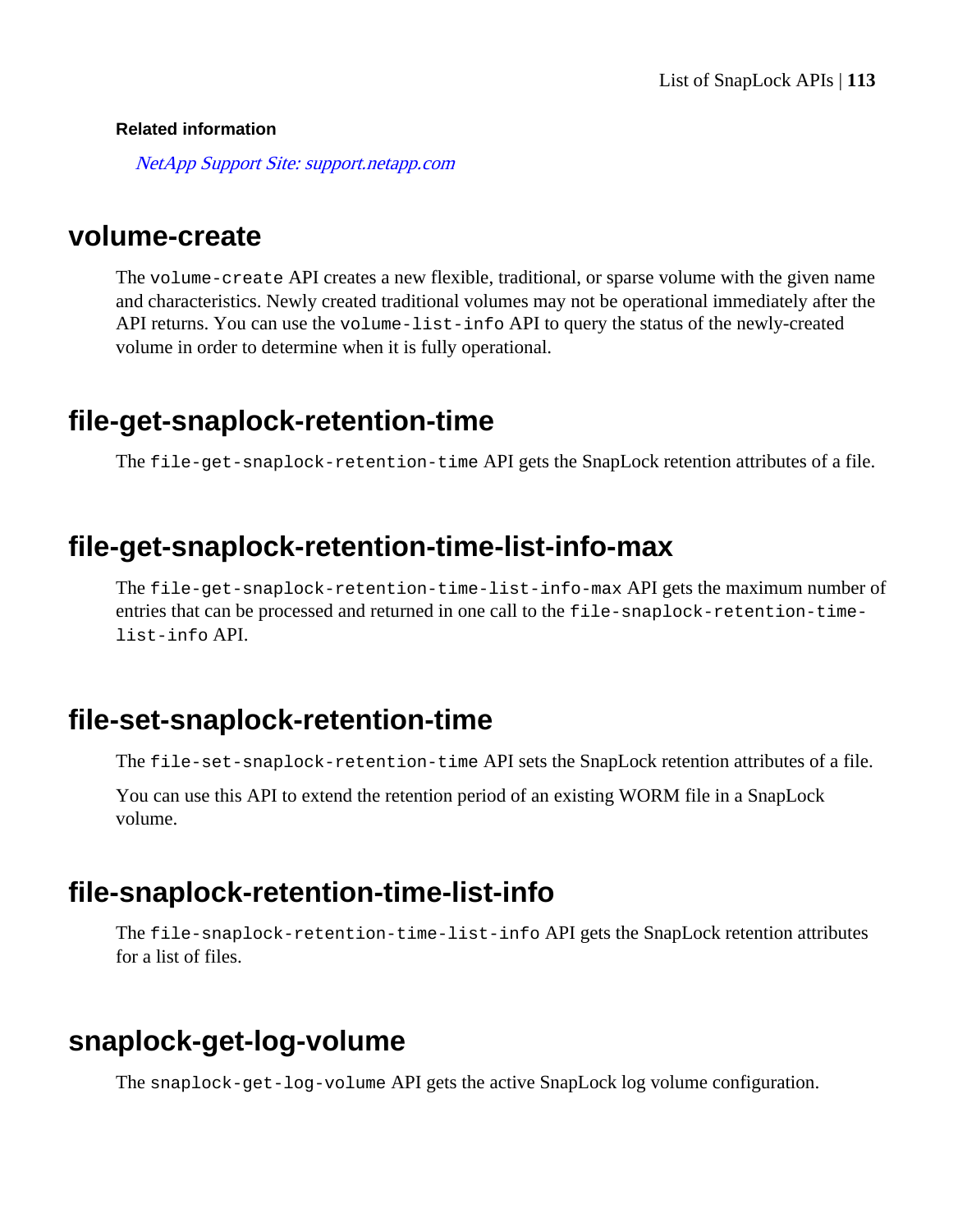<span id="page-113-0"></span>**114** | Archive and Compliance Management Guide

### **snaplock-get-options**

The snaplock-get-options API gets the value of a given SnapLock option on a volume.

### **snaplock-log-archive**

The snaplock-log-archive API archives the active SnapLock log file. This API closes the current log file for further updates and opens a new log file to write future log updates.

## **snaplock-log-status-list-info**

The snaplock-log-status-list-info API provides the status of the active WORM log file.

### **snaplock-privileged-delete-file**

The snaplock-privileged-delete-file API executes a privileged delete on a SnapLock file.

### **snaplock-set-log-volume**

The snaplock-set-log-volume API sets the active log volume configuration.

## **snaplock-set-options**

The snaplock-set-options API sets the SnapLock options on a volume.

## **file-get-fingerprint**

The file-get-fingerprint API gets the fingerprint or digest of the file. The fingerprint is calculated using MD5 or SHA-256 digest algorithm. The fingerprint is calculated over the file data or metadata or on both data and metadata depending on the scope that you have selected. The fingerprints are base64 encoded.

Data fingerprint is calculated over file contents and the metadata fingerprint is calculated over the selected attributes of the file. The following attributes are used for metadata fingerprint calculations:

• file type (file-type)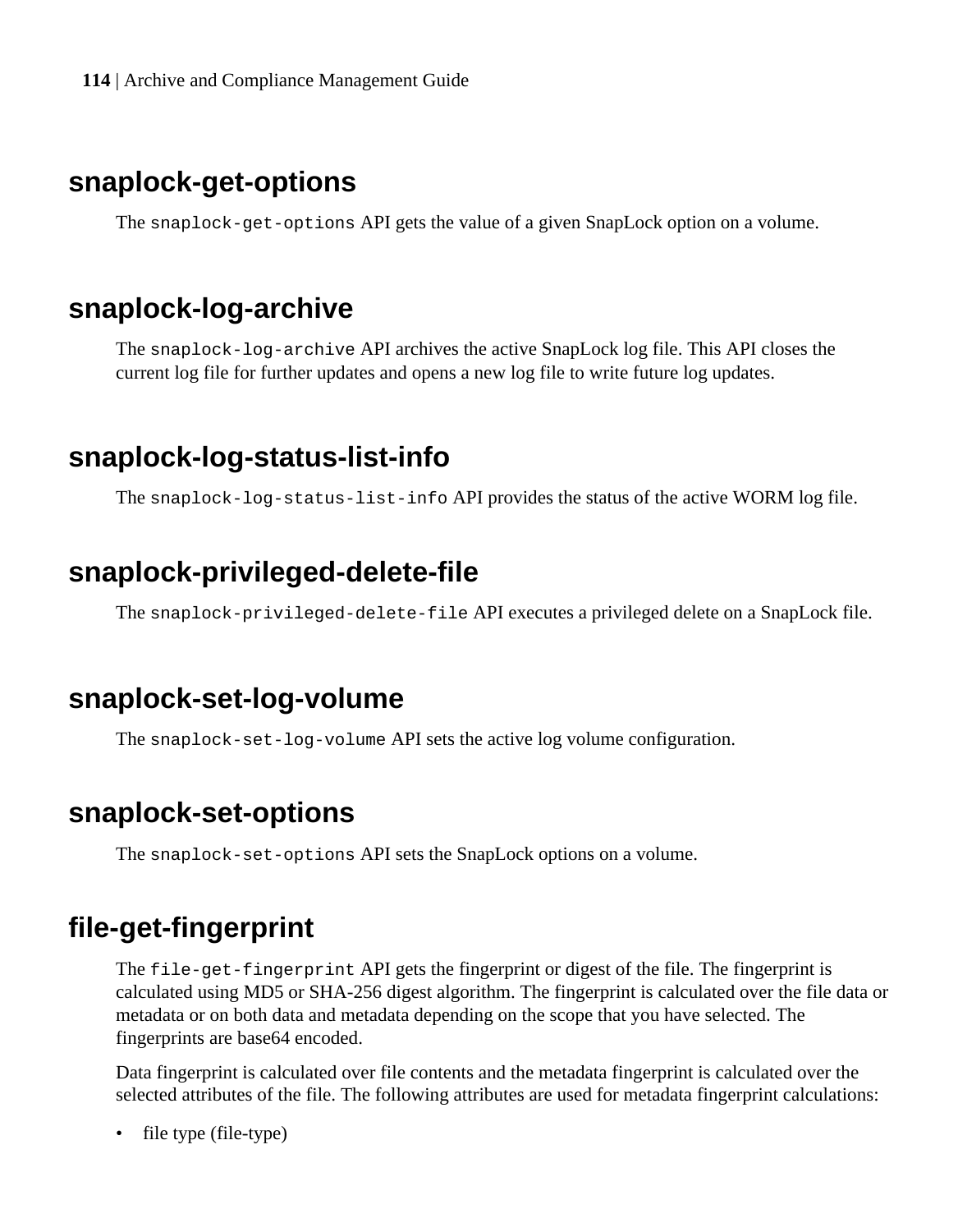- file size (file-size)
- file crtime (creation-time)
- file mtime (modified-time)
- file ctime (changed-time)
- file retention time (retention-time, is-wraparound)
- file uid (owner-id)
- file gid (group-id)

**Note:** The file retention time is applicable only to WORM protected files.

## **snaplock-get-system-compliance-clock**

The new SnapLock API snaplock-get-system-compliance-clock gets the system ComplianceClock time.

## **snaplock-get-volume-compliance-clock**

The new SnapLock API snaplock-get-volume-compliance-clock gets the volume ComplianceClock time.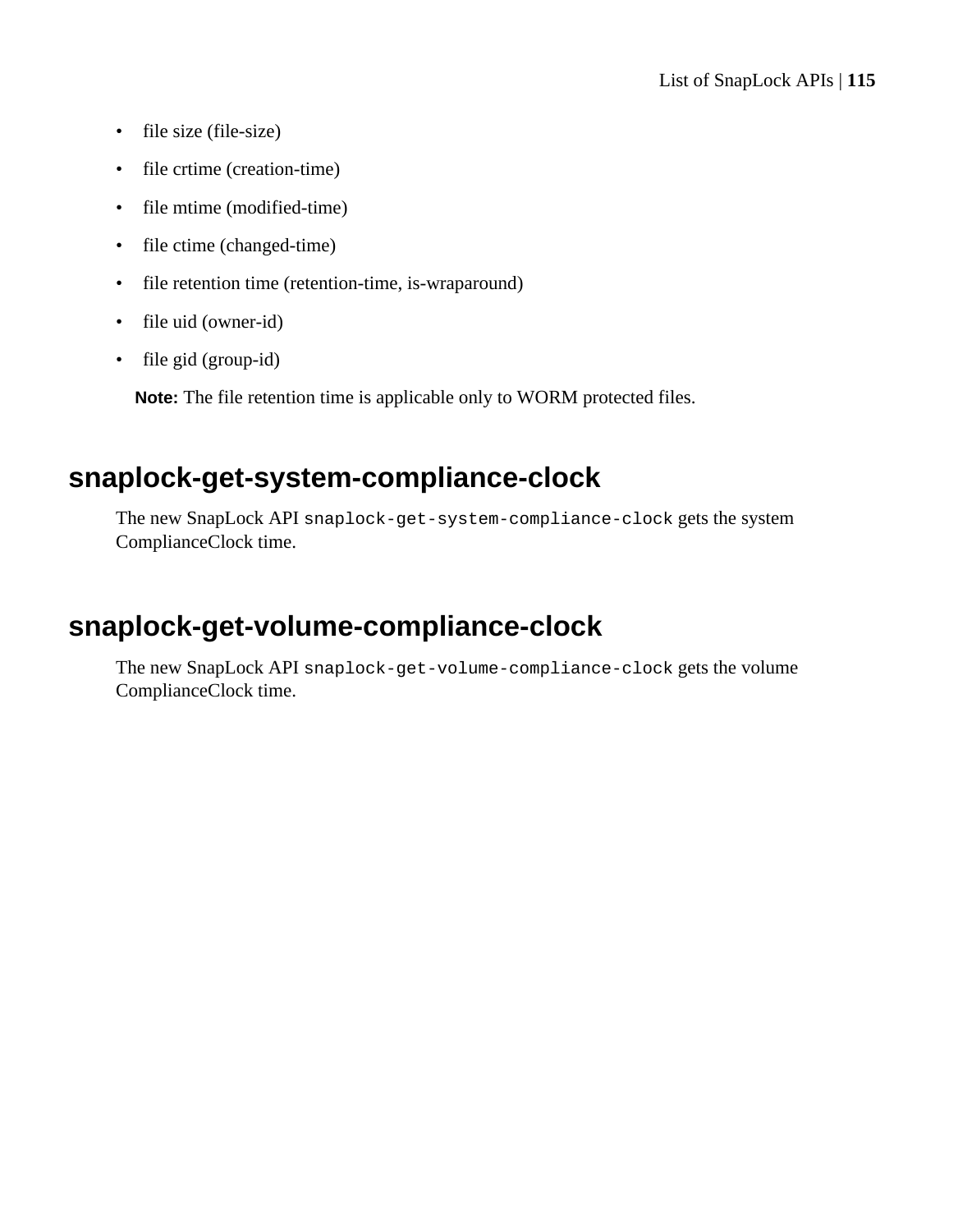# <span id="page-115-0"></span>**What the extended date range mechanism is**

Data ONTAP denotes time as a signed 32-bit integer that is interpreted as the number of seconds since 1 January 1970, 00 hours 00 minutes 00 seconds (GMT). This interpretation imposes an upper limit of 03 hours 14 minutes 07 seconds on 19 January 2038 (GMT). The extended date range mechanism remaps the dates in the range 2038 to 2071 to the date range 1970 to 2003.

To support an extended range for record retention dates, SnapLock provides a mechanism by which applications can specify retention dates up to 19 January 2071 (GMT). This is accomplished by defining a new epoch for the last access time of 1 January 2003 00 hours 00 minutes 00 seconds (GMT). Instead of setting off the entire time range, the last access times before 1 January 2003 (GMT) are interpreted as dates in the future, using a wraparound technique. Therefore, all retention dates between 1 January 2003 and 19 January 2003 remain identical to the regular format. However, the dates between 1 January 2038 and 19 January 2071 are encoded as past dates.

For example, a file with a record retention date of 1 January 2040 displays the retention date as 1 January 1972 in the CIFS or NFS clients.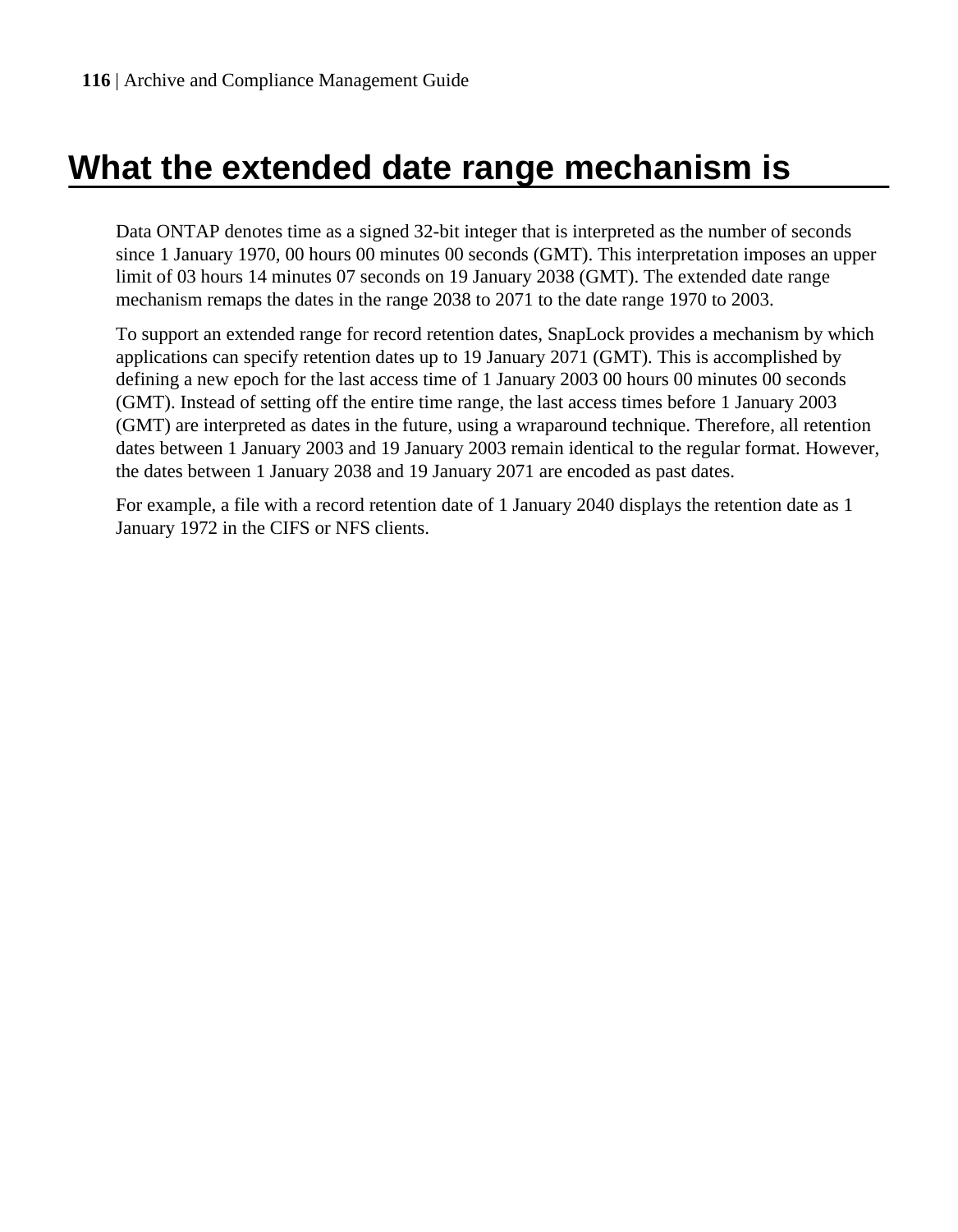# **Setting files to WORM state from an application**

An application can be integrated with SnapLock to the extent that it manages individual files, is able to set or extend the retention period of the files, and is able to commit the files to WORM state by transitioning them from writable to read-only state.

#### **Before you begin**

- You must have installed and enabled the SnapLock license.
- You must have initialized the system ComplianceClock initialized.
- You must have created SnapLock volume.
- You must have files in the SnapLock volume in the writable state.

#### **About this task**

An application can set the retention period on a file by altering the atime parameter when using NFS and the Date Accessed parameter when using CIFS.

#### **Steps**

- **1.** Create a storage system connection.
- **2.** Set the retention period of a file in seconds or by dates.

**Note:** If you must provide the retention period in seconds, it should be in UNIX time\_t format.

| If you want to calculate the<br>retention period |    | Then                                                                                                                                                                               |  |
|--------------------------------------------------|----|------------------------------------------------------------------------------------------------------------------------------------------------------------------------------------|--|
| In seconds                                       | a. | Get the volume Compliance Clock time by using the snaplock-<br>qet-volume-compliance-clock API.                                                                                    |  |
|                                                  | b. | Check whether the range of the retention period needs to be.<br>extended:                                                                                                          |  |
|                                                  |    | If the seconds $\leq$ (0x7FFFFFFFF - volume ComplianceClock<br>$\bullet$<br>time), use the normal range (retention period = seconds +<br>ComplianceClock time).                    |  |
|                                                  |    | If the seconds $>= (0x7FFFFFF) - volume ComplianceClock$<br>$\bullet$<br>time), use the extended range (retention period = seconds +<br>volume ComplianceClock time+1-0x7FFFFFFFF. |  |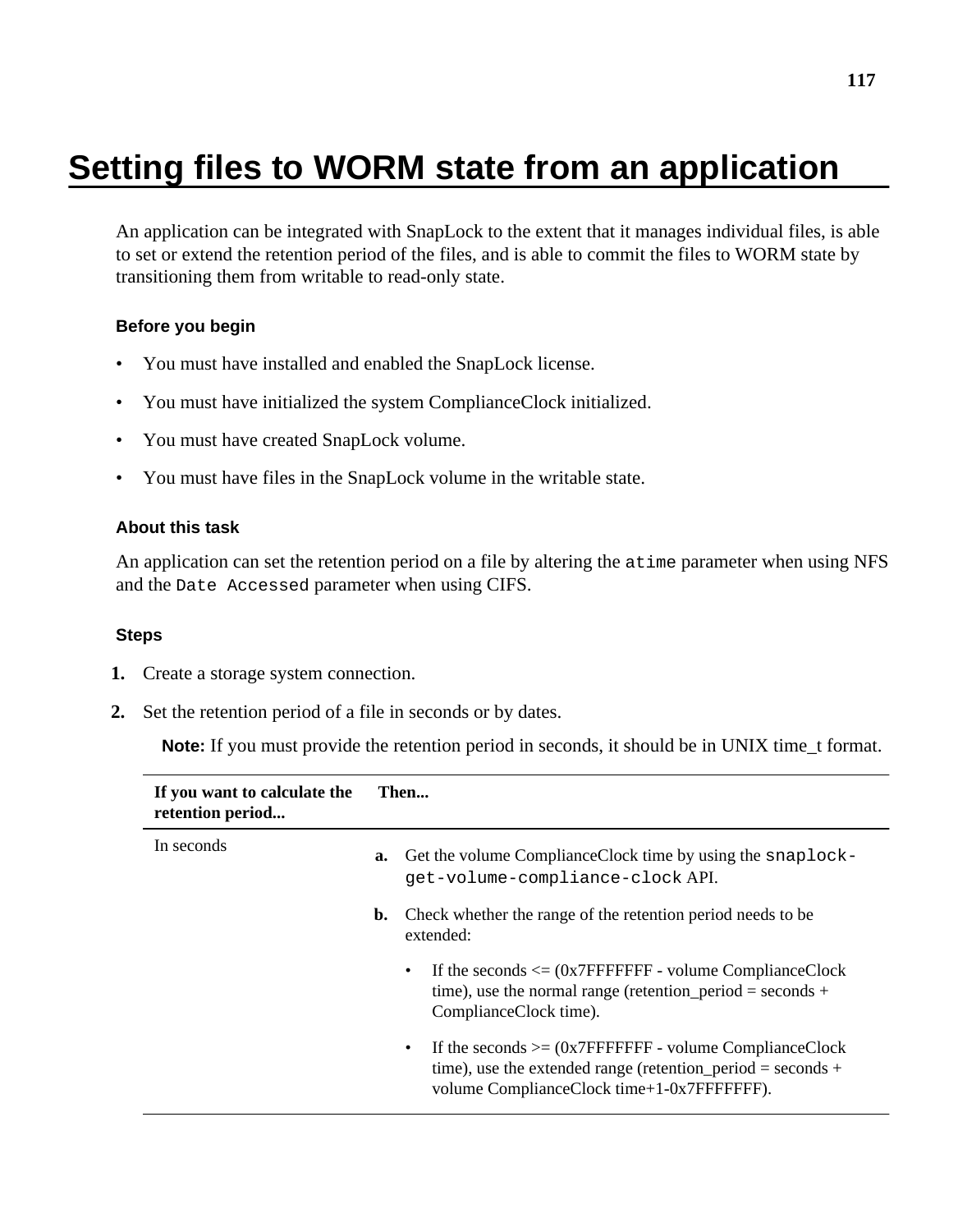#### **118** | Archive and Compliance Management Guide

| If you want to calculate the<br>retention period | Then |                                                                                                                                            |
|--------------------------------------------------|------|--------------------------------------------------------------------------------------------------------------------------------------------|
| By dates                                         | a.   | Convert the date to UNIX time t format (number of seconds since 1)<br>January 1970). This date is the retention period.                    |
|                                                  |      | <b>b.</b> Verify if the range of this retention period needs an extension:                                                                 |
|                                                  |      | If the retention period $> 0x7$ FFFFFFFF, use the extended range<br>$\bullet$<br>$retention\_period = retention\_period + 1 - 0x7FFFFFF).$ |

- **3.** Set the file to WORM state by using the retention period calculated in Step 2.
- **4.** Optional: Close the storage system connection, if required.

#### **Result**

The file is set to WORM state.

#### **Related concepts**

[What the extended date range mechanism is](#page-115-0) on page 116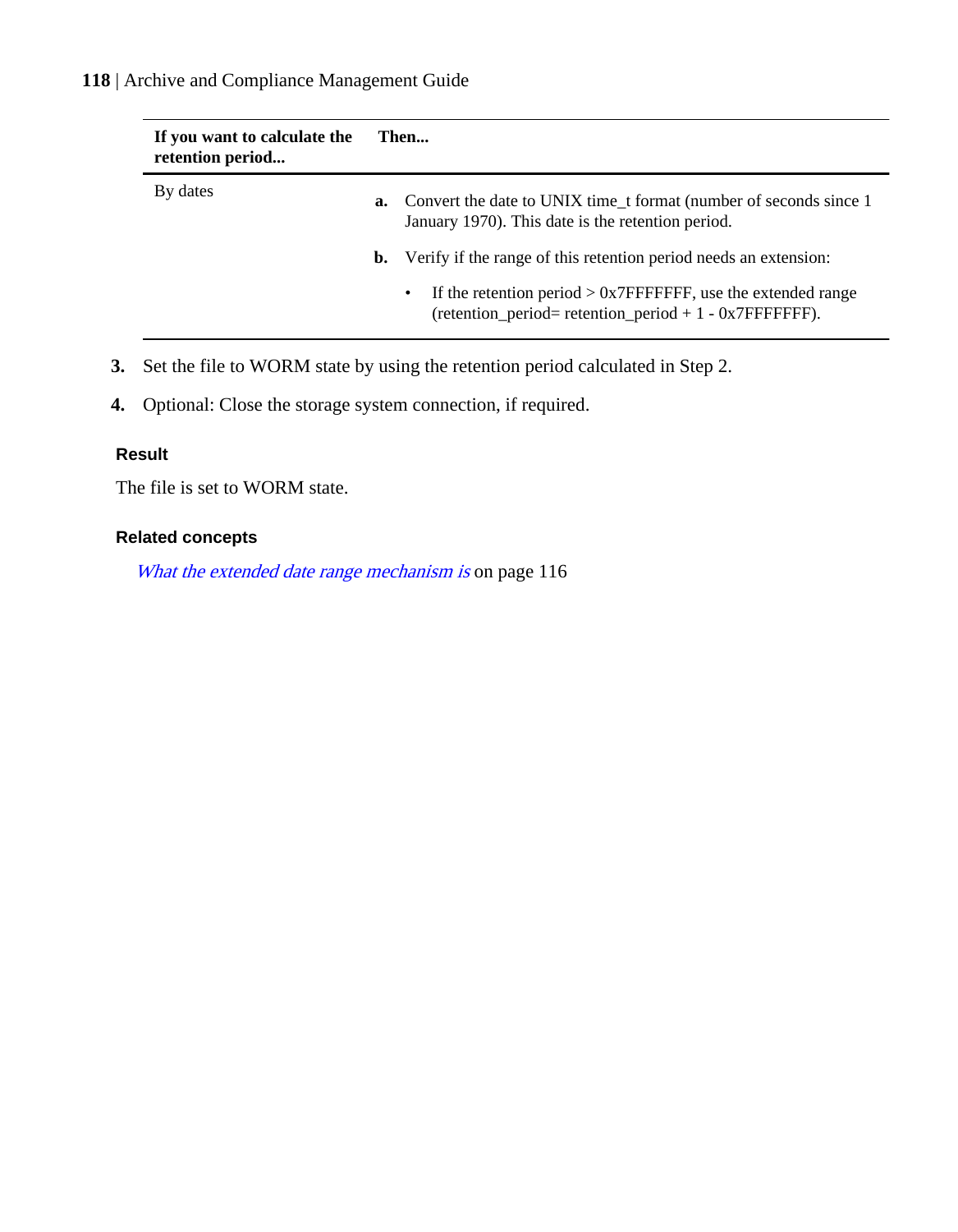# **Using SnapLock volume defaults to set retention period**

If you want to set the same retention period on all or majority of files in a SnapLock volume, you can use the volume-set-option API to set the SnapLock volume defaults—minimum retention period, maximum retention period, and default retention period.

#### **Before you begin**

- You must have installed and enabled the SnapLock license.
- You must have initialized the system ComplianceClock.
- You must have created a SnapLock volume.

#### **Steps**

- **1.** Create a storage system connection.
- **2.** Set the default period for the volume by using the volume-set-option API and providing the following values for the corresponding input elements:
	- volume: the SnapLock volume name.
	- option-name: snaplock\_default \_period.
	- option-value: the default period value in seconds, hours, days, months or years.

**Note:** You can also use the volume-set-option to set the minimum and maximum retention period of the files.

**3.** Optional: Close the storage system connection, if required.

#### **After you finish**

You must convert the files to WORM state to get a retention period equal to the snaplock\_default\_period.

By setting the SnapLock volume options, you need not specify a retention period for a file unless you want the retention period to be different than the time specified in snaplock default period.

#### **Related concepts**

[How the SnapLock volume retention period works](#page-27-0) on page 28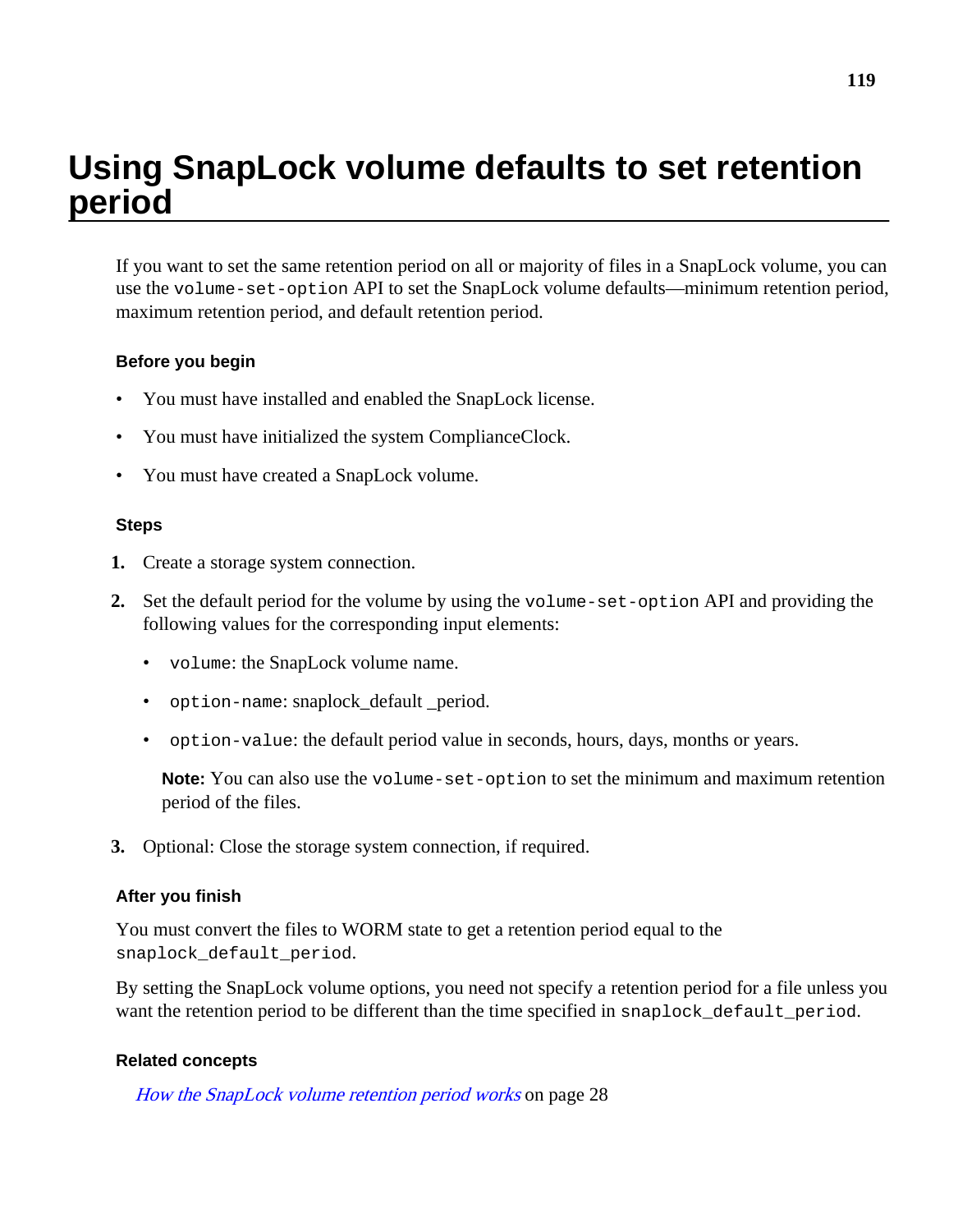## **Using the SnapLock autocommit feature from an application**

You can use the autocommit feature of SnapLock to automatically commit files in SnapLock volumes to WORM state.

#### **Before you begin**

- You must have installed and enabled the SnapLock license.
- You must have initialized the system ComplianceClock.
- You must have created a SnapLock volume.

#### **About this task**

- The autocommit feature is a volume-level option. Once enabled, it affects every file in that SnapLock volume.
- A file that is automatically committed to WORM state gets a retention period equal to the SnapLock volume's default retention period. However, if you explicitly change the atime value of the file before it is automatically committed, the file's retention date will be the atime value set by you.

#### **Steps**

- **1.** Create a storage system connection.
- **2.** Set the autocommit period by using the volume-set-option API and providing the following values for the corresponding input elements:
	- volume: volume name
	- option\_name: snaplock\_autocommit\_period
	- option-value: autocommit period in  $[h]d[m]y]$  (hours, days, months or years) format.
- **3.** Get the current value of the autocommit period of SnapLock volume by using the volumeoptions-list-info API and providing the following values for the corresponding input elements:
	- volume: volume name
- **4.** Optional: Close the storage system connection, if required.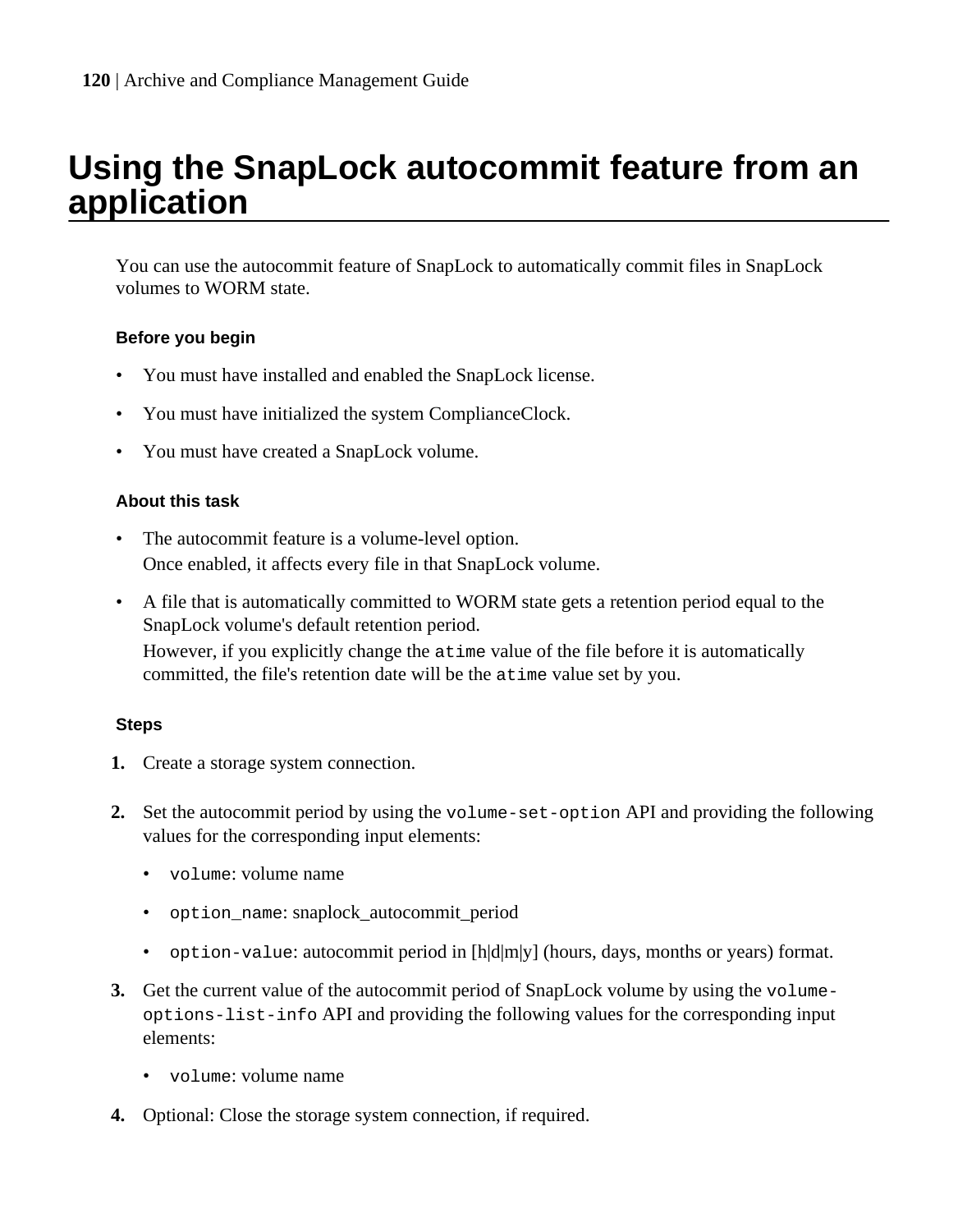### **Related concepts**

[How SnapLock autocommit feature works](#page-32-0) on page 33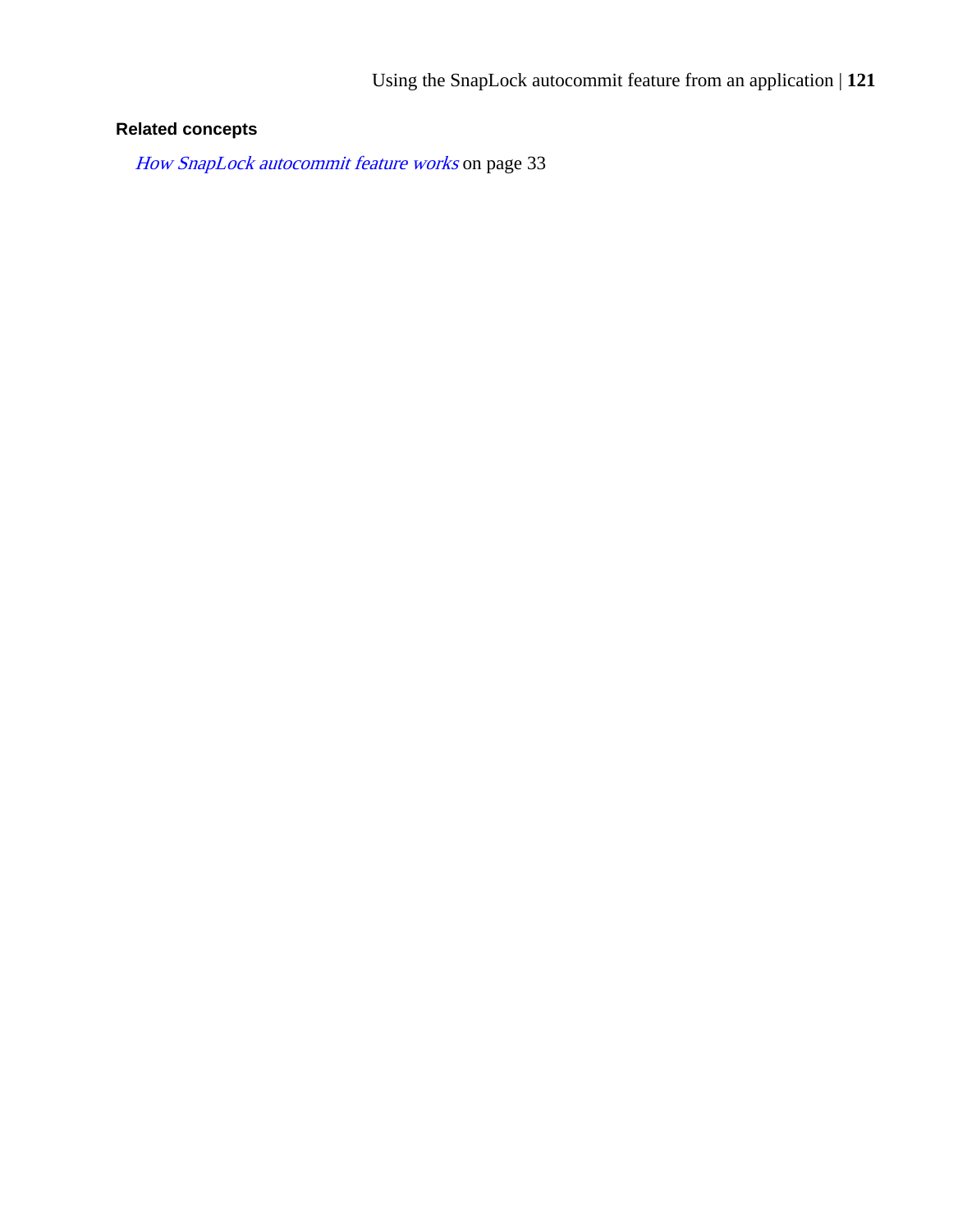# **How to implement SnapLock features through Data ONTAP APIs**

Applications can leverage the SnapLock features privileged delete and WORM append files by using Data ONTAP APIs. Applications can take advantage of these SnapLock features to further enhance your overall solution.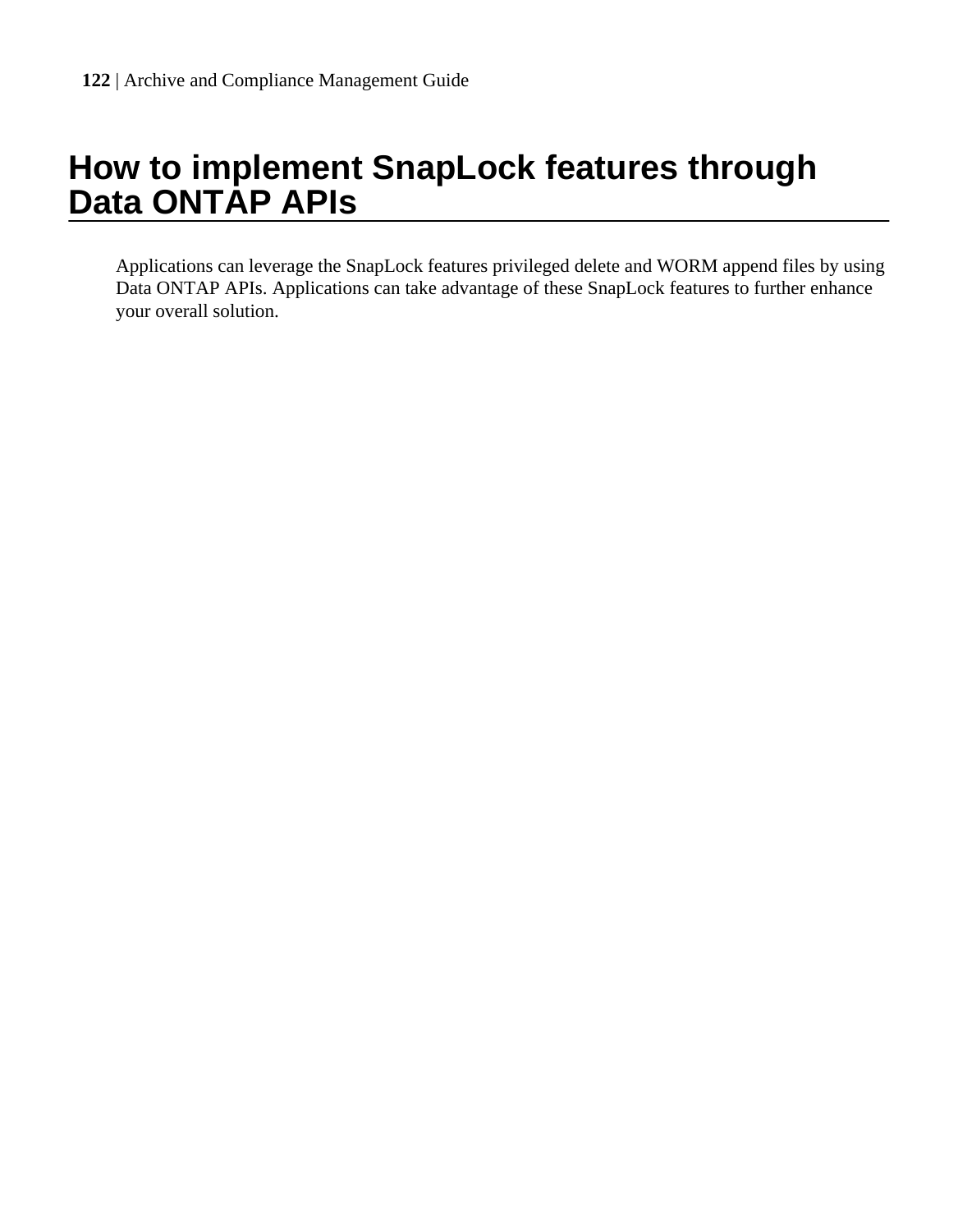# **Using the SnapLock privileged delete feature from an application**

You can set your application to perform privileged delete operations on a SnapLock Enterprise volume by using the Data ONTAP API suite. It allows a privileged user (part of Compliance Administrator group) to delete a file that is otherwise immutable because of a retention policy.

#### **Before you begin**

- You must have installed and enabled the SnapLock license.
- You must have initialized the system ComplianceClock.
- You must have created a SnapLock volume.

#### **Steps**

**1.** Create a privileged user who is part of the Compliance Administrators group.

You can use the useradmin-user-add Data ONTAP API to specify the new user information and membership to the Compliance Administrators group through the input parameters.

**2.** Enable a compliance log volume.

The log volume must be of type SnapLock Compliance. You can use the volume-create Data ONTAP API from an application and specify that the volume is a SnapLock Compliance volume.

- **3.** Set the newly created volume as the compliance log volume by using the snaplock-set-logvolume Data ONTAP API and specify the newly created volume name through the input parameters.
- **4.** Enable the privileged delete functionality on the SnapLock Enterprise volume from the CLI.

You can use the snaplock-set-options Data ONTAP API and specify the option as privdel and the option value as on.

**5.** Log in over SSH.

You must ensure that SSH or Telnet sessions are kept separate from other sessions.

**6.** Delete a file on the SnapLock Enterprise volume.

You can use the snaplock-privileged-delete-file Data ONTAP API and specify the do it flag as true and the file path.

#### **Related concepts**

[What the privileged delete feature is](#page-36-0) on page 37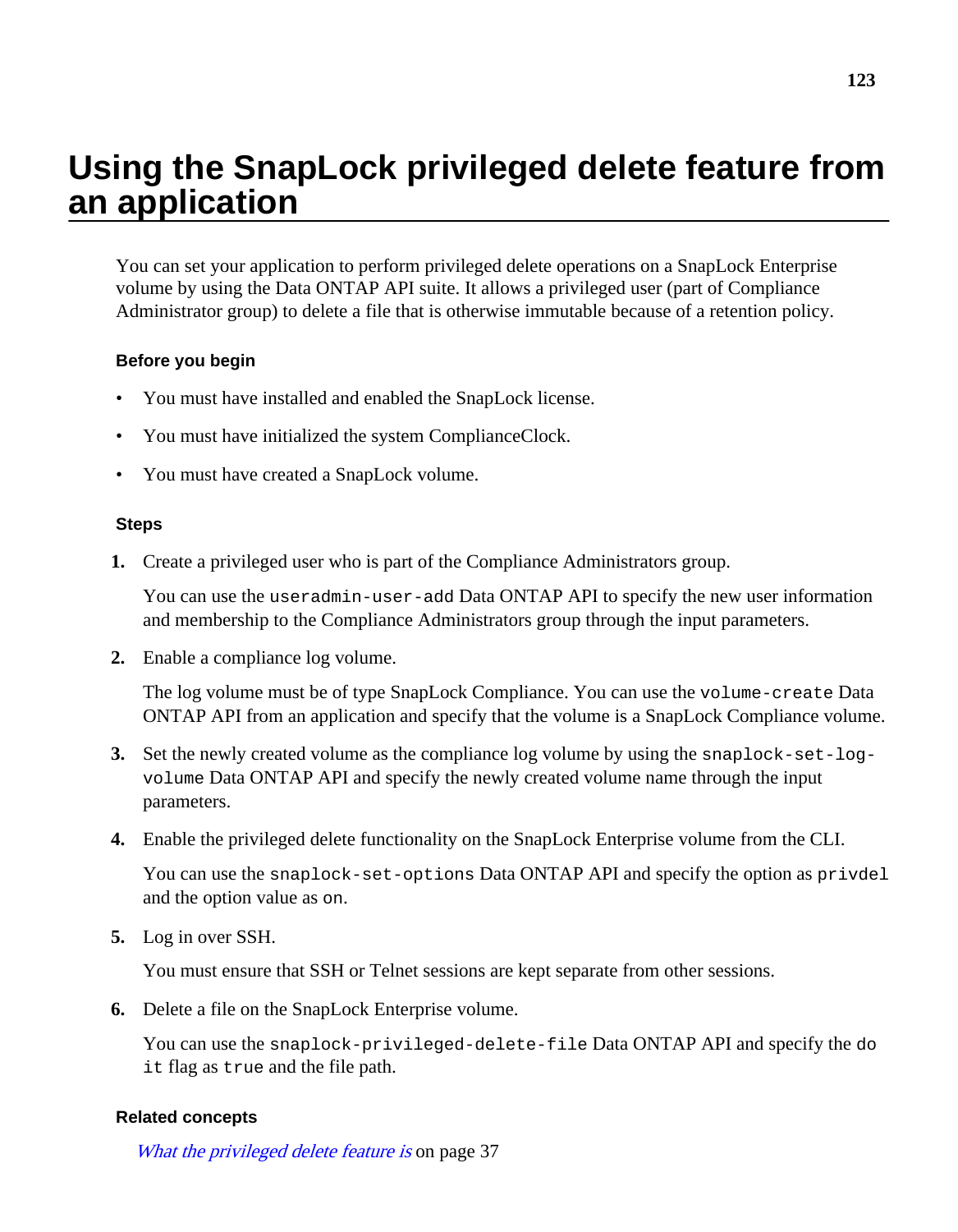## **Using the SnapLock logging feature from an application**

The SnapLock logging feature enables logging of SnapLock events. The log files reside in a SnapLock Compliance volume as WORM files. Events are logged whenever there is a privileged delete activity.

#### **Before you begin**

- You must have installed and enabled the SnapLock Compliance license.
- You must have initialized the system ComplianceClock.
- You must have created a SnapLock volume.

#### **Steps**

**1.** Assign a log volume.

You can use the snaplock-set-log-volume Data ONTAP API and specify the name of the log volume through the input parameters.

**2.** Archive the log file.

Archiving, in this context, means committing a log file to WORM state. You can use the snaplock-log-archive Data ONTAP API and specify the log name and log volume through the input parameters.

**3.** View the status of the log file.

You can use the snaplock-log-status-list-info Data ONTAP API and specify the log name and log volume through the input parameters.

#### **Related concepts**

[What SnapLock logging is](#page-42-0) on page 43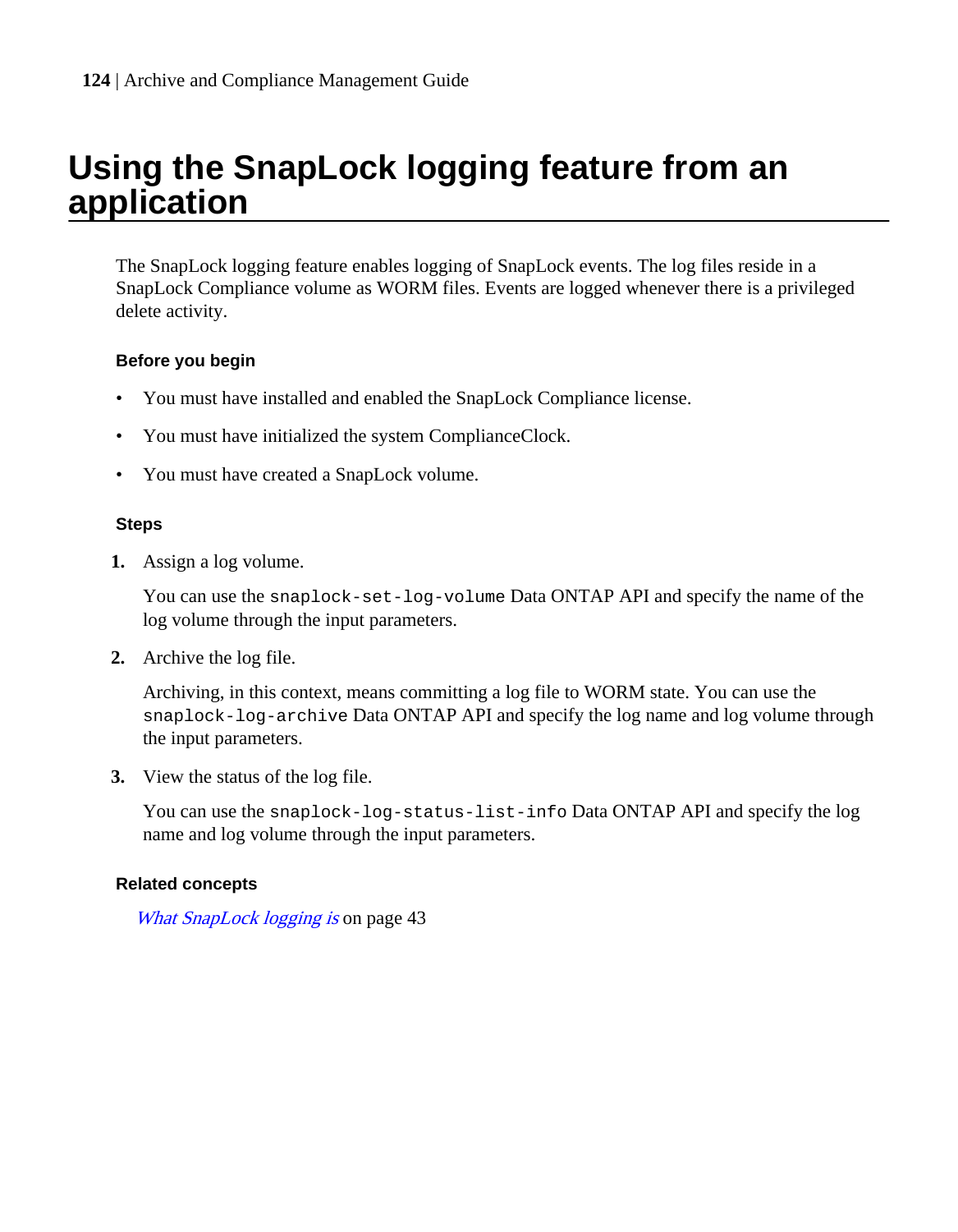# <span id="page-124-0"></span>**What event-based retention is**

Event-based retention refers to retaining a record based on the occurrence of an event. A record should be deleted either when the event occurs or a certain number of years after the event occurs.

For example: If the retention period of an insurance contract is set for Date of the Insured's Death plus 10 years, the event is triggered when the insured dies on 5 March 2010. Therefore, based on the event, the contract must be retained until 4 March 2020 and can be deleted on or after 5 March 2020.

**Note:** While SnapLock does not have a native event-based retention capability, it is possible to implement this capability by using the native features of SnapLock.

#### **Related tasks**

[Implementing event-based retention and legal hold](#page-127-0) on page 128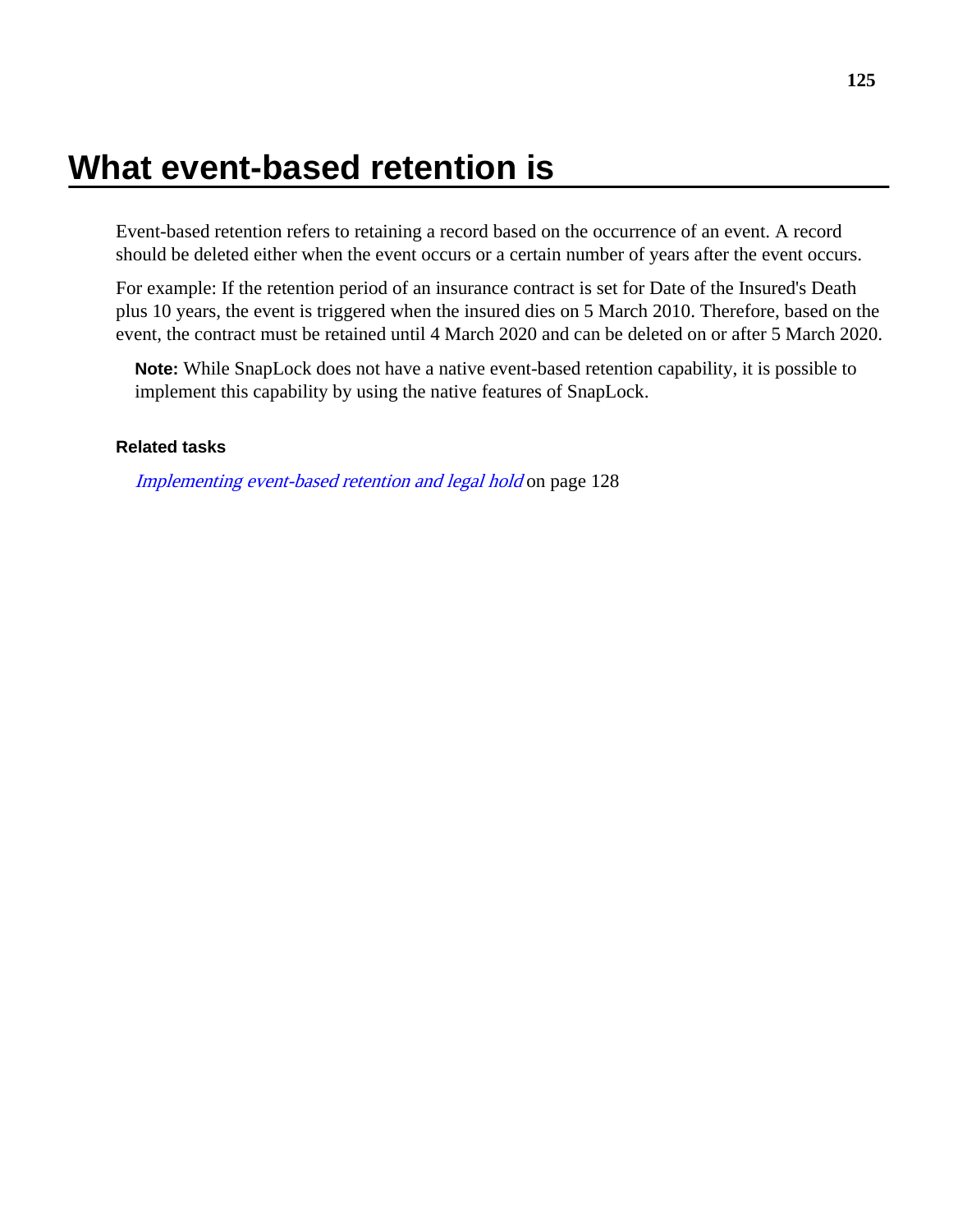# <span id="page-125-0"></span>**What legal hold is**

Legal hold refers to retaining a record because a hold order is in place, probably because an inquiry is being conducted. The record must be retained until the hold expires. Legal hold supersedes eventbased retention.

For example: If the retention period of an insurance contract is set for Date of the Insured's Death plus 10 years, and the insured dies on 5 March 2010, triggering the event, the contract must be retained until 4 March 2020. The record can only be deleted on or after 5 March 2020. If a legal hold is put on the contract on 15 August 2016 and the hold is still valid on 5 March 2020, you cannot delete the contract. The contract can be deleted only after the legal hold is removed.

**Note:** While SnapLock does not have native legal hold capability, it is possible to implement this capability by using the native features of SnapLock.

#### **Related tasks**

[Implementing event-based retention and legal hold](#page-127-0) on page 128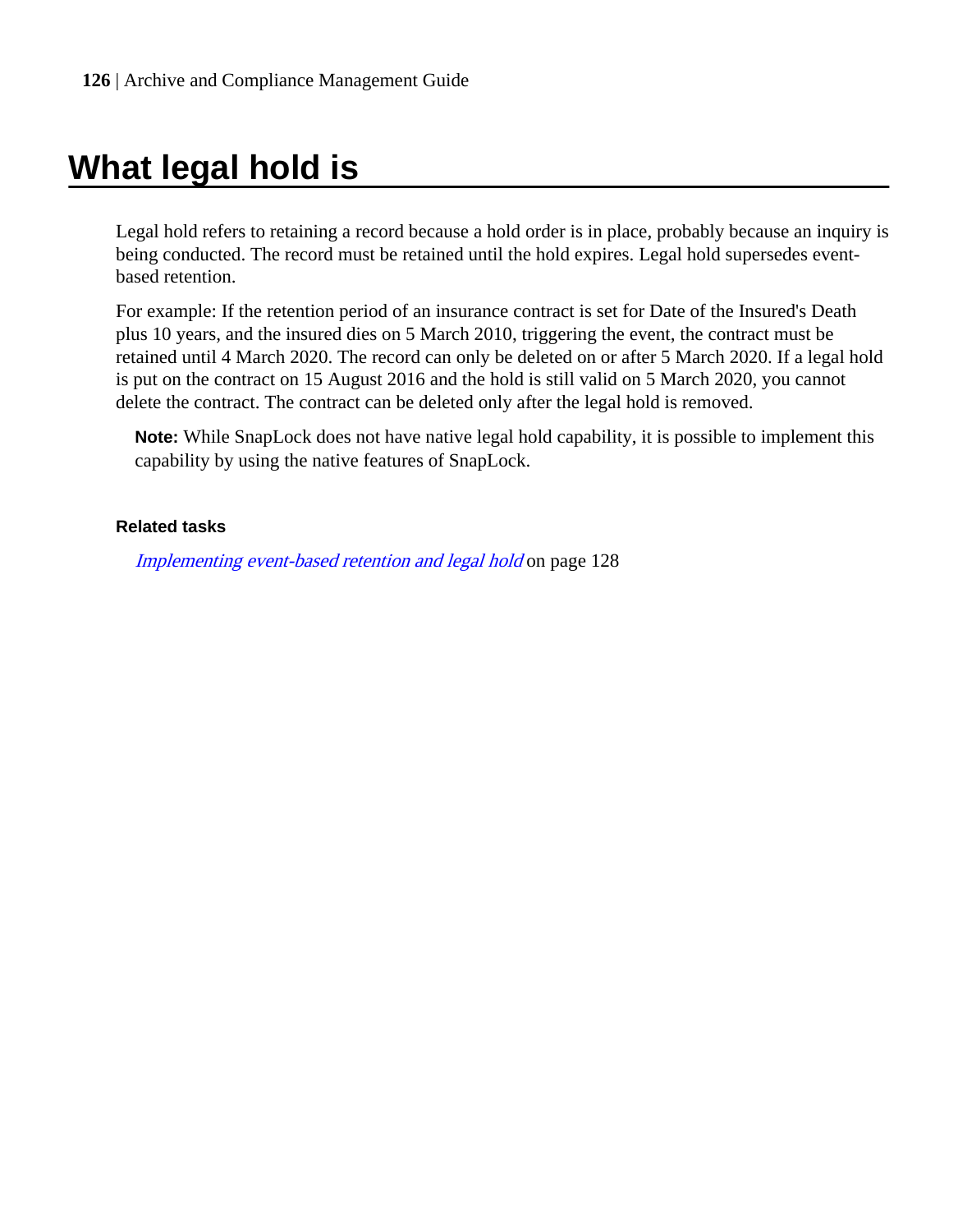## **Implementation of event-based retention and the legal hold feature using SnapLock**

SnapLock does not have native event-based retention and legal hold capability; however, it is possible to implement these capabilities by using the native features of SnapLock.

You can use the SnapLock Enterprise volumes and assign a retention period of infinite, so that all files that are committed to the WORM state on the volume have a retention period of infinity and can never be deleted. Based on the workflow resulting from event-based retention, legal hold requirements, and actual events, you can delete files that require deletion using the privileged delete feature.

For example: If the retention period of the contract is set for Date of the Insured's Death plus 10 years and the insured dies on 5 March 2010, the event is captured and examined by the application. The application infers that the contract needs to be retained for 10 years and flags the contract to be deleted, using privileged delete, on 5 March 2020. If nothing occurs until 5 March 2020, the application deletes the contract on 5 March 2020. However if a legal hold is put on the contract on 15 August 2016, the application captures this information and infers that the contract should not be deleted on 4 March 2020 but rather it should be deleted when the legal hold is removed. The legal hold is removed on 11 January 2021, and the application simply deletes the contract using the privileged delete feature.

**Note:** The application references time from the SnapLock volume ComplianceClock.

#### **Related concepts**

[What the privileged delete feature is](#page-36-0) on page 37 [What legal hold is](#page-125-0) on page 126 [What event-based retention is](#page-124-0) on page 125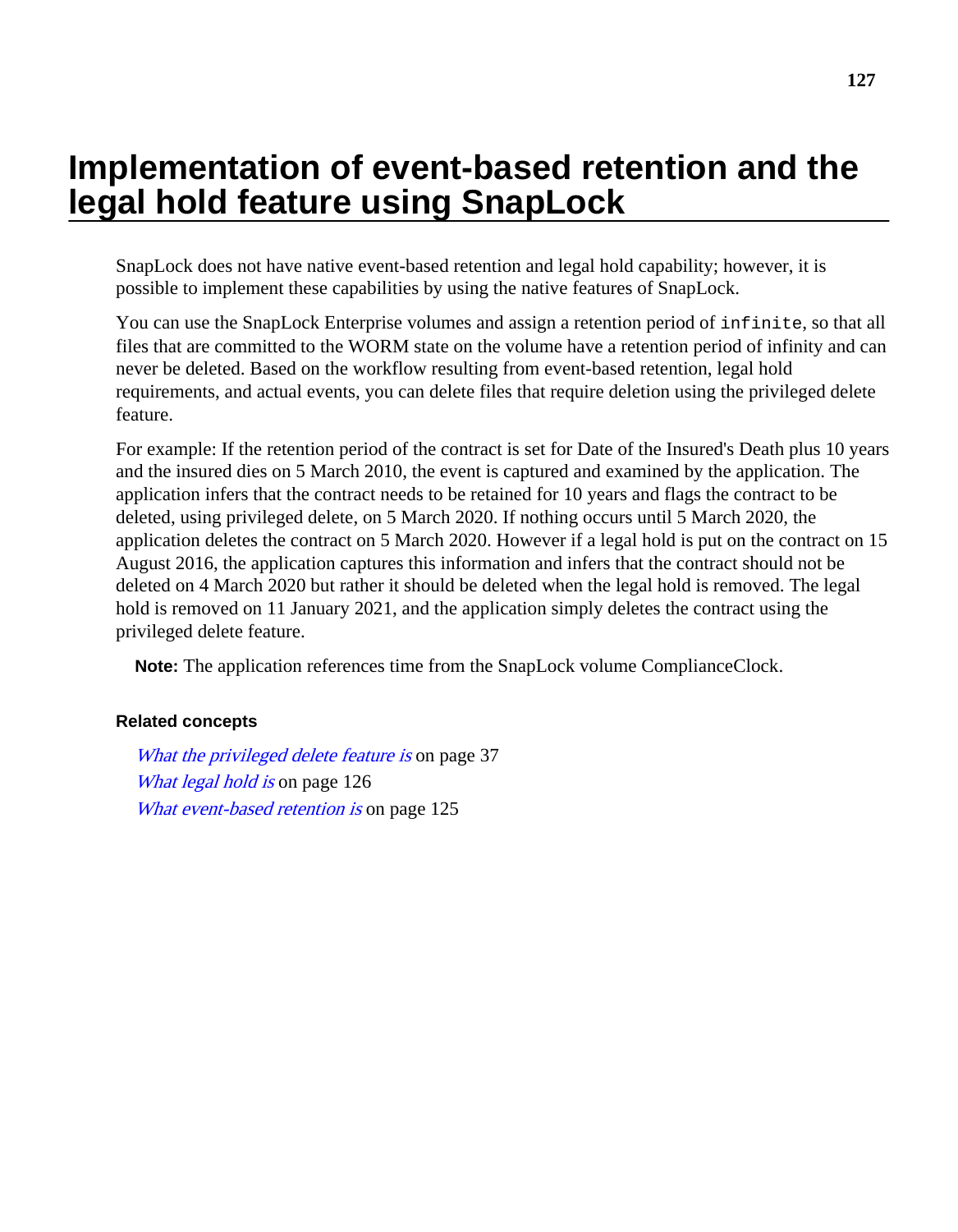## <span id="page-127-0"></span>**Implementing event-based retention and legal hold**

You can capture an event, examine it, and take the necessary action on that event. Depending on the event, you can flag the record as DELETE or DONT\_DELETE. You can delete the files that are marked as DELETE by using the SnapLock privileged delete feature.

#### **Before you begin**

- You must have the privileged delete feature enabled.
- You must have the files in WORM state.
- You must have files stored in SnapLock Enterprise volume.
- You must have initialized the system ComplianceClock.
- You must have set the default retention period of the SnapLock Enterprise volume to infinite.
- You must have an internal database that is used by the application for implementing the eventbased retention or legal hold functionality in place.

#### **Steps**

- **1.** Examine the event and get the record for which the event was triggered.
- **2.** Choose the event:

| If the event is                                                             |    | Then                                                                                                                                                                                                                           |  |
|-----------------------------------------------------------------------------|----|--------------------------------------------------------------------------------------------------------------------------------------------------------------------------------------------------------------------------------|--|
| An event-based retention<br>event occurs (for example,<br>the insured dies) | a. | Determine the retention period after which the file needs to be<br>deleted.                                                                                                                                                    |  |
|                                                                             |    | For example, if the retention period of a contract is set for Date of<br>Insured's death plus 10 years and the insured dies on 5 March 2010,<br>the application infers that the contract needs to be retained for 10<br>years. |  |
|                                                                             | b. | Calculate the deletion date based on the following formula: Deletion<br>$date = volume ComplianceClock date + retention period.$                                                                                               |  |
|                                                                             | c. | Add a row to the database corresponding to this file and deletion date<br>(record), and delete the file on the deletion date.                                                                                                  |  |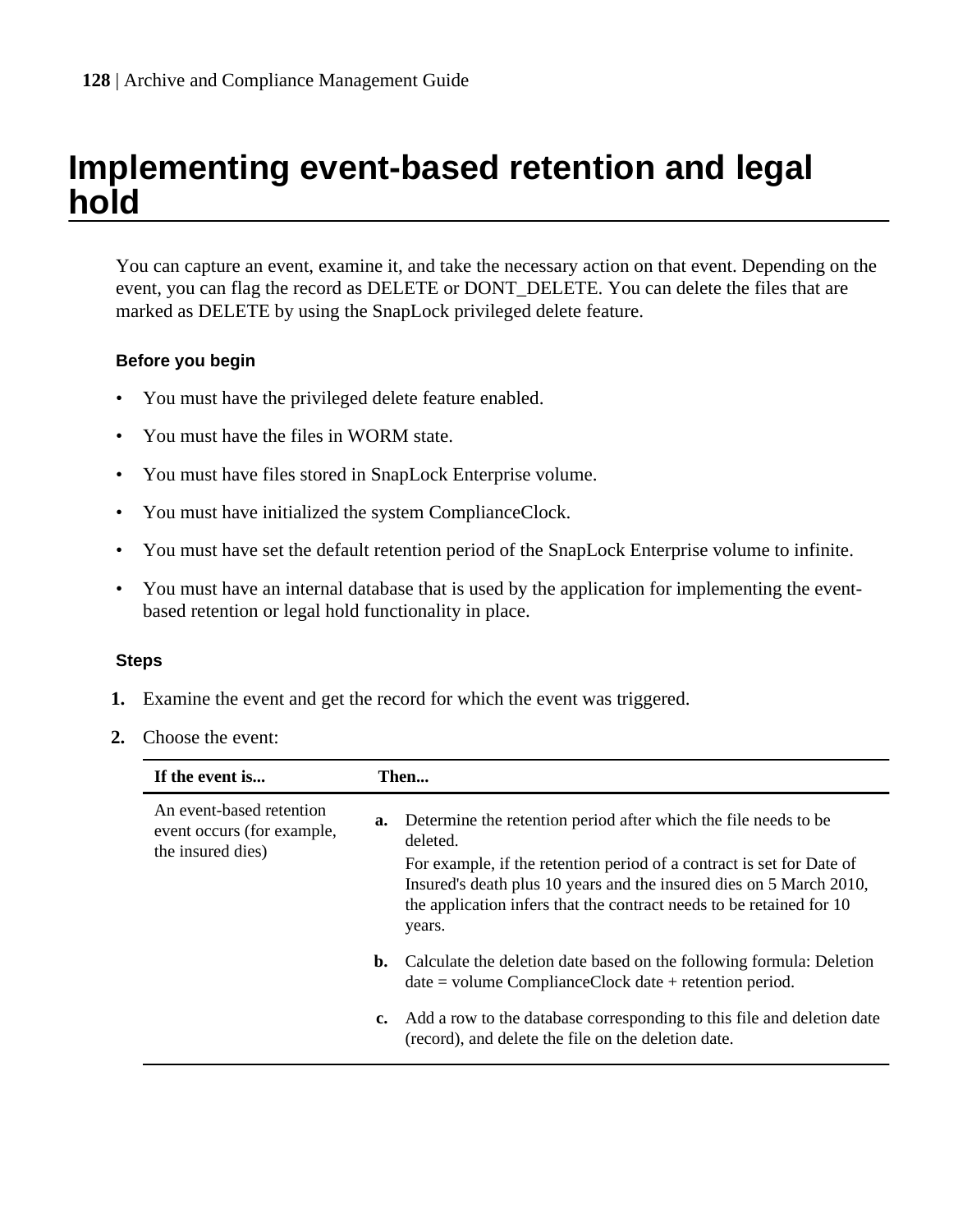| If the event is      |    | Then                                                                                                   |  |
|----------------------|----|--------------------------------------------------------------------------------------------------------|--|
| Legal hold           |    | <b>a.</b> Find the record in the database.                                                             |  |
|                      |    | <b>b.</b> Edit the record to specify the path and deletion date and flag the<br>record as DONT DELETE. |  |
| Legal hold withdrawn |    | <b>a.</b> Find the record in the database.                                                             |  |
|                      | b. | Edit the record to specify the path and deletion date and flag the<br>record as DELETE.                |  |

- **3.** Scan the database for all files that are marked as DELETE.
- **4.** Delete the files using the privileged delete feature.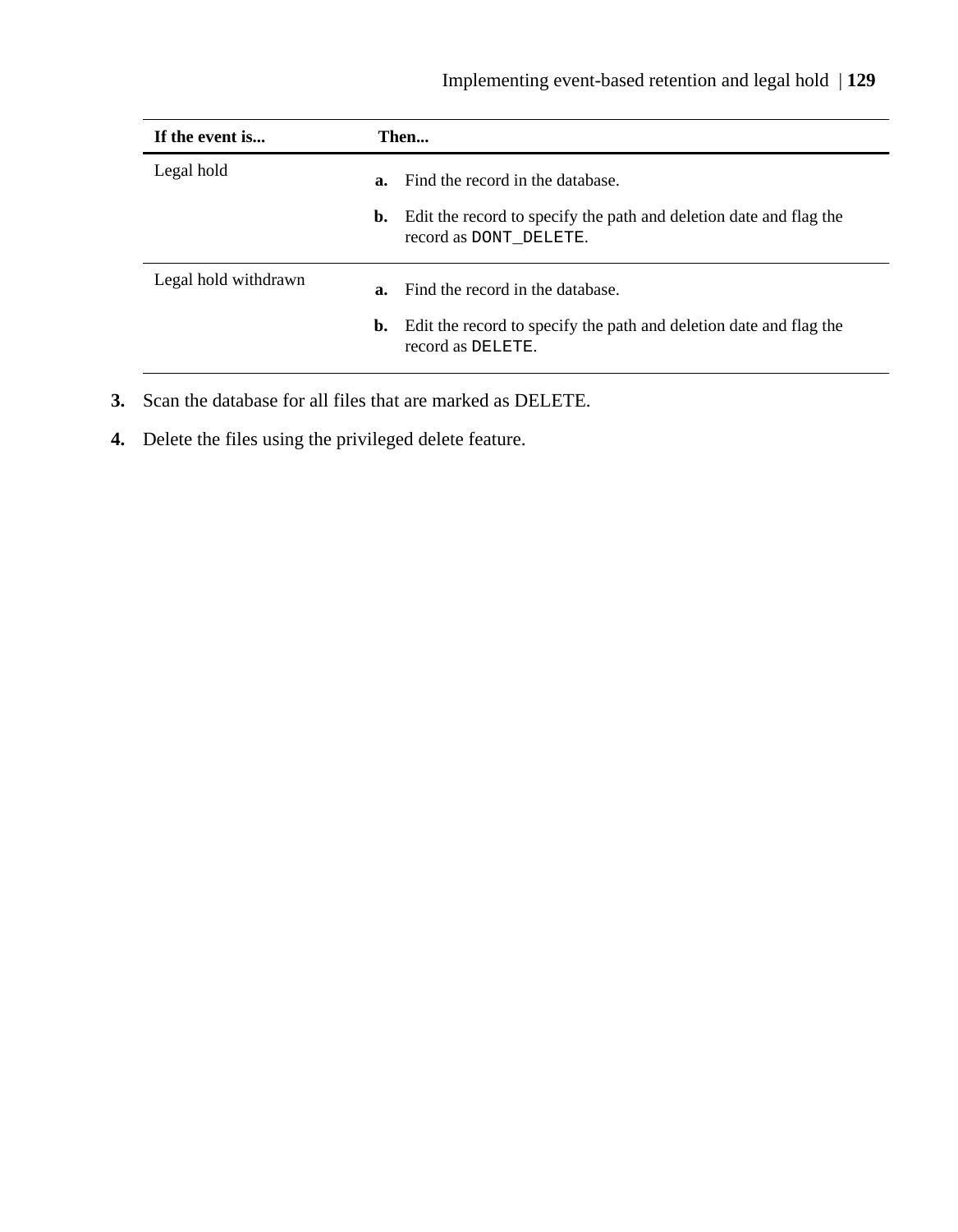## <span id="page-129-0"></span>**Deleting a record using the privileged delete feature**

Based on the event triggered, you can delete a record that is marked as DELETE by using the SnapLock privileged delete feature.

#### **Before you begin**

- You must have files stored in a SnapLock Enterprise volume.
- You must have enabled privileged delete feature on that volume.
- You must have set the default retention period of the volume to infinite.

#### **Steps**

- **1.** Scan the database for all files that are marked as DELETE.
- **2.** Delete the files using the privileged delete feature.

#### **Related tasks**

[Deleting a WORM file using privileged delete](#page-40-0) on page 41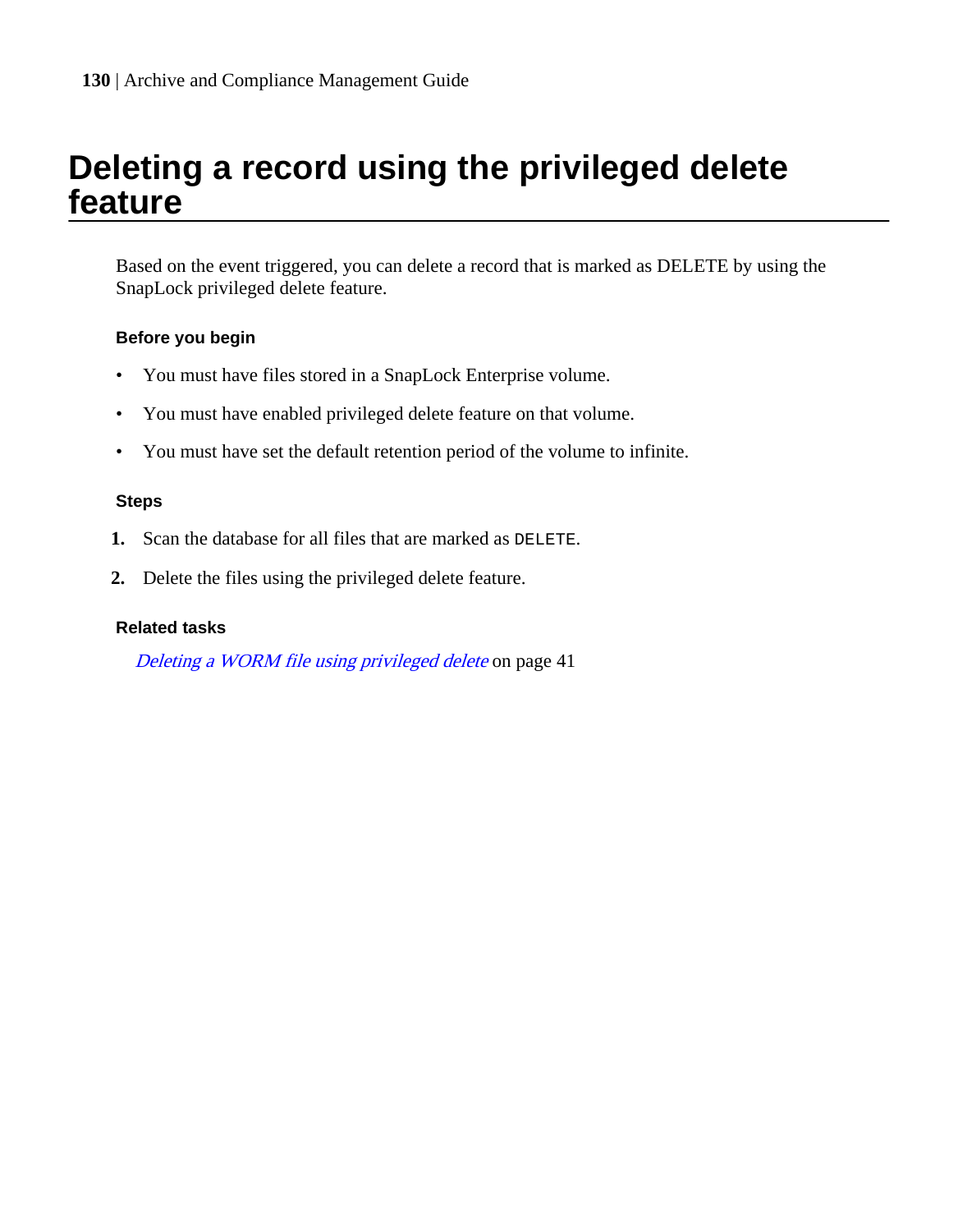# **Examples for setting a file to WORM state using an application**

You can set up an application to set a file to WORM state by using Data ONTAP APIs.

```
Example for setting the retention period
Using C#
 using System;
 using System.Text;
 using NetApp.Manage;
 void set_to_worm_with_retention_period(string serverip, 
 string serverusername, string serverpasswd, string path, long 
 seconds)
 {
      NaElement xi;
      NaElement xo;
      NaServer s;
      long complianceclocktime;
      long retentionperiod;
      try
      { 
           //Initialize connection to server, and
           //request version 1.3 of the API set 
           s = new NaServer(serverip, 1, 3);
           s.Style = NaServer.AUTH_STYLE.LOGIN_PASSWORD;
           s.SetAdminUser(serverusername, serverpasswd);
           //get the ComplianceClock time 
          xi = new NaElement("snaplock-get-volume-compliance-clock" );
           //Invoke ONTAP API
          xo = s.InvokeElem(xi);complianceclocktime = Convert.ToInt64(xo.GetChildContent("snaplock-
 volume-compliance-clock"));//long is of .NET framework type 
 System.Int64
                                     //check if retention period falls 
 within the normal range or 
                                     //requires the use of the extended 
 range
           if (seconds <= 0x7FFFFFFF - complianceclocktime)
 \left\{ \begin{array}{c} 1 & 0 \\ 0 & 1 \end{array} \right. //use of normal range
               retentionperiod = seconds + complianceclocktime;
           }
           else
          \{ //use of extended range
                                                       retentionperiod =
```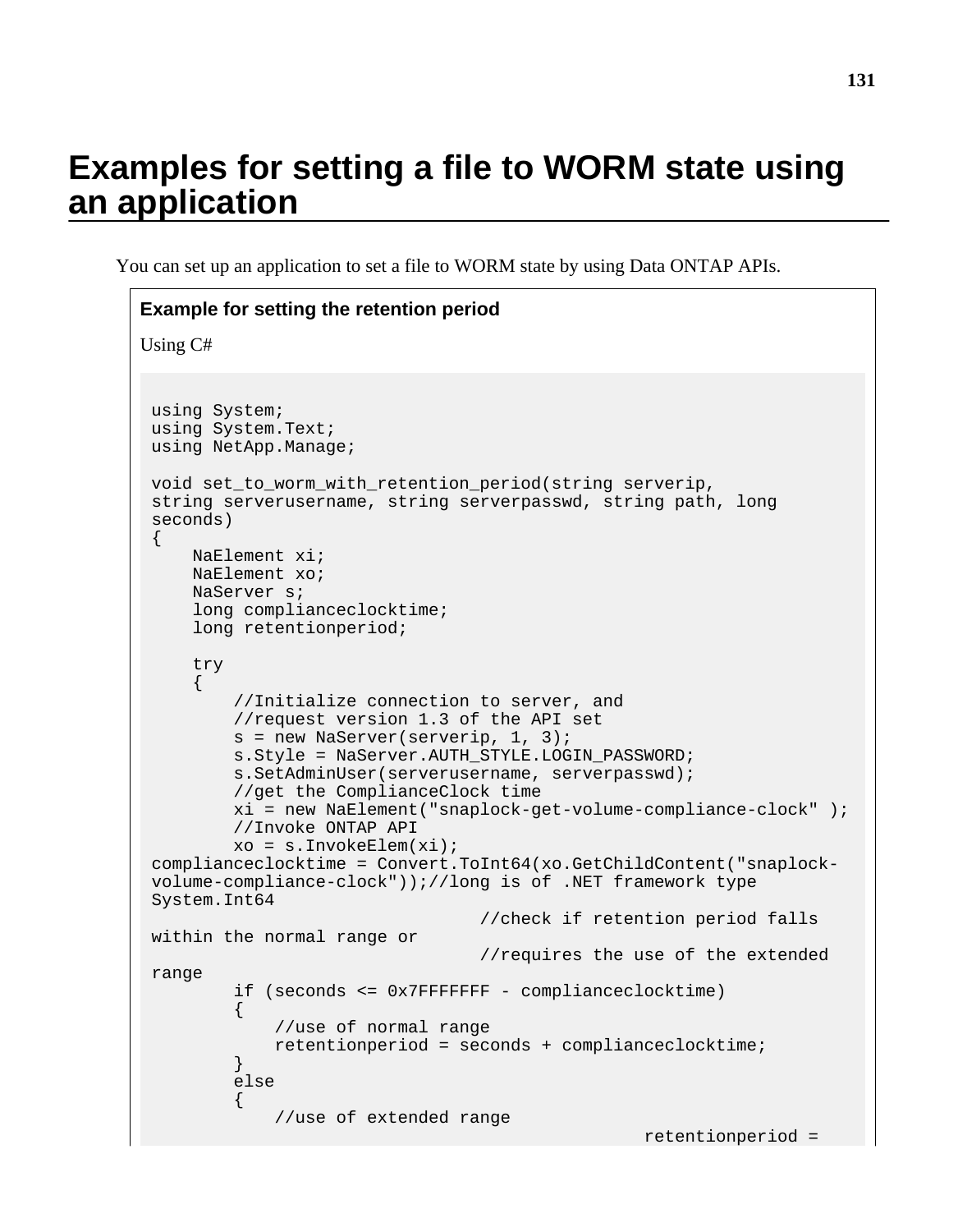#### **132** | Archive and Compliance Management Guide

```
seconds + complianceclocktime + 1 - 0x7FFFFFFF;
 }
         // set file to WORM state with this retention period
         xi = new NaElement("file-set-snaplock-retention-time");
         xi.AddNewChild("path", path);
         xi.AddNewChild("retention-time", 
retentionperiod.ToString());
         //Invoke ONTAP API
         xo = s.InvokeElem(xi);
     }
     catch (Exception e)
    \{ Console.Error.WriteLine(e.Message);
     }
}
```
#### **Example for setting the retention date**

Using C#

```
void set_to_worm_with_retention_date(string serverip, 
string serverusername, string serverpasswd, string path, DateTime 
date)
{
    NaElement xi;
     NaElement xo;
    NaServer s; 
     long retentionperiod;
     try
     { 
         //Initialize connection to server, and
         //request version 1.3 of the API set 
         s = new NaServer(serverip, 1, 3);
         s.Style = NaServer.AUTH_STYLE.LOGIN_PASSWORD;
         s.SetAdminUser(serverusername, serverpasswd);
         //convert date to UTC
                                  retentionperiod = 
(date.ToUniversalTime().Ticks - new 
                                  DateTime(1970,1,1,0,0,0,0).Ticks)/
10000000;
                                  // if the retention period is not 
in the normal date range, 
                                  //then use of the extended range 
will be necessary
         if (retentionperiod > 0x7FFFFFFF)
             //use of extended date range
             retentionperiod = retentionperiod + 1- 
0x7FFFFFFF; 
         // set file to WORM state with this retention period
         xi = new NaElement("file-set-snaplock-retention-time");
         xi.AddNewChild("path", path);
```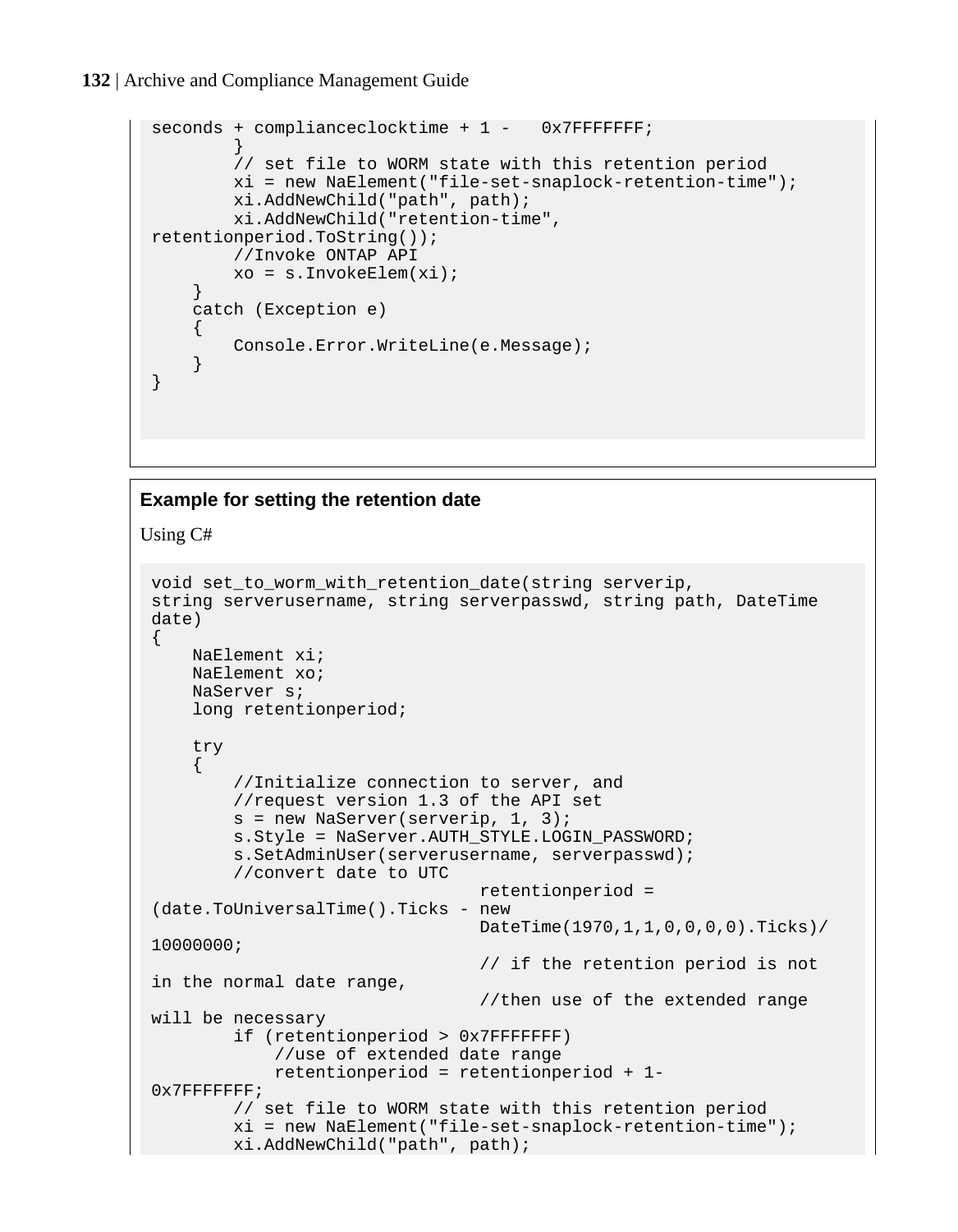```
 xi.AddNewChild("retention-time", 
retentionperiod.ToString());
         //Invoke ONTAP API
         xo = s.InvokeElem(xi);
     }
     catch (Exception e)
     {
         Console.Error.WriteLine(e.Message);
     }
}
```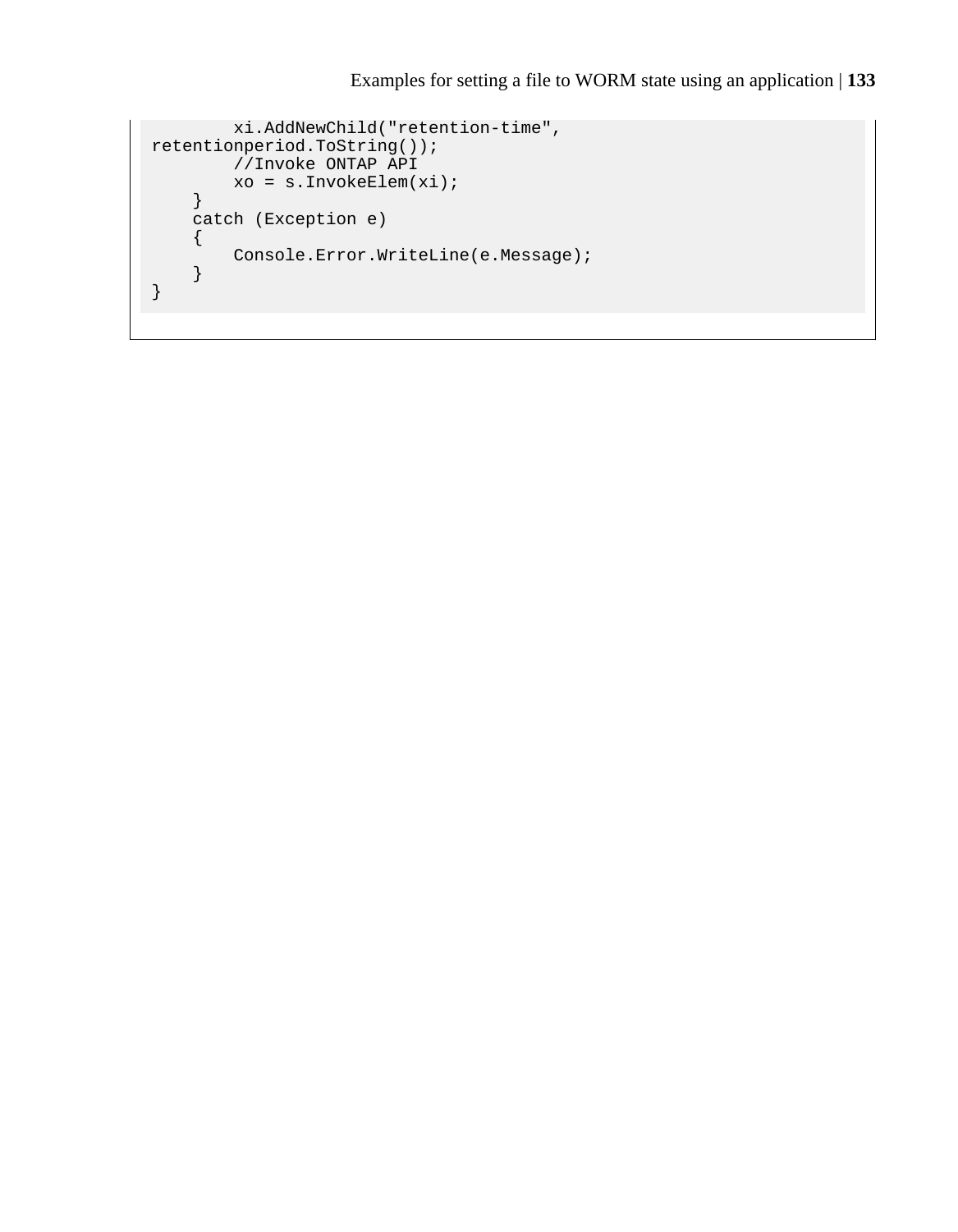# **Examples for setting the SnapLock volume defaults**

You can set up an application to set the SnapLock default period by using Data ONTAP APIs.

```
Using C#
 using System;
 using System.Text;
 using NetApp.Manage;
 void set_snaplock_default_period(string serverip, 
 string serverusername, string serverpasswd, string volume, long 
 numberofdays)
 {
      NaElement xi;
      NaElement xo;
      NaServer s;
      try
      { 
           //Initialize connection to server, and
           //request version 1.3 of the API set 
           s = new NaServer(serverip, 1, 3);
          s. Style = NaServer. AUTH STYLE. LOGIN PASSWORD;
           s.SetAdminUser(serverusername, serverpasswd);
           //set option snaplock_default_period to numberofdays
          xi = new NaElement("volume-set-option");
          xi.AddNewChild("option-name", "snaplock_default_period");
          xi.AddNewChild("option-value", numberofdays.ToString()+"d");
          xi.AddNewChild("volume", volume);
           //Invoke ONTAP API
          xo = s.InvokeElem(xi);
      }
      catch (Exception e)
 \left\{\begin{array}{ccc} \end{array}\right\} Console.Error.WriteLine(e.Message);
      }
 }
```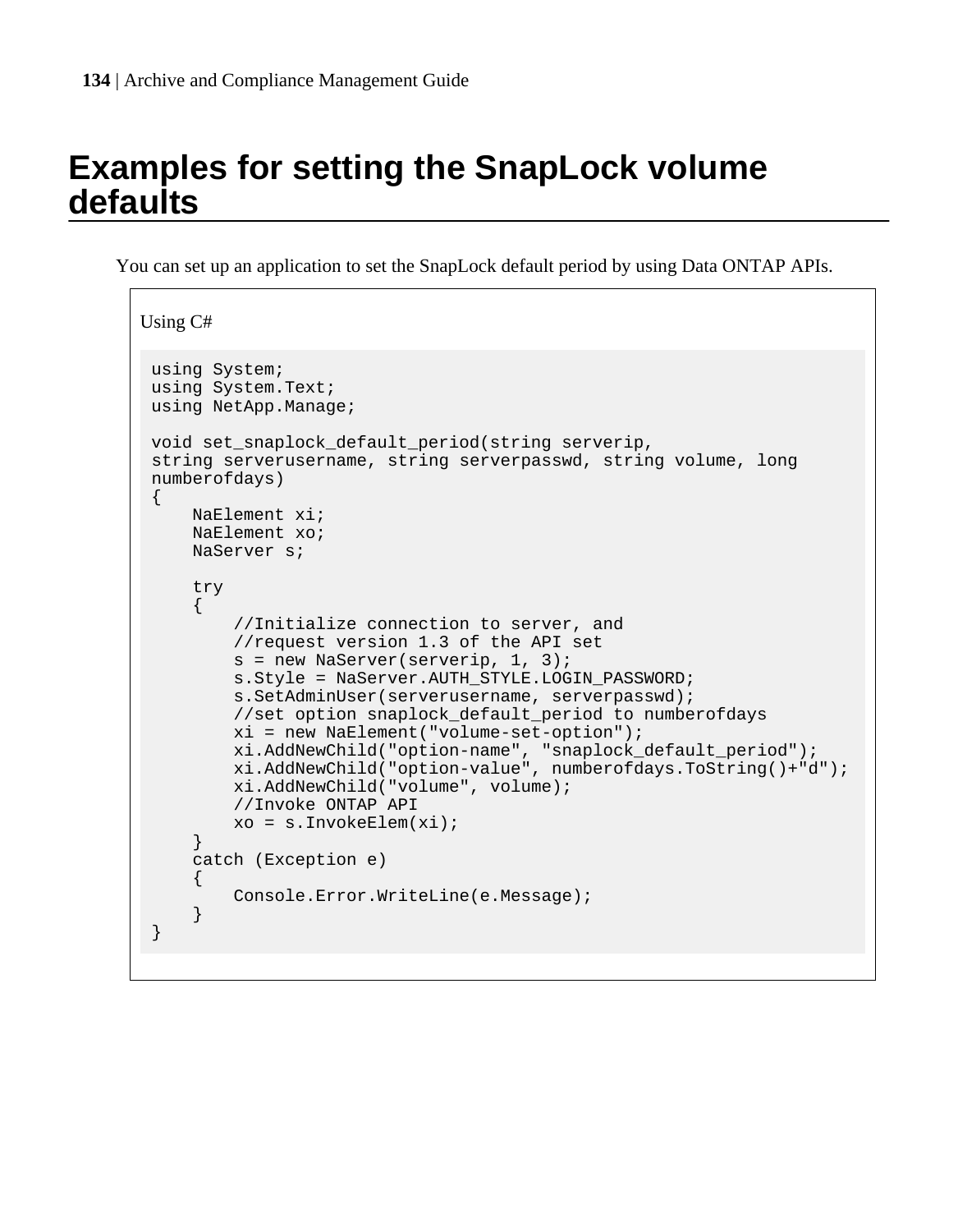## **Examples for setting the autocommit feature and time intervals**

You can set up an application to set the SnapLock autocommit feature and time intervals by using Data ONTAP APIs.

```
Using C#
 using System;
 using System.Text;
 using NetApp.Manage;
 void set_snaplock_autocommit_period(string volume_name, serverip, 
 string serverusername, string serverpasswd, int autocommitperiodhrs)
 {
      NaElement xi;
      NaElement xo;
      NaServer s;
      try
      { 
          //Initialize connection to server, and
          //request version 1.3 of the API set 
         s = new NaServer(serverip, 1, 3);
          s.Style = NaServer.AUTH_STYLE.LOGIN_PASSWORD;
          s.SetAdminUser(serverusername, serverpasswd);
          //set volume-level snaplock_autocommit_period to 
 autocommitperiodhrs
          xi = new NaElement("volume-set-options");
          xi.AddNewChild("volume", "volume_name");
          xi.AddNewChild("option_name", "snaplock_autocommit_period");
          xi.AddNewChild("option_value", 
 autocommitperiodhrs.ToString()+"h");
          //Invoke ONTAP API
          xo = s.InvokeElem(xi);
      }
      catch (Exception e)
      {
          Console.Error.WriteLine(e.Message);
  }
 }
```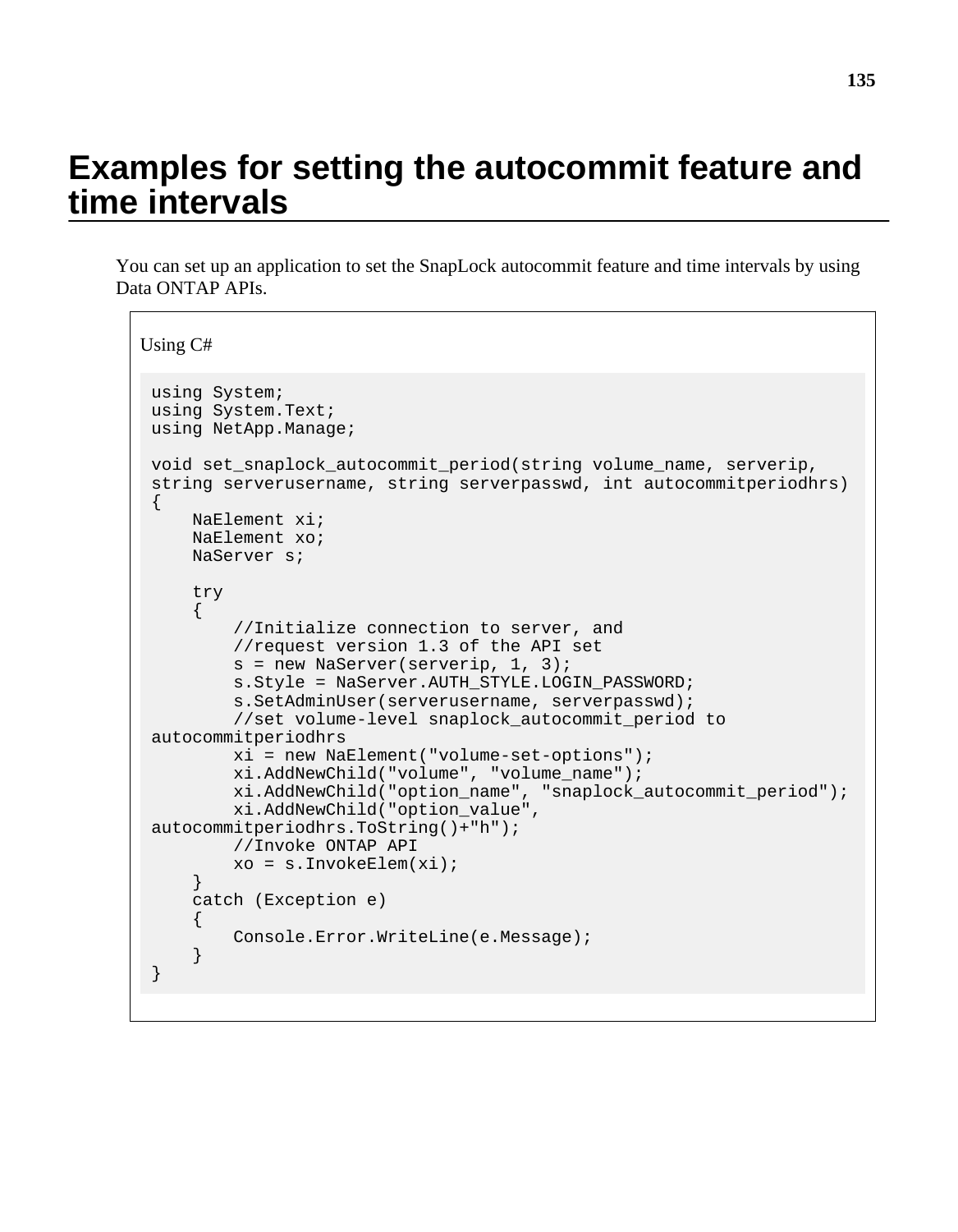# **Examples for creating a compliance administrator**

You can create a compliance administrator by using Data ONTAP APIs.

```
Using C#
 using System;
 using System.Text;
 using System.Collections.Generic;
 using NetApp.Manage;
 void create_compliance_user(string serverip, string serverusername, 
 string serverpasswd, string username, string passwd)
 {
     NaElement xi;
      NaElement xo;
      NaElement user;
      NaElement userinfo;
      NaElement group;
      NaElement groupinfo;
      NaServer s; 
      try
      { 
          //Initialize connection to server, and
          //request version 1.3 of the API set 
          s = new NaServer(serverip, 1, 3);
         s. Style = NaServer. AUTH_STYLE. LOGIN_PASSWORD;
          s.SetAdminUser(serverusername, 
 serverpasswd); 
          //The ComplianceUser is part of group 
 'Compliance 
          //Administrators'
          //Create useradmin-user-add ONTAPI API
          xi = new NaElement("useradmin-user-add");
          //Create useradmin-user structure
          user = new NaElement("useradmin-user");
          //Create useradmin-user-info structure
          userinfo = new NaElement("useradmin-user-info");
          //Add username
          userinfo.AddNewChild("name", username);
          //Create useradmin-groups structure
          group = new NaElement("useradmin-groups");
          //Create useradmin-group-info structure
          groupinfo = new NaElement("useradmin-group-info");
          //Add groupname "Compliance Administrators"
          groupinfo.AddNewChild("name", "Compliance Administrators");
          group.AddChildElement(groupinfo);
          userinfo.AddChildElement(group);
          user.AddChildElement(userinfo);
          //Add useradmin-user and password
          xi.AddChildElement(user);
```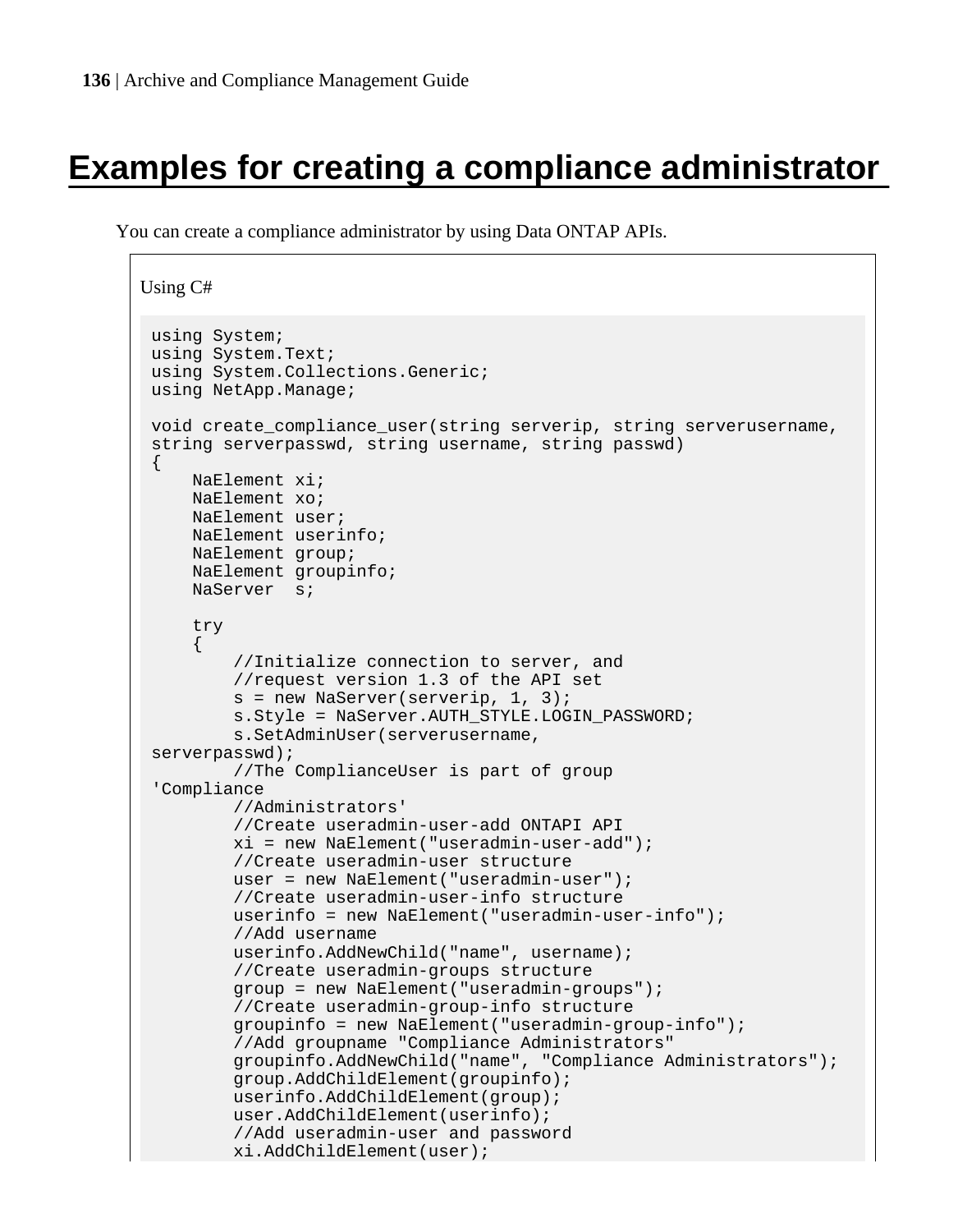```
xi.AddNewChild("password",passwd); 
         //Invoke useradmin-user-list ONTAP API
         xo = s.InvokeElem(xi);
     }
     catch (Exception e)
     {
         Console.Error.WriteLine(e.Message);
     }
}
```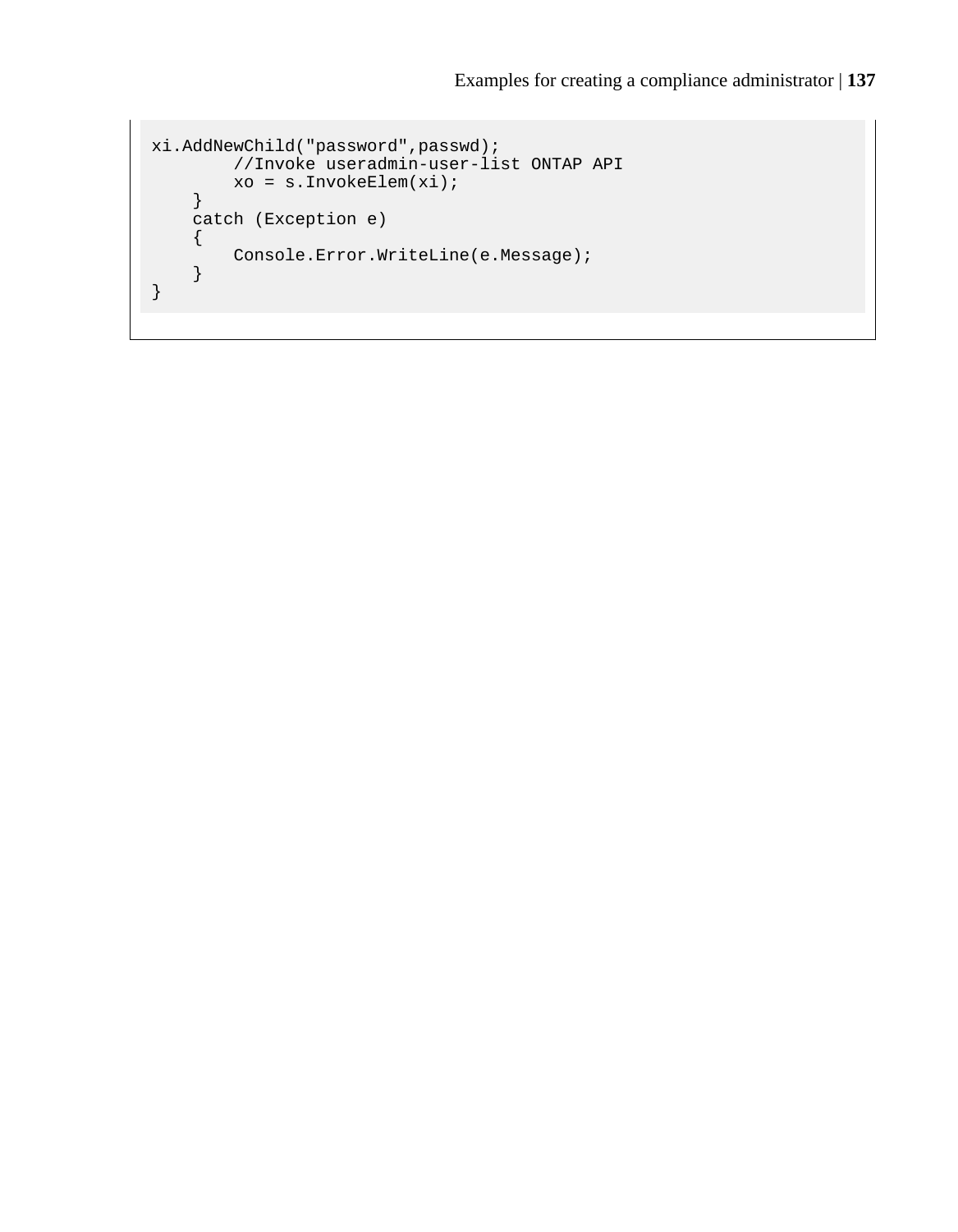# **Examples for setting a SnapLock log volume**

You can set up an application to set a SnapLock log volume by using Data ONTAP APIs.

```
Using C#
 void set_snaplock_log_volume(string serverip, string 
 serverusername, string serverpasswd, string 
 snaplockcompliancevolume)
 {
      NaElement xi;
      NaElement xo;
      NaServer s;
      try
      { 
           //Initialize connection to server, and
           //request version 1.3 of the API set
           s = new NaServer(serverip, 1, 3);
           s.Style = NaServer.AUTH_STYLE.LOGIN_PASSWORD;
           s.SetAdminUser(serverusername, serverpasswd);
           //Check to see if log volume has already been set
           //If not set, set the log volume, otherwise just return
           //Create snaplock-get-log-volume ONTAPI API
           xi = new NaElement("snaplock-get-log-volume");
           //Invoke snaplock-get-log-volume ONTAP API
           xo = s.InvokeElem(xi);
           if (string.Compare(xo.GetChildContent("log-volume"),"Not 
 configured")!=0)
                //Log volume already setup
               return;
           else
 \left\{ \begin{array}{c} 1 & 0 \\ 0 & 1 \end{array} \right. //Setup log volume
               xi = new NaElement("snaplock-set-log-volume");
               xi.AddNewChild("log-volume", snaplockcompliancevolume);
               //Invoke snaplock-set-log-volume ONTAP API
           xo = s.InvokeElem(xi);
  }
      }
      catch (Exception e)
 \left\{\begin{array}{ccc} \end{array}\right\} Console.Error.WriteLine(e.Message);
      }
 }
```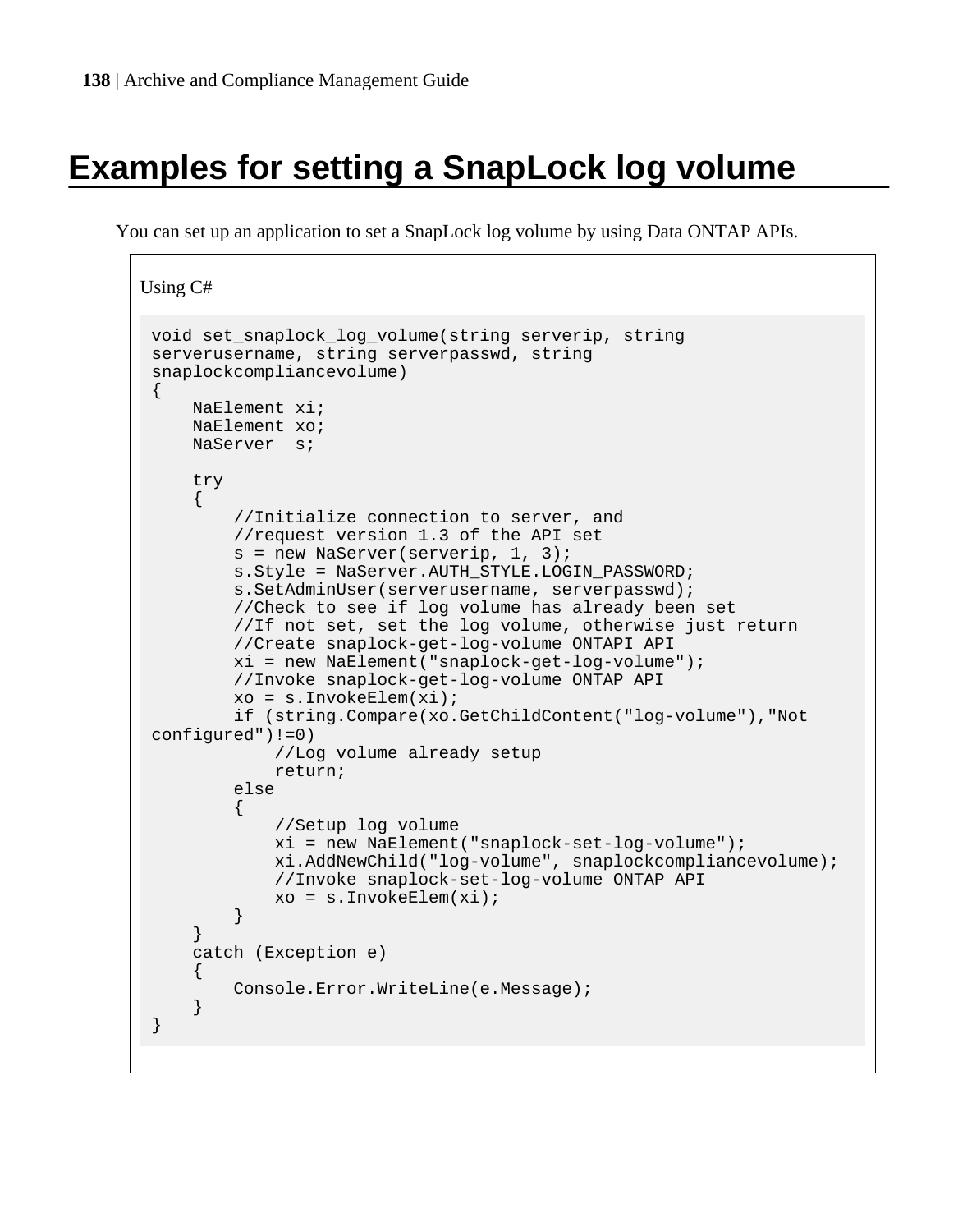## **Examples for enabling the privileged delete feature**

You can enable the SnapLock privileged delete feature by using Data ONTAP APIs.

```
Using C#
 void set_privdel_on(string serverip, string serverusername, string 
 serverpasswd, string snaplockenterprisevolume)
 \{ NaElement xi;
      NaElement xo;
      NaServer s;
      try
      { 
          //Initialize connection to server, and
          //request version 1.3 of the API set
         s = new NaServer(serverip, 1, 3);
          s.Style = NaServer.AUTH_STYLE.LOGIN_PASSWORD;
          s.SetAdminUser(serverusername, 
 serverpasswd); 
          //Set the privileged delete option ON
          xi = new NaElement("snaplock-set-options");
          xi.AddNewChild("option", "privdel");
          xi.AddNewChild("option-value", "on");
          xi.AddNewChild("volume", snaplockenterprisevolume);
          //Invoke snaplock-set-options ONTAP API
          xo = s.InvokeElem(xi); 
      }
      catch (Exception e)
     \left\{ \right. Console.Error.WriteLine(e.Message);
      }
 }
```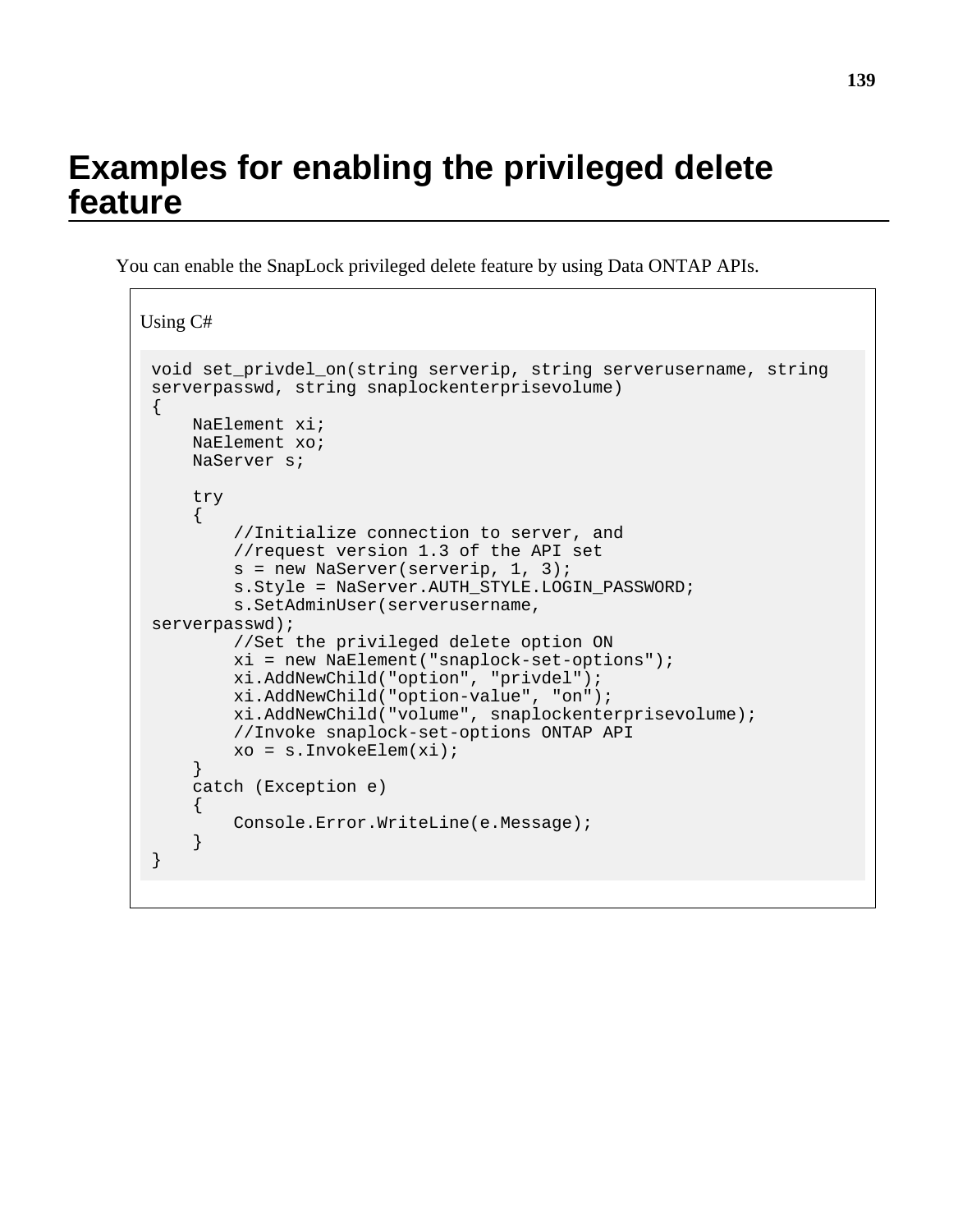# **Examples for performing a privileged delete**

You can perform a privileged delete by using Data ONTAP APIs.

```
Using C#
 void privileged_delete(string serverip, string serverusername, 
 string serverpasswd, string path)
 {
      NaElement xi;
      NaElement xo;
      NaServer s;
      try
      { 
          //Initialize connection to server, and
          //request version 1.3 of the API set 
          s = new NaServer(serverip, 1, 3); 
          s.Style = NaServer.AUTH_STYLE.LOGIN_PASSWORD;
          //transport needs to be HTTPS
          s.TransportType = 
 NaServer.TRANSPORT_TYPE.HTTPS; 
          s.SetAdminUser(serverusername, serverpasswd);
          //delete the file
          xi = new NaElement("snaplock-privileged-delete-file");
          xi.AddNewChild("do-it", "true");
          xi.AddNewChild("path", path); 
          //Invoke snaplock-set-options ONTAP API
          xo = s.InvokeElem(xi);
      }
      catch (Exception e)
     \{ Console.Error.WriteLine(e.Message);
      }
 }
```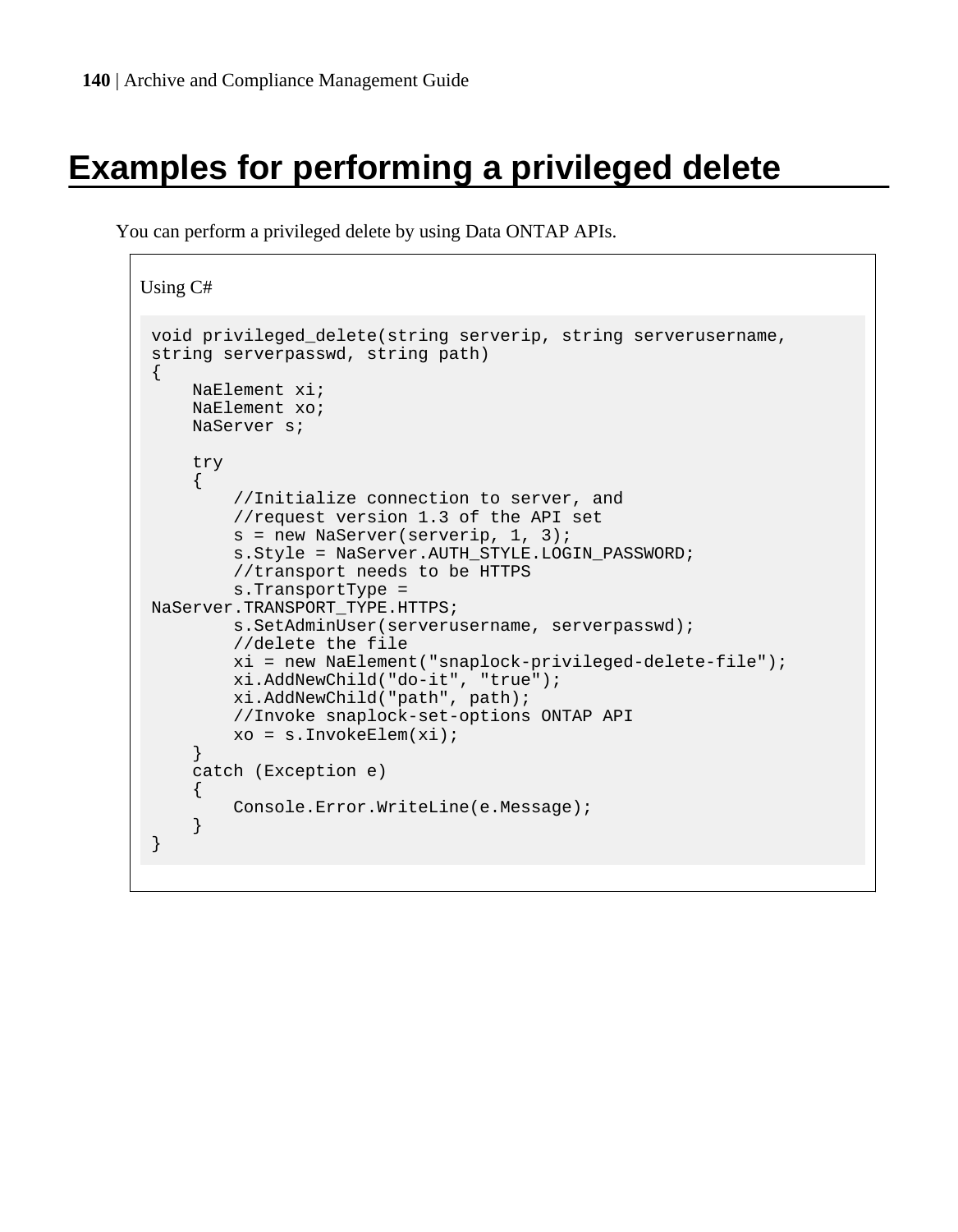# **Copyright information**

Copyright © 1994–2015 NetApp, Inc. All rights reserved. Printed in the U.S.

No part of this document covered by copyright may be reproduced in any form or by any means graphic, electronic, or mechanical, including photocopying, recording, taping, or storage in an electronic retrieval system—without prior written permission of the copyright owner.

Software derived from copyrighted NetApp material is subject to the following license and disclaimer:

THIS SOFTWARE IS PROVIDED BY NETAPP "AS IS" AND WITHOUT ANY EXPRESS OR IMPLIED WARRANTIES, INCLUDING, BUT NOT LIMITED TO, THE IMPLIED WARRANTIES OF MERCHANTABILITY AND FITNESS FOR A PARTICULAR PURPOSE, WHICH ARE HEREBY DISCLAIMED. IN NO EVENT SHALL NETAPP BE LIABLE FOR ANY DIRECT, INDIRECT, INCIDENTAL, SPECIAL, EXEMPLARY, OR CONSEQUENTIAL DAMAGES (INCLUDING, BUT NOT LIMITED TO, PROCUREMENT OF SUBSTITUTE GOODS OR SERVICES; LOSS OF USE, DATA, OR PROFITS; OR BUSINESS INTERRUPTION) HOWEVER CAUSED AND ON ANY THEORY OF LIABILITY, WHETHER IN CONTRACT, STRICT LIABILITY, OR TORT (INCLUDING NEGLIGENCE OR OTHERWISE) ARISING IN ANY WAY OUT OF THE USE OF THIS SOFTWARE, EVEN IF ADVISED OF THE POSSIBILITY OF SUCH DAMAGE.

NetApp reserves the right to change any products described herein at any time, and without notice. NetApp assumes no responsibility or liability arising from the use of products described herein, except as expressly agreed to in writing by NetApp. The use or purchase of this product does not convey a license under any patent rights, trademark rights, or any other intellectual property rights of NetApp.

The product described in this manual may be protected by one or more U.S. patents, foreign patents, or pending applications.

RESTRICTED RIGHTS LEGEND: Use, duplication, or disclosure by the government is subject to restrictions as set forth in subparagraph  $(c)(1)(ii)$  of the Rights in Technical Data and Computer Software clause at DFARS 252.277-7103 (October 1988) and FAR 52-227-19 (June 1987).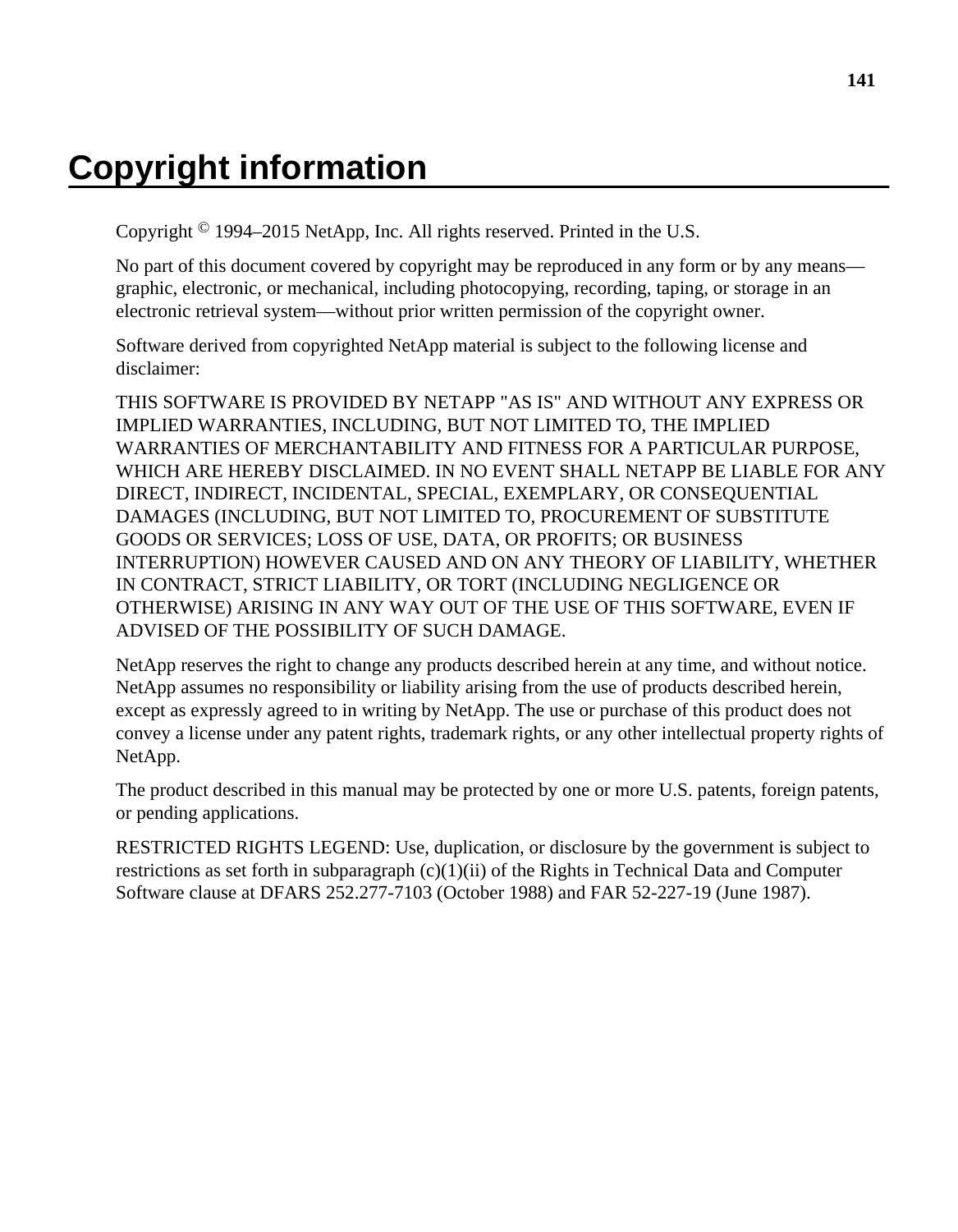# **Trademark information**

NetApp, the NetApp logo, Go Further, Faster, ASUP, AutoSupport, Campaign Express, Cloud ONTAP, clustered Data ONTAP, Customer Fitness, Data ONTAP, DataMotion, Fitness, Flash Accel, Flash Cache, Flash Pool, FlashRay, FlexArray, FlexCache, FlexClone, FlexPod, FlexScale, FlexShare, FlexVol, FPolicy, GetSuccessful, LockVault, Manage ONTAP, Mars, MetroCluster, MultiStore, NetApp Insight, OnCommand, ONTAP, ONTAPI, RAID DP, SANtricity, SecureShare, Simplicity, Simulate ONTAP, Snap Creator, SnapCopy, SnapDrive, SnapIntegrator, SnapLock, SnapManager, SnapMirror, SnapMover, SnapProtect, SnapRestore, Snapshot, SnapValidator, SnapVault, StorageGRID, Tech OnTap, Unbound Cloud, and WAFL are trademarks or registered trademarks of NetApp, Inc., in the United States, and/or other countries. A current list of NetApp trademarks is available on the web at <http://www.netapp.com/us/legal/netapptmlist.aspx>.

Cisco and the Cisco logo are trademarks of Cisco in the U.S. and other countries. All other brands or products are trademarks or registered trademarks of their respective holders and should be treated as such.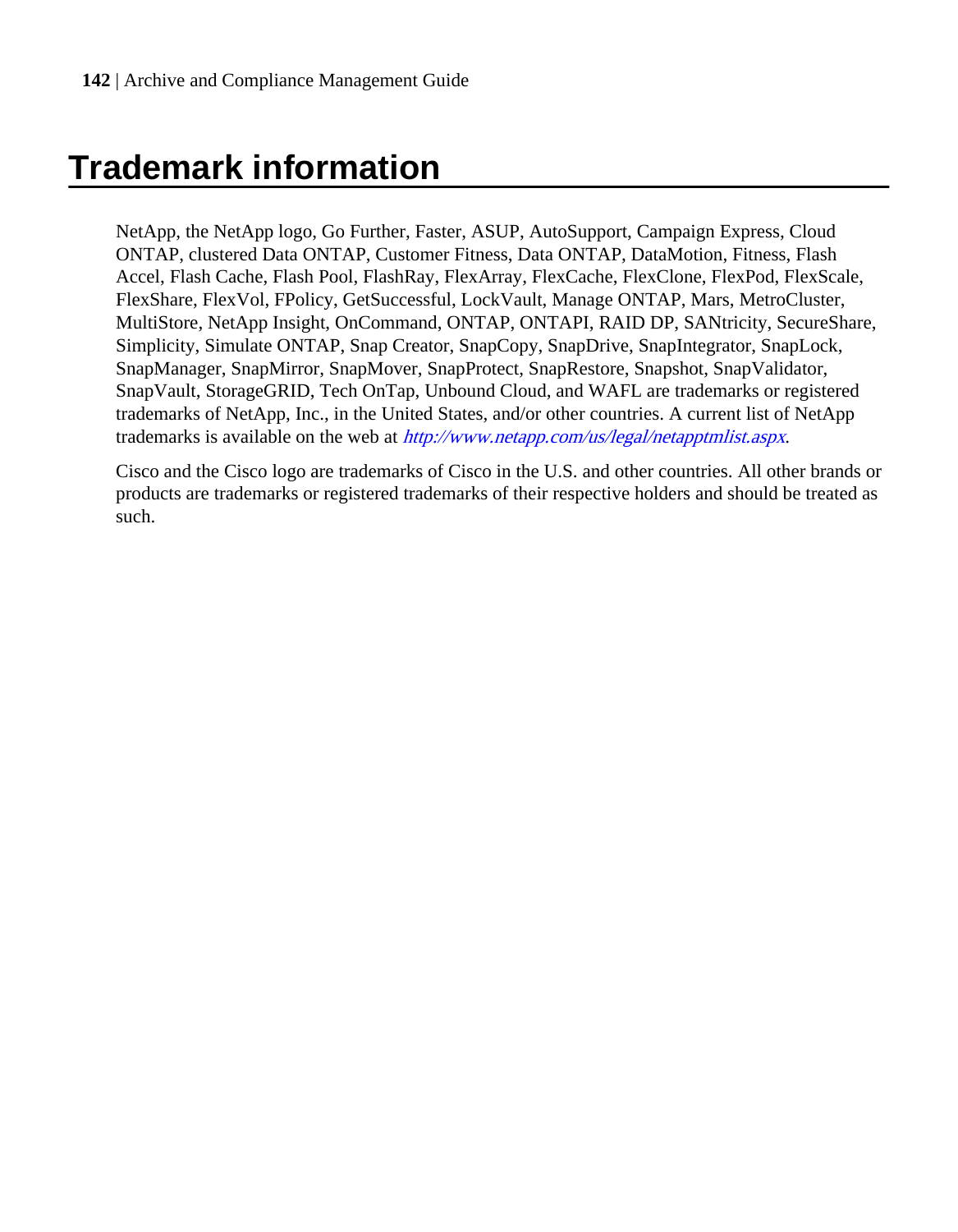## **How to send your comments**

You can help us to improve the quality of our documentation by sending us your feedback.

Your feedback is important in helping us to provide the most accurate and high-quality information. If you have suggestions for improving this document, send us your comments by email to [doccomments@netapp.com](mailto:doccomments@netapp.com). To help us direct your comments to the correct division, include in the subject line the product name, version, and operating system.

You can also contact us in the following ways:

- NetApp, Inc., 495 East Java Drive, Sunnyvale, CA 94089 U.S.
- Telephone:  $+1$  (408) 822-6000
- Fax:  $+1$  (408) 822-4501
- Support telephone:  $+1$  (888) 463-8277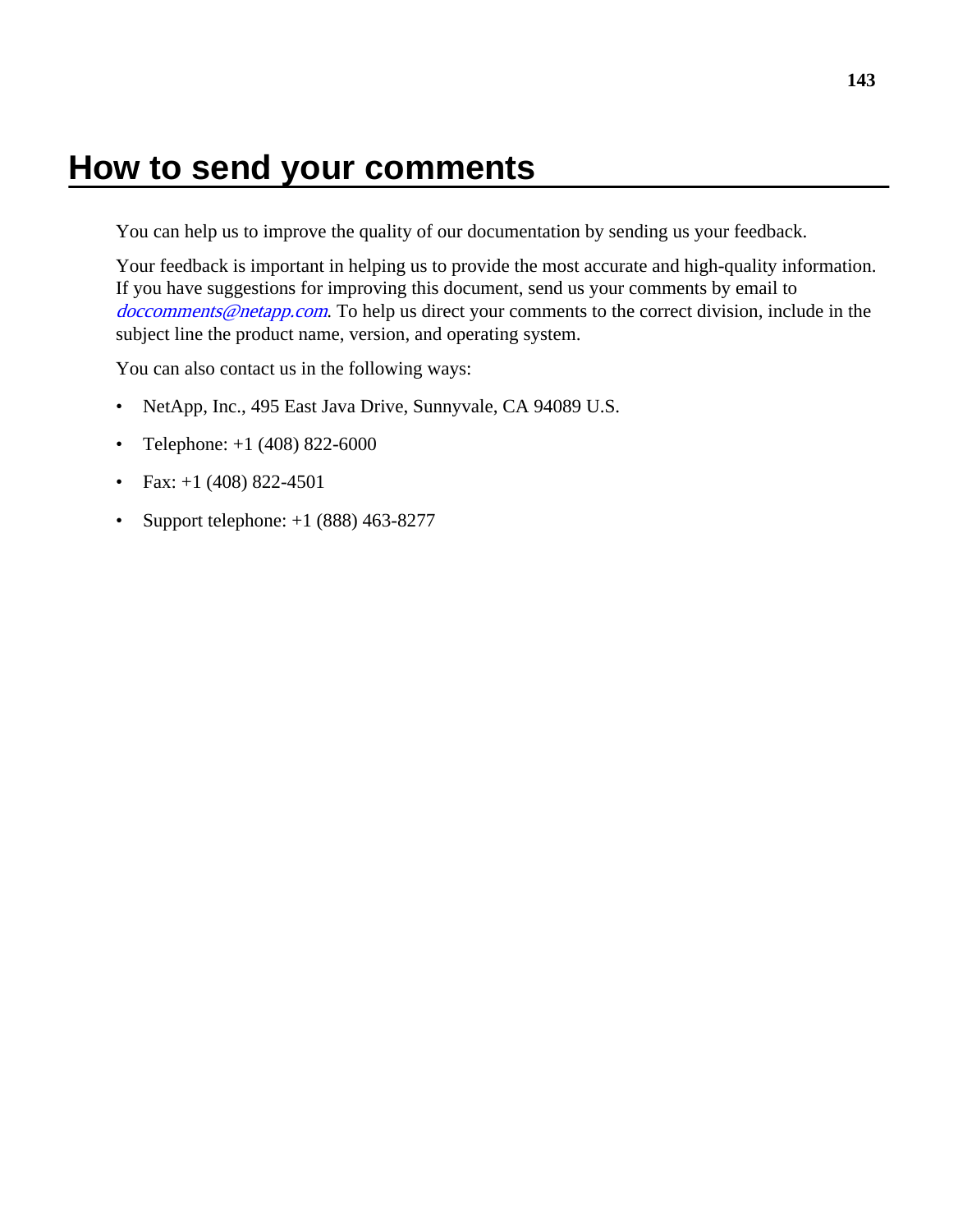# **Index**

### **A**

autocommit

viewing autocommit period of SnapLock volume [36](#page-35-0) autocommit feature committing files to WORM state automatically [33](#page-32-0)

### **C**

ComplianceClock about ComplianceClock [13](#page-12-0) skew [13](#page-12-0) upgrade considerations [16](#page-15-0) uses [16](#page-15-0)

### **D**

Data ONTAP managing SnapLock through APIs [106](#page-105-0) SnapLock about APIs [106](#page-105-0) Data ONTAPI features [111](#page-110-0) deleted files on SnapLock volumes, tracked by Data ONTAP [52](#page-51-0) deleting file using privileged delete  $130$ dump file about the dump file [66](#page-65-0) extracting files after qtree resynchronization [66](#page-65-0)

### **E**

event-based retention and legal hold on a record [128](#page-127-0) extended date range [116](#page-115-0)

### **F**

file-get-fingerprint about [114](#page-113-0) fingerprints about fingerprints [54](#page-53-0) CLI command [55](#page-54-0) input parameters [55](#page-54-0) output parameter [56](#page-55-0) scope [54](#page-53-0)

FlexClone interaction with SnapLock volumes [64](#page-63-0)

### **G**

guidelines for using SnapLock for SnapVault feature capacity planning [73](#page-72-0) management of SnapVault log files [96](#page-95-0) management of WORM Snapshot copies from SnapVault [80](#page-79-0) providing backup and standby protection using SnapMirror [102](#page-101-0) setting up SnapVault backups [75](#page-74-0)

### **H**

how Data ONTAP tracks the deleted files on SnapLock volumes [52](#page-51-0)

### **I**

Initializing the system ComplianceClock [14](#page-13-0)

### **L**

license enabling [12](#page-11-0) licensing SnapLock Enterprise and SnapLock Compliance [11](#page-10-0)

### **M**

MetroCluster configurations interaction with SnapLock volumes  $63$ 

### **O**

ONTAPI about ONTAPI [107](#page-106-0)

### **P**

privileged delete deleting a WORM file [41](#page-40-0) described [37](#page-36-0)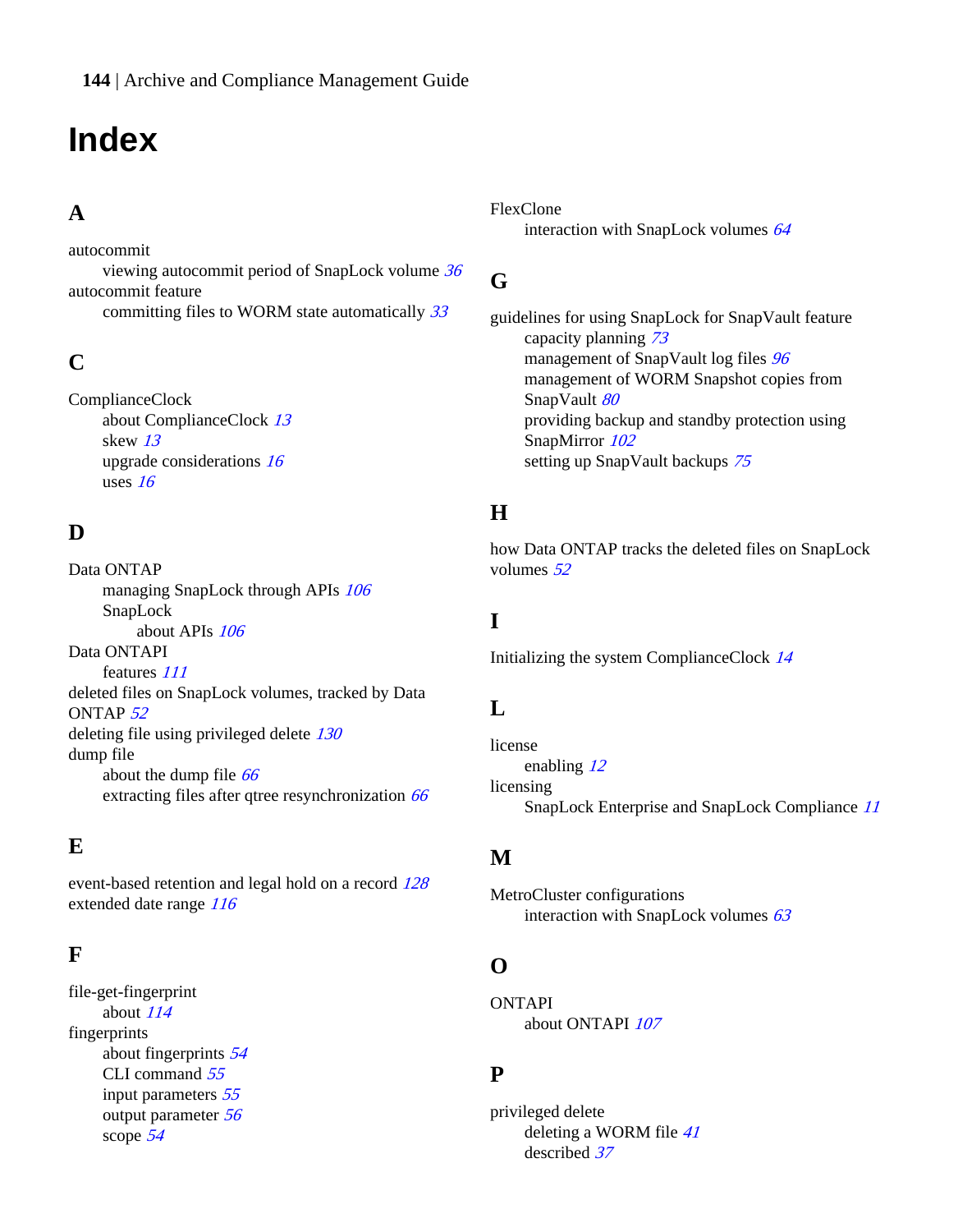disabling privileged delete [40](#page-39-0) disallowing privileged delete [40](#page-39-0) enabling privileged delete [39](#page-38-0) ensuring separate sessions [39](#page-38-0) how it works [37](#page-36-0) limitations [38](#page-37-0) SnapMirror [42](#page-41-0)

# **R**

regulatory compliance of SnapVault log files [96](#page-95-0) retention period about default retention periods [31](#page-30-0) about maximum retention periods  $30$ about minimum retention periods [29](#page-28-0) about retention period [27](#page-26-0) how it works [28](#page-27-0) setting the default retention period  $32$ setting the maximum retention period [31](#page-30-0) setting the minimum retention period  $30$ viewing the retention period of a volume [28](#page-27-0) vol status -w [28](#page-27-0)

## **S**

scheduling SnapVault update backups on SnapVault secondary storage system [78](#page-77-0) SnapLock autocommitting using an application [120](#page-119-0) creating aggregates [19](#page-18-0) creating SnapLock volumes [18](#page-17-0) creating traditional SnapLock volumes [18](#page-17-0) definition of [9](#page-8-0) destroying aggregates  $52$ destroying volumes [52](#page-51-0) example of autocommitting files to WORM state using Data ONTAP APIs [135](#page-134-0) example to set the SnapLock default [134](#page-133-0) examples to create compliance administrator [136](#page-135-0) examples to enable privileged delete using Data ONTAP API [139](#page-138-0) examples to privileged delete a file using Data ONTAP API [140](#page-139-0) examples to set file to WORM state [131](#page-130-0) examples to set SnapLock log volume using Data ONTAP API [138](#page-137-0) file-get-snaplock-retention-time about [113](#page-112-0) file-get-snaplock-retention-time-list-info-max about [113](#page-112-0)

file-set-snaplock-retention-time about [113](#page-112-0) file-snaplock-retention-time-list-info about [113](#page-112-0) hardware platforms supported [10](#page-9-0) licensing [11](#page-10-0) privileged delete feature description [37](#page-36-0) setting an application for privileged delete [123](#page-122-0) setting application for SnapLock logging [124](#page-123-0) SnapLock Compliance write verification option [20](#page-19-0) snaplock-get-log-volume about [113](#page-112-0) snaplock-get-options about [114](#page-113-0) snaplock-log-archive about [114](#page-113-0) snaplock-privileged-delete-file about [114](#page-113-0) SnapLock–related Data ONTAP APIs, list of [112](#page-111-0) support for AutoSupport [13](#page-12-0) using SnapLock features by application [122](#page-121-0) using SnapLock volume defaults [119](#page-118-0) working of SnapLock [9](#page-8-0) write verify option  $20$ snaplock clock initialize [14](#page-13-0) snaplock clock status [15](#page-14-0) SnapLock Compliance comparison of features with SnapLock Enterprise [10](#page-9-0) enabling license [12](#page-11-0) licensing [11](#page-10-0) SnapLock Enterprise comparison of features with SnapLock Compliance [10](#page-9-0) enabling license [12](#page-11-0) licensing [11](#page-10-0) SnapLock for SnapVault estimating SnapVault secondary storage system volume size [73](#page-72-0) estimating the log volume size [74](#page-73-0) SnapLock for SnapVault feature about SnapLock for SnapVault feature [71](#page-70-0) SnapLock interaction HA configuration  $62$ SnapLock logging about SnapLock logging [43](#page-42-0) advantages of SnapLock logging [47](#page-46-0) archiving log files [50](#page-49-0) assigning SnapLock log file [48](#page-47-0) finding log file status  $50$ limitations of SnapLock logging [48](#page-47-0)